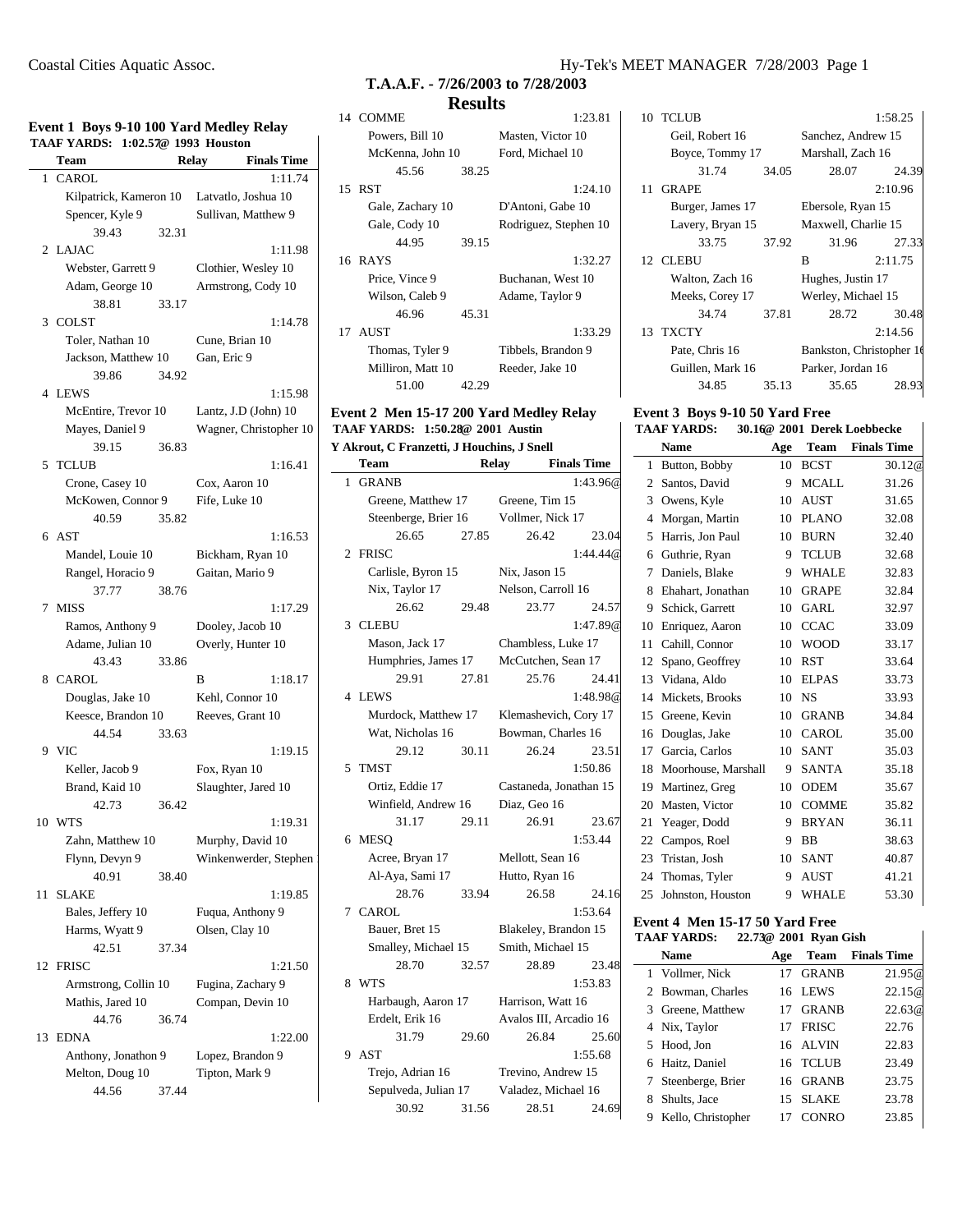| (Event 4 Men 15-17 50 Yard Free) |                      |    |              |       |  |  |
|----------------------------------|----------------------|----|--------------|-------|--|--|
|                                  | 10 Clifford, Seth    |    | 16 PARIS     | 23.91 |  |  |
| 11                               | Murdock, Matthew     | 17 | <b>LEWS</b>  | 23.92 |  |  |
|                                  | 12 Winfield, Andrew  | 16 | <b>TMST</b>  | 23.95 |  |  |
| 13                               | Blakeley, Brandon    | 15 | <b>CAROL</b> | 24.00 |  |  |
| 13                               | Faulkenberry, Weston | 16 | <b>BURN</b>  | 24.00 |  |  |
| 15                               | Hoffer, Andy         | 17 | <b>MESO</b>  | 24.08 |  |  |
| 16                               | Richmond, Brandon    | 17 | <b>DENIS</b> | 24.12 |  |  |
| 17                               | McCutchen, Sean      | 17 | CLEBU        | 24.16 |  |  |
| 18                               | Castaneda, Jonathan  | 15 | <b>TMST</b>  | 24.18 |  |  |
| 19                               | Smith, Alex          | 16 | <b>ALVIN</b> | 24.22 |  |  |
| 20                               | Walden, Jon          | 15 | <b>VIC</b>   | 24.24 |  |  |
| 21                               | Brown, Alex          | 15 | <b>WISE</b>  | 24.26 |  |  |
|                                  | 22 Martinez, Oscar   | 17 | ROCK         | 24.41 |  |  |
| 23                               | Ortiz, Eddie         | 17 | <b>TMST</b>  | 24.45 |  |  |
| 24                               | Umberger, Matthew    | 17 | <b>VIC</b>   | 24.48 |  |  |
| 25                               | McElroy, Marc        | 17 | <b>BURL</b>  | 24.73 |  |  |
| 26                               | Geil, Robert         | 16 | <b>TCLUB</b> | 24.81 |  |  |
|                                  |                      |    |              |       |  |  |

| 25 | McElroy, Marc         | 17 | <b>BURL</b>  | 24.73 |
|----|-----------------------|----|--------------|-------|
| 26 | Geil, Robert          | 16 | <b>TCLUB</b> | 24.81 |
| 27 | Hlavinka, Christopher | 16 | <b>RST</b>   | 24.82 |
| 28 | Bankston, Christopher | 16 | <b>TXCTY</b> | 24.87 |
| 29 | Delgado, Jeremy       | 16 | <b>VIC</b>   | 25.03 |
| 30 | Henderson, Hunter     | 17 | <b>DENIS</b> | 25.11 |
| 31 | Bonham, Cody          | 17 | <b>BONHM</b> | 25.22 |
| 32 | Garcia, Olibiel       | 16 | AST          | 25.46 |
| 33 | Pesek, Phillip        | 16 | <b>ODEM</b>  | 25.48 |
| 34 | Bauerlein, Chapman    | 15 | <b>WHALE</b> | 25.61 |
| 35 | Garcia, Ryan          | 15 | AST          | 25.62 |
| 36 | Miller, Darnell       | 15 | <b>EDINB</b> | 25.73 |
| 36 | Hollingsworth, Adam   | 16 | MCKIN        | 25.73 |
| 38 | Robertson, Jim        | 15 | <b>BURN</b>  | 25.74 |
| 39 | Brooks, Troy          | 17 | <b>EDNA</b>  | 26.12 |
| 39 | Sedlacek, Daryl       | 16 | <b>VIC</b>   | 26.12 |
| 41 | Bobo, Chris           | 17 | <b>DENIS</b> | 26.19 |
| 42 | Moore, Adam           | 15 | GRANB        | 26.20 |
| 43 | Boyce, Tommy          | 17 | <b>TCLUB</b> | 26.56 |
| 44 | Winscott, JJ          | 16 | <b>NRST</b>  | 26.80 |
| 44 | Schwirtlich, Erik     | 15 | <b>RAYS</b>  | 26.80 |
| 46 | Duerr, Kevin          | 16 | <b>CCAC</b>  | 27.02 |
| 47 | Zapata, Eloy          | 15 | RAYS         | 27.31 |
| 48 | Pate, Chris           | 16 | <b>TXCTY</b> | 27.44 |
| 49 | Gomez, Frank          | 15 | <b>ELPAS</b> | 27.48 |
| 50 | Morrell, Jeremy       | 16 | PARIS        | 27.50 |
| 51 | Whitfield, Daniel     | 15 | <b>BURN</b>  | 27.63 |
| 52 | El-khaury, Chadi      | 16 | MESQ         | 27.76 |
| 53 | Sturges, Josh         | 15 | <b>CCAC</b>  | 27.82 |
| 54 | Hays, Aaron           | 17 | WHALE        | 27.92 |
| 55 | Crowder, Thomas       | 17 | <b>FRISC</b> | 28.01 |
| 56 | Geil, Daniel          | 17 | <b>TCLUB</b> | 28.06 |
| 57 | Garza, Henry          | 16 | <b>AST</b>   | 28.96 |
| 58 | Harvison, Matthew     | 15 | <b>LEWS</b>  | 29.04 |
| 59 | Parker, Jordan        | 16 | <b>TXCTY</b> | 29.51 |
| 60 | Landeros, Carolos     | 16 | <b>SANT</b>  | 29.57 |
| 61 | McClain, Forrest      | 15 | <b>DALLA</b> | 30.18 |
| 62 | Blankenship, Keith    | 17 | <b>DENIS</b> | 30.23 |
| 63 | Torres, Alex          | 15 | <b>MESQ</b>  | 30.98 |
| 64 | Walton, Zach          | 16 | <b>CLEBU</b> | 31.74 |

Starling, Justin 15 CLEBU 35.22

|  | T.A.A.F. - 7/26/2003 to 7/28/2003 |
|--|-----------------------------------|

**Results**

|                | Campbell, Andrew                                                                   | 16  | FRISC                      | DQ                 |  |  |
|----------------|------------------------------------------------------------------------------------|-----|----------------------------|--------------------|--|--|
|                | Event 5 Boys 9-10 25 Yard Back<br>16.42@ 1996 Jon Berrettini<br><b>TAAF YARDS:</b> |     |                            |                    |  |  |
|                | Name                                                                               | Age | Team                       | <b>Finals Time</b> |  |  |
| 1              | Owens, Kyle                                                                        | 10  | <b>AUST</b>                | 16.77              |  |  |
| 2              | Koenig, Justin                                                                     | 9   | <b>DPARK</b>               | 17.38              |  |  |
| 3              | Karisch, Cooper                                                                    | 10  | AUST                       | 17.43              |  |  |
| 4              | Webster, Garrett                                                                   | 9   | <b>LAJAC</b>               | 17.70              |  |  |
| 5              | Kardos, Korbin                                                                     | 10  | CLEBU                      | 17.80              |  |  |
| 6              | Ehahart, Jonathan                                                                  | 10  | <b>GRAPE</b>               | 17.91              |  |  |
| 7              | Gardenhire, Chase                                                                  | 10  | <b>BOER</b>                | 17.92              |  |  |
| 8              | Mandel, Louie                                                                      | 10  | AST                        | 18.03              |  |  |
| 9              | Adame, Julian                                                                      | 10  | MISS                       | 18.29              |  |  |
| 10             | Schick, Matthew                                                                    | 10  | LIVST                      | 18.75              |  |  |
| 11             | Green, Cameron                                                                     | 10  | <b>FRISC</b>               | 18.77              |  |  |
| 12             | Vidana, Aldo                                                                       | 10  | <b>ELPAS</b>               | 19.02              |  |  |
| 13             | Kirby, Zach                                                                        | 10  | PARIS                      | 19.33              |  |  |
| 14             | Niebes, Ryan                                                                       | 10  | CAROL                      | 20.19              |  |  |
| 15             | Markle, Tyler                                                                      | 10  | <b>WHTBO</b>               | 20.27              |  |  |
| 16             | Tunon, Nathaniel                                                                   | 10  | <b>SANT</b>                | 20.30              |  |  |
| 17             | Toler, Nathan                                                                      | 10  | COLST                      | 20.44              |  |  |
| 18             | Thomas, Parker                                                                     | 10  | <b>WHALE</b>               | 20.50              |  |  |
| 19             | Anthony, Jonathon                                                                  | 9   | <b>EDNA</b>                | 20.52              |  |  |
| 20             | Meyer, Andy                                                                        | 10  | <b>BURN</b>                | 20.80              |  |  |
| 21             | Kehl, Connor                                                                       | 10  | CAROL                      | 20.87              |  |  |
| 22             | Murphy, Matthew                                                                    | 9   | <b>WHALE</b>               | 21.12              |  |  |
| 23             | Brandt, Colton                                                                     | 10  | RAYS                       | 22.22              |  |  |
| 24             | Duran, Cruz                                                                        | 9   | <b>ELPAS</b>               | 22.97              |  |  |
| 24             | Tristan, Josh                                                                      | 10  | <b>SANT</b>                | 22.97              |  |  |
| 26             | Hubbard, Tyler                                                                     | 9   | <b>KINGC</b>               | 57.45              |  |  |
|                | Event 6 Men 15-17 50 Yard Back<br><b>TAAF YARDS:</b>                               |     | 25.96@ 2001 Jonathan Snell |                    |  |  |
|                | Name                                                                               | Age | Team                       | <b>Finals Time</b> |  |  |
| 1              | Hossier, Chad                                                                      | 16  | <b>BCST</b>                | 26.31              |  |  |
| 1              | Hood, Jon                                                                          | 16  | <b>ALVIN</b>               | 26.31              |  |  |
| 3              | Carey, Jonathan                                                                    | 16  | <b>TCOL</b>                | 26.95              |  |  |
| $\overline{4}$ | Rabello, Thiago                                                                    | 15  | <b>FRISC</b>               | 27.06              |  |  |
| 5              | Rucker, Blaine                                                                     | 16  | <b>BOER</b>                | 28.36              |  |  |
| 6              | Acree, Bryan                                                                       | 17  | <b>MESQ</b>                | 28.76              |  |  |
| 7              | Hoffer, Andy                                                                       | 17  | <b>MESO</b>                | 28.90              |  |  |
| 8              | Wat, Nicholas                                                                      | 16  | LEWS                       | 28.97              |  |  |
| 9              | Karkoska, Josh                                                                     | 15  | BRYAN                      | 28.99              |  |  |
| 10             | Solana, Kyle                                                                       | 15  | AUST                       | 29.03              |  |  |
| 11             | Walden, Jon                                                                        | 15  | VIC                        | 29.10              |  |  |
| 12             | Ruesnald, Drew                                                                     | 15  | SLAKE                      | 29.21              |  |  |
| 13             | Bauer, Bret                                                                        | 15  | CAROL                      | 29.23              |  |  |
| 14             | Brown, Alex                                                                        | 15  | WISE                       | 29.36              |  |  |
| 14             | Hlavinka, Christopher                                                              | 16  | RST                        | 29.36              |  |  |
| 16             | Thompson, L.J.                                                                     | 16  | WEATH                      | 29.40              |  |  |
| 17             | Mason, Jack                                                                        | 17  | <b>CLEBU</b>               | 29.46              |  |  |
| 18             | Klemashevich, Cory                                                                 | 17  | LEWS                       | 29.68              |  |  |
| 19             | Wheeler, Daniel                                                                    | 17  | WEATH                      | 30.87              |  |  |
| 20             | Trejo, Adrian                                                                      | 16  | AST                        | 30.97              |  |  |
| 21             | Brooks, Troy                                                                       | 17  | <b>EDNA</b>                | 31.28              |  |  |
| 22             | Robertson, Jim                                                                     | 15  | <b>BURN</b>                | 31.50              |  |  |
| 23             | Kaminski, Jared                                                                    | 16  | <b>WOOD</b>                | 31.66              |  |  |

| 23 | Meyers, Scott       | 16 | <b>DENIS</b> | 31.66 |
|----|---------------------|----|--------------|-------|
|    | 25 Harbaugh, Aaron  | 17 | <b>WTS</b>   | 32.31 |
|    | 26 Styskal, Joshua  | 15 | <b>BOER</b>  | 32.77 |
| 27 | Sanchez, Andrew     | 15 | <b>TCLUB</b> | 32.81 |
|    | 28 Tapp, Caleb      | 16 | <b>ING</b>   | 32.96 |
| 29 | Schwirtlich, Erik   | 15 | RAYS         | 33.46 |
| 30 | Hays, Aaron         | 17 | <b>WHALE</b> | 33.98 |
|    | 30 Geil, Daniel     | 17 | <b>TCLUB</b> | 33.98 |
|    | 32 Walton, Zach     | 16 | <b>CLEBU</b> | 35.46 |
|    | 33 Johnson, Matthew | 15 | <b>AUST</b>  | 35.60 |
|    | 34 Zapata, Eloy     | 15 | <b>RAYS</b>  | 36.91 |
|    | 35 Perez, Carlos    | 16 | <b>SANT</b>  | 38.38 |
|    | 36 Baptiste, Devon  | 15 | <b>WESTB</b> | 41.28 |
| 37 | Blankenship, Keith  | 17 | DENIS        | 41.88 |

# **Event 7 Boys 9-10 25 Yard Breast**

| <b>TAAF YARDS:</b> |  |  | 17.14@ 1993 Martin Woodard |
|--------------------|--|--|----------------------------|
|                    |  |  |                            |

|    | <b>Name</b>          | Age | Team         | <b>Finals Time</b> |
|----|----------------------|-----|--------------|--------------------|
| 1  | Alexander, Gator     | 9   | <b>TCLUB</b> | 16.96@             |
| 2  | Pullano, Jason       | 10  | <b>BEDFD</b> | 17.10@             |
| 3  | Brown, Chandler      | 10  | <b>ALLEN</b> | 17.81              |
| 4  | Lantz, J.D (John)    | 10  | <b>LEWS</b>  | 18.57              |
| 5  | Anderson, Ben        | 10  | <b>SANTA</b> | 18.65              |
| 6  | Tapp, Christopher    | 10  | <b>ING</b>   | 18.67              |
| 7  | Bickham, Ryan        | 10  | AST          | 18.95              |
| 8  | Moorhouse, Marshall  | 9   | SANTA        | 19.16              |
| 9  | Spencer, Kyle        | 9   | <b>CAROL</b> | 19.59              |
| 10 | Cune, Brian          | 10  | <b>COLST</b> | 19.60              |
| 11 | Tierney, Sam         | 10  | <b>PLANO</b> | 20.24              |
| 12 | Clothier, Wesley     | 10  | <b>LAJAC</b> | 20.29              |
| 13 | Fox, Ryan            | 10  | <b>VIC</b>   | 20.32              |
| 14 | Calhoun, Wesley      | 10  | <b>WOOD</b>  | 20.35              |
| 15 | Sanchez, Joel        | 10  | <b>DALLA</b> | 20.69              |
| 16 | Dooley, Jacob        | 10  | <b>MISS</b>  | 20.82              |
| 17 | Harris, Jon Paul     | 10  | <b>BURN</b>  | 20.88              |
| 18 | D'Antoni, Gabe       | 10  | RST          | 21.19              |
| 19 | Hanft, Wolfgang      | 10  | AUST         | 21.83              |
| 20 | Loyd, Axel           | 10  | <b>AUST</b>  | 22.00              |
| 21 | Kirby, Zach          | 10  | <b>PARIS</b> | 22.23              |
| 22 | Duran, Cruz          | 9   | <b>ELPAS</b> | 22.59              |
| 23 | Fuller, Jason        | 10  | <b>PLANO</b> | 22.71              |
| 24 | Balhoff, Christopher | 9   | WHALE        | 24.21              |
| 25 | Daniels, Nathan      | 9   | <b>ELPAS</b> | 24.53              |
| 26 | Cabledue, Aaron      | 10  | <b>SANT</b>  | 26.16              |
| 27 | Allison, Macdonald   | 10  | <b>WHALE</b> | 33.10              |
|    |                      |     |              |                    |

# **Event 8 Men 15-17 50 Yard Breast**

**TAAF YARDS: 28.73@ 2002 Matthew Greene**

|    | Name              | Age | Team         | <b>Finals Time</b> |
|----|-------------------|-----|--------------|--------------------|
| 1. | Greene, Matthew   |     | <b>GRANB</b> | 27.54@             |
|    | 2 Chambless, Luke |     | <b>CLEBU</b> | 28.87              |
|    | 3 Ortiz, Eddie    | 17  | <b>TMST</b>  | 29.17              |
|    | 4 Shults, Jace    | 15  | <b>SLAKE</b> | 29.98              |
|    | 5 Haitz, Daniel   |     | 16 TCLUB     | 30.22              |
|    | 6 Nix, Jason      | 15  | <b>FRISC</b> | 30.31              |
|    | 7 Harrison, Watt  | 16  | <b>WTS</b>   | 30.37              |
| 8  | Rucker, Blaine    | 16  | <b>BOER</b>  | 30.39              |
|    | Greene, Tim       |     | <b>GRANB</b> | 30.81              |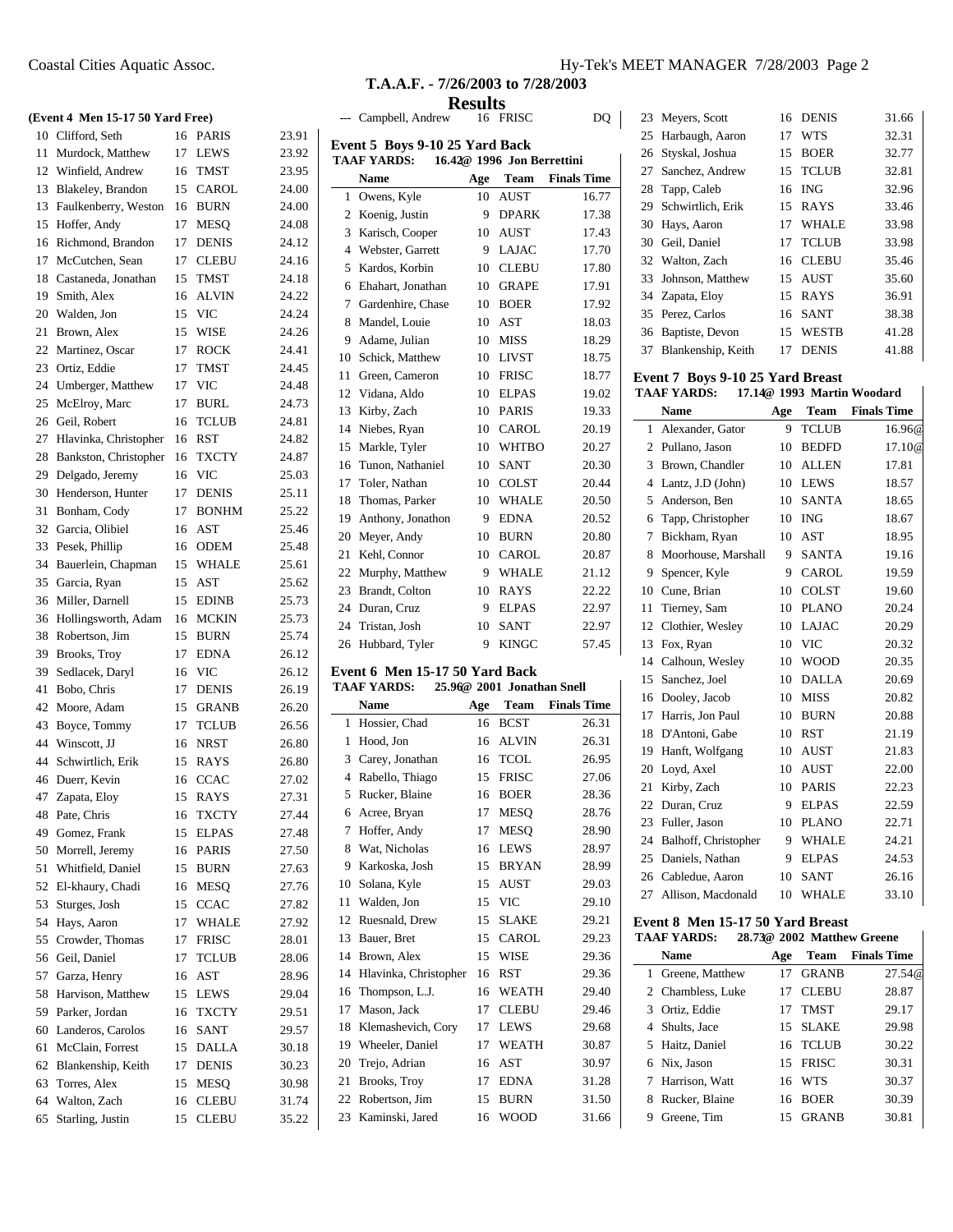# **T.A.A.F. - 7/26/2003 to 7/28/2003 Results**

|    |                               |     | (Event 8 Men 15-17 50 Yard Breast) |                             | E                        |
|----|-------------------------------|-----|------------------------------------|-----------------------------|--------------------------|
| 10 | Campbell, Andrew              | 16  | <b>FRISC</b>                       | 31.30                       | T                        |
| 11 | Henderson, Hunter             | 17  | <b>DENIS</b>                       | 31.56                       |                          |
| 12 | Trevino, Andrew               | 15  | <b>AST</b>                         | 31.74                       |                          |
| 13 | Donnan, Ben                   | 16  | PARIS                              | 32.02                       |                          |
| 14 | Trevino, Arron                | 16  | WEATH                              | 32.05                       |                          |
| 15 | Smalley, Michael              | 15  | CAROL                              | 32.34                       |                          |
| 16 | Montross, Kenny               | 16  | <b>DPARK</b>                       | 32.68                       |                          |
| 17 | Mills, Travis                 | 16  | <b>BOER</b>                        | 33.15                       |                          |
| 18 | Greenwood, Jared              | 17  | <b>MESQ</b>                        | 33.27                       |                          |
| 19 | Terrebonne, Nick              | 15  | <b>DPARK</b>                       | 33.33                       |                          |
| 20 | Tapp, Caleb                   | 16  | <b>ING</b>                         | 33.45                       |                          |
| 21 | Kobiela, Sebastian            | 15  | COLST                              | 34.23                       |                          |
| 22 | Delgado, Jeremy               | 16  | <b>VIC</b>                         | 34.24                       |                          |
| 23 | Mellott, Sean                 | 16  | MESQ                               | 34.65                       |                          |
| 24 | Leal, Lucas                   | 15  | BB                                 | 34.92                       |                          |
| 25 | Sedlacek, Daryl               | 16  | VIC                                | 35.18                       |                          |
| 26 | Bobo, Chris                   | 17  | <b>DENIS</b>                       | 35.21                       |                          |
| 27 | Gomez, Frank                  | 15  | <b>ELPAS</b>                       | 35.57                       |                          |
| 28 | Hughes, Justin                | 17  | <b>CLEBU</b>                       | 36.36                       |                          |
| 29 | Morrell, Jeremy               | 16  | PARIS                              | 36.73                       |                          |
| 30 | Johnson, Matthew              | 15  | AUST                               | 37.49                       |                          |
| 31 | Maxwell, Charlie              | 15  | <b>GRAPE</b>                       | 38.59                       |                          |
| 32 | McClain, Forrest              | 15  | <b>DALLA</b>                       | 39.45                       | $\tilde{ }$              |
| 33 | Chatham, Chris                | 15  | <b>VIC</b>                         | 40.41                       | 2                        |
| 34 | Baptiste, Devon               | 15  | WESTB                              | 41.05                       | 2                        |
| 35 | Starling, Justin              | 15  | CLEBU                              | 49.73                       | $\tilde{z}$              |
|    |                               |     |                                    |                             | $\overline{\phantom{a}}$ |
|    | Event 9 Boys 9-10 25 Yard Fly |     |                                    |                             | $\tilde{ }$              |
|    | <b>TAAF YARDS:</b>            |     |                                    | 14.14@ 1993 Joseph Lankford | $\tilde{ }$              |
|    | <b>Name</b>                   |     |                                    |                             |                          |
|    |                               | Age |                                    | <b>Team</b> Finals Time     | 2                        |
| 1  | Santos, David                 | 9   | <b>MCALL</b>                       | 15.44                       | 2                        |
| 2  | Daniels, Blake                | 9   | WHALE                              | 15.65                       | 2                        |
| 3  | Cahill, Connor                | 10  | <b>WOOD</b>                        | 15.68                       | Î                        |
| 4  | Guthrie, Ryan                 | 9   | <b>TCLUB</b>                       | 15.94                       | Î                        |
| 5  | Calhoun, Wesley               | 10  | <b>WOOD</b>                        | 16.51                       | Î                        |
| 6  | Sullivan, Matthew             | 9   | CAROL                              | 16.85                       | Î                        |
| 7  | Kilpatrick, Kameron           | 10  | CAROL                              | 17.03                       | $\ddot{\cdot}$           |
| 8  | Caito, David                  | 10  | <b>WOOD</b>                        | 17.19                       | î                        |
| 9  | Latvatlo, Joshua              | 10  | CAROL                              | 17.31                       | í                        |
| 10 | Jackson, Matthew              | 10  | <b>COLST</b>                       | 17.61                       | Ê                        |
| 11 | Tapp, Christopher             | 10  | ING                                | 17.77                       | Î                        |
| 12 | Vidana, Aldo                  | 10  | <b>ELPAS</b>                       | 17.78                       | Î                        |
| 12 | Bertuzzi, Alex                | 10  | <b>CCAC</b>                        | 17.78                       | $\overline{\phantom{a}}$ |
| 14 | Schick, Garrett               | 10  | GARL                               | 17.89                       | $\overline{\phantom{a}}$ |
| 15 | Atkinson, Jensen              | 10  | <b>ROCK</b>                        | 18.01                       | $\overline{\phantom{a}}$ |
| 16 | Pullano, Michael              | 9   | <b>BEDFD</b>                       | 19.22                       | $\overline{\phantom{a}}$ |
| 17 | McKowen, Connor               | 9   | <b>TCLUB</b>                       | 19.33                       | $\overline{\phantom{a}}$ |
| 18 | Garcia, Carlos                | 10  | SANT                               | 19.46                       | $\overline{\phantom{a}}$ |
| 18 | Moorhouse, Marshall           | 9   | SANTA                              | 19.46                       | $\overline{\phantom{a}}$ |
| 20 | Rangel, Horacio               | 9   | AST                                | 20.15                       | $\angle$                 |
| 21 | Toler, Nathan                 | 10  | COLST                              | 21.59                       |                          |
| 22 | Aguilar, Jesse                | 9   | ELPAS                              | 22.41                       | E                        |
| 23 | Thomas, Tyler                 | 9   | AUST                               | 24.39                       | T.                       |

| <b>Event 10 Men 15-17 50 Yard Fly</b><br>24.02@ 2001 Ryan Gish<br><b>TAAF YARDS:</b> |                                 |     |                         |                    |
|--------------------------------------------------------------------------------------|---------------------------------|-----|-------------------------|--------------------|
|                                                                                      | <b>Name</b>                     | Age | <b>Team</b>             | <b>Finals Time</b> |
| 1                                                                                    | Nix, Taylor                     | 17  | FRISC                   | 24.23              |
| 2                                                                                    | Vollmer, Nick                   | 17  | <b>GRANB</b>            | 24.75              |
| 3                                                                                    | Hossier, Chad                   | 16  | <b>BCST</b>             | 25.26              |
| 4                                                                                    | Bowman, Charles                 | 16  | <b>LEWS</b>             | 26.00              |
| 5                                                                                    | McCutchen, Sean                 | 17  | <b>CLEBU</b>            | 26.09              |
| 6                                                                                    | Faulkenberry, Weston            | 16  | <b>BURN</b>             | 26.67              |
| 7                                                                                    | Smith, Alex                     | 16  | <b>ALVIN</b>            | 26.87              |
| 8                                                                                    | Al-Aya, Sami                    | 17  | <b>MESO</b>             | 26.89              |
| 9                                                                                    | Brown, Alex                     | 15  | WISE                    | 26.99              |
| 10                                                                                   | Wat, Nicholas                   | 16  | <b>LEWS</b>             | 27.08              |
| 11                                                                                   | Erdelt, Erik                    | 16  | WTS                     | 27.19              |
| 12                                                                                   | Humphries, James                | 17  | <b>CLEBU</b>            | 27.26              |
| 13                                                                                   | Castaneda, Jonathan             | 15  | TMST                    | 27.27              |
| 14                                                                                   | Greene, Tim                     | 15  | <b>GRANB</b>            | 27.30              |
| 15                                                                                   | Heilveil, Daniel                | 15  | <b>BCST</b>             | 27.39              |
| 16                                                                                   | Ruesnald, Drew                  | 15  | SLAKE                   | 27.81              |
| 17                                                                                   | McElroy, Marc                   | 17  | <b>BURL</b>             | 27.90              |
| 18                                                                                   | Terrebonne, Nick                | 15  | <b>DPARK</b>            | 27.96              |
| 19                                                                                   | Villarreal, Jacob               | 15  | <b>EDINB</b>            | 27.98              |
| 20                                                                                   | Klemashevich, Cory              | 17  | <b>LEWS</b>             | 28.20              |
| 21                                                                                   | Sepulveda, Julian               | 17  | AST                     | 28.25              |
| 22                                                                                   |                                 |     | <b>DENIS</b>            |                    |
|                                                                                      | Meyers, Scott                   | 16  |                         | 28.37              |
| 23                                                                                   | Marshall, Zach                  | 16  | <b>TCLUB</b>            | 28.48              |
| 24                                                                                   | Bonham, Cody                    | 17  | <b>BONHM</b>            | 28.56              |
| 25                                                                                   | Parreira Horta, Adrian          | 16  | PARIS                   | 28.66              |
| 26                                                                                   | Duerr, Kevin                    | 16  | <b>CCAC</b>             | 29.25              |
| 27                                                                                   | Garcia, Ryan                    | 15  | AST                     | 29.32              |
| 28                                                                                   | Wheeler, Daniel                 | 17  | WEATH                   | 29.36              |
| 28                                                                                   | Pesek, Phillip                  | 16  | ODEM                    | 29.36              |
| 30                                                                                   | Sanchez, Andrew                 | 15  | <b>TCLUB</b>            | 29.40              |
| 31                                                                                   | Howe, Jeremy                    | 15  | <b>ING</b>              | 29.73              |
| 32                                                                                   | Hollingsworth, Adam             | 16  | <b>MCKIN</b>            | 30.05              |
| 33                                                                                   | Brooks, Troy                    | 17  | <b>EDNA</b>             | 30.08              |
| 34                                                                                   | Trevino, Andrew                 | 15  | AST                     | 30.22              |
| 35                                                                                   | Mills, Travis                   | 16  | <b>BOER</b>             | 30.24              |
| 36                                                                                   | Kobiela, Sebastian              | 15  | COLST                   | 30.53              |
| 37                                                                                   | Harvison, Matthew               | 15  | LEWS                    | 30.66              |
| 37                                                                                   | Winscott, JJ                    | 16  | NRST                    | 30.66              |
| 39                                                                                   | Kaminski, Jared                 | 16  | <b>WOOD</b>             | 30.83              |
| 40                                                                                   | Montross, Kenny                 | 16  | <b>DPARK</b>            | 31.22              |
| 41                                                                                   | Lavery, Bryan                   | 15  | <b>GRAPE</b>            | 31.43              |
| 42                                                                                   | Bauerlein, Chapman              | 15  | WHALE                   | 32.11              |
| 43                                                                                   | Maxwell, Charlie                | 15  | <b>GRAPE</b>            | 32.57              |
| 44                                                                                   | Landeros, Carolos               | 16  | SANT                    | 32.60              |
| 45                                                                                   | Burger, James                   | 17  | <b>GRAPE</b>            | 33.28              |
| 46                                                                                   | Caraway, Casey                  | 16  | AST                     | 34.03              |
| 47                                                                                   | Hughes, Justin                  | 17  | <b>CLEBU</b>            | 34.17              |
|                                                                                      | Event 11 Boys 9-10 25 Yard Free |     |                         |                    |
|                                                                                      | <b>TAAF YARDS:</b>              |     | 13.43@ 1998 Rett Varner |                    |
|                                                                                      | <b>Name</b>                     | Age | Team                    | <b>Finals Time</b> |
| 1                                                                                    | Button, Bobby                   | 10  | <b>BCST</b>             | 13.61              |
|                                                                                      | 2 Alexander, Gator              | 9   | TCLUB                   | 13.63              |
| 3                                                                                    | Anderson, Ben                   | 10  | SANTA                   | 13.72              |

| 4  | Morgan, Martin      | 10 | <b>PLANO</b> | 14.50 |
|----|---------------------|----|--------------|-------|
| 5  | Owens, Kyle         | 10 | <b>AUST</b>  | 14.54 |
| 6  | Bailey, Alex        | 10 | <b>MESQ</b>  | 14.62 |
| 7  | Greene, Kevin       | 10 | <b>GRANB</b> | 14.66 |
| 8  | Mandel, Louie       | 10 | <b>AST</b>   | 14.93 |
| 9  | Armstrong, Cody     | 10 | LAJAC        | 14.96 |
| 10 | Mickets, Brooks     | 10 | NS           | 15.08 |
| 11 | Harris, Jon Paul    | 10 | <b>BURN</b>  | 15.11 |
| 12 | Groom, Shawn        | 10 | <b>FRISC</b> | 15.48 |
| 13 | Sanchez, Joel       | 10 | DALLA        | 15.51 |
| 14 | Martinez, Greg      | 10 | ODEM         | 15.66 |
| 15 | Enriquez, Aaron     | 10 | <b>CCAC</b>  | 15.88 |
| 16 | Koenig, Justin      | 9  | <b>DPARK</b> | 15.94 |
| 17 | Cune, Brian         | 10 | <b>COLST</b> | 16.12 |
| 18 | Thomas, Parker      | 10 | WHALE        | 16.17 |
| 19 | Tunon, Nathaniel    | 10 | <b>SANT</b>  | 16.25 |
| 20 | Gutierrez, Benjamin | 10 | <b>ELPAS</b> | 16.40 |
| 21 | Green, Cameron      | 10 | <b>FRISC</b> | 16.53 |
| 22 | Johnston, Houston   | 9  | WHALE        | 16.66 |
| 23 | Cornejo, Ariel      | 10 | BB           | 16.95 |
| 24 | Tristan, Josh       | 10 | <b>SANT</b>  | 17.23 |
| 25 | Aguilar, Jesse      | 9  | <b>ELPAS</b> | 17.43 |

#### **Event 12 Men 15-17 100 Yard Free TAAF YARDS: 50.84@ 1995 Dae Johnson**

|    | <b>Name</b>          | Age   | <b>Team</b>  | <b>Finals Time</b> |
|----|----------------------|-------|--------------|--------------------|
|    | 1 Vollmer, Nick      | 17    | <b>GRANB</b> | 48.64@             |
|    | 23.64                | 25.00 |              |                    |
| 2  | Carey, Jonathan      | 16    | <b>TCOL</b>  | 49.94@             |
|    | 24.15                | 25.79 |              |                    |
| 3  | Hood, Jon            | 16    | ALVIN        | 50.16 <sup>@</sup> |
|    | 24.15                | 26.01 |              |                    |
|    | 4 Chambless, Luke    | 17    | <b>CLEBU</b> | 50.38@             |
|    | 24.09                | 26.29 |              |                    |
| 5  | Rabello, Thiago      | 15    | <b>FRISC</b> | 51.67              |
|    | 24.85                | 26.82 |              |                    |
| 6  | Clifford, Seth       | 16    | <b>PARIS</b> | 51.79              |
|    | 24.93                | 26.86 |              |                    |
| 7  | Hoffer, Andy         | 17    | <b>MESQ</b>  | 51.98              |
|    | 25.04                | 26.94 |              |                    |
| 8  | Winfield, Andrew     | 16    | <b>TMST</b>  | 52.34              |
|    | 25.22                | 27.12 |              |                    |
| 9  | Haitz, Daniel        | 16    | <b>TCLUB</b> | 52.49              |
|    | 25.40                | 27.09 |              |                    |
| 10 | Kello, Christopher   | 17    | <b>CONRO</b> | 52.51              |
|    | 24.62                | 27.89 |              |                    |
| 11 | Steenberge, Brier    | 16    | <b>GRANB</b> | 52.95              |
|    | 25.07                | 27.88 |              |                    |
| 12 | Wat, Nicholas        | 16    | <b>LEWS</b>  | 54.15              |
|    | 27.35                | 26.80 |              |                    |
| 13 | Smith, Alex          | 16    | <b>ALVIN</b> | 54.61              |
|    | 25.50                | 29.11 |              |                    |
| 14 | Heilveil, Daniel     | 15    | <b>BCST</b>  | 54.62              |
|    | 25.96                | 28.66 |              |                    |
|    | 15 Richmond, Brandon | 17    | <b>DENIS</b> | 54.63              |
|    | 26.61                | 28.02 |              |                    |
|    | 16 Karkoska, Josh    | 15    | <b>BRYAN</b> | 54.66              |
|    | 26.36                | 28.30 |              |                    |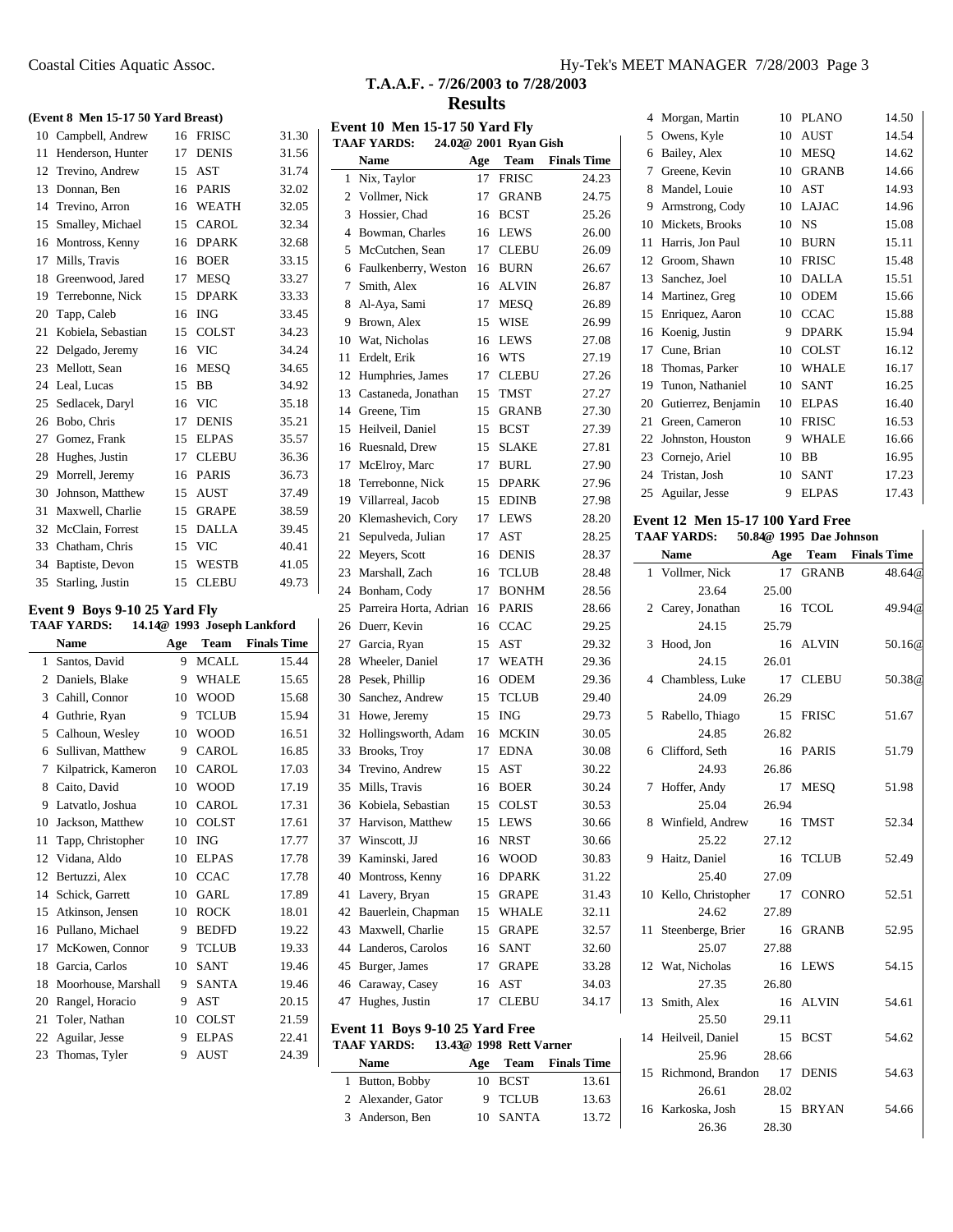|    | Coastal Cities Aquatic Assoc.      |       |             |       | T.A                         |
|----|------------------------------------|-------|-------------|-------|-----------------------------|
|    | (Event 12 Men 15-17 100 Yard Free) |       |             |       | 46 Blanke                   |
|    | 17 Martinez, Oscar                 | 17    | <b>ROCK</b> | 54.70 |                             |
|    | 26.52                              | 28.18 |             |       |                             |
|    | 18 Blakeley, Brandon               |       | 15 CAROL    | 55.23 | Event 13<br><b>TAAF YAI</b> |
|    | 25.47                              | 29.76 |             |       | <b>Name</b>                 |
| 19 | Solana, Kyle                       |       | 15 AUST     | 55.92 | <b>Button</b>               |
|    | 27.35                              | 28.57 |             |       |                             |
|    |                                    |       |             |       |                             |

|    | 25.47                       | 29.76 |              |         |
|----|-----------------------------|-------|--------------|---------|
|    | 19 Solana, Kyle             | 15    | AUST         | 55.92   |
|    | 27.35                       | 28.57 |              |         |
|    | 20 McElroy, Marc            | 17    | <b>BURL</b>  | 56.02   |
|    | 27.28                       | 28.74 |              |         |
|    | 21 Avalos III, Arcadio      |       | 16 WTS       | 56.12   |
|    | 26.80                       | 29.32 |              |         |
|    | 22 Castaneda, Jonathan 15   |       | <b>TMST</b>  | 56.25   |
|    | 26.16                       | 30.09 |              |         |
|    | 23 Ortiz, Eddie             | 17    | <b>TMST</b>  | 56.47   |
|    | 26.73                       | 29.74 |              |         |
|    | 24 Miller, Darnell          | 15    | <b>EDINB</b> | 57.15   |
|    | 27.12                       | 30.03 |              |         |
|    | 25 Greenwood, Jared         | 17    | <b>MESQ</b>  | 57.74   |
|    | 26 Williams, Matt           | 15    | WEATH        | 58.62   |
|    | 27.52                       | 31.10 |              |         |
|    | 27 Garcia, Olibiel          | 16    | AST          | 59.20   |
|    | 26.43                       | 32.77 |              |         |
|    | 28 Moore, Adam              | 15    | <b>GRANB</b> | 59.48   |
|    | 28.04                       | 31.44 |              |         |
|    | 29 Ebersole, Ryan           | 15    | <b>GRAPE</b> | 59.83   |
|    | 29.10                       | 30.73 |              |         |
|    | 30 Bankston, Christopher 16 |       | <b>TXCTY</b> | 1:00.05 |
|    | 28.31                       | 31.74 |              |         |
| 31 | Sepulveda, Julian           | 17    | AST          | 1:00.21 |
|    | 28.49                       | 31.72 |              |         |
|    | 32 Wheeler, Daniel          | 17    | <b>WEATH</b> | 1:00.38 |
|    | 28.74                       | 31.64 |              |         |
|    | 33 Geil, Daniel             | 17    | <b>TCLUB</b> | 1:01.08 |
|    | 28.13                       | 32.95 |              |         |
|    | 34 Bauerlein, Chapman 15    |       | <b>WHALE</b> | 1:01.11 |
|    | 28.06                       | 33.05 |              |         |
|    | 35 Meeks, Corey             | 17    | <b>CLEBU</b> | 1:01.95 |
|    | 29.74                       | 32.21 |              |         |
|    | 36 Harvison, Matthew        | 15    | <b>LEWS</b>  | 1:02.41 |
|    | 30.13                       | 32.28 |              |         |
| 37 | Zapata, Eloy                | 15    | <b>RAYS</b>  | 1:02.75 |
|    | 29.70                       | 33.05 |              |         |
|    | 38 Lavery, Bryan            |       | 15 GRAPE     | 1:03.20 |
|    | 30.11                       | 33.09 |              |         |
|    | 39 Sturges, Josh            | 15    | <b>CCAC</b>  | 1:03.48 |
|    | 30.53                       | 32.95 |              |         |
| 40 | El-khaury, Chadi            | 16    | <b>MESQ</b>  | 1:03.89 |
|    | 31.09                       | 32.80 |              |         |
|    | 41 Schwirtlich, Erik        | 15    | RAYS         | 1:05.64 |
|    | 30.56                       | 35.08 |              |         |
|    | 42 Deffebauch, Ryan         | 15    | MESQ         | 1:06.99 |
|    | 1:02.24                     | 4.75  |              |         |
|    | 43 Garza, Henry             |       | 16 AST       | 1:07.13 |
| 44 | Hays, Aaron                 | 17    | WHALE        | 1:08.01 |
|    | 31.44                       | 36.57 |              |         |
| 45 | Caraway, Casey              | 16    | AST          | 1:10.90 |
|    | 33.65                       | 37.25 |              |         |
|    |                             |       |              |         |

# Coastal Cities Aquatic Assoc. Hy-Tek's MEET MANAGER 7/28/2003 Page 4

6 Shults, Jace 15 SLAKE 1:01.46

29.89 31.57

# **T.A.A.F. - 7/26/2003 to 7/28/2003**

**Results**

| 46 | Blankenship, Keith                       | 17     | <b>DENIS</b>               | 1:15.76              |
|----|------------------------------------------|--------|----------------------------|----------------------|
|    | 33.64                                    | 42.12  |                            |                      |
|    | <b>Event 13 Boys 9-10 100 Yard IM</b>    |        |                            |                      |
|    | TAAF YARDS: 1:13.74@ 1993 Matt Broussard |        |                            |                      |
|    | <b>Name</b>                              | Age    | <b>Team</b>                | <b>Finals Time</b>   |
| 1  | Button, Bobby                            | 10     | <b>BCST</b>                | 1:21.16              |
|    | 38.83                                    | 42.33  |                            |                      |
|    | 2 Santos, David                          | 9      | <b>MCALL</b>               | 1:22.57              |
|    | 39.68                                    | 42.89  |                            |                      |
| 3  | Anderson, Ben                            | 10     | <b>SANTA</b>               | 1:27.05              |
|    | 42.57                                    | 44.48  |                            |                      |
| 4  | Morgan, Martin                           | 10     | <b>PLANO</b>               | 1:28.10              |
|    | 41.04                                    | 47.06  |                            |                      |
| 5  | Tierney, Sam                             | 10     | <b>PLANO</b>               | 1:29.38              |
|    | 41.70                                    | 47.68  |                            |                      |
| 6  | Krencik, Ronald                          | 10     | TCOL                       | 1:32.52              |
|    | 41.36                                    | 51.16  |                            |                      |
| 7  | Yeager, Dodd                             | 9      | <b>BRYAN</b>               | 1:34.87              |
|    | 45.47                                    | 49.40  |                            |                      |
| 8  | Brown, Chandler                          | 10     | <b>ALLEN</b>               | 1:35.48              |
|    | 46.13                                    | 49.35  |                            |                      |
|    | 9 Atkinson, Jensen                       | 10     | <b>ROCK</b>                | 1:36.58              |
|    | 45.21                                    | 51.37  |                            |                      |
| 10 | Bertuzzi, Alex                           | 10     | <b>CCAC</b>                | 1:36.67              |
|    | 43.59                                    | 53.08  |                            |                      |
| 11 | Duran, Cruz                              | 9      | <b>ELPAS</b>               | 1:38.19              |
|    | 49.28                                    | 48.91  |                            |                      |
| 12 | Pullano, Michael                         | 9      | <b>BEDFD</b>               | 1:40.82              |
|    | 47.47                                    | 53.35  |                            |                      |
| 13 | Kirby, Zach                              | 10     | <b>PARIS</b>               | 1:41.30              |
|    | 45.73                                    | 55.57  |                            |                      |
|    | 14 Conner, Angel                         | 9      | <b>TXCTY</b>               | 1:41.73              |
| 15 | Ryan, Collin                             | 9      | <b>AUST</b>                | 1:42.82              |
|    | 49.26                                    | 53.56  |                            |                      |
|    | 16 Jensen, Josh                          | $10\,$ | FAST                       | 1:43.92              |
| 17 | Fugina, Zachary                          | 9      | <b>FRISC</b>               | 1:44.23              |
|    | 48.78                                    | 55.45  |                            |                      |
| 18 | Carlson, Jonathan                        | 10     | <b>WEATH</b>               | 1:44.61              |
|    | 53.83                                    | 50.78  |                            |                      |
|    | 19 Garza, Joseph                         | 9      | <b>MCALL</b>               | 1:45.36              |
|    | 50.26                                    | 55.10  |                            |                      |
| 20 | Sutter, Andrew                           | 9      | NS                         | 1:46.01              |
|    | 49.41                                    | 56.60  |                            |                      |
|    | <b>Event 14 Men 15-17 100 Yard IM</b>    |        |                            |                      |
|    | <b>TAAF YARDS:</b>                       |        | 56.49@ 1993 James Braddock |                      |
|    | <b>Name</b>                              |        |                            | Age Team Finals Time |
| 1  | Greene, Matthew                          | 17     | <b>GRANB</b>               | 56.70                |
|    | 27.12                                    | 29.58  |                            |                      |
| 2  | Hossier, Chad                            | 16     | <b>BCST</b>                | 58.48                |
|    | 27.21                                    | 31.27  |                            |                      |
| 3  | Harrison, Watt                           | 16     | WTS                        | 58.65                |
|    | 27.34                                    | 31.31  |                            |                      |

4 Greene, Tim 15 GRANB 1:00.77

5 Ortiz, Eddie 17 TMST 1:01.36

28.57 32.20

30.83 30.53

|    | <i><u>_,.o,</u></i>            |       |             |              |         |
|----|--------------------------------|-------|-------------|--------------|---------|
| 7  | Rucker, Blaine                 |       | 16          | <b>BOER</b>  | 1:02.09 |
| 8  | 28.21<br>Donnan, Ben           | 33.88 | 16          | PARIS        | 1:02.10 |
|    | 29.60                          |       | 32.50       |              |         |
|    | 9 Hlavinka, Christopher 16 RST |       |             |              | 1:02.21 |
|    | 29.33                          | 32.88 |             |              |         |
|    | 10 Faulkenberry, Weston 16     |       |             | <b>BURN</b>  | 1:02.29 |
|    | 28.94<br>11 Murdock, Matthew   | 33.35 |             |              | 1:02.85 |
|    | 28.96                          |       | 17<br>33.89 | <b>LEWS</b>  |         |
|    | 12 Umberger, Matthew 17 VIC    |       |             |              | 1:03.27 |
|    | 1:03.37                        |       |             |              |         |
|    | 13 Ruesnald, Drew              |       | 15          | <b>SLAKE</b> | 1:03.56 |
|    | 30.08                          |       | 33.48       |              |         |
|    | 14 Valadez, Michael 16         |       |             | AST          | 1:03.85 |
|    | 30.09<br>15 Winfield, Andrew   | 33.76 | 16          | TMST         | 1:04.25 |
|    | 30.38                          | 33.87 |             |              |         |
|    | 16 Thompson, L.J.              |       | 16          | WEATH        | 1:05.09 |
|    | 29.75                          |       | 35.34       |              |         |
|    | 17 Terrebonne, Nick            |       | 15          | <b>DPARK</b> | 1:05.70 |
|    | 29.35                          |       | 36.35       |              |         |
| 18 | Boyce, Tommy                   |       | 17          | <b>TCLUB</b> | 1:08.24 |
|    | 31.49                          | 36.75 |             |              |         |
|    | 19 Kobiela, Sebastian<br>33.31 |       | 15<br>37.14 | <b>COLST</b> | 1:10.45 |
| 20 | Duerr, Kevin                   |       | 16          | <b>CCAC</b>  | 1:10.79 |
|    | 32.61                          |       | 38.18       |              |         |
|    | 21 Deffebauch, Ryan            |       | 15          | <b>MESQ</b>  | 1:10.83 |
|    | 33.35                          |       | 37.48       |              |         |
|    | 22 Mellott, Sean               |       | 16          | <b>MESQ</b>  | 1:11.88 |
|    | 35.29                          | 36.59 |             |              |         |
|    | 23 Leal, Lucas                 |       | 15          | BB           | 1:13.12 |
|    | 33.46<br>24 Longoria, John     |       | 39.66<br>17 | <b>SANT</b>  | 1:13.29 |
|    | 34.43                          |       | 38.86       |              |         |
|    | 25 Whitfield, Daniel           |       | 15          | <b>BURN</b>  | 1:14.02 |
|    | 34.71                          | 39.31 |             |              |         |
|    | 26 Perez, Carlos               |       |             | 16 SANT      | 1:15.87 |
|    | 36.97                          |       | 38.90       |              |         |
| 27 | Hinson, George                 |       | 15          | CLEBU        | 1:16.69 |
|    | 34.68                          | 42.01 |             |              |         |
| 28 | Meeks, Corey<br>33.82          | 44.39 | 17          | <b>CLEBU</b> | 1:18.21 |
| 29 | Pate, Chris                    |       | 16          | TXCTY        | 1:18.81 |
|    | 33.05                          |       | 45.76       |              |         |
|    | 30 Styskal, Joshua             |       | 15          | <b>BOER</b>  | 1:19.02 |
|    | 36.59                          | 42.43 |             |              |         |
| 31 | Torres, Alex                   |       | 15          | MESQ         | 1:20.25 |
|    | 36.24                          | 44.01 |             |              |         |

#### **Event 15 Men 15-17 200 Yard Free TAAF YARDS: 1:54.91@ 1998 Michael Karr**

| <b>Name</b>       |       |         | Age Team Finals Time |
|-------------------|-------|---------|----------------------|
| 1 Carey, Jonathan |       | 16 TCOL | 1:50.96@             |
| 25.88             | 27.65 | 28.71   | 28.72                |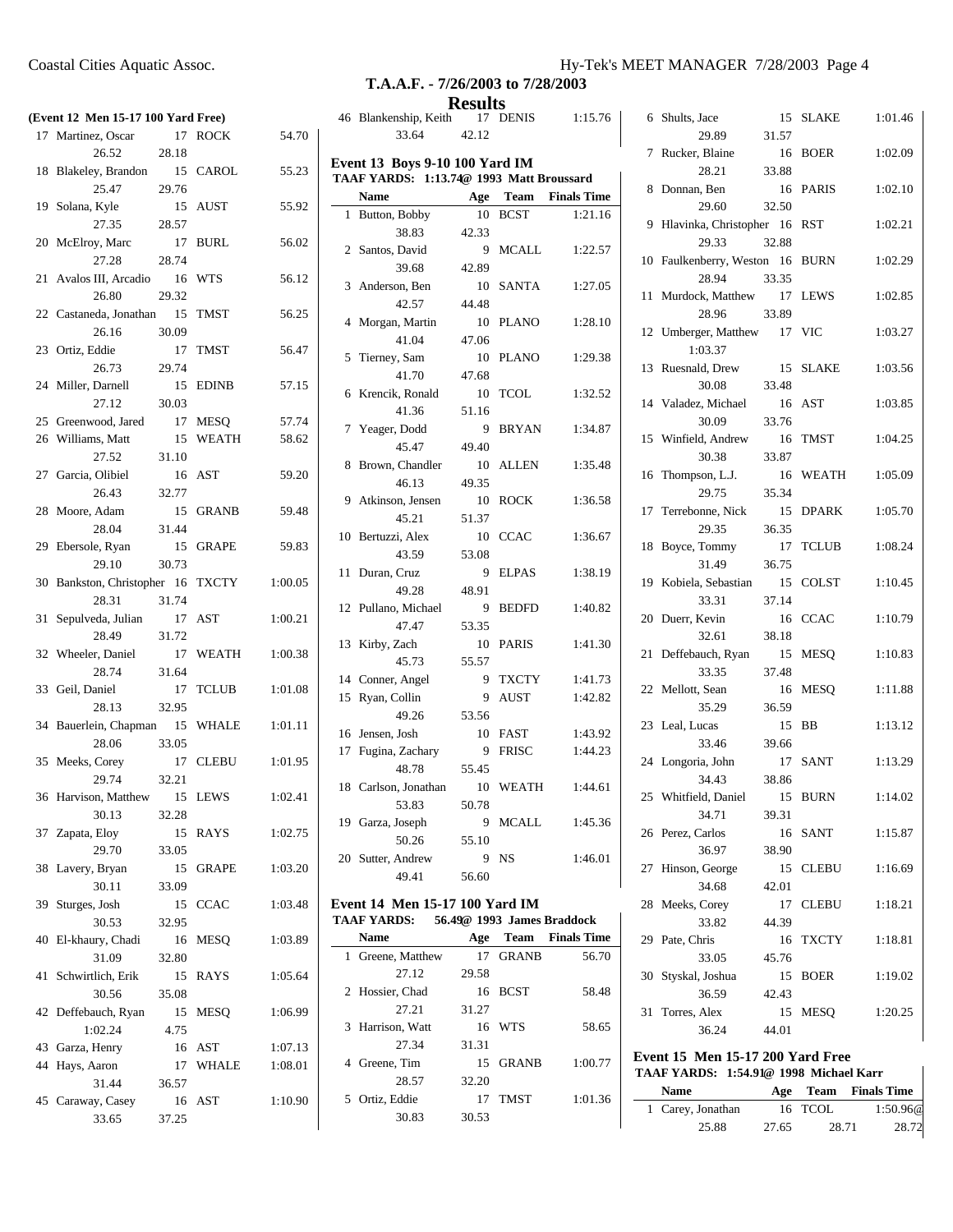| I Cities Aquatic Assoc. |  |  |
|-------------------------|--|--|
|                         |  |  |
|                         |  |  |

|    | (Event 15 Men 15-17 200 Yard Free) |         |              |          |
|----|------------------------------------|---------|--------------|----------|
|    | 2 Rabello, Thiago                  |         | 15 FRISC     | 1:54.07@ |
|    | 26.72                              | 28.81   | 29.47        | 29.07    |
| 3  | Hood, Jon                          | 16      | <b>ALVIN</b> | 1:56.64  |
|    | 26.68                              | 29.63   | 31.20        | 29.13    |
| 4  | Hutto, Ryan                        | 16      | <b>MESQ</b>  | 1:58.47  |
|    | 27.84                              | 30.64   | 30.60        | 29.39    |
|    | 5 Karkoska, Josh                   | 15      | <b>BRYAN</b> | 2:01.33  |
|    | 27.00                              | 30.95   | 32.44        | 30.94    |
|    | 6 Martinez, Oscar                  | 17      | <b>ROCK</b>  | 2:04.04  |
|    | 28.91                              | 30.88   | 32.76        | 31.49    |
| 7  | Hlavinka, Christopher 16           |         | <b>RST</b>   | 2:04.28  |
|    | 27.57                              | 32.02   | 34.01        | 30.68    |
| 8  | Heilveil, Daniel                   | 15      | <b>BCST</b>  | 2:04.58  |
|    | 28.48                              | 32.13   | 32.96        | 31.01    |
| 9  | Castaneda, Jonathan 15             |         | TMST         | 2:05.12  |
|    | 27.16                              | 31.72   | 33.28        | 32.96    |
| 10 | Humphries, James 17                |         | <b>CLEBU</b> | 2:05.17  |
|    | 28.06                              | 31.64   | 32.46        | 33.01    |
| 11 | Solana, Kyle                       | 15      | AUST         | 2:07.26  |
|    | 28.55                              | 32.37   | 33.97        | 32.37    |
|    | 12 Mason, Jack                     | 17      | CLEBU        | 2:07.34  |
|    | 28.33                              | 31.50   | 33.44        | 34.07    |
|    | 13 Parreira Horta, Adrian 16 PARIS |         |              | 2:08.15  |
|    | 28.25                              | 32.14   | 33.85        | 33.91    |
|    | 14 Avalos III, Arcadio             | 16      | WTS          | 2:09.12  |
|    | 28.28                              | 32.15   | 34.08        | 34.61    |
| 15 | Robertson, Jim                     | 15      | <b>BURN</b>  | 2:09.52  |
|    | 28.84                              | 33.57   | 34.57        | 32.54    |
| 16 | Smith, Alex                        | 16      | <b>ALVIN</b> | 2:10.72  |
|    | 27.50                              | 32.10   | 34.90        | 36.22    |
| 17 | Harbaugh, Aaron                    | 17      | <b>WTS</b>   | 2:13.55  |
|    | 29.61                              | 33.65   | 35.14        | 35.15    |
| 18 | Ebersole, Ryan                     | 15      | <b>GRAPE</b> | 2:14.01  |
|    | 30.40                              | 35.20   | 34.90        | 33.51    |
|    | 19 Winscott, JJ                    | 16      | <b>NRST</b>  | 2:15.94  |
|    | 29.40                              | 34.17   | 36.24        | 36.13    |
|    | 20 Moore, Adam                     |         | 15 GRANB     | 2:18.36  |
|    |                                    | 34.72   |              |          |
|    | 29.45                              |         | 34.97        | 39.22    |
| 21 | Kaminski, Jared                    |         | 16 WOOD      | 2:18.58  |
|    | 30.33                              | 1:48.25 |              |          |
|    | 22 Montross, Kenny                 |         | 16 DPARK     | 2:19.39  |
|    | 29.64                              | 34.70   | 38.46        | 36.59    |
|    | 23 Williams, Matt                  |         | 15 WEATH     | 2:20.66  |
|    |                                    | 34.91   | 37.19        | 38.12    |
|    | 30.44                              |         |              |          |
|    | 24 Sturges, Josh                   |         | 15 CCAC      | 2:21.97  |
|    | 32.40                              | 35.38   | 37.33        | 36.86    |
|    | 25 El-khaury, Chadi                | 16      | <b>MESQ</b>  | 2:25.87  |
|    | 34.17                              | 38.06   | 38.21        | 35.43    |
|    | 26 Quintero, Abraham 17            |         | MISS         | 2:26.36  |
|    | 31.71                              | 1:15.71 | 38.94        |          |
|    | 27 Deffebauch, Ryan 15 MESQ        |         |              | 2:26.68  |
|    | 33.98                              | 39.10   | 39.31        | 34.29    |

32.68 1:15.80 39.88 29 Hinson, George 15 CLEBU 2:29.05

33.35 37.30 39.62 38.78

# **T.A.A.F. - 7/26/2003 to 7/28/2003 Results**

| 30 Garza, Henry      |         | 16 AST  | 2:31.95 |
|----------------------|---------|---------|---------|
| 31 Torres, Alex      |         | 15 MESO | 2:34.59 |
| 33.88                | 38.29   | 42.30   | 40.12   |
| 32 Landeros, Carolos |         | 16 SANT | 2:41.39 |
| 33.92                | 39.10   | 1:19.42 | 8.95    |
| 33 Longoria, John    |         | 17 SANT | 2:54.68 |
| 40.40                | 2:14.28 |         |         |
| --- Wat, Nicholas    |         | 16 LEWS | DO      |

#### **Event 16 Boys 9-10 100 Yard Free Relay TAAF YARDS: 56.83@ 1993 Rosenberg**

|                | AAF IAKD3;             |       | 50.03 <sup>66</sup> 1993 Rosemberg |                     |
|----------------|------------------------|-------|------------------------------------|---------------------|
|                | Team                   |       | Relay                              | <b>Finals Time</b>  |
| 1              | <b>TCLUB</b>           |       |                                    | 1:00.13             |
|                | Guthrie, Ryan 9        |       | Fife, Luke 10                      |                     |
|                | Crone, Casey 10        |       | Alexander, Gator 9                 |                     |
| $\overline{2}$ | <b>WOOD</b>            |       |                                    | 1:00.21             |
|                | Caito, David 10        |       | Calhoun, Wesley 10                 |                     |
|                | Hansen, Eirik 9        |       | Cahill, Connor 10                  |                     |
| 3              | LAJAC                  |       |                                    | 1:01.62             |
|                | Armstrong, Cody 10     |       | Webster, Garrett 9                 |                     |
|                | Adam, George 10        |       | Clothier, Wesley 10                |                     |
| 4              | <b>LEWS</b>            |       |                                    | 1:02.21             |
|                | Lantz, J.D (John) 10   |       | Sherrod, Kevin 10                  |                     |
|                | Wagner, Christopher 10 |       | Hatton, Travis 10                  |                     |
| 5              | <b>CAROL</b>           |       |                                    | 1:02.40             |
|                | Kilpatrick, Kameron 10 |       | Latvatlo, Joshua 10                |                     |
|                | Douglas, Jake 10       |       | Reeves, Grant 10                   |                     |
| 6              | <b>RST</b>             |       |                                    | 1:02.49             |
|                | D'Antoni, Gabe 10      |       | Gale, Zachary 10                   |                     |
|                | Gale, Cody 10          |       | Spano, Geoffrey 10                 |                     |
| 7              | <b>MISS</b>            |       |                                    | 1:04.28             |
|                | Ramos, Anthony 9       |       | Adame, Julian 10                   |                     |
|                | Dooley, Jacob 10       |       | Overly, Hunter 10                  |                     |
| 8              | <b>FRISC</b>           |       |                                    | 1:04.41             |
|                | Green, Cameron 10      |       | Compan, Devin 10                   |                     |
|                | Briggs, Mitchell 10    |       | Groom, Shawn 10                    |                     |
| 9              | <b>COMME</b>           |       |                                    | 1:05.88             |
|                | Powers, Bill 10        |       | Masten, Victor 10                  |                     |
|                | McKenna, John 10       |       | Ford, Michael 10                   |                     |
|                | 33.63                  | 32.25 |                                    |                     |
| 10             | <b>EDNA</b>            |       |                                    | 1:07.03             |
|                | Melton, Doug 10        |       |                                    | Anthony, Jonathon 9 |
|                | Tipton, Mark 9         |       | Lopez, Brandon 9                   |                     |
|                | 32.65                  | 34.38 |                                    |                     |
| 11             | <b>CAROL</b>           |       | в                                  | 1:07.90             |
|                | Kehl, Connor 10        |       | Sullivan, Matthew 9                |                     |
|                | Vick, Kyle 9           |       | Graham, Blaise 10                  |                     |
|                | 34.05                  | 33.85 |                                    |                     |
| 12             | <b>SANT</b>            |       |                                    | 1:09.85             |
|                | Cabledue, Aaron 10     |       | Garcia, Carlos 10                  |                     |
|                | Howell, Brandon 10     |       |                                    | Tunon, Nathaniel 10 |
|                | 33.71                  | 36.14 |                                    |                     |
| 13             | AUST                   |       |                                    | 1:10.17             |
|                | Reeder, Jake 10        |       | Hanft, Wolfgang 10                 |                     |
|                | Ryan, Collin 9         |       | Tibbels, Brandon 9                 |                     |
|                | 36.50                  | 33.67 |                                    |                     |

# Coastal Cities Aquatic Assoc. Hy-Tek's MEET MANAGER 7/28/2003 Page 5

|    | 14 WHALE                                     |       |                    | 1:11.48            |
|----|----------------------------------------------|-------|--------------------|--------------------|
|    | Balhoff, Christopher 9 Allison, Macdonald 10 |       |                    |                    |
|    | Murphy, Matthew 9                            |       | Daniels, Blake 9   |                    |
|    | 38.73                                        | 32.75 |                    |                    |
| 15 | <b>SLAKE</b>                                 |       |                    | 1:12.13            |
|    | Harms, Carter 9                              |       | Bales, Jeffery 10  |                    |
|    | Harms, Wyatt 9                               |       | Olsen, Clay 10     |                    |
|    | 36.93                                        | 35.20 |                    |                    |
|    | 16 AST                                       |       |                    | 1:12.67            |
|    | Mendez, Joseph 9                             |       | Gaitan, Mario 9    |                    |
|    | Rangel, Horacio 9                            |       | Bickham, Ryan 10   |                    |
|    | 37.87                                        | 34.80 |                    |                    |
|    | 17 RAYS                                      |       |                    | 1:13.38            |
|    | Adame, Taylor 9                              |       | Brandt, Colton 10  |                    |
|    | Wilson, Caleb 9                              |       | Buchanan, West 10  |                    |
|    | 39.54                                        | 33.84 |                    |                    |
|    | 18 VIC                                       |       |                    | 1:16.06            |
|    | Miksch, Daniel 9                             |       | Brand, Kaid 10     |                    |
|    | Meyer, Justin 10                             |       | Kelley, Korey 10   |                    |
|    | 49.81                                        | 26.25 |                    |                    |
|    | 19 SANT                                      |       | B                  | 1:27.05            |
|    | Alejandro, Raymond 10                        |       | Avalos, Tomas 10   |                    |
|    |                                              |       |                    |                    |
|    | Leos, Javier 10                              |       | Tristan, Josh 10   |                    |
|    | 47.09                                        | 39.96 |                    |                    |
|    | Event 17 Men 15-17 200 Yard Free Relay       |       |                    |                    |
|    | TAAF YARDS: 1:36.03@ 2001 Corpus Christi     |       |                    |                    |
|    | T Nelson, K Prather, J Hauske, R Clark       |       |                    |                    |
|    | Team                                         |       | Relay              | <b>Finals Time</b> |
|    | 1 GRANB                                      |       |                    | 1:31.81@           |
|    | Greene, Matthew 17                           |       | Greene, Tim 15     |                    |
|    | Steenberge, Brier 16                         |       | Vollmer, Nick 17   |                    |
|    | 22.14                                        | 23.50 | 23.58              | 22.59              |
|    | 2 LEWS                                       |       |                    | 1:34.61@           |
|    | Klemashevich, Cory 17 Wat, Nicholas 16       |       |                    |                    |
|    | Murdock, Matthew 17 Bowman, Charles 16       |       |                    |                    |
|    | 23.95                                        | 24.54 | 24.11              | 22.01              |
|    | 3 VIC                                        |       |                    | 1:38.46            |
|    | Umberger, Matthew 17                         |       | Delgado, Jeremy 16 |                    |
|    | Sedlacek, Daryl 16                           |       | Walden, Jon 15     |                    |
|    | 24.64                                        | 23.96 | 25.99              | 23.87              |
| 4  | <b>FRISC</b>                                 |       |                    | 1:39.86            |
|    | Carlisle, Byron 15                           |       | Nelson, Carroll 16 |                    |
|    | Nix, Jason 15                                |       | Crowder, Thomas 17 |                    |
|    | 23.59                                        | 27.37 | 25.13              | 23.77              |
| 5  | <b>MESQ</b><br>Acree, Bryan 17               |       | Al-Aya, Sami 17    | 1:40.14            |

24.67 24.65 25.57 25.25

25.03 25.61 26.77 23.49

6 AST 1:40.40 Trejo, Adrian 16 Garcia, Ryan 15 Garcia, Olibiel 16 Valadez, Michael 16 25.16 25.33 24.98 24.93

7 DENIS 1:40.90 Henderson, Hunter 17 Meyers, Scott 16 Richmond, Brandon 17 Bobo, Chris 17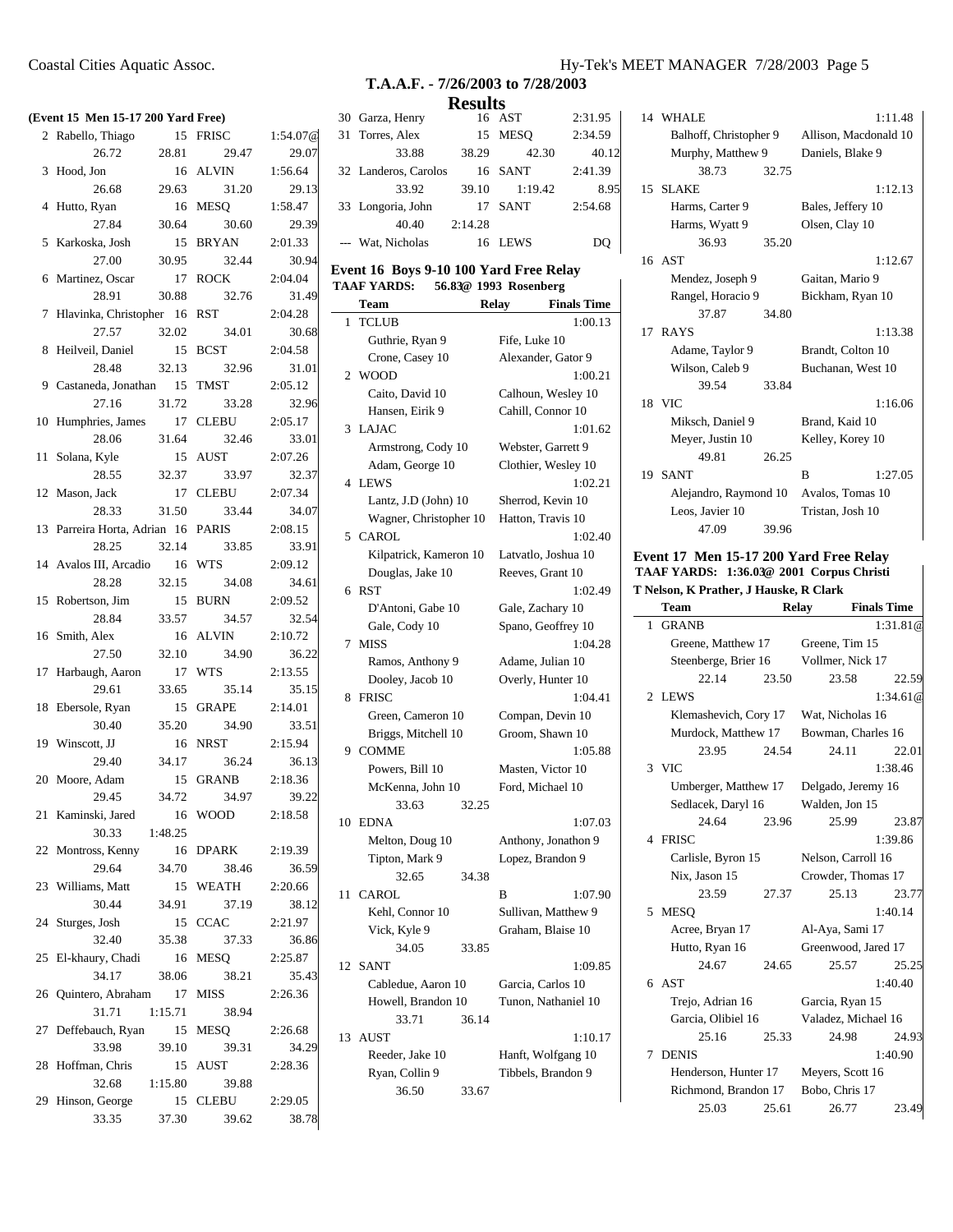## **(Event 17 Men 15-17 200 Yard Free Relay)** 8 PARIS 1:41.43

|    | Clifford, Seth 16  |       | Donnan, Ben 16                            |         |
|----|--------------------|-------|-------------------------------------------|---------|
|    | Morrell, Jeremy 16 |       | Parreira Horta, Adrian 1                  |         |
|    | 24.86              | 26.89 | 26.43                                     | 23.25   |
| 9  | <b>TCLUB</b>       |       |                                           | 1:41.85 |
|    | Geil, Daniel 17    |       | Geil, Robert 16                           |         |
|    | Marshall, Zach 16  |       | Boyce, Tommy 17                           |         |
|    | 26.96              | 24.54 | 24.76                                     | 25.59   |
| 10 | <b>TXCTY</b>       |       |                                           | 1:54.06 |
|    |                    |       | Bankston, Christopher 16 Guillen, Mark 16 |         |
|    | Parker, Jordan 16  |       | Pate, Chris 16                            |         |
|    | 25.30              | 31.01 | 29.43                                     | 28.     |

# **Event 18 Girls 9-10 100 Yard Medley Relay TAAF YARDS: 1:05.73@ 1998 Deer Park**

|                | Team                     | Relay | <b>Finals Time</b>     |
|----------------|--------------------------|-------|------------------------|
| $\mathbf{1}$   | <b>RST</b>               |       | 1:05.64@               |
|                | Zamora, Courtney 10      |       | Pitts, Liana 10        |
|                | Smith, Skylar 10         |       | Cutbirth, Hannah 10    |
| $\mathfrak{D}$ | <b>TCLUB</b>             |       | 1:07.13                |
|                | Duininck, Kayla 10       |       | Fowler, Kirsten 10     |
|                | Matthai, Ashley 10       |       | Stelmach, Karissa 10   |
| 3              | <b>FRISC</b>             |       | 1:07.28                |
|                | Hanna, Courtney 10       |       | Bruton, Maddi 10       |
|                | Emmons, Kelsey 10        |       | Campbell, Brooke 10    |
| 4              | <b>AUST</b>              |       | 1:08.05                |
| 5              | <b>SLAKE</b>             |       | 1:09.56                |
|                | Anderson, Paige 10       |       | Nelson, Amanda 10      |
|                | Mattson, Lacey 10        |       | Grossman, Madison 9    |
| 6              | <b>CCAC</b>              |       | 1:09.76                |
|                | Johnson, Jena 10         |       | Mireles, Sara 10       |
|                | Marshall, Daria 10       |       | Olivarez, Megan 10     |
| 7              | <b>SLAKE</b>             | в     | 1:11.01                |
|                | Stone, Hannah 10         |       | Shults, Jamie 9        |
|                | Young, Allison 9         |       | Parker, Charlotte 9    |
| 8              | <b>RAYS</b>              | B     | 1:12.07                |
|                | Kemp, Kirsten 9          |       | Petrillose, Kaitlin 10 |
|                | Schwirtlich, Kirsten 9   |       | Kemp, Kelsey 9         |
| 9              | <b>DPARK</b>             |       | 1:12.23                |
|                | Vardell, Kasi 10         |       | Headrick, Emily 10     |
|                | Dungan, Ashley 10        |       | Perez, Marisa 10       |
| 10             | <b>LAJAC</b>             |       | 1:12.79                |
|                | Obrien, Katelin Chere 10 |       | Creveling, Hayley 9    |
|                | Pham, Jessica 10         |       | De Valcourt, Audrey 10 |
| 11             | <b>AUST</b>              | B     | 1:14.20                |
| 12             | CAROL                    |       | 1:14.74                |
|                | Beaty, Rachel 9          |       | Summers, Grace 9       |
|                | Bengston, Emily 10       |       | Lim, Nina 10           |
| 13             | <b>CAROL</b>             | B     | 1:15.41                |
|                | Harris, Nicola 10        |       | Bowen, Rachel 10       |
|                | Porter, Whitney 10       |       | Smith, Annie 10        |
| 14             | WHALE                    |       | 1:16.06                |
|                | Waligura, Maggie 10      |       | Boehm, Jessica 10      |
|                | Hill, Savanah 10         |       | Kovar, Haley 10        |

# **T.A.A.F. - 7/26/2003 to 7/28/2003**

# **Results**

| 15 ALLEN               | 1:18.55                  |
|------------------------|--------------------------|
| Bistransin, Christa 10 | Kleyer, Olivia 9         |
| Pitney, Janet 10       | Brechner, Kayla 10       |
| 16 VIC                 | 1:21.11                  |
| Gonzales, Adriadna 10  | Latta, Jaecy 9           |
| Tran, Anh 10           | Burns, Faith 9           |
| 17 AST                 | 1:21.63                  |
| Zarate, Dezarae 10     | Ordonez, Hollee 10       |
| Perez, Zalysa 9        | Tijerina, Corissa 9      |
| 18 WHALE               | 1:21.99<br>B             |
| Allison, Rebecca 9     | Leung, Crystal 10        |
| Stuart, Sidney 10      | Van Oostendorp, Christii |
| 19 MCALL               | 1:26.63                  |
| Lopez, Amber 10        | Louzada, Elizabeth 9     |
| Jensen, Chelsea 10     | Shumway, Kaily 10        |
| 20 VIC                 | B<br>1:27.86             |
| Miksch, Bridget 10     | Conti, Emily 9           |
| Williams, Katie 9      | Korczynski, Kylie 10     |
| 21 PARIS               | 1:32.06                  |
| Easlon, Tasia 10       | Hussey, Elle 9           |
| Jones, MacKenna 10     | Stankus, Anne 10         |
|                        |                          |

#### **Event 19 Women 15-17 200 Yard Medley Relay TAAF YARDS: 2:00.68@ 2002 Richmond**

**C Phillips, J Roth, J Cutbirth, A Tyler** 

|              | С гишру, а кош, а силяни, а тујег<br><b>Team</b> |       | Relay                  | <b>Finals Time</b> |
|--------------|--------------------------------------------------|-------|------------------------|--------------------|
| $\mathbf{1}$ | <b>RST</b>                                       |       |                        | 1:55.26@           |
|              | Phillips, Courtney 16                            |       | Roth, Jessica 16       |                    |
|              | Louvier, Jessica 16                              |       | Neal, Amanda 17        |                    |
|              | 29.28                                            | 31.73 | 28.98                  | 25.27              |
|              | 2 ALVIN                                          |       |                        | 2:01.97            |
|              | Thibodeaux, Jackie 15                            |       | O'Sullivan, Christy 16 |                    |
|              | Kelly, Kristine 15                               |       | Cunningham, Caitlin 16 |                    |
|              | 28.70                                            | 35.25 | 29.78                  | 28.24              |
| 3            | <b>LEWS</b>                                      |       |                        | 2:05.84            |
|              | Anderson, Alyse 15                               |       | Hottenstein, Melody 15 |                    |
|              | Chu, Christina 17                                |       | Verastique, Jantzen 15 |                    |
|              | 4.77                                             | 25.73 | 1:07.41                | 27.93              |
|              | 4 WHALE                                          |       |                        | 2:06.53            |
|              | Cook, Tiffany 17                                 |       | Filip, Brooke 17       |                    |
|              | Moulder, Melinda 15                              |       | Young, Gabriela 17     |                    |
| 5            | <b>MCKIN</b>                                     |       |                        | 2:08.00            |
|              | Davis, Jamie 16                                  |       | Feeny, Meagan 15       |                    |
|              | Feeny, Melissa 15                                |       | Janise, Shonna 15      |                    |
|              | 33.70                                            | 36.28 | 29.45                  | 28.57              |
|              | 6 FRISC                                          |       |                        | 2:08.11            |
|              | Smith, Jackie 16                                 |       | Peeldes, Rachael 15    |                    |
|              | Simpson, Kaelly 16                               |       | Ryan, Kayla 15         |                    |
|              | 34.29                                            | 34.93 | 29.63                  | 29.26              |
| 7            | <b>RST</b>                                       |       | R                      | 2:10.82            |
|              | Morgan, Katherine 17                             |       | Collins, Laura 15      |                    |
|              | Schramme, Brandi 15                              |       | Floyd, Emily 15        |                    |
|              | 32.86                                            | 36.06 | 34.56                  | 27.34              |
| 8            | <b>BONHM</b>                                     |       |                        | 2:11.22            |
|              | Landers, Whitney 17                              |       | Marshall, Autumn 17    |                    |
|              | Williams, Amber 17                               |       | Williams, Heather 17   |                    |

# Coastal Cities Aquatic Assoc. Hy-Tek's MEET MANAGER 7/28/2003 Page 6

| 9 TCLUB            | 2:11.50              |  |
|--------------------|----------------------|--|
| Gerloff, Sara 15   | Norris, Brittany 15  |  |
| Spates, Katy 15    | Williams, Traci 17   |  |
| 39.36<br>1:03.52   | 28.62                |  |
| 10 GRAPE           | 2:12.15              |  |
| Boone, Kayla 16    | Garcia, Amanda 15    |  |
| Novak, Katie 16    | Wernicke, Rebecca 15 |  |
| 40.11<br>32.45     | 31.73<br>27.86       |  |
| 11 AST             | 2:13.99              |  |
| Terrell, Taylor 17 | Saenz, Marcy 15      |  |
| Acker, Erin 16     | Perez, Sabrina 16    |  |
| 12 AUST            | 2:15.55              |  |
| Cisneros, Sarah 16 | Belury, Raquel 17    |  |
| Cooper, Yvonne 16  | Gavia, Jennifer 15   |  |
| 13 PARIS           | 2:15.80              |  |
| Clifton, Nicole 15 | Gbur, Randi 17       |  |
| Ragan, Lauren 16   | Guntner, Kelly 15    |  |
| 14 ELCMP           | 2:31.51              |  |
| McClure, Lauren 16 | Engstrom, Laura 16   |  |
| Butts, Tracy 16    | Randle, Megan 16     |  |

# **Event 20 Girls 9-10 50 Yard Free**

| <b>TAAF YARDS:</b> |  | 30.11@ 1996 Margaret Henderson |  |
|--------------------|--|--------------------------------|--|
|                    |  |                                |  |

|                          | <b>Name</b>          | Age | Team         | <b>Finals Time</b> |
|--------------------------|----------------------|-----|--------------|--------------------|
| 1                        | Meisenheimer, Maylin | 9   | <b>CCAC</b>  | 29.73@             |
| 2                        | Partida, Gabriella   | 10  | <b>ELPAS</b> | 30.35              |
| 3                        | Gillum, Lauren       | 9   | <b>GRANB</b> | 30.69              |
| $\overline{\mathcal{L}}$ | Martinez. Julie      | 10  | <b>FAST</b>  | 31.00              |
| 5                        | Burke, Calie         | 10  | <b>MESO</b>  | 31.11              |
| 6                        | Matthai, Ashley      | 10  | <b>TCLUB</b> | 31.69              |
| 7                        | De Valcourt, Audrey  | 10  | LAJAC        | 31.84              |
| 8                        | McCormack, Kara      | 10  | <b>AUST</b>  | 32.37              |
| 9                        | Boser, Ashley        | 10  | <b>SLAKE</b> | 33.46              |
| 10                       | Bingham, Meagan      | 10  | <b>COLST</b> | 33.62              |
| 11                       | Journeay, Sara       | 10  | <b>AUST</b>  | 33.88              |
| 12                       | Lange, Caitlin       | 10  | <b>TMST</b>  | 34.81              |
| 13                       | Womack, Amber        | 10  | <b>ROCK</b>  | 34.96              |
| 14                       | Spearman, Malanie    | 10  | CAROL        | 34.97              |
| 15                       | Bowers, Neva         | 9   | <b>VIC</b>   | 35.89              |
| 16                       | Smith, Annie         | 10  | <b>CAROL</b> | 35.96              |
| 17                       | De Leon, Sarita      | 10  | <b>SANT</b>  | 36.10              |
| 18                       | Law, Regan           | 10  | <b>BCST</b>  | 36.16              |
| 19                       | Hinojosa, Audrey     | 9   | <b>MCALL</b> | 36.17              |
| 20                       | Story, Taylor        | 10  | <b>PLANO</b> | 36.19              |
| 21                       | Corbett, Kaitlyn     | 9   | <b>COLST</b> | 36.91              |
| 22                       | Jensen, Chelsea      | 10  | <b>MCALL</b> | 37.63              |
| 23                       | Flores, Carolina     | 10  | <b>SANT</b>  | 39.32              |
| 24                       | Ramirez, Mikaela     | 9   | WESTB        | 40.23              |
| 25                       | Easlon, Tasia        | 10  | <b>PARIS</b> | 40.49              |
| 26                       | Gomez, Ariana        | 10  | WESTB        | 41.74              |
|                          |                      |     |              |                    |

# **Event 21 Women 15-17 50 Yard Free**

| <b>TAAF YARDS:</b> |     |            | 25.87@ 1997 Breanne Svehla |
|--------------------|-----|------------|----------------------------|
| Name               | Age |            | <b>Team</b> Finals Time    |
| 1 Carrier, Jessica |     | 15 VIC     | 25.04@                     |
| 2 Kelly, Kristine  |     | 15 ALVIN   | 26.22                      |
| 3 Gaitan, Danielle |     | 16 VIC     | 26.52                      |
| 4 Cutbirth, Jeni   | 17  | <b>RST</b> | 26.76                      |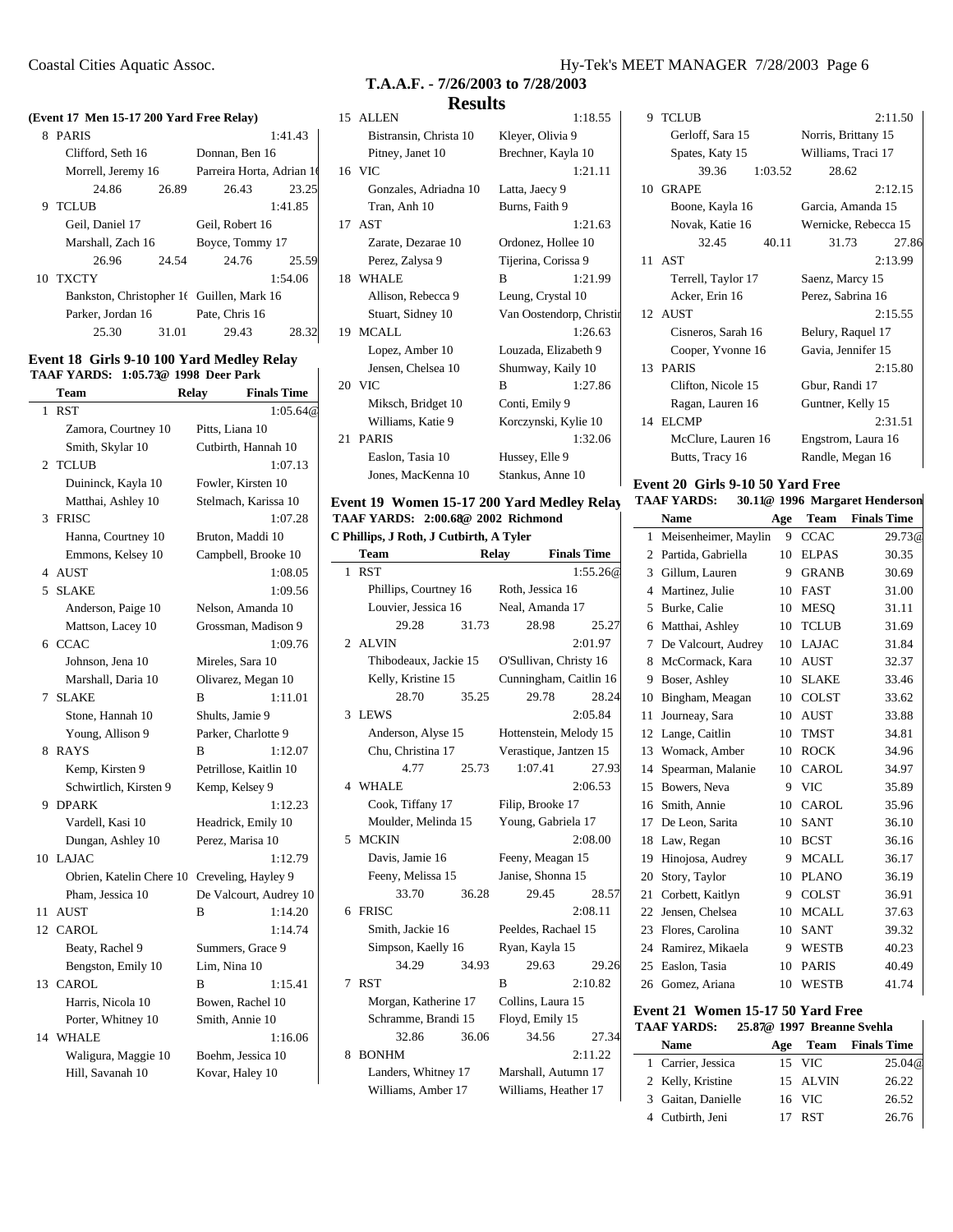# **(Event 21 Women 15-17 50 Yard Free)**

|    | елени 21 – отопнен 15-17 50-тага гтес <i>)</i> |    |                                       |       |
|----|------------------------------------------------|----|---------------------------------------|-------|
|    | 5 Cunningham, Caitlin                          |    | 16 ALVIN                              | 26.90 |
| 6  | Norris, Brittany                               | 15 | <b>TCLUB</b>                          | 27.02 |
| 7  | Karkoska, Hannah                               | 16 | <b>BRYAN</b>                          | 27.12 |
| 8  | Thibodeaux, Jackie                             | 15 | <b>ALVIN</b>                          | 27.23 |
| 9  | Landers, Whitney                               | 17 | <b>BONHM</b>                          | 27.27 |
| 10 | Tucker, Lindsey                                | 15 | <b>DENIS</b>                          | 27.32 |
| 11 | Cearley, Britain                               | 15 | <b>DENIS</b>                          | 27.47 |
| 12 | Eads, Meaghan                                  | 17 | <b>WHALE</b>                          | 27.48 |
| 12 | Self, Courtney                                 | 17 | <b>ROCKW</b>                          | 27.48 |
| 14 | Floyd, Emily                                   | 15 | <b>RST</b>                            | 27.51 |
|    |                                                |    | <b>PARIS</b>                          |       |
| 15 | Gbur, Randi                                    | 17 |                                       | 27.97 |
| 16 | White, Brittany                                | 16 | CAROL                                 | 28.01 |
| 17 | Verastique, Jantzen                            | 15 | <b>LEWS</b>                           | 28.08 |
| 18 | Chiarello, Bethany                             | 17 | PP                                    | 28.11 |
| 19 | Vaughan, Breanne                               | 15 | NRST                                  | 28.37 |
| 20 | Gilbert, Sarah                                 | 15 | <b>LIVST</b>                          | 28.43 |
| 20 | Meador, Clara                                  | 15 | <b>ROCK</b>                           | 28.43 |
| 22 | Hall, Kristi                                   | 15 | TCOL                                  | 28.45 |
| 23 | Sedlet, Jocelyn                                | 15 | <b>PLANO</b>                          | 28.51 |
| 24 | Volker, Sarah                                  | 16 | LEWS                                  | 28.54 |
| 25 | Alonzo, Tiffany                                | 15 | TMST                                  | 28.63 |
| 26 | Hottenstein, Melody                            | 15 | <b>LEWS</b>                           | 28.64 |
| 27 | Roades, Leslie                                 | 16 | <b>WTS</b>                            | 28.67 |
| 28 | Sellers, Courtney                              | 15 | <b>WHALE</b>                          | 28.69 |
|    | 29 Cooper, Yvonne                              | 16 | <b>AUST</b>                           | 28.77 |
| 30 | Spaete, Alicia                                 | 17 | CAROL                                 | 28.86 |
| 31 | Mulligan, Robyn                                | 17 | GARL                                  | 29.04 |
| 31 | Perez, Sabrina                                 | 16 | AST                                   | 29.04 |
| 33 | Gerloff, Sara                                  | 15 | <b>TCLUB</b>                          | 29.08 |
| 34 | Williams, Traci                                | 17 | <b>TCLUB</b>                          | 29.29 |
| 35 | Cadena, Bethany                                | 17 | <b>SANT</b>                           | 29.49 |
| 36 | Sarradet, Sydney                               | 17 | <b>CLEBU</b>                          | 29.50 |
| 37 | Cisneros, Sarah                                | 16 | AUST                                  | 29.52 |
| 38 | Guntner, Kelly                                 | 15 | <b>PARIS</b>                          | 29.58 |
| 39 | Minick, Christine                              | 15 | <b>LEWS</b>                           | 29.62 |
| 40 | Elkins, Brittney                               | 15 | <b>ING</b>                            | 29.88 |
| 41 | Harasta, Valerie                               | 15 | <b>MESQ</b>                           | 29.93 |
| 42 | Brown, Katie                                   | 16 | <b>TCOL</b>                           | 30.05 |
|    |                                                | 15 | $\boldsymbol{\mathrm{A}\mathrm{UST}}$ | 30.19 |
|    | 43 Denney, Kara                                |    |                                       |       |
| 44 | Bowman, Cassie                                 | 15 | <b>FRISC</b>                          | 30.20 |
| 45 | Escamilla, Veronica                            | 16 | <b>DALLA</b>                          | 30.30 |
| 46 | Anderson, Alex                                 | 16 | DENTN                                 | 30.44 |
|    | 47 O'Shea, Shannon                             | 15 | COLST                                 | 30.68 |
| 48 | Pearson, Julie                                 | 15 | <b>BEDFD</b>                          | 30.97 |
| 49 | Davis, Heather                                 | 16 | LEWS                                  | 31.29 |
| 50 | Barton, Sadie                                  | 15 | <b>BEDFD</b>                          | 31.94 |
| 51 | Gaitan, Marina                                 | 15 | AST                                   | 31.98 |
| 52 | Oestreich, Katy                                | 15 | <b>PLANO</b>                          | 32.14 |
| 53 | Daniels, Lauren                                | 16 | ELPAS                                 | 32.84 |
| 54 | Hay, Jennifer                                  | 15 | TMST                                  | 33.18 |
| 55 | Moeller, Monica                                | 16 | BURL                                  | 33.64 |
| 56 | Gilbert, Anna                                  | 15 | <b>FRISC</b>                          | 33.65 |
| 57 | Hogan, Sarah                                   | 15 | TCOL                                  | 33.74 |
| 58 | Bishop, Claire                                 | 17 | LEWS                                  | 33.75 |
| 59 | Howell, Kristi                                 | 17 | ALVIN                                 | 35.60 |
| 60 | Barrera, Judy                                  | 16 | ВB                                    | 37.34 |

# **T.A.A.F. - 7/26/2003 to 7/28/2003 Results**

|                |                                                 | ◡つ  |                         |                    |  |
|----------------|-------------------------------------------------|-----|-------------------------|--------------------|--|
| 61             | Merrill, Nicole                                 | 16  | LEWS                    | 37.80              |  |
| 62             | Curtis, Michelle                                | 15  | <b>VIC</b>              | 39.64              |  |
| 63             | Pair, Paula                                     | 16  | <b>BURL</b>             | 41.12              |  |
| 64             | Goins, Kasey                                    | 15  | <b>CLEBU</b>            | 41.86              |  |
|                | Event 22 Girls 9-10 25 Yard Back                |     |                         |                    |  |
|                | 16.66@ 2002 Milaina Guzzo<br><b>TAAF YARDS:</b> |     |                         |                    |  |
|                | <b>Name</b>                                     | Age | <b>Team</b>             | <b>Finals Time</b> |  |
| 1              | O'Shea, Stacie                                  | 10  | <b>COLST</b>            | 15.97@             |  |
| $\overline{c}$ | Boser, Ashley                                   | 10  | <b>SLAKE</b>            | 17.05              |  |
| 3              | Mattson, Lacey                                  | 10  | <b>SLAKE</b>            | 17.39              |  |
| $\overline{4}$ | Mikesky, Leah                                   | 9   | <b>WHALE</b>            | 17.50              |  |
| 5              | Stamp, Audra                                    | 10  | <b>AUST</b>             | 17.54              |  |
| 6              | Burke, Calie                                    | 10  | <b>MESO</b>             | 17.65              |  |
| 6              | Duininck, Kayla                                 | 10  | <b>TCLUB</b>            | 17.65              |  |
| 8              | Orsak, Whitney                                  | 9   | <b>EDNA</b>             | 18.05              |  |
| 9              | Pereira, Niharika                               | 10  | <b>MCALL</b>            | 18.21              |  |
| 10             | Pham, Jessica                                   | 10  | LAJAC                   | 18.58              |  |
| 11             | Campbell, Emma                                  | 10  | <b>COLST</b>            | 18.65              |  |
| 12             | Murphy, Pam                                     | 10  | <b>LIVST</b>            | 18.98              |  |
| 13             | Troutner, Joanna                                | 10  | <b>AUST</b>             | 19.09              |  |
| 13             | Hanna, Courtney                                 | 10  | <b>FRISC</b>            | 19.09              |  |
| 15             | Allen, Whitney                                  | 9   | <b>FRISC</b>            | 19.17              |  |
| 16             | Arrendando, Brooke                              | 10  | <b>SANT</b>             | 19.21              |  |
| 17             | Olivarez, Megan                                 | 10  | <b>CCAC</b>             | 19.38              |  |
| 18             | Tintera, Josephine                              | 9   | <b>CCAC</b>             | 19.68              |  |
| 19             | Gonzales, Adriadna                              | 10  | VIC                     | 19.73              |  |
| 20             | Ditzenberger, Haley                             | 9   | <b>FMBCH</b>            | 19.93              |  |
| 21             | Takamatsu, Lelani                               | 10  | <b>ELPAS</b>            | 19.99              |  |
| 22             | Cargil, Courtney                                | 10  | <b>SANT</b>             | 20.58              |  |
| 23             | Vardell, Kasi                                   | 10  | <b>DPARK</b>            | 20.66              |  |
| 24             | Jimenez, Valeria                                | 9   | <b>ELPAS</b>            | 21.03              |  |
| 25             | Hood, Stacy                                     | 10  | <b>DALLA</b>            | 21.52              |  |
| 26             | Zarate, Dezarae                                 | 10  | <b>AST</b>              | 21.79              |  |
| 27             | Hussey, Elle                                    | 9   | <b>PARIS</b>            | 23.19              |  |
| 28             | Stankus, Anne                                   | 10  | <b>PARIS</b>            | 24.33              |  |
| 29             | Waligura, Maggie                                | 10  | WHALE                   | 26.57              |  |
|                | Event 23 Women 15-17 50 Yard Back               |     |                         |                    |  |
|                | <b>TAAF YARDS:</b>                              |     | 29.56@ 2002 Amanda Neal |                    |  |
|                | <b>Name</b>                                     | Age | Team                    | <b>Finals Time</b> |  |
| 1              | Kelly, Kristine                                 | 15  | ALVIN                   | 28.92@             |  |
| $\overline{c}$ | Phillips, Courtney                              | 16  | <b>RST</b>              | 29.01@             |  |
|                |                                                 |     |                         |                    |  |

| 1  | Kelly, Kristine      | 15 | ALVIN        | 28.92 |
|----|----------------------|----|--------------|-------|
| 2  | Phillips, Courtney   | 16 | RST          | 29.01 |
| 3  | Neal, Amanda         | 17 | RST          | 29.71 |
| 4  | Karkoska, Hannah     | 16 | <b>BRYAN</b> | 29.92 |
| 5  | Anderson, Alyse      | 15 | <b>LEWS</b>  | 30.34 |
| 6  | Gilbert, Sarah       | 15 | <b>LIVST</b> | 31.53 |
| 7  | Etheridge, Lori      | 16 | VIC          | 32.00 |
| 8  | Feeny, Melissa       | 15 | <b>MCKIN</b> | 32.46 |
| 9  | Meador, Clara        | 15 | <b>ROCK</b>  | 32.92 |
| 10 | Simmons, Rebecca     | 15 | <b>WHALE</b> | 33.02 |
| 11 | Boone, Kayla         | 16 | <b>GRAPE</b> | 33.08 |
|    | 12 Temple, Stephanie | 16 | MESO         | 33.23 |
|    | 13 Gerloff, Sara     | 15 | <b>TCLUB</b> | 33.33 |
|    | 14 White, Lindsey    | 16 | <b>CAROL</b> | 33.35 |
| 15 | Brown, Katie         | 16 | <b>TCOL</b>  | 33.68 |
|    | 16 Bartels, Lauren   | 15 | NS           | 33.85 |
| 17 | Janise, Shonna       | 15 | <b>MCKIN</b> | 33.86 |

## Coastal Cities Aquatic Assoc. Hy-Tek's MEET MANAGER 7/28/2003 Page 7

|    | 18 Young, Gabriela  | 17 | WHALE        | 34.04 |
|----|---------------------|----|--------------|-------|
| 19 | Cooper, Yvonne      | 16 | <b>AUST</b>  | 34.16 |
| 20 | Terrell, Taylor     | 17 | AST          | 34.38 |
| 21 | Hajek, Camille      | 16 | <b>KING</b>  | 34.73 |
| 22 | Cypher, Sharai      | 15 | <b>GRANB</b> | 34.90 |
| 23 | O'Shea, Shannon     | 15 | <b>COLST</b> | 35.05 |
| 24 | Belury, Raquel      | 17 | AUST         | 36.26 |
| 25 | Escamilla, Veronica | 16 | <b>DALLA</b> | 36.68 |
| 26 | Gaitan, Marina      | 15 | AST          | 37.21 |
| 27 | Mulligan, Robyn     | 17 | GARL         | 37.90 |
| 27 | Markow, Sasha       | 16 | <b>AUST</b>  | 37.90 |
| 29 | Hay, Jennifer       | 15 | <b>TMST</b>  | 37.97 |
| 30 | Leonard, Amanda     | 17 | <b>LEWS</b>  | 38.25 |
| 31 | Steinman, Brittany  | 15 | <b>CAROL</b> | 39.31 |
| 32 | Bishop, Claire      | 17 | <b>LEWS</b>  | 40.54 |
| 33 | Hogan, Sarah        | 15 | <b>TCOL</b>  | 42.33 |
| 34 | Moeller, Monica     | 16 | <b>BURL</b>  | 43.53 |
| 35 | Howell, Kristi      | 17 | ALVIN        | 43.97 |
| 36 | Goins, Kasey        | 15 | CLEBU        | 53.17 |

#### **Event 24 Girls 9-10 25 Yard Breast TAAF YARDS: 17.68@ 1997 Megan Hotten**

|                | <b>Name</b>         | Age | Team         | <b>Finals Time</b> |
|----------------|---------------------|-----|--------------|--------------------|
| 1              | Ericksen, Kirsten   | 9   | <b>KING</b>  | 18.12              |
| 2              | Pitts, Liana        | 10  | <b>RST</b>   | 18.16              |
| 3              | Miller, Robyn       | 9   | <b>COLST</b> | 18.44              |
| $\overline{4}$ | Orred, Tia          | 10  | <b>TCLUB</b> | 18.62              |
| 5              | Bruton, Maddi       | 10  | <b>FRISC</b> | 18.64              |
| 6              | Headrick, Emily     | 10  | <b>DPARK</b> | 18.88              |
| 7              | Thomas, Sarah       | 10  | <b>GRAPE</b> | 19.27              |
| 8              | Leung, Crystal      | 10  | <b>WHALE</b> | 19.41              |
| 9              | Pham, Jessica       | 10  | <b>LAJAC</b> | 19.52              |
| 10             | Shults, Jamie       | 9   | <b>SLAKE</b> | 19.83              |
| 11             | Petrillose, Kaitlin | 10  | <b>RAYS</b>  | 19.92              |
| 12             | Teinert, Brooke     | 10  | <b>WHALE</b> | 20.07              |
| 13             | Beaty, Rachel       | 9   | <b>CAROL</b> | 20.12              |
| 14             | Bowers, Neva        | 9   | <b>VIC</b>   | 20.23              |
| 15             | Olivarez, Megan     | 10  | <b>CCAC</b>  | 20.31              |
| 16             | Journeay, Sara      | 10  | <b>AUST</b>  | 20.57              |
| 17             | Whitson, Kara       | 10  | PI.          | 20.68              |
| 18             | Moore, Jordan       | 10  | <b>MCKIN</b> | 20.71              |
| 19             | Thompson, Tori      | 10  | <b>CAROL</b> | 20.92              |
| 20             | Hinojosa, Audrey    | 9   | <b>MCALL</b> | 21.34              |
| 21             | Cargil, Courtney    | 10  | <b>SANT</b>  | 22.86              |
| 22             | De Leon, Sarita     | 10  | SANT         | 23.11              |
| 23             | Jones, MacKenna     | 10  | <b>PARIS</b> | 23.53              |
| 24             | McLain, Jacki       | 10  | <b>HUNTS</b> | 24.22              |
| 25             | Slater, Peyton      | 9   | <b>DALLA</b> | 24.97              |
| 26             | Hood, Stacy         | 10  | <b>DALLA</b> | 25.69              |

#### **Event 25 Women 15-17 50 Yard Breast TAAF YARDS: 32.71@ 2002 Randee Billips**

| Name                 | Age |              | <b>Team</b> Finals Time |
|----------------------|-----|--------------|-------------------------|
| 1 Simpson, Kaelly    |     | 16 FRISC     | 31.68 <sup>@</sup>      |
| 2 Roth, Jessica      |     | 16 RST       | 32.54@                  |
| 3 Etheridge, Lori    |     | 16 VIC       | 34.72                   |
| 4 Parker, Leah       |     | 16 CLEBU     | 35.15                   |
| 5 Thibodeaux, Jackie | 15  | <b>ALVIN</b> | 35.47                   |

 $\mathsf{l}$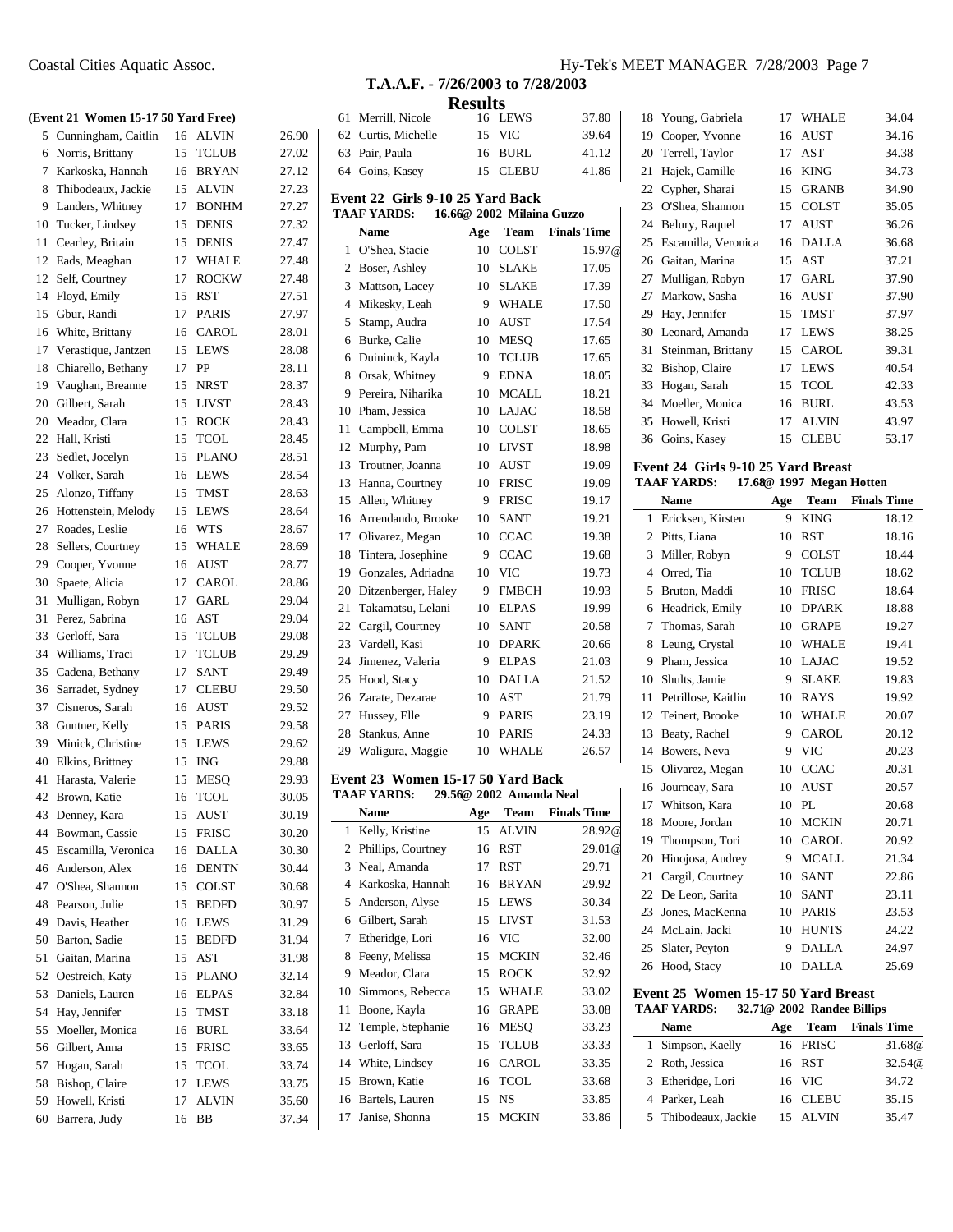### **(Event 25 Women 15-17 50 Yard Breast)**

| 6  | Ogawa, Jessica      | 16 | GARL         | 35.63 |
|----|---------------------|----|--------------|-------|
| 7  | Kelly, Kristine     | 15 | <b>ALVIN</b> | 35.67 |
| 8  | Freeman, Tiffany    | 17 | <b>CLEBU</b> | 35.83 |
| 9  | Saenz, Marcy        | 15 | <b>AST</b>   | 35.94 |
| 10 | Roades, Leslie      | 16 | <b>WTS</b>   | 36.06 |
| 11 | McLendon, Allison   | 16 | LIVST        | 36.44 |
| 12 | Feeny, Meagan       | 15 | <b>MCKIN</b> | 36.61 |
| 13 | Peeldes, Rachael    | 15 | <b>FRISC</b> | 36.66 |
| 14 | Hall, Kristi        | 15 | <b>TCOL</b>  | 36.79 |
| 15 | Black, Amber        | 16 | <b>WHALE</b> | 36.94 |
| 16 | Bowman, Cassie      | 15 | <b>FRISC</b> | 37.01 |
| 17 | Hotten, Megan       | 17 | <b>DPARK</b> | 37.02 |
| 18 | Collins, Laura      | 15 | RST          | 37.20 |
| 19 | Hottenstein, Melody | 15 | LEWS         | 37.42 |
| 20 | Novak, Katie        | 16 | <b>GRAPE</b> | 37.50 |
| 21 | Nevarez, Amanda     | 15 | <b>ELPAS</b> | 37.55 |
| 22 | Anderson, Alex      | 16 | <b>DENTN</b> | 37.75 |
| 23 | Ragan, Lauren       | 16 | <b>PARIS</b> | 38.56 |
| 24 | Perez, Sabrina      | 16 | <b>AST</b>   | 39.02 |
| 25 | Castanada, Eva      | 15 | <b>AUST</b>  | 39.23 |
| 26 | Curtis, Michelle    | 15 | <b>VIC</b>   | 39.30 |
| 27 | Dobin, Christina    | 15 | <b>WOOD</b>  | 39.32 |
| 27 | Spates, Katy        | 15 | <b>TCLUB</b> | 39.32 |
| 29 | Engstrom, Laura     | 16 | <b>ELCMP</b> | 39.95 |
| 30 | Pearson, Julie      | 15 | <b>BEDFD</b> | 39.97 |
| 31 | O'Shea, Shannon     | 15 | <b>COLST</b> | 41.03 |
| 32 | Garcia, Amanda      | 15 | <b>GRAPE</b> | 41.25 |
| 33 | Barton, Sadie       | 15 | <b>BEDFD</b> | 41.80 |
| 34 | Gilbert, Anna       | 15 | <b>FRISC</b> | 42.23 |
| 35 | Markow, Sasha       | 16 | AUST         | 44.37 |
| 36 | Beers, Terri        | 17 | CAROL        | 46.23 |
| 37 | Pair, Paula         | 16 | <b>BURL</b>  | 48.99 |
| 38 | Goins, Kasey        | 15 | <b>CLEBU</b> | 49.06 |

#### **Event 26 Girls 9-10 25 Yard Fly TAAF YARDS: 13.51@ 1998 Dana Vollmer**

|    | <b>Name</b>          | Age | Team         | <b>Finals Time</b> |
|----|----------------------|-----|--------------|--------------------|
| 1  | O'Shea, Stacie       | 10  | <b>COLST</b> | 14.71              |
| 1  | Smith, Skylar        | 10  | <b>RST</b>   | 14.71              |
| 3  | Dungan, Ashley       | 10  | <b>DPARK</b> | 14.81              |
| 4  | Ericksen, Kirsten    | 9   | <b>KING</b>  | 14.82              |
| 5  | Partida, Gabriella   | 10  | <b>ELPAS</b> | 15.35              |
| 6  | McCormack, Kara      | 10  | <b>AUST</b>  | 15.54              |
| 7  | Mattson, Lacey       | 10  | <b>SLAKE</b> | 15.84              |
| 8  | Mikesky, Leah        | 9   | WHALE        | 15.96              |
| 9  | Orsak, Whitney       | 9   | <b>EDNA</b>  | 16.31              |
| 10 | Miller, Robyn        | 9   | <b>COLST</b> | 16.38              |
| 11 | Johnson, Jena        | 10  | <b>CCAC</b>  | 16.54              |
| 12 | Schwirtlich, Kirsten | 9   | <b>RAYS</b>  | 16.81              |
| 13 | Minks, Taylor        | 9   | <b>WOTB</b>  | 17.07              |
| 14 | Colon, Alexis        | 9   | <b>SLAKE</b> | 17.23              |
| 15 | Bistransin, Christa  | 10  | <b>ALLEN</b> | 17.29              |
| 16 | Benson, Sarah        | 10  | <b>GRANB</b> | 17.50              |
| 17 | Lemmons, Hayley      | 10  | <b>BOER</b>  | 17.56              |
| 18 | Perez, Zalysa        | 9   | AST          | 17.71              |
| 19 | Wallace, Samantha    | 10  | AUST         | 17.73              |

## Coastal Cities Aquatic Assoc. Hy-Tek's MEET MANAGER 7/28/2003 Page 8

#### **T.A.A.F. - 7/26/2003 to 7/28/2003 Results**

|                                                  |                                       | results |                       |                    |
|--------------------------------------------------|---------------------------------------|---------|-----------------------|--------------------|
| 20                                               | Summers, Grace                        | 9       | CAROL                 | 17.74              |
| 21                                               | Bailey, Samantha                      | 10      | <b>SANT</b>           | 18.05              |
| 22                                               | Moore, Jordan                         | 10      | <b>MCKIN</b>          | 18.16              |
| 23                                               | Hill, Savanah                         | 10      | WHALE                 | 18.24              |
| 24                                               | Takamatsu, Lelani                     | 10      | <b>ELPAS</b>          | 18.61              |
| 25                                               | Bengston, Emily                       | 10      | <b>CAROL</b>          | 18.71              |
| Event 27 Women 15-17 50 Yard Fly                 |                                       |         |                       |                    |
| 28.33@ 2002 Randee Billips<br><b>TAAF YARDS:</b> |                                       |         |                       |                    |
|                                                  | <b>Name</b>                           | Age     | <b>Team</b>           | <b>Finals Time</b> |
| 1                                                | Carrier, Jessica                      | 15      | <b>VIC</b>            | 28.38              |
| 2                                                | Moulder, Melinda                      | 15      | <b>WHALE</b>          | 29.49              |
| 3                                                | Cutbirth, Jeni                        | 17      | <b>RST</b>            | 29.53              |
| 4                                                | Louvier, Jessica                      | 16      | RST                   | 29.76              |
| 4                                                | Cearley, Britain                      | 15      | <b>DENIS</b>          | 29.76              |
| 6                                                | McLendon, Allison                     | 16      | LIVST                 | 30.08              |
| 7                                                | Vaughan, Breanne                      | 15      | <b>NRST</b>           | 30.12              |
| 8                                                | Karkoska, Hannah                      | 16      | <b>BRYAN</b>          | 30.32              |
| 9                                                | Cunningham, Caitlin                   | 16      | <b>ALVIN</b>          | 30.49              |
| 10                                               | Burlage, Leah                         | 16      | <b>DENTN</b>          | 30.59              |
| 10                                               | Nevarez, Amanda                       | 15      | <b>ELPAS</b>          | 30.59              |
| 12                                               | Chu, Christina                        | 17      | <b>LEWS</b>           | 30.72              |
| 13                                               | Anderson, Alyse                       | 15      | <b>LEWS</b>           | 30.89              |
| 14                                               | White, Brittany                       | 16      | <b>CAROL</b>          | 30.95              |
| 15                                               | Ogawa, Jessica                        | 16      | <b>GARL</b>           | 31.10              |
| 16                                               | Bilder, Cristina                      | 16      | <b>MESQ</b>           | 31.21              |
| 17                                               |                                       |         |                       | 31.27              |
| 18                                               | Cisneros, Sarah                       | 16      | AUST                  |                    |
|                                                  | Morgan, Katherine                     | 17      | RST<br>PP             | 31.50              |
| 19<br>20                                         | Chiarello, Bethany<br>Gavia, Jennifer | 17      |                       | 31.74<br>31.81     |
|                                                  | O'Sullivan, Christy                   | 15      | AUST                  |                    |
| 21                                               |                                       | 16      | ALVIN                 | 32.04              |
| 22<br>23                                         | Wernicke, Rebecca<br>Novak, Katie     | 15      | <b>GRAPE</b>          | 32.10              |
| 24                                               |                                       | 16      | <b>GRAPE</b>          | 32.15              |
|                                                  | Acevedo, Alissa                       | 16      | AST                   | 32.33              |
| 25                                               | Davis, Heather                        | 16      | <b>LEWS</b>           | 32.65              |
| 26                                               | Sarradet, Sydney                      | 17      | <b>CLEBU</b>          | 33.15              |
| 27                                               | Hotten, Megan                         | 17      | <b>DPARK</b>          | 33.20              |
| 28                                               | Hajek, Camille                        | 16      | <b>KING</b>           | 33.23              |
| 29                                               | Tang, Emily                           | 16      | <b>TCOL</b>           | 33.53              |
| 30                                               | Denney, Kara                          | 15      | AUST                  | 33.55              |
| 30                                               | Volker, Sarah                         | 16      | <b>LEWS</b>           | 33.55              |
| 32                                               | Elkins, Brittney                      | 15      | ING                   | 33.56              |
| 33                                               | Minick, Christine                     | 15      | <b>LEWS</b>           | 35.47              |
| 34                                               | Sedlet, Jocelyn                       | 15      | <b>PLANO</b>          | 35.64              |
| 35                                               | Coose, Lauren                         |         | 15 GARL               | 35.74              |
| 35                                               | Torres, Claire                        | 15      | <b>BRYAN</b>          | 35.74              |
| 37                                               | Steinman, Brittany                    | 15      | CAROL                 | 35.87              |
| 38                                               | Leonard, Amanda                       | 17      | <b>LEWS</b>           | 36.40              |
| 39                                               | Wilkes, Cara                          | 15      | CAROL                 | 36.82              |
| 40                                               | Broll, Sarah                          | 15      | AUST                  | 39.94              |
|                                                  | Event 28 Girls 9-10 25 Yard Free      |         |                       |                    |
|                                                  | <b>TAAF YARDS:</b>                    |         | 14.18@ 1998 Lisa Paul |                    |
|                                                  | <b>Name</b>                           | Age     | Team                  | <b>Finals Time</b> |
| 1                                                | Emmons, Kelsey                        | 10      | <b>FRISC</b>          | 13.52@             |
| 2                                                | Mireles, Sara                         | 10      | <b>CCAC</b>           | 13.87@             |

3 De Valcourt, Audrey 10 LAJAC 14.37 4 Bingham, Meagan 10 COLST 14.77

 $\overline{a}$ 

| 5                                       | Burke, Calie       | 10 | <b>MESO</b>  | 14.80 |  |
|-----------------------------------------|--------------------|----|--------------|-------|--|
| 6                                       | Spearman, Malanie  | 10 | CAROL        | 14.82 |  |
| 7                                       | Cutbirth, Hannah   | 10 | RST          | 14.87 |  |
| 8                                       | Stelmach, Karissa  | 10 | <b>TCLUB</b> | 15.00 |  |
| 9                                       | Orsak, Whitney     | 9  | <b>EDNA</b>  | 15.03 |  |
| 10                                      | Pereira, Niharika  | 10 | MCALL        | 15.05 |  |
| 11                                      | Mikesky, Leah      | 9  | WHALE        | 15.16 |  |
| 12                                      | Bailey, Samantha   | 10 | <b>SANT</b>  | 15.33 |  |
| 12                                      | Ordonez, Hollee    | 10 | AST          | 15.33 |  |
| 14                                      | Hausler, Sydney    | 9  | <b>WOOD</b>  | 15.47 |  |
| 15                                      | Arrendando, Brooke | 10 | SANT         | 15.53 |  |
| 16                                      | LaRocque, Lauren   | 10 | <b>TCLUB</b> | 15.70 |  |
| 17                                      | Whitson, Kara      | 10 | PI.          | 15.75 |  |
| 18                                      | McLain, Jacki      | 10 | <b>HUNTS</b> | 15.92 |  |
| 19                                      | Wallace, Samantha  | 10 | AUST         | 16.01 |  |
| 20                                      | Alvarez, Amanda    | 9  | <b>CCAC</b>  | 16.13 |  |
| 21                                      | Takamatsu, Lelani  | 10 | <b>ELPAS</b> | 16.19 |  |
| 22                                      | Olsen, Sarah       | 9  | SLAKE        | 16.28 |  |
| 23                                      | Jimenez, Valeria   | 9  | ELPAS        | 16.90 |  |
| 24                                      | Teinert, Brooke    | 10 | <b>WHALE</b> | 17.61 |  |
| 25                                      | Slater, Peyton     | 9  | DALLA        | 19.59 |  |
| $From 4.20$ Woman $15.17.100$ Vand Free |                    |    |              |       |  |

#### **Event 29 Women 15-17 100 Yard Free TAAF YARDS: 57.22@ 1997 Breanne Svehla**

| . |  | $21.22 \div 1221$ Divance |  |
|---|--|---------------------------|--|
|   |  |                           |  |
|   |  | $-$                       |  |

|    | <b>Name</b>         | Age | Team         | <b>Finals Time</b> |
|----|---------------------|-----|--------------|--------------------|
| 1  | Neal, Amanda        | 17  | <b>RST</b>   | 55.65@             |
| 2  | Carrier, Jessica    | 15  | VIC          | 56.78@             |
| 3  | Roth, Jessica       | 16  | <b>RST</b>   | 57.65              |
| 4  | Norris, Brittany    | 15  | <b>TCLUB</b> | 58.66              |
| 5  | Floyd, Emily        | 15  | <b>RST</b>   | 59.39              |
| 6  | Anderson, Alyse     | 15  | <b>LEWS</b>  | 59.65              |
| 7  | Cunningham, Caitlin | 16  | <b>ALVIN</b> | 1:00.44            |
| 8  | O'Sullivan, Christy | 16  | <b>ALVIN</b> | 1:00.72            |
| 9  | Thibodeaux, Jackie  | 15  | <b>ALVIN</b> | 1:00.79            |
| 10 | Eads, Meaghan       | 17  | <b>WHALE</b> | 1:01.20            |
| 11 | Chiarello, Bethany  | 17  | PP           | 1:01.54            |
| 12 | Cook, Tiffany       | 17  | WHALE        | 1:02.06            |
| 13 | Ryan, Kayla         | 15  | <b>FRISC</b> | 1:02.65            |
| 14 | Gaitan, Danielle    | 16  | <b>VIC</b>   | 1:02.85            |
| 15 | Bilder, Cristina    | 16  | <b>MESO</b>  | 1:02.96            |
| 16 | Alonzo, Tiffany     | 15  | TMST         | 1:03.08            |
| 17 | Burlage, Leah       | 16  | <b>DENTN</b> | 1:03.16            |
| 18 | Sedlet, Jocelyn     | 15  | <b>PLANO</b> | 1:03.36            |
| 19 | Meador, Clara       | 15  | <b>ROCK</b>  | 1:03.87            |
| 20 | Tucker, Lindsey     | 15  | <b>DENIS</b> | 1:03.99            |
| 21 | Cisneros, Sarah     | 16  | <b>AUST</b>  | 1:04.06            |
| 22 | Williams, Traci     | 17  | <b>TCLUB</b> | 1:04.28            |
| 23 | Roades, Leslie      | 16  | <b>WTS</b>   | 1:05.14            |
| 24 | Hajek, Camille      | 16  | <b>KING</b>  | 1:05.26            |
| 25 | Gerloff, Sara       | 15  | <b>TCLUB</b> | 1:05.40            |
| 26 | Torres, Claire      | 15  | <b>BRYAN</b> | 1:05.46            |
| 27 | Cooper, Yvonne      | 16  | <b>AUST</b>  | 1:06.64            |
| 28 | Harasta, Valerie    | 15  | <b>MESO</b>  | 1:07.25            |
| 29 | Mulligan, Shannon   | 15  | <b>GARL</b>  | 1:07.94            |
| 30 | Saenz, Marcy        | 15  | AST          | 1:08.58            |
| 31 | Elkins, Brittney    | 15  | ING          | 1:09.22            |
| 32 | Smith, Jackie       | 16  | <b>FRISC</b> | 1:09.31            |
| 33 | Cypher, Sharai      | 15  | <b>GRANB</b> | 1:10.37            |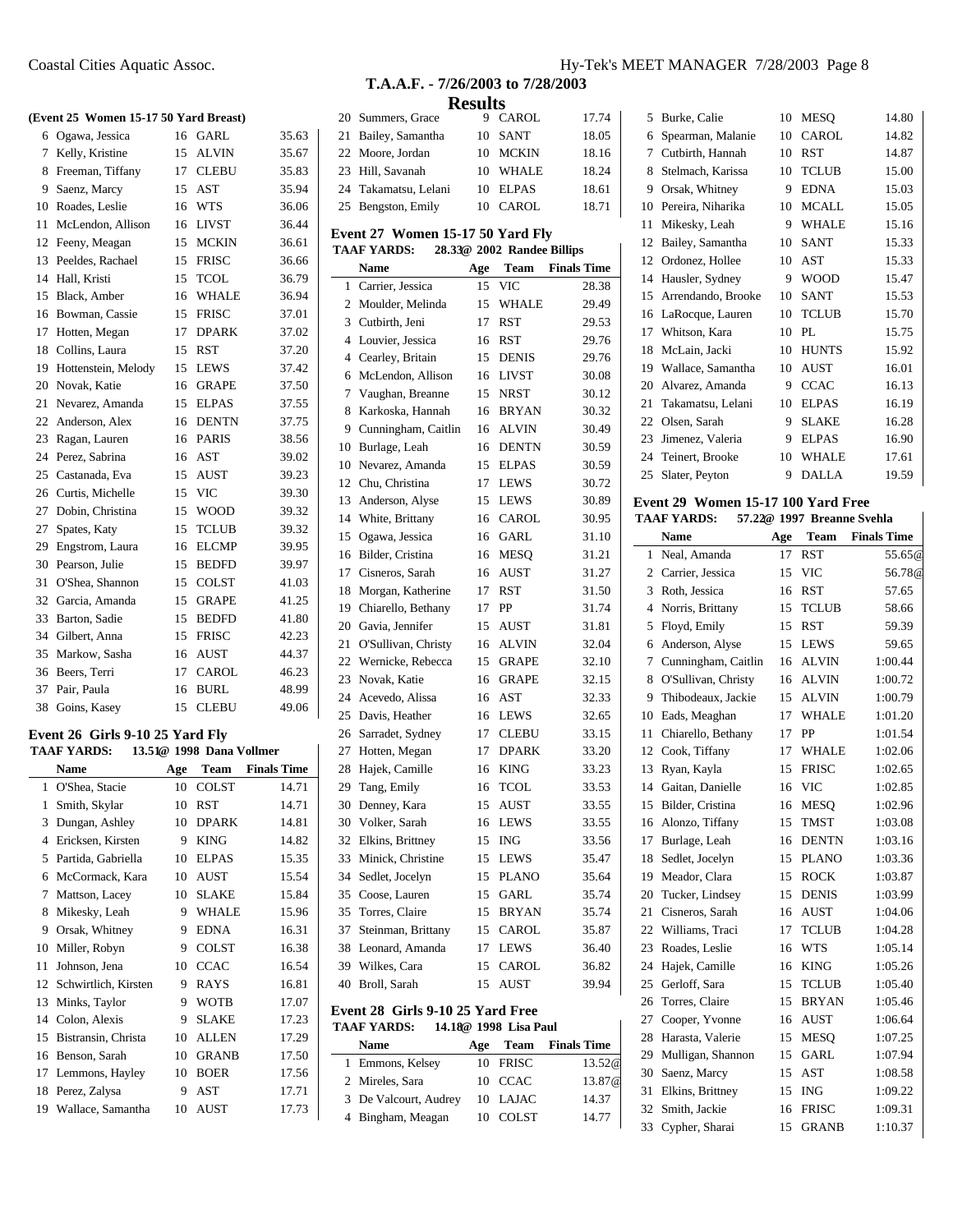#### **(Event 29 Women 15-17 100 Yard Free)**

| 34 Barton, Sadie    | 15 BEDFD | 1:10.40 |
|---------------------|----------|---------|
| 35 Bowman, Cassie   | 15 FRISC | 1:11.56 |
| 36 Oestreich, Katy  | 15 PLANO | 1:11.69 |
| 37 Hay, Jennifer    | 15 TMST  | 1:11.94 |
| 38 Werblo, Bethanna | 16 GRAPE | 1:13.76 |
| 39 Beers, Terri     | 17 CAROL | 1:16.03 |
| 40 Gilbert, Anna    | 15 FRISC | 1:17.00 |

#### **Event 30 Girls 9-10 100 Yard IM TAAF YARDS: 1:15.76@ 1998 Dana Vollmer**

# **Name Age Team Finals Time** 1 O'Shea, Stacie 10 COLST 1:14.40@

| 2  | Emmons, Kelsey         | 10 | <b>FRISC</b> | 1:15.54@ |
|----|------------------------|----|--------------|----------|
| 3  | Meisenheimer, Maylin   | 9  | <b>CCAC</b>  | 1:16.10  |
| 4  | Zamora, Courtney       | 10 | <b>RST</b>   | 1:17.62  |
| 5  | Partida, Gabriella     | 10 | <b>ELPAS</b> | 1:21.85  |
| 6  | Ericksen, Kirsten      | 9  | <b>KING</b>  | 1:21.93  |
| 7  | Gillum, Lauren         | 9  | <b>GRANB</b> | 1:21.94  |
| 8  | Martinez, Julie        | 10 | <b>FAST</b>  | 1:22.61  |
| 9  | Pereira, Niharika      | 10 | <b>MCALL</b> | 1:23.76  |
| 10 | Miller, Robyn          | 9  | <b>COLST</b> | 1:25.99  |
| 11 | Stamp, Audra           | 10 | <b>AUST</b>  | 1:26.45  |
| 12 | McCormack, Kara        | 10 | AUST         | 1:28.60  |
| 13 | Boser, Ashley          | 10 | <b>SLAKE</b> | 1:29.10  |
| 14 | Bruton, Maddi          | 10 | <b>FRISC</b> | 1:29.64  |
| 15 | Campbell, Brooke       | 10 | <b>FRISC</b> | 1:30.89  |
| 16 | Alaniz, Markie         | 10 | <b>TMST</b>  | 1:31.39  |
| 17 | Anderson, Paige        | 10 | <b>SLAKE</b> | 1:32.26  |
| 18 | Hausler, Sydney        | 9  | <b>WOOD</b>  | 1:32.67  |
| 19 | Beaty, Rachel          | 9  | CAROL        | 1:34.78  |
| 20 | Tran, Anh              | 10 | <b>VIC</b>   | 1:35.74  |
| 21 | Teinert, Brooke        | 10 | <b>WHALE</b> | 1:36.62  |
| 22 | Womack, Amber          | 10 | <b>ROCK</b>  | 1:38.94  |
| 23 | Van Oostendorp, Christ | 10 | <b>WHALE</b> | 1:39.33  |
| 24 | De Leon, Sarita        | 10 | <b>SANT</b>  | 1:45.83  |

#### **Event 31 Women 15-17 100 Yard IM TAAF YARDS: 1:05.54@ 2001 Amber Tyler**

l.

|   |                      |       | $1.000 \rightarrow 2001$ Alliott $1$ <i>jitt</i> |                    |
|---|----------------------|-------|--------------------------------------------------|--------------------|
|   | Name                 | Age   | Team                                             | <b>Finals Time</b> |
|   | 1 Roth, Jessica      |       | 16 RST                                           | 1:04.15@           |
|   | 30.90                | 33.25 |                                                  |                    |
|   | 2 Simpson, Kaelly    |       | 16 FRISC                                         | 1:04.49@           |
|   | 31.00                | 33.49 |                                                  |                    |
|   | 3 Louvier, Jessica   |       | 16 RST                                           | 1:05.06@           |
|   | 30.69                | 34.37 |                                                  |                    |
|   | 4 Phillips, Courtney |       | 16 RST                                           | 1:08.41            |
|   | 30.68                | 37.73 |                                                  |                    |
|   | 5 Etheridge, Lori    |       | 16 VIC                                           | 1:08.44            |
|   | 33.04                | 35.40 |                                                  |                    |
|   | 6 Parker, Leah       | 16    | <b>CLEBU</b>                                     | 1:08.58            |
|   | 32.95                | 35.63 |                                                  |                    |
|   | 7 Chu, Christina     | 17    | <b>LEWS</b>                                      | 1:09.82            |
|   | 32.06                | 37.76 |                                                  |                    |
| 8 | Cearley, Britain     |       | 15 DENIS                                         | 1:10.02            |
|   | 32.25                | 37.77 |                                                  |                    |
|   |                      |       |                                                  |                    |

 $\mathbf{I}$ 

# **T.A.A.F. - 7/26/2003 to 7/28/2003**

|    | <b>Results</b>                     |                      |              |         |  |
|----|------------------------------------|----------------------|--------------|---------|--|
|    | 9 Anderson, Alyse<br>31.93         | 15<br>38.23          | <b>LEWS</b>  | 1:10.16 |  |
| 10 | Nevarez, Amanda<br>34.31           | 15                   | ELPAS        | 1:11.02 |  |
| 11 | O'Sullivan, Christy                | 36.71<br>16          | ALVIN        | 1:12.13 |  |
| 12 | 33.78<br>Peeldes, Rachael          | 38.35<br>15          | <b>FRISC</b> | 1:12.30 |  |
| 13 | 1:12.30<br>Freeman, Tiffany        | 17                   | <b>CLEBU</b> | 1:12.50 |  |
| 14 | 35.12<br>Burlage, Leah             | 37.38<br>16          | <b>DENTN</b> | 1:12.51 |  |
|    | 34.47                              | 38.04                |              |         |  |
| 15 | Filip, Brooke<br>33.07             | 17<br>39.66          | <b>WHALE</b> | 1:12.73 |  |
| 16 | Bartels, Lauren<br>34.51           | 15<br>38.98          | NS           | 1:13.49 |  |
| 17 | Cisneros, Sarah<br>34.14           | 16<br>39.57          | AUST         | 1:13.71 |  |
| 18 | Simmons, Rebecca                   | 15                   | <b>WHALE</b> | 1:13.96 |  |
| 19 | 33.30<br>Collins, Laura            | 40.66<br>15          | <b>RST</b>   | 1:14.08 |  |
| 20 | 35.64<br>Gavia, Jennifer           | 38.44<br>15          | <b>AUST</b>  | 1:14.12 |  |
| 21 | 34.81<br>Vaughan, Breanne          | 39.31<br>15          | <b>NRST</b>  | 1:14.57 |  |
|    | 33.49<br>22 Hotten, Megan          | 41.08<br>17          | <b>DPARK</b> | 1:15.30 |  |
| 23 | Black, Amber                       | 16                   | <b>WHALE</b> | 1:16.22 |  |
| 24 | 34.49<br>Marshall, Autumn<br>35.32 | 41.73<br>17<br>41.03 | <b>BONHM</b> | 1:16.35 |  |
| 25 | Acevedo, Alissa                    | 16                   | AST          | 1:17.05 |  |
| 26 | 35.09<br>Sarradet, Sydney          | 41.96<br>17          | <b>CLEBU</b> | 1:17.37 |  |
| 27 | 35.35<br>Gilbert, Sarah<br>34.26   | 42.02<br>15<br>43.21 | <b>LIVST</b> | 1:17.47 |  |
| 28 | Curtis, Michelle<br>37.83          | 15<br>39.69          | VIC          | 1:17.52 |  |
|    | 29 Acker, Erin<br>35.52            | 16<br>43.20          | AST          | 1:18.72 |  |
|    | 30 O'Shea, Shannon<br>37.92        | 15<br>41.76          | COLST        | 1:19.68 |  |
|    | 31 Pearson, Julie<br>39.08         | 41.52                | 15 BEDFD     | 1:20.60 |  |
|    | 32 Coose, Lauren<br>38.22          | 43.50                | 15 GARL      | 1:21.72 |  |
| 33 | Wilkes, Cara<br>39.98              | 42.53                | 15 CAROL     | 1:22.51 |  |
| 34 | Thibodeaux, Jackie<br>38.77        | 15<br>45.09          | ALVIN        | 1:23.86 |  |
|    | 35 Leonard, Amanda<br>39.22        | 17<br>45.11          | LEWS         | 1:24.33 |  |
|    | 36 Markow, Sasha<br>39.25          | 16<br>45.30          | AUST         | 1:24.55 |  |
|    | 37 Daniels, Lauren<br>41.50        | 16<br>47.63          | ELPAS        | 1:29.13 |  |

|    | TAAF YARDS: 2:05.69@ 2001 Georgia Steenberge |         |                         |          |
|----|----------------------------------------------|---------|-------------------------|----------|
|    | $\overline{\phantom{a}}$ Age<br>Name         |         | <b>Team</b> Finals Time |          |
| 1  | Kelly, Kristine 15 ALVIN                     |         |                         | 2:02.41@ |
|    | 28.15                                        | 30.89   | 31.90                   | 31.47    |
|    | 2 Floyd, Emily                               | 15      | RST                     | 2:05.37@ |
|    | 28.46                                        | 31.33   | 32.65                   | 32.93    |
| 3  | Norris, Brittany                             | 15      | TCLUB                   | 2:11.95  |
|    | 29.19                                        | 32.95   | 34.22                   | 35.59    |
| 4  | Verastique, Jantzen 15                       |         | LEWS                    | 2:15.88  |
|    | 30.43                                        | 1:45.45 |                         |          |
| 5  | Parker, Leah                                 | 16      | <b>CLEBU</b>            | 2:17.57  |
|    | 30.84                                        | 34.61   | 36.32                   | 35.80    |
|    | 6 Clifton, Nicole                            | 15      | <b>PARIS</b>            | 2:17.88  |
|    | 30.96                                        | 34.65   | 37.53                   | 34.74    |
| 7  | Ryan, Kayla                                  | 15      | <b>FRISC</b>            | 2:20.77  |
|    | 32.11                                        | 35.21   | 36.80                   | 36.65    |
| 8  | Roades, Leslie                               | 16      | <b>WTS</b>              | 2:21.86  |
|    | 31.97                                        | 36.84   | 37.92                   | 35.13    |
| 9  | Freeman, Tiffany                             | 17      | <b>CLEBU</b>            | 2:22.14  |
|    | 32.24                                        | 35.99   | 37.82                   | 36.09    |
|    | 10 Gaitan, Danielle                          | - 16    | <b>VIC</b>              | 2:22.45  |
|    | 32.09                                        | 36.30   | 1:14.06                 |          |
| 11 | Hajek, Camille                               | 16      | <b>KING</b>             | 2:22.91  |
|    | 32.47                                        | 36.34   | 38.45                   | 35.65    |
|    |                                              | 15      | NS                      | 2:24.33  |
|    | 12 Bartels, Lauren                           |         |                         |          |
|    | 33.25                                        | 37.74   | 38.39                   | 34.95    |
|    | 13 Williams, Traci                           | 17      | <b>TCLUB</b>            | 2:24.49  |
|    | 32.11                                        | 37.27   | 38.62                   | 36.49    |
|    | 13 Torres, Claire                            | 15      | <b>BRYAN</b>            | 2:24.49  |
|    | 32.80                                        | 37.25   | 37.90                   | 36.54    |
| 15 | Wernicke, Rebecca 15                         |         | <b>GRAPE</b>            | 2:25.63  |
|    | 33.28                                        | 37.91   | 38.45                   | 35.99    |
|    | 16 Temple, Stephanie                         | 16      | MESQ                    | 2:25.70  |
|    | 33.84                                        | 37.00   | 38.89                   | 35.97    |
| 17 | Sellers, Courtney                            | 15      | <b>WHALE</b>            | 2:26.11  |
|    | 34.16                                        | 38.16   | 39.18                   | 34.61    |
|    | 18 Alonzo, Tiffany                           | 15      | TMST                    | 2:26.15  |
|    | 34.52                                        | 36.98   | 38.26                   | 36.39    |
| 19 | Tucker, Lindsey                              | 15      | <b>DENIS</b>            | 2:26.99  |
|    | 33.47                                        | 37.48   | 39.65                   | 36.39    |
|    | 20 Smith, Jackie                             | 16      | <b>FRISC</b>            | 2:30.57  |
|    | 34.94                                        | 38.16   | 39.32                   | 38.15    |
| 21 | Serio, Samantha                              | 15      | <b>MCKIN</b>            | 2:38.30  |
|    | 35.77                                        | 40.04   | 41.72                   | 40.77    |
|    | 22 Oestreich, Katy                           | 15      | <b>PLANO</b>            | 2:44.41  |
|    | 35.51                                        | 42.84   | 44.91                   | 41.15    |
| 23 | Belury, Raquel                               | 17      | AUST                    | 2:44.67  |
|    | 36.10                                        | 41.51   | 44.29                   | 42.77    |
| 23 | McClure, Lauren                              | 16      | <b>ELCMP</b>            | 2:44.67  |
|    | 37.28                                        | 42.19   | 44.33                   | 40.87    |
| 25 | Werblo, Bethanna                             | 16      | <b>GRAPE</b>            | 2:47.39  |
|    | 37.72                                        | 41.84   | 44.41                   | 43.42    |
| 26 | Randle, Megan                                | 16      | <b>ELCMP</b>            | 2:52.25  |
|    |                                              |         |                         |          |
|    | 38.19                                        | 42.67   | 46.88                   | 44.51    |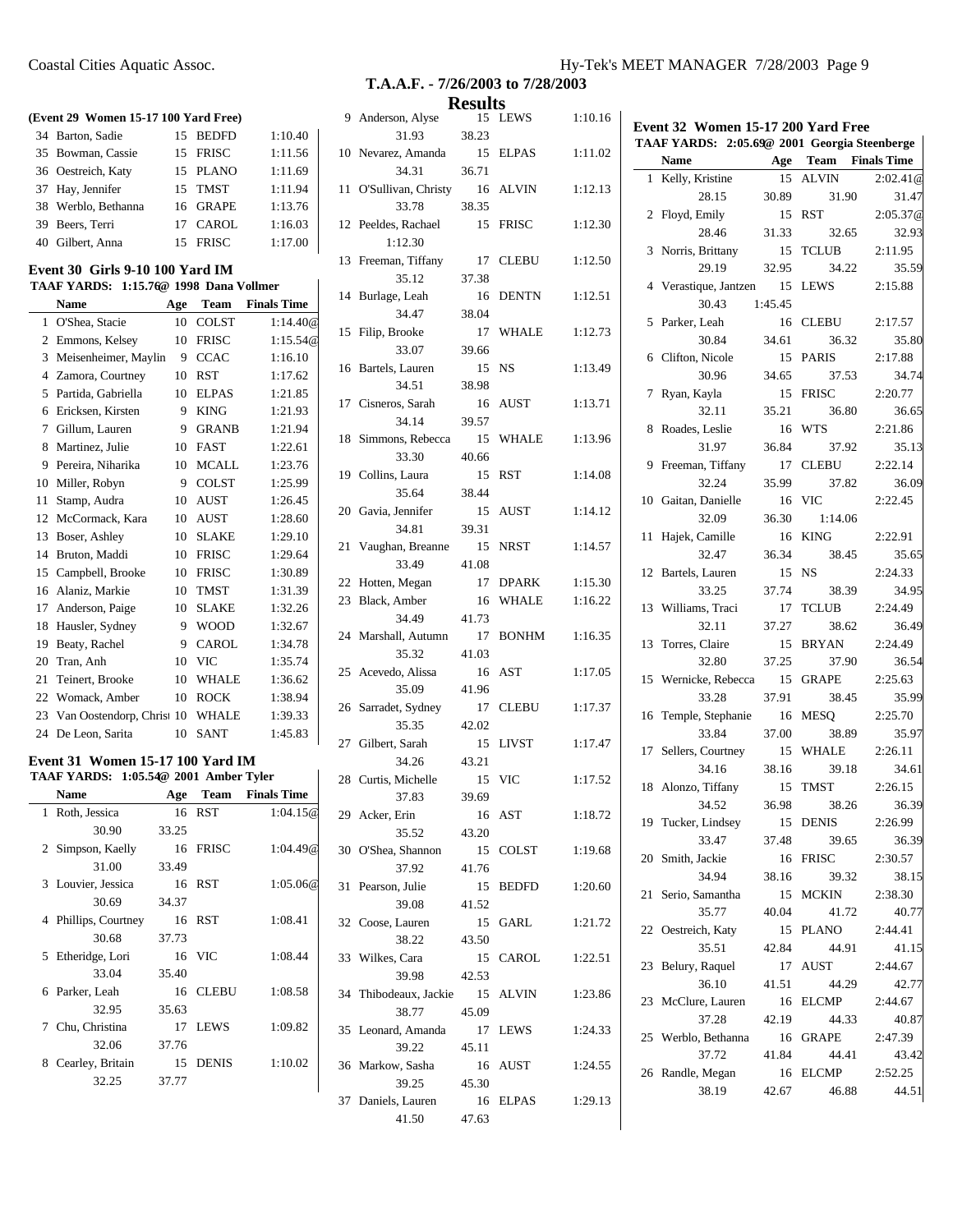| Event 33 Girls 9-10 100 Yard Free Relay |                                                                  |       |                                                  |  |
|-----------------------------------------|------------------------------------------------------------------|-------|--------------------------------------------------|--|
|                                         | <b>TAAF YARDS:</b><br>L Hlavaty, T Patek, M Gale, C Kuchenbecker |       | 57.94@ 2001 Rosenberg                            |  |
|                                         | Team                                                             |       | Relay<br><b>Finals Time</b>                      |  |
|                                         | 1 RST                                                            |       | 57.01@                                           |  |
|                                         | Zamora, Courtney 10                                              |       | Pitts, Liana 10                                  |  |
|                                         | Cutbirth, Hannah 10                                              |       | Smith, Skylar 10                                 |  |
|                                         | 27.76                                                            | 29.25 |                                                  |  |
|                                         | 2 CCAC                                                           |       | 57.89@                                           |  |
|                                         | Johnson, Jena 10                                                 |       | Mireles, Sara 10                                 |  |
|                                         | Marshall, Daria 10                                               |       | Meisenheimer, Maylin 9                           |  |
|                                         | 29.11                                                            | 28.78 |                                                  |  |
| 3                                       | <b>SLAKE</b>                                                     |       | 1:00.72                                          |  |
|                                         | Grossman, Madison 9                                              |       | Parker, Charlotte 9                              |  |
|                                         | Young, Allison 9                                                 |       | Nelson, Amanda 10                                |  |
|                                         | 30.02                                                            | 30.70 |                                                  |  |
|                                         | 4 TCLUB                                                          |       | 1:00.86                                          |  |
|                                         | Greener, Casey 10                                                |       | Fowler, Kirsten 10                               |  |
|                                         | Laurion, Miranda 10                                              |       | Stelmach, Karissa 10                             |  |
|                                         | 30.37                                                            | 30.49 |                                                  |  |
|                                         | 5 CAROL                                                          |       | 1:02.72                                          |  |
|                                         | Spearman, Malanie 10                                             |       | Bengston, Emily 10                               |  |
|                                         | Smith, Annie 10                                                  |       | Summers, Grace 9                                 |  |
|                                         | 30.71                                                            | 32.01 |                                                  |  |
|                                         | 6 RAYS                                                           |       | 1:02.98<br>В                                     |  |
|                                         | Schwirtlich, Kirsten 9                                           |       | Kemp, Kelsey 9                                   |  |
|                                         | Kemp, Kirsten 9                                                  |       | Petrillose, Kaitlin 10                           |  |
|                                         | 32.52                                                            | 30.46 |                                                  |  |
| $7^{\circ}$                             | <b>WOOD</b>                                                      |       | 1:03.06                                          |  |
|                                         | Hausler, Sydney 9                                                |       | Hammond, Megan 10                                |  |
|                                         |                                                                  |       | Mac Allister, Amanda 10 Mac Allister, Jessica 10 |  |
|                                         | 31.16                                                            | 31.90 |                                                  |  |
| 8                                       | <b>COLST</b>                                                     |       | 1:03.54                                          |  |
|                                         | Rilett, Kate 10                                                  |       | Simmons, Dione 9                                 |  |
|                                         | Corbett, Kaitlyn 9                                               |       | Bingham, Meagan 10                               |  |
|                                         | 32.87<br><b>BCST</b>                                             | 30.67 |                                                  |  |
| 9                                       |                                                                  |       | 1:04.39<br>Ross, Jordan 10                       |  |
|                                         | Law, Regan 10<br>Salidivar, Laura 10                             |       | Mayer, Amber 10                                  |  |
|                                         | 32.84                                                            | 31.55 |                                                  |  |
| 10                                      | <b>SLAKE</b>                                                     |       | 1:04.47<br>В                                     |  |
|                                         | Stone, Hannah 10                                                 |       | Anderson, Paige 10                               |  |
|                                         | Shults, Jamie 9                                                  |       | Olsen, Sarah 9                                   |  |
|                                         | 32.38                                                            | 32.09 |                                                  |  |
| 11                                      | CAROL                                                            |       | 1:04.70<br>B                                     |  |
|                                         | Thompson, Tori 10                                                |       | McAfee, Nicole 9                                 |  |
|                                         | Whitaker, Britta 10                                              |       | Bergman, Gerri 9                                 |  |
|                                         | 32.95                                                            | 31.75 |                                                  |  |
| 12                                      | <b>MCKIN</b>                                                     |       | 1:06.04                                          |  |
|                                         | Gupton, Hillary 10                                               |       | Brandon, Emikly 10                               |  |
|                                         | Bennett, Taylor 10                                               |       | Moore, Jordan 10                                 |  |
|                                         | 33.71                                                            | 32.33 |                                                  |  |
| 13                                      | <b>MESO</b>                                                      |       | 1:07.78                                          |  |
|                                         | Davis, Brittany 10                                               |       | Gaither, Alyssa 10                               |  |
|                                         | Hall, Breanna 10                                                 |       | Willard, Danielle 10                             |  |
|                                         | 34.37                                                            | 33.41 |                                                  |  |

# **T.A.A.F. - 7/26/2003 to 7/28/2003 Results**

|    | 14 VIC                                       |       |                          | 1:08.52 |  |
|----|----------------------------------------------|-------|--------------------------|---------|--|
|    | Keller, Heather 9                            |       | High, Elizabeth 9        |         |  |
|    | Lightfoot, Lauren 10                         |       | Slavik, Hannah 10        |         |  |
|    | 34.74                                        | 33.78 |                          |         |  |
|    | 15 AST                                       |       | B                        | 1:09.42 |  |
|    | Zarate, Dezarae 10                           |       | Tijerina, Corissa 9      |         |  |
|    | Perez, Zalysa 9                              |       | Ordonez, Hollee 10       |         |  |
|    | 40.65                                        | 28.77 |                          |         |  |
|    | 16 WHALE                                     |       |                          | 1:10.58 |  |
|    | Boehm, Jessica 10                            |       | Kovar, Haley 10          |         |  |
|    | Waligura, Maggie 10                          |       | Hill, Savanah 10         |         |  |
|    | 41.28                                        | 29.30 |                          |         |  |
|    | 17 WHALE                                     |       | B                        | 1:14.02 |  |
|    | Allison, Rebecca 9                           |       | Van Oostendorp, Christir |         |  |
|    | Stuart, Sidney 10                            |       | Leung, Crystal 10        |         |  |
|    | 40.21                                        | 33.81 |                          |         |  |
| 18 | <b>SANT</b>                                  |       |                          | 1:14.63 |  |
|    | Flores, Carolina 10                          |       | Meckie, Rahela 10        |         |  |
|    | Needham, Mandy 10                            |       | O'Brien, Maggie 9        |         |  |
|    | 36.66                                        | 37.97 |                          |         |  |
| 19 | GOL.                                         |       |                          | 1:18.16 |  |
|    | Schoenherr, Elizabeth 10 Dannels, Heather 10 |       |                          |         |  |
|    | Jacob, Katelyn 10                            |       | Garza, Elizabeth 10      |         |  |
|    | 20 SANT                                      |       | B                        | 1:18.70 |  |
|    | Bailey, Samantha 10                          |       | Garcia, Destiny 9        |         |  |
|    | Holland, Courtney 9                          |       | Vela, Magda 10           |         |  |
|    | 44.51                                        | 34.19 |                          |         |  |
| 21 | <b>PARIS</b>                                 |       |                          | 1:22.35 |  |
|    | Easlon, Tasia 10                             |       | Hussey, Elle 9           |         |  |
|    | Jones, MacKenna 10                           |       | Stankus, Anne 10         |         |  |
|    | 40.29                                        | 42.06 |                          |         |  |
|    |                                              |       |                          |         |  |

### **Event 34 Women 15-17 200 Yard Free Relay TAAF YARDS: 1:46.69@ 2002 Richmond**

**A Neal, J Louvier, J Roth, C Phillips Team Relay Finals Time** 1 RST 1:45.90@ Morgan, Katherine 17 Cutbirth, Jeni 17 Phillips, Courtney 16 Neal, Amanda 17 27.50 26.65 26.61 25.14 2 ALVIN 1:46.90 Thibodeaux, Jackie 15 O'Sullivan, Christy 16 Kelly, Kristine 15 Cunningham, Caitlin 16 27.17 26.46 27.88 25.39 3 LEWS 1:52.29 Hottenstein, Melody 15 Volker, Sarah 16 Anderson, Alyse 15 Verastique, Jantzen 15 28.66 28.47 26.86 28.30 4 WHALE B 1:53.51 Sellers, Courtney 15 Black, Amber 16 Simmons, Rebecca 15 Eads, Meaghan 17 28.63 27.38 5 BONHM 1:54.05 29.19 28.70 29.35 26.81 6 WHALE 1:54.35 Cook, Tiffany 17 Filip, Brooke 17 Moulder, Melinda 15 Young, Gabriela 17 28.44 30.13 28.10 27.68

| 7  | <b>PARIS</b>                  |       |                       | 1:56.32 |
|----|-------------------------------|-------|-----------------------|---------|
|    | Clifton, Nicole 15            |       | Gbur, Randi 17        |         |
|    | Guntner, Kelly 15             |       | Ragan, Lauren 16      |         |
|    | 29.52                         | 28.43 | 29.27                 | 29.10   |
|    | 8 AST                         |       |                       | 2:01.41 |
|    | Acevedo, Alissa 16            |       | Acker, Erin 16        |         |
|    | Terrell, Taylor 17            |       | Perez, Sabrina 16     |         |
|    | 31.05                         | 31.04 | 30.35                 | 28.97   |
|    | 9 TCOL                        |       |                       | 2:03.60 |
|    | Thomas, Giorgia 17            |       | Tang, Emily 16        |         |
|    | Brown, Katie 16               |       | Hall, Kristi 15       |         |
|    | 32.15                         | 31.76 | 31.20                 | 28.49   |
|    | 10 CAROL                      |       |                       | 2:04.21 |
|    | Spaete, Alicia 17             |       | Steinman, Brittany 15 |         |
|    | Beers, Terri 17               |       | Kleiner, Anna 15      |         |
|    | 31.29                         | 31.32 | 32.69                 | 28.91   |
| 11 | <b>LEWS</b>                   |       | B                     | 2:07.80 |
|    | Leonard, Amanda 17            |       | Bishop, Claire 17     |         |
|    | Davis, Heather 16             |       | Minick, Christine 15  |         |
|    | 34.13                         | 33.38 | 30.93                 | 29.36   |
|    | 12 WOTB                       |       |                       | 2:08.73 |
|    | Buede, Esther 15              |       | Bundick, Cate 15      |         |
|    | Jenkins, Chelsea 15           |       | Warneke, Brittani 15  |         |
|    | 30.71                         | 35.88 | 32.74                 | 29.40   |
| 13 | <b>ELCMP</b>                  |       |                       | 2:10.03 |
|    | Butts, Tracy 16               |       | Engstrom, Laura 16    |         |
|    | McClure, Lauren 16            |       | Randle, Megan 16      |         |
|    | 33.72                         | 35.53 | 32.12                 | 28.66   |
|    | 14 AUST<br>Cisneros, Sarah 16 |       | Rolfs, Cammie 15      | 2:10.57 |
|    | Broll, Sarah 15               |       | Cooper, Yvonne 16     |         |
|    | 29.37                         | 39.40 | 32.51                 | 29.29   |
|    |                               |       |                       |         |

#### **Event 35 Boys 8&U 100 Yard Medley Relay TAAF YARDS: 1:17.93@ 1998 LAJAC A**

| Team                |       | <b>Relay</b>       | <b>Finals Time</b> |
|---------------------|-------|--------------------|--------------------|
| 1 FRISC             |       |                    | 1:20.45            |
| Miller, Matthew 8   |       | Zacny, Collin 7    |                    |
| Nix, Corey 8        |       | Emmons, Miller 7   |                    |
| 49.49               | 30.96 |                    |                    |
| 2 WESTB             |       |                    | 1:32.66            |
| Jones, Vanarthur 8  |       | Gu, Kevin 8        |                    |
| Gu, Brett 6         |       | Hairslon, Lester 8 |                    |
| 50.36               | 42.30 |                    |                    |
| GRANB<br>3          |       |                    | 1:33.51            |
| Tolar, Bert 7       |       | Ward, Blake 7      |                    |
| Winston, Garrett 7  |       | Winston, Grant 8   |                    |
| 50.56               | 42.95 |                    |                    |
| 4 SLAKE             |       |                    | 1:35.20            |
| Barnhart, Matthew 6 |       | Remetta, John 8    |                    |
| Young, Charlie 7    |       | Anderson, Drew 7   |                    |
| 52.46               | 42.74 |                    |                    |
| AL VIN<br>5         |       |                    | 1:36.85            |
| Comeaux, Nathan 8   |       | May, Donovan 8     |                    |
| O'Sullivan, Timmy 7 |       | Fato, Sammy 7      |                    |
| 53.98               | 42.87 |                    |                    |
|                     |       |                    |                    |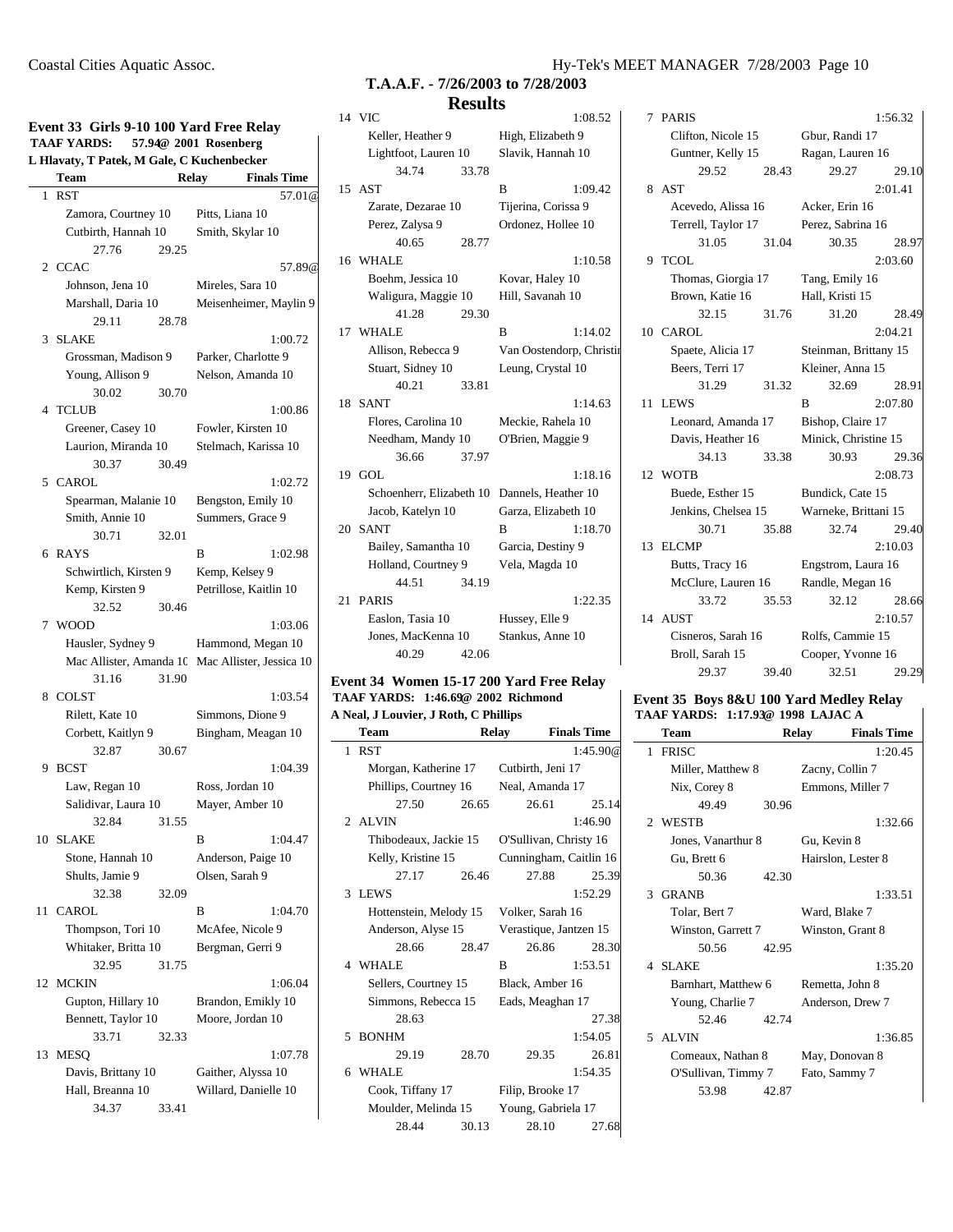# **(Event 35 Boys 8&U 100 Yard Medley Relay)**

| 6 CAROL              |       | 1:39.27              |
|----------------------|-------|----------------------|
| Beckwith, Zacharay 8 |       | Harris, Guy 7        |
| Park, Chandler 6     |       | Lewis, Adrien 8      |
| 54.29                | 44.98 |                      |
| 7 LEWS               |       | 1:39.29              |
| Elders, Zachary 8    |       | Dwyer, Ian 8         |
| Shin, Stephen 8      |       | Machemehl, Chipper 6 |
| 48.41                | 50.88 |                      |
| 8 AST                |       | 1:39.62              |
| Bickham, Sean 7      |       | Saenz, Andre 8       |
| Saenz, Gian 8        |       | Chavarria, Rony 8    |
| 59.57                | 40.05 |                      |
| 9 PARIS              |       | 1:42.95              |
| Jones, Spencer 8     |       | Kirby, Josh 7        |
| Townsend, Calom 8    |       | Townsend, Taylor 7   |
| 1:01.92              | 41.03 |                      |
| 10 BONHM             |       | 2:07.25              |
| Esquibel, Paul 8     |       | Keller, Jackson 6    |
| Ouirk, P.J. 8        |       | Smith, Dalton 8      |
| 1:18.05              | 49.20 |                      |
| --- AUST             |       | DO                   |
| Harvey, Justin 8     |       | Lloyd, Bram 7        |
| Anderson, Blake 8    |       | Hesler, Graham 8     |
|                      |       |                      |

#### **Event 36 Men 18&O 200 Yard Medley Relay TAAF YARDS: 1:47.65@ 1998 DPARK**

| Team                |       | Relay                | <b>Finals Time</b> |
|---------------------|-------|----------------------|--------------------|
| <b>LAJAC</b><br>1   |       |                      | 1:41.20@           |
| Broussard, Joey 25  |       | Broussard, Matt 20   |                    |
| Shuster, Chris 28   |       | Salinas, Joey 20     |                    |
| 26.13               | 28.15 | 25.25                | 21.67              |
| 2 GRANB             |       |                      | 1:49.66            |
| Greene, Bob 42      |       | Kneeland, Brian 19   |                    |
| Tolar, Bob 37       |       | Verdeyen, Stephen 18 |                    |
| 28.52               | 33.25 | 25.20                | 22.69              |
| <b>ELCMP</b><br>3   |       |                      | 1:52.97            |
| Barbee, Jonathan 22 |       | Ehlert, Weldon 19    |                    |
| Hamman, Bradley 18  |       | Humphreys, Jake 24   |                    |
| 28.43               | 33.92 | 24.82                | 25.80              |
| 4 FRISC             |       |                      | 1:53.53            |
| Johnson, Jay 25     |       | Boughner, Nick 19    |                    |
| Bedard, Gary 38     |       | Johnson, Mike 44     |                    |
| 30.82               | 30.91 | 27.69                | 24.11              |
| <b>RST</b><br>5.    |       |                      | 1:54.71            |
| Floyd, David 19     |       | Jones, Kristofer 22  |                    |
| Suffield, Jesse 19  |       | O'Hearn, Brint 20    |                    |
| 31.84               | 31.47 | 27.13                | 24.27              |
| 6 CCAC              |       |                      | 1:57.15            |
| Foster, Jason 25    |       | Meisenheimer, Ben 39 |                    |
| Powers, Aaron 20    |       | Tintera, George 42   |                    |
| 29.62               | 33.95 | 25.98                | 27.60              |
| <b>TCLUB</b><br>7   |       | 1:57.68              |                    |
| Geil, Richard 47    |       | McDonald, Ray 50     |                    |
| Melbourne, Steve 37 |       | McDuffie, Tim 19     |                    |
| 31.45               | 33.03 | 26.65                | 26.55              |
|                     |       |                      |                    |

# **T.A.A.F. - 7/26/2003 to 7/28/2003**

### **Results**

| 8  | <b>LEWS</b>        |       |                    | 1:58.38 |
|----|--------------------|-------|--------------------|---------|
|    | Kaminski, Ben 21   |       | Wallace, John 37   |         |
|    | Mims, John 41      |       | Dwyer, John 46     |         |
|    | 31.75              | 33.65 | 27.73              | 25.25   |
| Q  | <b>COLST</b>       |       |                    | 2:04.69 |
|    | Lassiter, Adam 18  |       | McDaniel, Scott 21 |         |
|    | Miller, Scott 39   |       | Thompson, Jamie 45 |         |
|    | 32.20              | 32.79 | 27.49              | 32.21   |
| 10 | <b>CLEBU</b>       |       |                    | 2:13.72 |
|    | Mason, Bill 47     |       | Mathews, Woody 47  |         |
|    | Stewart, Nate 41   |       | Wilhelm, Alan 44   |         |
|    | 45.29              | 29.98 | 30.96              | 27.49   |
| 11 | <b>SANT</b>        |       |                    | 2:22.54 |
|    | Lewis, Jeff 19     |       | McLain, James 24   |         |
|    | Oyevides, Wally 22 |       | Saavedra, Angel 20 |         |
|    | 36.71              | 34.78 | 33.74              | 37.31   |

#### **Event 37 Boys 8&U 50 Yard Free TAAF YARDS: 33.86@ 2001 Bobby Button**

|                | <b>Name</b>          | Age | <b>Team</b>  | <b>Finals Time</b> |
|----------------|----------------------|-----|--------------|--------------------|
| 1              | Nix, Corey           | 8   | <b>FRISC</b> | 32.17@             |
| $\overline{c}$ | Bergen, Brent        | 8   | <b>LAJAC</b> | 34.81              |
| 3              | Duke, Corey          | 7   | <b>DPARK</b> | 34.88              |
| 4              | Young, Logan         | 8   | <b>EGLAK</b> | 35.92              |
| 5              | Bales, Jarred        | 8   | <b>SLAKE</b> | 36.85              |
| 6              | Muus, Nicolas        | 8   | <b>TCOL</b>  | 37.24              |
| 7              | Leung, Peter         | 7   | <b>WHALE</b> | 39.05              |
| 8              | Emmons, Miller       | 7   | <b>FRISC</b> | 39.14              |
| 9              | Anderson, Blake      | 8   | <b>AUST</b>  | 39.36              |
| 10             | Pruitt, Bryce        | 8   | <b>EDNA</b>  | 39.46              |
| 11             | Fannin, Wyatt        | 7   | <b>DENIS</b> | 39.87              |
| 12             | Cozad, Layton        | 8   | <b>DENIS</b> | 40.47              |
| 13             | Van Oostendorp, Timo | 8   | <b>WHALE</b> | 40.51              |
| 14             | Rilett, Michael      | 8   | <b>COLST</b> | 40.55              |
| 15             | Souchet, Brian       | 8   | <b>NRST</b>  | 41.44              |
| 16             | Geiser, Travis       | 8   | <b>NS</b>    | 41.66              |
| 17             | Knight, Kyle         | 7   | <b>DENTN</b> | 42.06              |
| 18             | Lambiotte, Sam       | 8   | <b>SANTA</b> | 43.18              |
| 19             | Arnold, Cody         | 7   | <b>BB</b>    | 43.62              |
| 20             | Villarreal, James    | 8   | <b>EDINB</b> | 44.46              |
| 21             | Hesler, Graham       | 8   | <b>AUST</b>  | 45.09              |
| 22             | Luedtke, Garrett     | 8   | <b>COLST</b> | 51.03              |
| 23             | Johnson, Jake        | 8   | <b>SANT</b>  | 1:16.17            |

# **Event 38 Men 18-24 50 Yard Free**

|    | TAAF YARDS:       |     | 22.20@ 2002 Matt Broussard |                    |
|----|-------------------|-----|----------------------------|--------------------|
|    | <b>Name</b>       | Age | Team                       | <b>Finals Time</b> |
| 1  | Broussard, Matt   | 20  | LAJAC                      | 22.15@             |
|    | 2 Salinas, Joey   | 20  | <b>LAJAC</b>               | 22.47              |
|    | 3 Stanton, Wright | 23  | <b>ELPAS</b>               | 22.75              |
| 4  | Taggart, Philip   | 23  | <b>GRNPR</b>               | 23.43              |
|    | 5 Pena, Leo       | 20  | <b>BRYAN</b>               | 23.76              |
| 6  | Bibas, Joao       | 18  | <b>ELPAS</b>               | 23.80              |
|    | 7 Powers, Aaron   | 20  | <b>CCAC</b>                | 23.86              |
| 8  | Kneeland, Brian   | 19  | <b>GRANB</b>               | 24.00              |
| 9  | Bohan, Chris      | 20  | <b>GRNPR</b>               | 24.37              |
| 10 | Wiegman, Isaac    | 20  | <b>GRNPR</b>               | 24.45              |
| 11 | Cameron, David    | 21  | <b>BRYAN</b>               | 24.60              |

### Coastal Cities Aquatic Assoc. Hy-Tek's MEET MANAGER 7/28/2003 Page 11

| 12 McDuffie, Tim     | 19 TCLUB          | 25.14 |
|----------------------|-------------------|-------|
| 13 Valdez, Ruben     | 18 SANT           | 25.17 |
| 14 Braden, Jordan    | <b>VIC</b><br>19  | 25.35 |
| 15 Marshall, Kirby   | 18 SLAKE          | 25.44 |
| 16 Brown, Jeremy     | MNWEL<br>20.      | 26.05 |
| 17 Hernandez, Philip | <b>LEWS</b><br>18 | 29.31 |

#### **Event 39 Men 25-39 50 Yard Free**

# **TAAF YARDS: 22.44@ 2002 Ryan Mullins**

| <b>Name</b>         | Age |              | <b>Team</b> Finals Time |
|---------------------|-----|--------------|-------------------------|
| 1 Meisenheimer, Ben | 39. | <b>CCAC</b>  | 23.07                   |
| 2 Broussard, Joey   |     | 25 LAJAC     | 23.47                   |
| 3 LaCour, Michael   |     | 26 DENTN     | 23.71                   |
| 4 Miller, Scott     | 39. | <b>COLST</b> | 24.89                   |
| 5 Ahonen, Ken       |     | 39 SLAKE     | 27.55                   |
| 6 English, Jason    | 27  | <b>SANT</b>  | 28.61                   |
| 7 Morin, Gabriel    | 28  | <b>SANT</b>  | 31.56                   |
|                     |     |              |                         |

#### **Event 40 Men 40&O 50 Yard Free TAAF YARDS: 24.33@ 1999 Mike Johnson**

| ັັັ |                 |     |              |                    |
|-----|-----------------|-----|--------------|--------------------|
|     | <b>Name</b>     | Age | Team         | <b>Finals Time</b> |
| 1   | Thibodaux, Dean | 45  | <b>ALVIN</b> | 24.48              |
| 2   | Johnson, Mike   | 44  | <b>FRISC</b> | 24.58              |
| 3   | Sims, Jeff      | 40  | <b>TCLUB</b> | 24.98              |
| 4   | Price, Rick     | 40  | <b>STPHV</b> | 25.28              |
| 5   | Greene, Bob     | 42  | <b>GRANB</b> | 25.88              |
| 6   | Foster, Don     | 43  | <b>FRISC</b> | 26.43              |
| 7   | Owens, Carl     | 51  | <b>AUST</b>  | 26.45              |
| 8   | Dwyer, John     | 46  | LEWS         | 26.71              |
| 9   | Geil, Richard   | 47  | <b>TCLUB</b> | 26.93              |
| 10  | Adam, George I  | 51  | <b>LAJAC</b> | 26.95              |
| 11  | Burns, William  | 52  | <b>LAJAC</b> | 27.27              |
| 12  | Stewart, Nate   | 41  | <b>CLEBU</b> | 28.12              |
| 13  | Anderson, Curt  | 42  | <b>LEWS</b>  | 28.29              |
| 14  | Hayes, Ted      | 48  | <b>DENIS</b> | 28.79              |
| 15  | Traver, David   | 40  | <b>BEDFD</b> | 28.85              |
| 16  | Hoskins, Joe    | 46  | <b>GRANB</b> | 30.35              |
| 17  | Kline, Gary     | 40  | <b>SLAKE</b> | 31.64              |
| 18  | Brown, Mike     | 40  | <b>FRISC</b> | 32.08              |
| 19  | Mathews, Woody  | 47  | <b>CLEBU</b> | 34.07              |
| 20  | Wilhelm, Alan   | 44  | <b>CLEBU</b> | 34.42              |
| 21  | Norris, Kerry   | 49  | <b>SANT</b>  | 36.90              |
|     |                 |     |              |                    |

# **Event 41 Boys 8&U 25 Yard Back**

**TAAF YARDS: 17.17@ 1999 Derek Loebbecke**

|    | Name              | Age | Team         | <b>Finals Time</b> |
|----|-------------------|-----|--------------|--------------------|
|    | 1 Tovey, Jake     | 8   | <b>SLAKE</b> | 19.31              |
|    | 2 Wagner, Jaron   |     | <b>HUNTS</b> | 19.93              |
|    | 3 Leung, Peter    | 7   | <b>WHALE</b> | 20.13              |
| 4  | Fauber, Daniel    |     | <b>GRANB</b> | 20.62              |
|    | 5 Muus, Nicolas   | 8   | TCOL         | 20.89              |
|    | 6 Hall, Jamey     | 8   | <b>CCAC</b>  | 21.33              |
|    | 7 McLain, Tyler   | 8   | <b>HUNTS</b> | 21.57              |
| 8  | Conner, Fernando  |     | <b>TXCTY</b> | 21.61              |
| 9  | Reves, Richie     | 7   | <b>KING</b>  | 21.64              |
| 10 | Fiala, Jeff       | 8   | ELCMP        | 21.79              |
|    | 10 Geiser, Travis | 8   | <b>NS</b>    | 21.79              |
| 12 | Harvey, Justin    | 8   | <b>AUST</b>  | 21.93              |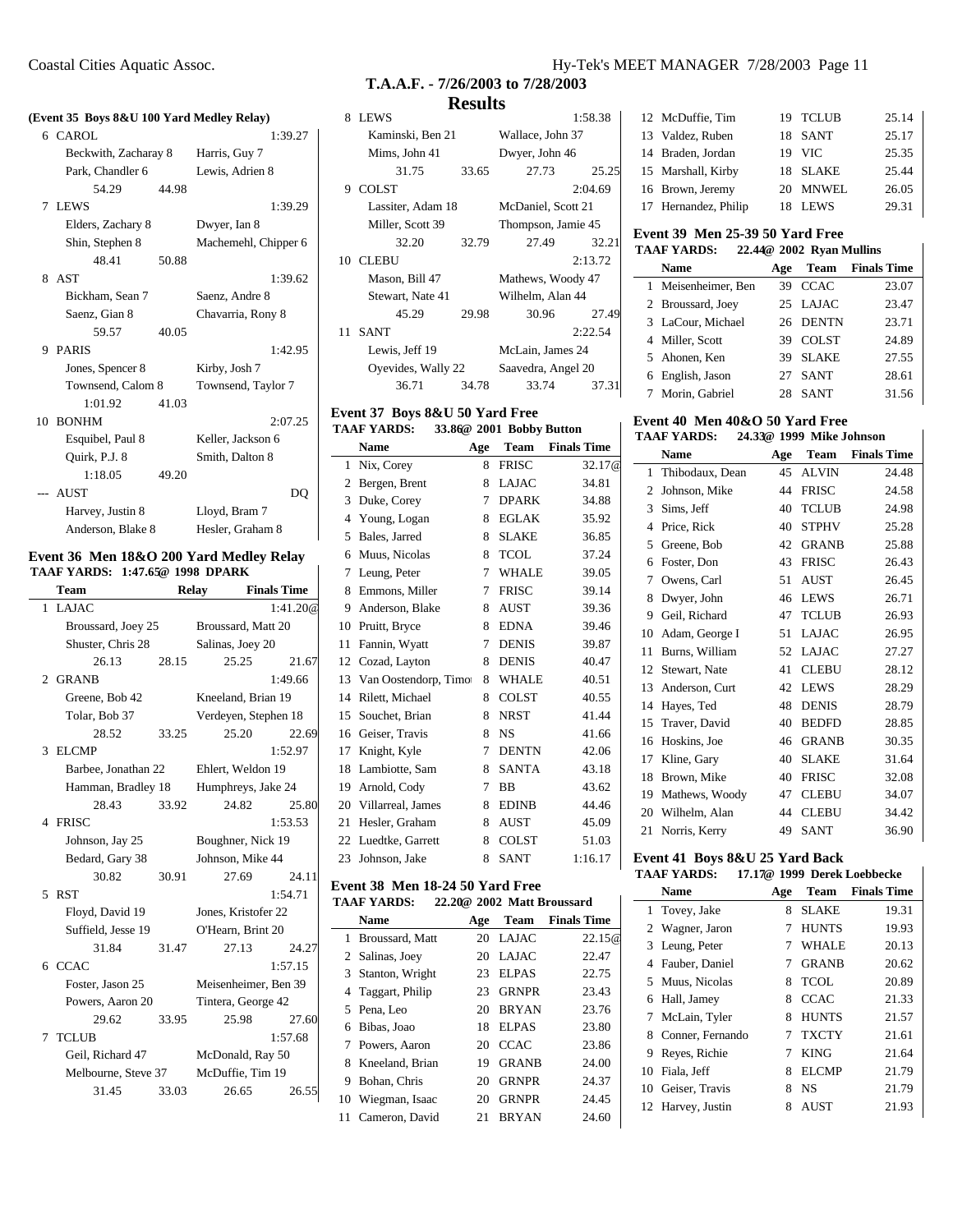#### **(Event 41 Boys 8&U 25 Yard Back)**

| 13 Hadel, Max            |   | <b>WHTBO</b> | 22.01 |
|--------------------------|---|--------------|-------|
| 14 Herrmann, Matthew     | 8 | <b>WHALE</b> | 22.12 |
| 15 Haas, Benjamine       | 8 | <b>ELCMP</b> | 22.33 |
| 16 Torres, Jonathan      | 8 | <b>MCKIN</b> | 22.40 |
| 17 Sureddi, Padmaditya   | 7 | <b>PLANO</b> | 22.42 |
| 18 Miller, Matthew       | 8 | <b>FRISC</b> | 22.64 |
| 19 Pruitt, Bryce         | 8 | <b>EDNA</b>  | 23.20 |
| 20 Bruschette, Gignearlo | 8 | <b>KING</b>  | 24.20 |
| 21 Lambiotte, Sam        | 8 | <b>SANTA</b> | 24.41 |
| 22 Nelson, James         | 8 | <b>AUST</b>  | 25.65 |
| 23 Jones, Spencer        | 8 | <b>PARIS</b> | 26.48 |
| 24 Pena, Aaron           | 7 | <b>SANT</b>  | 27.00 |
| 25 Townsend, Taylor      | 7 | <b>PARIS</b> | 28.56 |
| 26 Tovar, Gregorio       | 8 | <b>SANT</b>  | 29.35 |

#### **Event 42 Men 18-24 50 Yard Back**

| <b>TAAF YARDS:</b> |                    | 25.88@ 2002 Matt Broussard |          |                         |  |
|--------------------|--------------------|----------------------------|----------|-------------------------|--|
|                    | Name               | Age                        |          | <b>Team</b> Finals Time |  |
|                    | 1 Klare, Travis    |                            | 18 EDNA  | 28.89                   |  |
|                    | 2 Franklin, Thomas |                            | 20 EGLAK | 31.16                   |  |
|                    | 3 Kaminski, Ben    |                            | 21 LEWS  | 31.83                   |  |
|                    | 4 Lassiter, Adam   |                            | 18 COLST | 31.94                   |  |

# **Event 43 Men 25-39 50 Yard Back**

## **TAAF YARDS: 28.12@ 2002 Bob Tolar**

| Name                 | Age |              | <b>Team</b> Finals Time |
|----------------------|-----|--------------|-------------------------|
| 1 Shuster, Chris     |     | 28 LAJAC     | 27.11@                  |
| 2 Tolar, Bob         | 37  | <b>GRANB</b> | 28.76                   |
| 3 Meisenheimer, Ben  |     | 39 CCAC      | 30.40                   |
| 4 Johnson, Jay       |     | 25 FRISC     | 31.71                   |
| 5 Benavides, Michael |     | 26 SANT      | 53.68                   |

#### **Event 44 Men 40&O 50 Yard Back**

**TAAF YARDS: 27.64@ 2002 Dean Thiboudaux**

|   | Name               | Age | Team         | <b>Finals Time</b> |
|---|--------------------|-----|--------------|--------------------|
|   | 1 Thibodaux, Dean  |     | 45 ALVIN     | 28.47              |
|   | 2 McDonald, Ray    | 50  | <b>TCLUB</b> | 31.31              |
|   | 3 Mims, John       | 41  | <b>LEWS</b>  | 32.53              |
|   | 4 Tintera, George  |     | 42 CCAC      | 33.73              |
|   | 5 Hoskins, Joe     |     | 46 GRANB     | 37.04              |
|   | 6 Anderson, Curt   |     | 42 LEWS      | 37.49              |
|   | 7 Lumsden, Michael | 53  | <b>LAJAC</b> | 40.07              |
|   | 8 Mathews, Woody   | 47  | <b>CLEBU</b> | 42.34              |
| 9 | Tomlinson, Clint   | 45  | CAROL        | 46.58              |

#### **Event 45 Boys 8&U 25 Yard Breast TAAF YARDS: 19.00@ 1997 Dylan Brandt**

|   | <b>Name</b>       | Age |              | <b>Team</b> Finals Time |
|---|-------------------|-----|--------------|-------------------------|
|   | 1 Taylor, James   | 8   | <b>WHALE</b> | 19.44                   |
|   | 2 Saenz, Andre    | 8   | AST          | 21.42                   |
|   | 3 Zuck, Ethan     | 8.  | <b>ALLEN</b> | 21.89                   |
|   | 4 Pruitt, Bryce   | 8   | <b>EDNA</b>  | 22.05                   |
|   | 5 White, Joey     |     | 7 LAJAC      | 22.26                   |
|   | 6 Inkster, Holden | 8.  | <b>SANTA</b> | 22.58                   |
|   | 7 Allega, Sam     |     | <b>BRYAN</b> | 22.87                   |
|   | 8 Coronado, Jared | 8   | <b>AUST</b>  | 23.46                   |
| 9 | High, Harrison    |     | <b>VIC</b>   | 23.53                   |

| resuns |                      |   |              |       |  |  |
|--------|----------------------|---|--------------|-------|--|--|
|        | 10 O'Connor, Jackson | 8 | GARL         | 23.56 |  |  |
|        | 11 Gu, Kevin         | 8 | <b>WESTB</b> | 23.57 |  |  |
|        | 12 Garza, Shine      | 8 | <b>ELPAS</b> | 23.72 |  |  |
|        | 13 Nielsen, Chris    | 8 | ELCMP        | 24.05 |  |  |
|        | 14 Luedtke, Garrett  | 8 | COLST        | 24.07 |  |  |
|        | 15 Ramos, Roland     | 8 | BB           | 24.74 |  |  |
|        | 16 Stone, Dylan      | 8 | <b>PLANO</b> | 24.91 |  |  |
|        | 17 Harris, Guy       | 7 | CAROL        | 24.97 |  |  |
|        | 18 Ward, Blake       | 7 | <b>GRANB</b> | 25.55 |  |  |
|        | 19 Souchet, Brian    | 8 | <b>NRST</b>  | 25.84 |  |  |
|        | 20 Barnhart, Matthew | 6 | <b>SLAKE</b> | 26.05 |  |  |
| 21     | Kirby, Josh          | 7 | <b>PARIS</b> | 30.75 |  |  |
|        | 22 Jordan, Drew      | 6 | GRAPE        | 32.74 |  |  |
|        |                      |   |              |       |  |  |

#### **Event 46 Men 18-24 50 Yard Breast TAAF YARDS: 27.79@ 2001 Joe Salinas**

| елле тамбо.<br>$21.728$ 2001 JOC Bannas |                    |     |              |                    |
|-----------------------------------------|--------------------|-----|--------------|--------------------|
|                                         | Name               | Age | Team         | <b>Finals Time</b> |
| 1                                       | Lay, Cory          | 22  | ALLEN        | 28.06              |
| 2                                       | Broussard, Matt    | 20  | LAJAC        | 28.19              |
| 3.                                      | Salinas, Joey      | 20  | LAJAC        | 28.51              |
| 4                                       | Cox, Jason         | 20  | RAYS         | 28.52              |
|                                         | 5 Cook, Patrick    | 23  | <b>PLANO</b> | 29.62              |
| 6                                       | Pena, Leo          | 20  | <b>BRYAN</b> | 30.63              |
| 7                                       | Powers, Aaron      | 20  | <b>CCAC</b>  | 30.89              |
| 8                                       | Bohan, Chris       | 20  | <b>GRNPR</b> | 31.69              |
| 9                                       | Boughner, Nick     | 19  | <b>FRISC</b> | 31.79              |
| 10                                      | Mauk, Brian        | 19  | <b>DPARK</b> | 32.93              |
| 11                                      | Jones, Kristofer   | 22  | <b>RST</b>   | 33.04              |
|                                         | 12 Hamman, Bradley | 18  | <b>ELCMP</b> | 34.25              |
|                                         | 13 Ward, James     | 19  | <b>SANT</b>  | 36.13              |
| 14                                      | Hernandez, Philip  | 18  | LEWS         | 36.15              |

#### **Event 47 Men 25-39 50 Yard Breast TAAF YARDS: 29.64@ 2001 Carey Ward**

| <b>Name</b>         |          | Age Team Finals Time |
|---------------------|----------|----------------------|
| 1 Meisenheimer, Ben | 39 CCAC  | 30.45                |
| 2 Wallace, John     | 37 LEWS  | 33.51                |
| 3 LaCour, Michael   | 26 DENTN | 33.85                |

# **Event 48 Men 40&O 50 Yard Breast**

| <b>TAAF YARDS:</b><br>31.09@ 2002 Tom Junker |
|----------------------------------------------|
|----------------------------------------------|

|              | <b>Name</b>                   | Age | Team         | <b>Finals Time</b>          |
|--------------|-------------------------------|-----|--------------|-----------------------------|
| $\mathbf{1}$ | Greene, Bob                   | 42  | <b>GRANB</b> | 33.35                       |
|              | 2 Spencer, Ron                | 47  | CAROL        | 33.64                       |
|              | 3 Owens, Carl                 | 51  | <b>AUST</b>  | 33.65                       |
|              | 4 Tintera, George             |     | 42 CCAC      | 34.16                       |
|              | 5 Foster, Don                 |     | 43 FRISC     | 34.33                       |
|              | 6 Thibodaux, Dean             |     | 45 ALVIN     | 34.55                       |
| 7            | Anderson, Curt                |     | 42 LEWS      | 37.26                       |
|              | 8 Stewart, Nate               | 41  | <b>CLEBU</b> | 39.59                       |
|              | 9 Tomlinson, Clint            | 45  | <b>CAROL</b> | 39.96                       |
|              | 10 Kline, Gary                | 40  | <b>SLAKE</b> | 40.56                       |
| 11           | Hayes, Ted                    | 48  | <b>DENIS</b> | 42.66                       |
|              | 12 Norris, Kerry              | 49. | SANT         | 48.32                       |
|              | Event 49 Boys 8&U 25 Yard Fly |     |              |                             |
|              | <b>TAAF YARDS:</b>            |     |              | 16.70@ 1998 Daniel Karkoska |
|              |                               |     |              |                             |

| <b>Name</b>  |         | Age Team Finals Time |
|--------------|---------|----------------------|
| 1 Nix, Corey | 8 FRISC | 15.48@               |

| $2^{\circ}$ | Duke, Corey       | 7 | <b>DPARK</b> | 17.76 |
|-------------|-------------------|---|--------------|-------|
| 3           | Young, Logan      | 8 | <b>EGLAK</b> | 18.05 |
| 4           | Tovey, Jake       | 8 | SLAKE        | 18.62 |
| 5           | Didsbury, Chris   | 8 | <b>CCAC</b>  | 18.78 |
| 6           | Jones, Vanarthur  | 8 | WESTB        | 18.86 |
| 7           | Hubbard, Connor   | 8 | PLANO        | 20.63 |
| 8           | O'Connor, Jackson | 8 | GARL         | 21.36 |
| 9           | Geiser, Travis    | 8 | NS           | 21.38 |
| 10          | Baker, Justin     | 7 | <b>SANTA</b> | 21.55 |
| 11          | Nielsen, Chris    | 8 | <b>ELCMP</b> | 21.58 |
| 12          | Young, Charlie    | 7 | <b>SLAKE</b> | 21.82 |
| 13          | Rilett, Michael   | 8 | COLST        | 21.89 |
| 14          | Gupton, Ben       | 8 | <b>MCKIN</b> | 22.22 |
| 15          | Leung, Peter      | 7 | WHALE        | 22.57 |
| 16          | Winston, Garrett  | 7 | <b>GRANB</b> | 22.76 |
| 17          | McLain, Tyler     | 8 | <b>HUNTS</b> | 22.83 |
| 18          | Chavarria, Rony   | 8 | AST          | 23.50 |
| 19          | Hinojosa, Micheal | 7 | <b>MCALL</b> | 26.18 |
| 20          | High, Harrison    | 7 | VIC          | 29.93 |
| 21          | Loeher, Jacob     | 8 | AUST         | 32.08 |

#### **Event 50 Men 18-24 50 Yard Fly TAAF YARDS: 23.55@ 1998 Anthony Kwee**

|    | <b>Name</b>       | Age | Team         | <b>Finals Time</b> |
|----|-------------------|-----|--------------|--------------------|
| 1  | Verdeyen, Stephen | 18  | <b>GRANB</b> | 24.47              |
| 2  | Taggart, Philip   | 23  | <b>GRNPR</b> | 24.53              |
| 3  | Broussard, Matt   | 20  | <b>LAJAC</b> | 24.66              |
| 4  | Barbee, Jonathan  | 22  | <b>ELCMP</b> | 25.46              |
| 5  | Kneeland, Brian   | 19  | <b>GRANB</b> | 25.64              |
| 6  | Stanton, Wright   | 23  | <b>ELPAS</b> | 25.78              |
| 7  | O'Hearn, Brint    | 20  | <b>RST</b>   | 26.92              |
| 8  | Mauk, Brian       | 19  | <b>DPARK</b> | 26.98              |
| 9  | McDuffie, Tim     | 19  | <b>TCLUB</b> | 27.24              |
| 10 | Wiegman, Isaac    | 20  | <b>GRNPR</b> | 27.42              |
| 11 | Klare, Travis     | 18  | <b>EDNA</b>  | 28.44              |
| 12 | Braden, Jordan    | 19  | VIC          | 28.48              |
| 13 | Brown, Jeremy     | 20  | <b>MNWEL</b> | 29.51              |
| 14 | Kaminski, Ben     | 21  | <b>LEWS</b>  | 29.69              |
| 15 | Marshall, Kirby   | 18  | <b>SLAKE</b> | 30.72              |
| 16 | Lassiter, Adam    | 18  | <b>COLST</b> | 32.06              |
| 17 | Saavedra, Angel   | 20  | SANT         | 33.40              |

#### **Event 51 Men 25-39 50 Yard Fly TAAF YARDS: 24.82@ 2002 Ryan Mullins**

|   | іллі ілішэ.          |     | 44.04% 4004 Kyall Mullillis |                    |
|---|----------------------|-----|-----------------------------|--------------------|
|   | Name                 | Age | <b>Team</b>                 | <b>Finals Time</b> |
|   | 1 Meisenheimer, Ben  | 39  | <b>CCAC</b>                 | 25.62              |
|   | 2 Broussard, Joey    |     | 25 LAJAC                    | 25.82              |
|   | 3 Shuster, Chris     | 28  | LAJAC                       | 27.00              |
|   | 4 Bedard, Gary       | 38  | <b>FRISC</b>                | 27.86              |
|   | 5 Miller, Scott      | 39  | <b>COLST</b>                | 27.87              |
|   | 6 Wallace, John      | 37  | <b>LEWS</b>                 | 28.61              |
|   | 7 Deines, George     | 25. | <b>PLANO</b>                | 28.71              |
| 8 | Johnson, Jay         | 25  | <b>FRISC</b>                | 28.75              |
|   | 9 Benavides, Michael | 26  | <b>SANT</b>                 | 52.03              |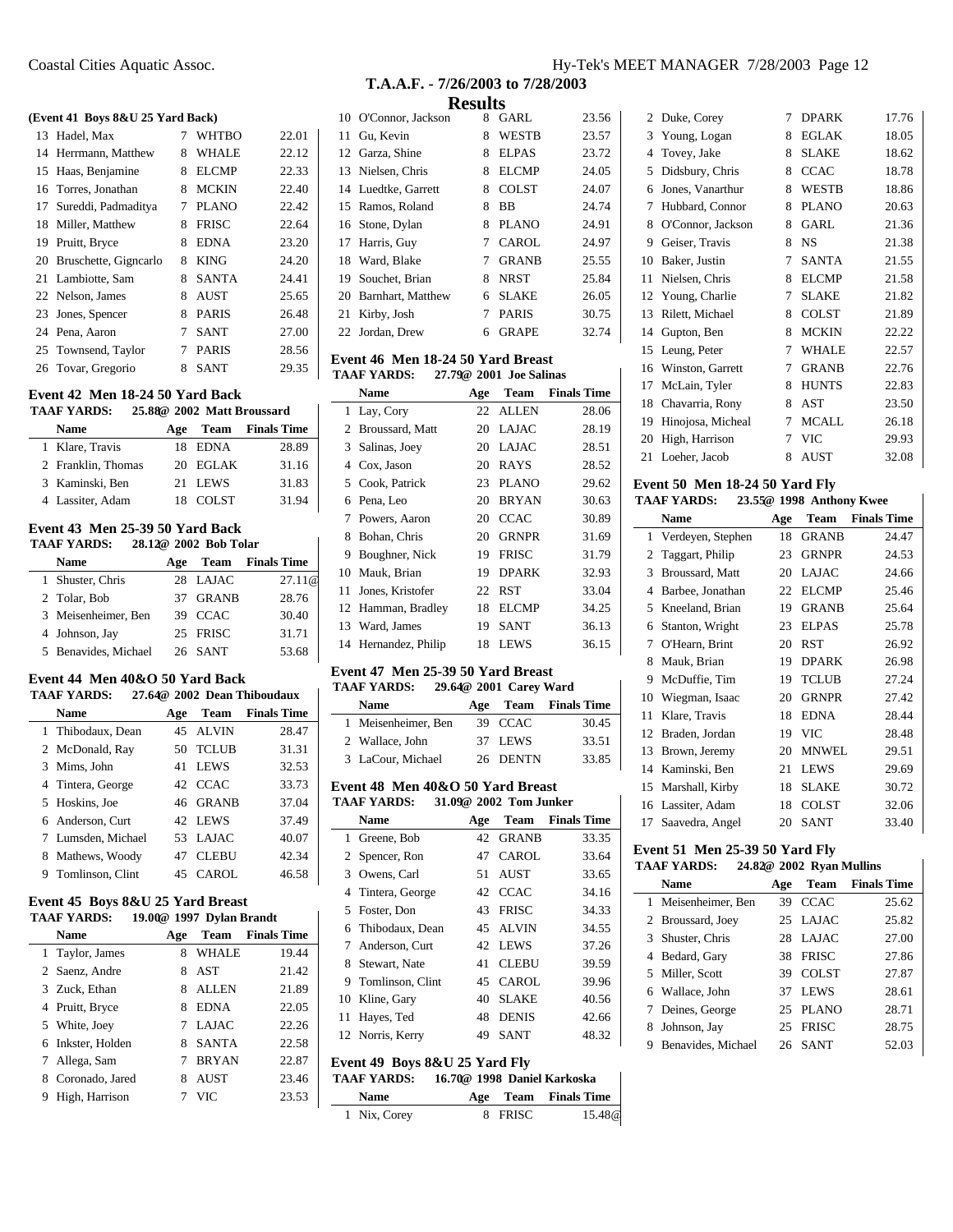#### **Event 52 Men 40&O 50 Yard Fly TAAF YARDS: 27.26@ 1993 Randy Tucker**

| TAAF TARDS:        |     | 27,200 1993 Kandy Tucker |                    |
|--------------------|-----|--------------------------|--------------------|
| <b>Name</b>        | Age | Team                     | <b>Finals Time</b> |
| 1 Price, Rick      | 40  | <b>STPHV</b>             | 26.94@             |
| 2 Thibodaux, Dean  |     | 45 ALVIN                 | 27.68              |
| 3 Mims, John       | 41  | <b>LEWS</b>              | 28.21              |
| 4 Wilhelm, Alan    | 44  | <b>CLEBU</b>             | 30.61              |
| 5 Hoskins, Joe     | 46  | <b>GRANB</b>             | 33.03              |
| 6 Lumsden, Michael | 53  | LAJAC                    | 35.14              |

#### **Event 53 Boys 8&U 25 Yard Free TAAF YARDS: 14.76@ 1998 J.D. Scott**

|    | <b>Name</b>          | Age | Team         | <b>Finals Time</b> |
|----|----------------------|-----|--------------|--------------------|
| 1  | Taylor, James        | 8   | <b>WHALE</b> | 15.16              |
| 2  | Bergen, Brent        | 8   | LAJAC        | 15.76              |
| 3  | Young, Logan         | 8   | EGLAK        | 15.95              |
| 4  | Muus, Nicolas        | 8   | <b>TCOL</b>  | 16.12              |
| 5  | Wagner, Jaron        | 7   | <b>HUNTS</b> | 16.34              |
| 5  | Bales, Jarred        | 8   | SLAKE        | 16.34              |
| 7  | Scribner, Paden      | 8   | <b>DENTN</b> | 16.82              |
| 8  | Cozad, Layton        | 8   | <b>DENIS</b> | 16.90              |
|    | 9 Zuck, Ethan        | 8   | ALLEN        | 16.96              |
| 10 | Herrmann, Matthew    | 8   | WHALE        | 17.11              |
| 11 | McLain, Tyler        | 8   | <b>HUNTS</b> | 17.21              |
| 12 | Styskal, Eric        | 7   | <b>BOER</b>  | 17.55              |
| 13 | Fiala, Jeff          | 8   | <b>ELCMP</b> | 17.61              |
|    | 14 O'Connor, Jackson | 8   | <b>GARL</b>  | 17.81              |
| 15 | Didsbury, Chris      | 8   | <b>CCAC</b>  | 17.83              |
| 16 | Nichols, Brian       | 8   | <b>ING</b>   | 18.06              |
| 17 | Brenner, Kevin       | 8   | AUST         | 18.21              |
|    | 18 Townsend, Calom   | 8   | PARIS        | 18.26              |
| 19 | Lambiotte, Sam       | 8   | <b>SANTA</b> | 18.43              |
|    | 20 Hubbard, Connor   | 8   | PLANO        | 18.56              |
| 21 | Denham, Samuel       | 7   | <b>MCALL</b> | 18.59              |
| 22 | Harvey, Justin       | 8   | <b>AUST</b>  | 18.82              |
| 23 | Arnold, Cody         | 7   | BB           | 18.88              |
| 24 | Garza, Shine         | 8   | <b>ELPAS</b> | 19.23              |
| 25 | Tovar, Gregorio      | 8   | <b>SANT</b>  | 22.92              |

#### **Event 54 Men 18-24 100 Yard Free**

| TAAF YARDS:        | 49.85@ 1998 Jimmy Svobda |              |                         |
|--------------------|--------------------------|--------------|-------------------------|
| <b>Name</b>        | Age                      |              | <b>Team</b> Finals Time |
| 1 Pena, Leo        |                          | 20 BRYAN     | 50.91                   |
| 24.56              | 26.35                    |              |                         |
| 2 Powers, Aaron    |                          | 20 CCAC      | 52.61                   |
| 25.10              | 27.51                    |              |                         |
| 3 Taggart, Philip  |                          | 23 GRNPR     | 52.82                   |
| 25.36              | 27.46                    |              |                         |
| 4 Bibas, Joao      |                          | 18 ELPAS     | 53.55                   |
| 24.70              | 28.85                    |              |                         |
| 5 Valdez, Ruben    |                          | 18 SANT      | 53.99                   |
| 25.70              | 28.29                    |              |                         |
| 6 Cameron, David   | 21                       | <b>BRYAN</b> | 54.58                   |
| 25.86              | 28.72                    |              |                         |
| 7 Barbee, Jonathan |                          | 22 ELCMP     | 54.75                   |
| 25.33              | 29.42                    |              |                         |

# Coastal Cities Aquatic Assoc. Hy-Tek's MEET MANAGER 7/28/2003 Page 13

# **T.A.A.F. - 7/26/2003 to 7/28/2003 Results**

| 8 Bohan, Chris       |       | 20 GRNPR    | 56.37   |
|----------------------|-------|-------------|---------|
| 26.57                | 29.80 |             |         |
| 9 Floyd, David       | 19    | <b>RST</b>  | 56.43   |
| 26.49                | 29.94 |             |         |
| 10 Saavedra, Angel   | 20    | SANT        | 1:06.70 |
| 31.76                | 34.94 |             |         |
| 11 Hernandez, Philip | 18    | <b>LEWS</b> | 1:10.66 |
| 32.06                | 38.60 |             |         |
|                      |       |             |         |

# **Event 55 Men 25-39 100 Yard Free**

| <b>TAAF YARDS:</b>   |       |             | 50.33@ 2001 Ben Meisenheimer |
|----------------------|-------|-------------|------------------------------|
| <b>Name</b>          | Age   | Team        | <b>Finals Time</b>           |
| 1 LaCour, Michael    |       | 26 DENTN    | 54.34                        |
| 26.08                | 28.26 |             |                              |
| 2 Deines, George     | 25    | PLANO       | 1:03.24                      |
| 29.17                | 34.07 |             |                              |
| 3 Morin, Gabriel     | 28    | <b>SANT</b> | 1:19.36                      |
| 35.88                | 43.48 |             |                              |
| 4 Benavides, Michael | 26    | <b>SANT</b> | 1:46.59                      |
| 48.46                | 58.13 |             |                              |

#### **Event 56 Men 40&O 100 Yard Free TAAF YARDS: 54.76@ 2002 Mike Johnson**

| TAAF YARDS: |                  | 54.76@ 2002 Mike Johnson |              |                    |
|-------------|------------------|--------------------------|--------------|--------------------|
|             | <b>Name</b>      | Age                      | Team         | <b>Finals Time</b> |
|             | 1 Sims, Jeff     | 40                       | <b>TCLUB</b> | 54.86              |
|             | 26.24            | 28.62                    |              |                    |
|             | 2 Mason, Bill    | 47                       | <b>CLEBU</b> | 55.11              |
|             | 26.56            | 28.55                    |              |                    |
| 3           | Price, Rick      | 40                       | <b>STPHV</b> | 55.96              |
|             | 27.17            | 28.79                    |              |                    |
|             | 4 Karpuk, Andrew | 45                       | <b>WHALE</b> | 56.69              |
|             | 27.28            | 29.41                    |              |                    |
|             | 5 Mims, John     | 41                       | <b>LEWS</b>  | 59.91              |
|             | 28.77            | 31.14                    |              |                    |
|             | 6 Owens, Carl    | 51                       | <b>AUST</b>  | 59.97              |
|             | 28.68            | 31.29                    |              |                    |
| 7           | Burns, William   |                          | 52 LAJAC     | 1:01.22            |
|             | 27.67            | 33.55                    |              |                    |
| 8           | Hayes, Ted       | 48                       | <b>DENIS</b> | 1:05.86            |
|             | 31.72            | 34.14                    |              |                    |

#### **Event 57 Boys 8&U 100 Yard IM TAAF YARDS: 1:28.74@ 1998 Graham Webster**

ш,

|   | <b>Name</b>       | Age   |              | <b>Team</b> Finals Time |
|---|-------------------|-------|--------------|-------------------------|
|   | 1 Taylor, James   | 8     | <b>WHALE</b> | 1:33.62                 |
|   | 44.32             | 49.30 |              |                         |
|   | 2 Tovey, Jake     | 8     | <b>SLAKE</b> | 1:35.33                 |
|   | 45.57             | 49.76 |              |                         |
| 3 | Bales, Jarred     | 8     | <b>SLAKE</b> | 1:38.59                 |
|   | 48.94             | 49.65 |              |                         |
|   | 4 Hubbard, Connor | 8     | PLANO        | 1:44.01                 |
|   | 50.99             | 53.02 |              |                         |
| 5 | Gupton, Ben       | 8     | <b>MCKIN</b> | 1:48.28                 |
|   | 52.64             | 55.64 |              |                         |
|   | 6 Hadel, Max      | 7     | <b>WHTBO</b> | 1:49.54                 |
|   | 52.82             | 56.72 |              |                         |
|   | 7 Anderson, Blake | 8     | <b>AUST</b>  | 1:49.70                 |
|   | 51.06             | 58.64 |              |                         |

| 8  | Saenz, Gian            | 8       | AST          | 1:51.62 |
|----|------------------------|---------|--------------|---------|
|    | 53.13                  | 58.49   |              |         |
| 9. | Souchet, Brian         | 8       | <b>NRST</b>  | 1:52.57 |
|    | 57.02                  | 55.55   |              |         |
|    | 10 White, Joey         |         | 7 LAJAC      | 1:52.88 |
|    | 57.09                  | 55.79   |              |         |
|    | 11 O'Sullivan, Timmy   |         | 7 ALVIN      | 1:58.19 |
|    | 57.71                  | 1:00.48 |              |         |
|    | 12 Stone, Dylan        | 8       | <b>PLANO</b> | 1:58.24 |
|    | 13 Ward, Blake         | 7       | <b>GRANB</b> | 2:01.70 |
|    | 59.31                  | 1:02.39 |              |         |
|    | 14 Inkster, Holden     | 8       | <b>SANTA</b> | 2:02.81 |
|    | 1:01.44                | 1:01.37 |              |         |
|    | 15 Black, Trey         | 7       | <b>AUST</b>  | 2:20.76 |
|    | 1:08.20                | 1:12.56 |              |         |
|    | 16 Sirizzotti, Anthony | 8       | RST          | 2:31.75 |
|    | 1:12.32                | 1:19.43 |              |         |

#### **Event 58 Men 18-24 100 Yard IM TAAF YARDS: 55.20@ 1999 Eric Wiley**

| іллі іліш». | $33.208$ $1777$ EIR WHEN |               |
|-------------|--------------------------|---------------|
| Name        |                          | Age Team Fina |

|    | <b>Name</b>         | Age   | <b>Team</b>  | <b>Finals Time</b> |
|----|---------------------|-------|--------------|--------------------|
|    | 1 Verdeyen, Stephen | 18    | <b>GRANB</b> | 56.74              |
|    | 26.05               | 30.69 |              |                    |
|    | 2 Stanton, Wright   | 23    | <b>ELPAS</b> | 57.93              |
|    | 27.23               | 30.70 |              |                    |
|    | 3 Lay, Cory         | 22.   | <b>ALLEN</b> | 57.94              |
|    | 28.58               | 29.36 |              |                    |
|    | 4 Pena, Leo         | 20    | <b>BRYAN</b> | 1:00.76            |
|    | 29.26               | 31.50 |              |                    |
|    | 5 Suffield, Jesse   | 19    | <b>RST</b>   | 1:01.50            |
|    | 28.63               | 32.87 |              |                    |
|    | 6 Wiegman, Isaac    | 20    | <b>GRNPR</b> | 1:02.05            |
|    | 28.91               | 33.14 |              |                    |
|    | 7 Cook, Patrick     | 23    | <b>PLANO</b> | 1:02.24            |
|    | 29.66               | 32.58 |              |                    |
|    | 8 Mauk, Brian       | 19    | <b>DPARK</b> | 1:04.31            |
|    | 31.44               | 32.87 |              |                    |
| 9. | Klare, Travis       | 18    | <b>EDNA</b>  | 1:04.86            |
|    | 29.45               | 35.41 |              |                    |
|    | 10 Boughner, Nick   | 19    | <b>FRISC</b> | 1:08.07            |
|    | 33.51               | 34.56 |              |                    |
| 11 | Marshall, Kirby     | 18    | <b>SLAKE</b> | 1:09.52            |
|    | 32.52               | 37.00 |              |                    |
|    | 12 Barbee, Jonathan | 22    | ELCMP        | 1:09.96            |
|    | 31.27               | 38.69 |              |                    |

### **Event 59 Men 25-39 100 Yard IM**

#### **TAAF YARDS: 59.06@ 2002 Ben Meisenheimer**

|   | <b>Name</b>     | Age   |              | <b>Team</b> Finals Time |
|---|-----------------|-------|--------------|-------------------------|
| 1 | Shuster, Chris  | 28    | <b>LAJAC</b> | 1:03.71                 |
|   | 28.15           | 35.56 |              |                         |
|   | 2 Tolar, Bob    | 37    | <b>GRANB</b> | 1:04.68                 |
|   | 30.17           | 34.51 |              |                         |
|   | 3 Miller, Scott | 39    | <b>COLST</b> | 1:05.15                 |
|   | 30.01           | 35.14 |              |                         |
|   | 4 Wallace, John | 37    | <b>LEWS</b>  | 1:05.70                 |
|   | 31.37           | 34.33 |              |                         |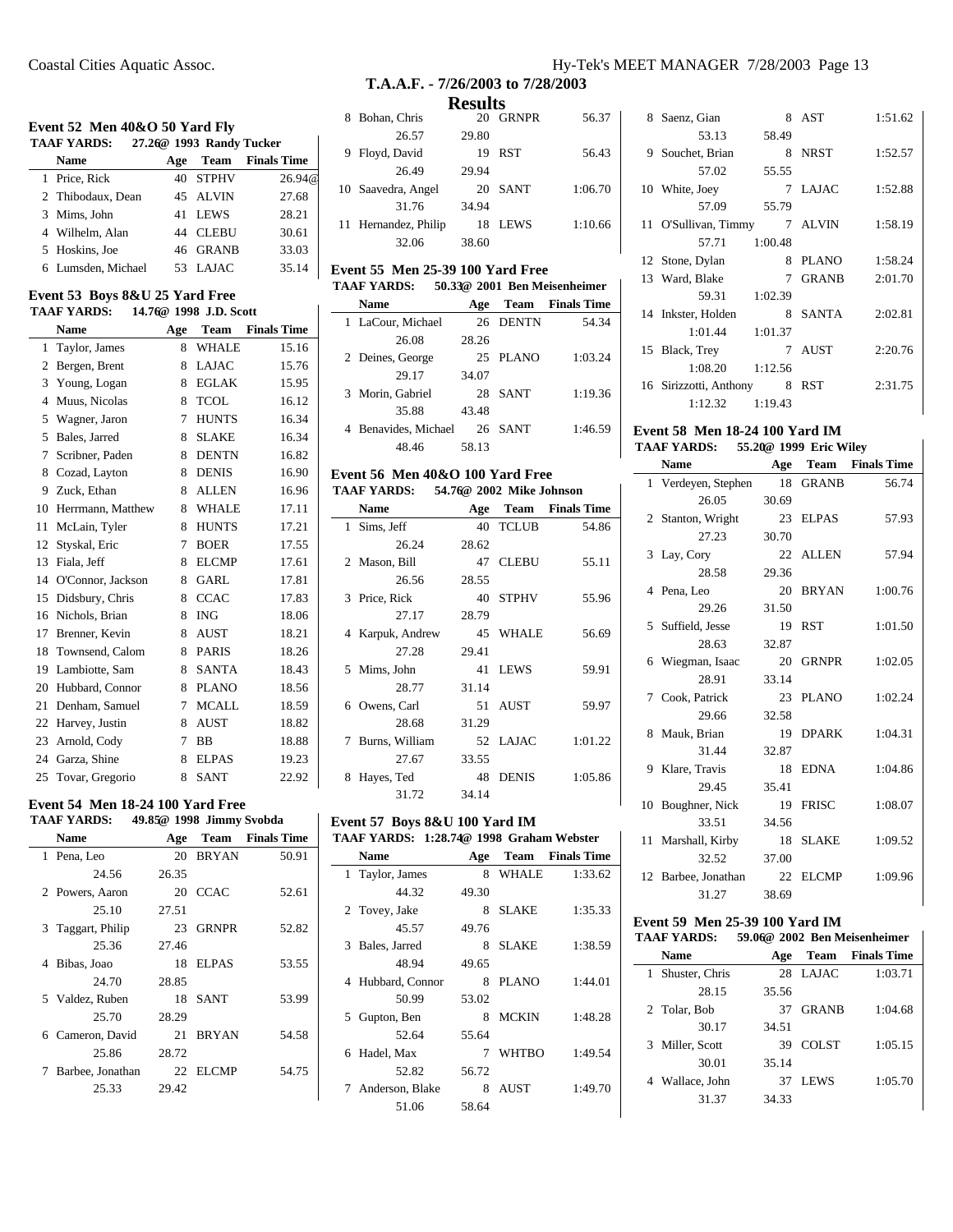# **Event 60 Men 40&O 100 Yard IM**

|   | TAAF YARDS: 1:03.70@ 2002 Mike Johnson |       |              |                         |
|---|----------------------------------------|-------|--------------|-------------------------|
|   | Name                                   | Age   |              | <b>Team</b> Finals Time |
|   | 1 Johnson, Mike                        |       | 44 FRISC     | 1:02.90@                |
|   | 29.18                                  | 33.72 |              |                         |
|   | 2 Thibodaux, Dean                      |       | 45 ALVIN     | 1:03.65@                |
|   | 28.74                                  | 34.91 |              |                         |
|   | 3 Sims, Jeff                           |       | 40 TCLUB     | 1:05.64                 |
|   | 31.09                                  | 34.55 |              |                         |
|   | 4 Mason, Bill                          | 47    | <b>CLEBU</b> | 1:06.78                 |
|   | 33.55                                  | 33.23 |              |                         |
|   | 5 Greene, Bob                          |       | 42 GRANB     | 1:07.90                 |
|   | 32.79                                  | 35.11 |              |                         |
| 6 | Spencer, Ron                           | 47    | CAROL        | 1:14.75                 |
|   | 34.65                                  | 40.10 |              |                         |
| 7 | Thompson, Jamie                        | 45    | <b>COLST</b> | 1:28.63                 |
|   | 42.83                                  | 45.80 |              |                         |

#### **Event 61 Boys 8&U 100 Yard Free Relay TAAF YARDS: 1:06.38@ 1995 Bedford**

|   | Team                 |       | Relay               | <b>Finals Time</b> |
|---|----------------------|-------|---------------------|--------------------|
| 1 | <b>WESTB</b>         |       |                     | 1:14.37            |
|   | Jones, Vanarthur 8   |       | Gu, Kevin 8         |                    |
|   | Gu, Brett 6          |       | Hairslon, Lester 8  |                    |
|   | 40.10                | 34.27 |                     |                    |
| 2 | AST                  |       |                     | 1:14.70            |
|   | Rangel, Joshua 7     |       | Saenz, Gian 8       |                    |
|   | Chavarria, Rony 8    |       | Saenz, Andre 8      |                    |
|   | 39.14                | 35.56 |                     |                    |
| 3 | <b>SLAKE</b>         |       |                     | 1:17.81            |
|   | Anderson, Drew 7     |       | Remetta, John 8     |                    |
|   | Chaffe, Black 8      |       | Barnhart, Tim 7     |                    |
|   | 38.22                | 39.59 |                     |                    |
|   | 4 CCAC               |       |                     | 1:19.04            |
|   | Didsbury, Chris 8    |       | Hall, Jamey 8       |                    |
|   | Higgins, Jackson 6   |       | Gray, Tucker 7      |                    |
|   | 1:19.03              | 0.01  |                     |                    |
|   | 5 FRISC              |       |                     | 1:19.85            |
|   | Emmons, Miller 7     |       | Zacny, Collin 7     |                    |
|   | Zacny, Packer 8      |       | Miller, Matthew 8   |                    |
|   | 41.10                | 38.75 |                     |                    |
| 6 | <b>LEWS</b>          |       |                     | 1:21.11            |
|   | Machemehl, Chipper 6 |       | Elders, Zachary 8   |                    |
|   | Jimenez, Victor 8    |       | Dwyer, Ian 8        |                    |
|   | 41.35                | 39.76 |                     |                    |
|   | 7 GRANB              |       |                     | 1:21.83            |
|   | Winston, Grant 8     |       | Tolar, Bert 7       |                    |
|   | Titus, Tyler 8       |       | Winston, Garrett 7  |                    |
|   | 41.18                | 40.65 |                     |                    |
| 8 | <b>PARIS</b>         |       |                     | 1:24.59            |
|   | Jones, Spencer 8     |       | Kirby, Josh 7       |                    |
|   | Townsend, Calom 8    |       | Townsend, Taylor 7  |                    |
|   | 43.54                | 41.05 |                     |                    |
|   | 9 ALVIN              |       |                     | 1:25.54            |
|   | Comeaux, Nathan 8    |       | Fato, Sammy 7       |                    |
|   | Sheffield, Logan 7   |       | O'Sullivan, Timmy 7 |                    |
|   | 41.37                | 44.17 |                     |                    |

# **T.A.A.F. - 7/26/2003 to 7/28/2003 Results**

 $\mathbf{r}$ 

 $\overline{\phantom{0}}$ 

|    |                   | wwww  |                     |         |
|----|-------------------|-------|---------------------|---------|
|    | 10 ELCMP          |       |                     | 1:26.67 |
|    | Nielsen, Chris 8  |       | Buzek, Jake 6       |         |
|    | Haas, Benjamine 8 |       | Fiala, Jeff 8       |         |
|    | 45.91             | 40.76 |                     |         |
| 11 | <b>VIC</b>        |       |                     | 1:28.41 |
|    | High, Harrison 7  |       | Marr, Cory 8        |         |
|    | Slavik, Caleb 6   |       | Huber, Joseph 6     |         |
|    | 1:28.40           | 0.01  |                     |         |
|    | 12 AUST           |       |                     | 1:30.94 |
|    | Brenner, Kevin 8  |       | Coronado, Jared 8   |         |
|    | Mach, Jaseph 8    |       | Williams, Hayden 8  |         |
|    | 41.49             | 49.45 |                     |         |
| 13 | BB                |       |                     | 1:32.81 |
|    | Pacely, Dustin 8  |       | Cardona, Leo 7      |         |
|    | Ramos, Roland 8   |       | Arnold, Cody 7      |         |
|    | 45.91             | 46.90 |                     |         |
|    | 14 NAV            |       |                     | 1:39.57 |
|    | Stribling, J.C. 7 |       | Smith, William 6    |         |
|    | Yargo, Dakota 8   |       | Stribling, Hudson 6 |         |
|    | 54.53             | 45.04 |                     |         |
|    | 15 AUST           |       | B                   | 1:43.03 |
|    | Lloyd, Bram 7     |       | Nelson, James 8     |         |
|    | Loeher, Jacob 8   |       | Chandler, Brent 6   |         |
|    | 51.78             | 51.25 |                     |         |
|    | 16 BONHM          |       |                     | 1:54.88 |
|    | Quirk, P.J. 8     |       | Smith, Dalton 8     |         |
|    | Keller, Jackson 6 |       | Esquibel, Paul 8    |         |
|    | 1:06.23           | 48.65 |                     |         |
|    |                   |       |                     |         |

#### **Event 62 Men 18&O 200 Yard Free Relay TAAF YARDS: 1:33.49@ 1998 DPARK**

|    | Team                |       | <b>Relay</b>         | <b>Finals Time</b> |
|----|---------------------|-------|----------------------|--------------------|
| 1  | <b>LAJAC</b>        |       |                      | 1:36.25            |
|    | Broussard, Joey 25  |       | Broussard, Matt 20   |                    |
|    | Salinas, Joey 20    |       | Lumsden, Michael 53  |                    |
|    | 22.11               | 28.56 | 23.33                | 22.25              |
|    | 2 GRANB             |       |                      | 1:37.44            |
|    | Greene, Bob 42      |       | Hoskins, Joe 46      |                    |
|    | Kneeland, Brian 19  |       | Verdeyen, Stephen 18 |                    |
|    | 23.08               | 26.32 | 24.71                | 23.33              |
| 3  | ELCMP               |       |                      | 1:39.92            |
|    | Barbee, Jonathan 22 |       | Ehlert, Weldon 19    |                    |
|    | Hamman, Bradley 18  |       | Humphreys, Jake 24   |                    |
|    | 24.23               | 25.44 | 25.68                | 24.57              |
|    | 4 RST               |       |                      | 1:40.34            |
|    | Floyd, David 19     |       | Jones, Kristofer 22  |                    |
|    | O'Hearn, Brint 20   |       | Suffield, Jesse 19   |                    |
|    | 26.76               | 23.92 | 24.28                | 25.38              |
| 5. | <b>TCLUB</b>        |       |                      | 1:41.06            |
|    | Geil, Richard 47    |       | McDonald, Ray 50     |                    |
|    | Melbourne, Steve 37 |       | Sims, Jeff 40        |                    |
|    | 24.55               | 26.29 | 24.66                | 25.56              |
|    | 6 CCAC              |       |                      | 1:43.24            |
|    | Foster, Jason 25    |       | Meisenheimer, Ben 39 |                    |
|    | Powers, Aaron 20    |       | Tintera, George 42   |                    |
|    | 23.97               | 28.60 | 27.60                | 23.07              |

|   | 7 LEWS           |       |                    | 1:46.83 |
|---|------------------|-------|--------------------|---------|
|   | Mims, John 41    |       | Anderson, Curt 42  |         |
|   | Kaminski, Ben 21 |       | Dwyer, John 46     |         |
|   | 27.28            | 28.06 | 26.11              | 25.38   |
|   | 8 FRISC          |       |                    | 1:50.11 |
|   | Bedard, Gary 38  |       | Johnson, Mike 44   |         |
|   | Foster, Don 43   |       | Brown, Mike 40     |         |
|   | 25.90            | 24.91 | 27.06              | 32.24   |
| 9 | <b>SLAKE</b>     |       |                    | 1:54.49 |
|   | Ahonen, Ken 39   |       | Grossman, Ken 40   |         |
|   | Kline, Gary 40   |       | Marshall, Kirby 18 |         |
|   | 27.32            | 31.68 | 30.01              | 25.48   |
|   |                  |       |                    |         |

#### **Event 63 Girls 8&U 100 Yard Medley Relay TAAF YARDS: 1:18.48@ 2001 Southlake P Anderson, A Nelson, E Osterman, K McClain**

 $\mathbb{R}$ 

 $\overline{\phantom{a}}$ 

|   | <b>Team</b>          |       | <b>Relay</b>       | <b>Finals Time</b>   |
|---|----------------------|-------|--------------------|----------------------|
| 1 | <b>WHALE</b>         |       |                    | 1:18.46@             |
|   | May, Taylor 7        |       | Willbern, Karlie 8 |                      |
|   | Liles, Allie 8       |       | Karpuk, Lexi 8     |                      |
|   | 43.00                | 35.46 |                    |                      |
|   | 2 SLAKE              |       |                    | 1:18.83              |
|   | Zapinski, Emily 8    |       | Weisert, Elise 8   |                      |
|   | George, Libby 8      |       | Privett, Abby 7    |                      |
|   | 42.16                | 36.67 |                    |                      |
|   | 3 LEWS               |       |                    | 1:19.28              |
|   | Cummins, Kaitlin 8   |       |                    | Verastique, Hannah 8 |
|   | Smith, Ali 8         |       | Farina, Chelsey 8  |                      |
|   | 41.82                | 37.46 |                    |                      |
|   | 4 WTS                |       |                    | 1:21.04              |
|   | Norrell, Kaitlyn 8   |       | Kieler, Amber 8    |                      |
|   | Harper, Hannah 8     |       | Cline, Madison 8   |                      |
|   | 41.92                | 39.12 |                    |                      |
|   | 5 CAROL              |       |                    | 1:21.13              |
|   | Wilson, Mackenzie 8  |       | Harris, Bryony 8   |                      |
|   | Johnson, Dana 8      |       | Mauch, Ali 8       |                      |
|   | 47.59                | 33.54 |                    |                      |
|   | 6 WHALE              |       | B                  | 1:22.03              |
|   | Kuhn, Madison 8      |       | Moore, Angela 7    |                      |
|   | Carson, Kathryn 7    |       | Moore, Amanda 7    |                      |
|   | 46.03                | 36.00 |                    |                      |
|   | 7 MISS               |       |                    | 1:25.34              |
|   | Cantu, Brianna 8     |       | Garcia, Jade 8     |                      |
|   | Schiefelbein, Abby 8 |       |                    | Adame, Christina 8   |
|   | 44.65                | 40.69 |                    |                      |
|   | 8 TCLUB              |       |                    | 1:26.77              |
|   | Glasoe, Hunter 7     |       |                    | Duininck, Lauren 8   |
|   | McReynolds, Shelby 7 |       |                    | Vanhouten, Abbie 7   |
|   | 45.73                | 41.04 |                    |                      |
|   | 9 AST                |       |                    | 1:27.00              |
|   | Munoz, Ariana 8      |       | Martinez, Clari 8  |                      |
|   | Garza, Elizabeth 8   |       | Franki, Kristen 8  |                      |
|   | 47.55                | 39.45 |                    |                      |
|   | 10 BCST              |       |                    | 1:30.13              |
|   | Karlman, Katie 8     |       |                    | Walter, Shannon 8    |
|   | Kacko, Sierra 7      |       | Skinner, Haley 8   |                      |
|   | 50.06                | 40.07 |                    |                      |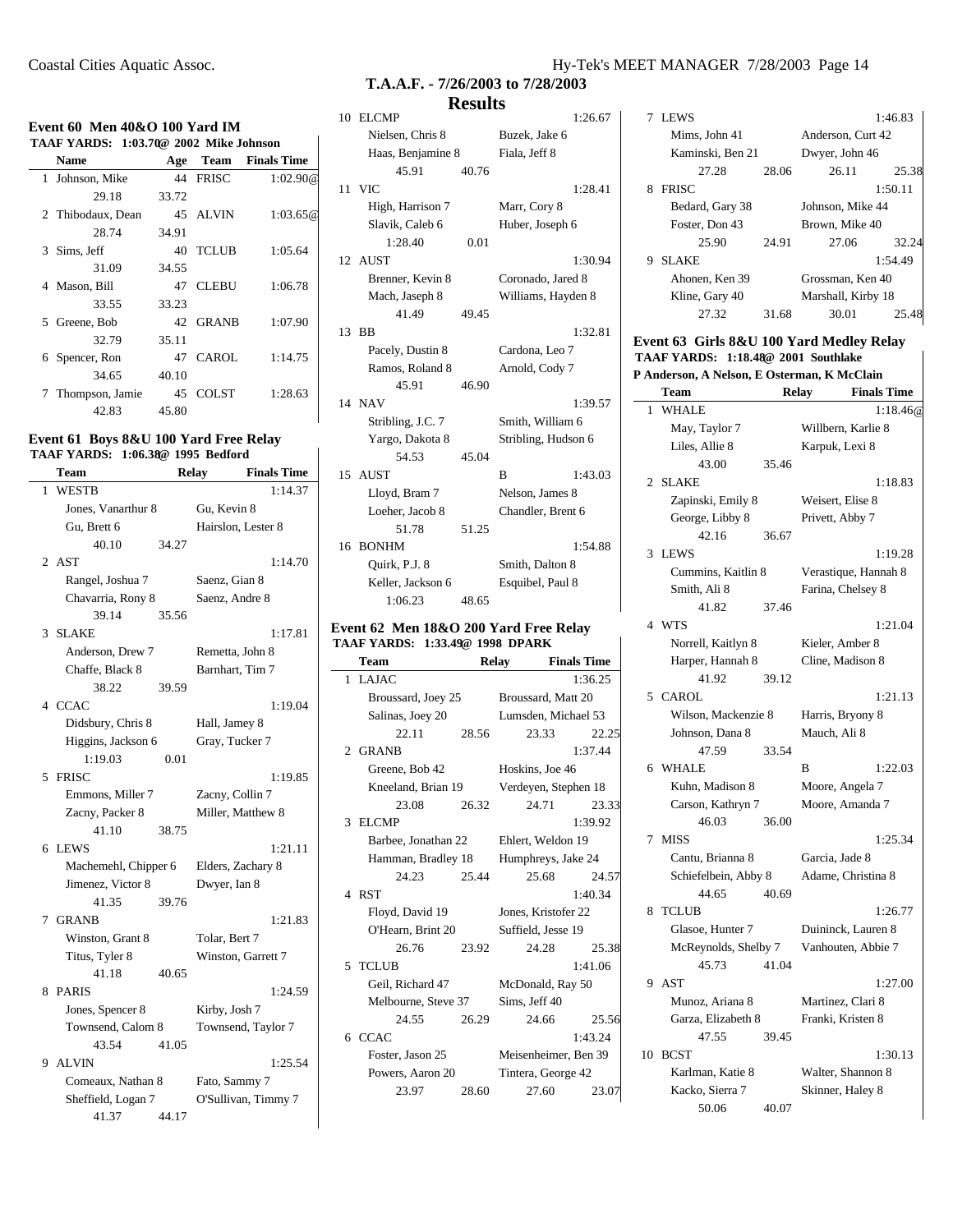| (Event 63 Girls 8&U 100 Yard Medley Relay) |                      |                      |  |  |
|--------------------------------------------|----------------------|----------------------|--|--|
| 11                                         | <b>FRISC</b>         | 1:31.87              |  |  |
|                                            | Campbell, Heather 8  | Brown, Kristen 8     |  |  |
|                                            | Hetsel, Alexandra 8  | Mittel, Madeline 8   |  |  |
|                                            | 49.84<br>42.03       |                      |  |  |
|                                            | 12 RST               | 1:31.95              |  |  |
|                                            | Przybilla, Hannah 7  | Croman, Cecelra 8    |  |  |
|                                            | Croman, Carly 8      | O'Hearn, Rebecca 8   |  |  |
|                                            | 40.51<br>51.44       |                      |  |  |
|                                            | 13 EDNA              | 1:32.71              |  |  |
|                                            | Evans, Natasha 7     | Orsak, Haley 7       |  |  |
|                                            | Kotlar, Allison 8    | Chavarria, Desiree 8 |  |  |
|                                            | 39.99<br>52.72       |                      |  |  |
|                                            | 14 COMME             | 1:34.05              |  |  |
|                                            | Doolin, Morgan 7     | Anderson, Jordan 8   |  |  |
|                                            | Clark, Stacy 8       | Young, Payton 8      |  |  |
|                                            | 52.69<br>41.36       |                      |  |  |
|                                            | 15 BOER              | 1:35.42              |  |  |
|                                            | Barton, Rebecca 8    | Gardenhire, Paige 7  |  |  |
|                                            | Lemmons, Kelsey 7    | Nolen. Gabi 8        |  |  |
|                                            | 50.35<br>45.07       |                      |  |  |
|                                            | 16 NRST              | 1:35.96              |  |  |
|                                            | Tompkins, Reagan 7   | Simmons, Ashley 8    |  |  |
|                                            | Kirby, Tate 8        | Kaplan, Rachel 8     |  |  |
|                                            | 50.02<br>45.94       |                      |  |  |
|                                            | 17 BONHM             | 1:36.03              |  |  |
|                                            | Gantt, Taylor 8      | Brooks, Kathleen 8   |  |  |
|                                            | Hall, Cassidy 8      | Ford, Layton 8       |  |  |
|                                            | 54.58<br>41.45       |                      |  |  |
|                                            | 18 COLST             | 1:36.91              |  |  |
|                                            | Edelmon, Sarah 6     | Ball, Jesse 8        |  |  |
|                                            | Richter, Stephanie 7 | Ealy, Anne 7         |  |  |
|                                            | 48.49<br>48.42       |                      |  |  |
|                                            | 19 RAYS              | 1:43.05              |  |  |
|                                            | Prieto, Sara 8       | Winters, Annarae 7   |  |  |
|                                            | Buitron, Bianca 8    | Crain, Devyn 7       |  |  |
|                                            | 56.55<br>46.50       |                      |  |  |
|                                            | 20 AUST              | 1:56.79              |  |  |
|                                            | Carter, Shelby 6     | Cotham, Camillel 8   |  |  |
|                                            | Fritz, Jenny 8       | Goodwin, Theresa 6   |  |  |
|                                            | 48.35<br>1:08.44     |                      |  |  |

# **Event 64 Women 18&O 200 Yard Medley Relay TAAF YARDS: 2:11.49@ 2001 Lewisville**

| L Gibb, J Grizzle, J Hoag, J Oh |                    |       |                      |                    |
|---------------------------------|--------------------|-------|----------------------|--------------------|
|                                 | <b>Team</b>        |       | Relay                | <b>Finals Time</b> |
|                                 | <b>AST</b>         |       |                      | 2:13.58            |
|                                 | Carroll, Kelsey 18 |       | Smith, Crystal 20    |                    |
|                                 | Findley, Sara 18   |       | Hale, Amy 19         |                    |
|                                 | 34.28              | 39.76 | 31.37                | 28.17              |
|                                 | 2 LEWS             |       |                      | 2:16.10            |
|                                 | Connole, Jaclyn 20 |       | Grizzle, Jennifer 21 |                    |
|                                 | Horsch, Sarah 19   |       | Cummins, Laurie 42   |                    |
|                                 | 35.54              | 36.96 | 34.80                | 28.80              |

# **T.A.A.F. - 7/26/2003 to 7/28/2003 Results**

|   |                       | wwww  |                       |         |
|---|-----------------------|-------|-----------------------|---------|
| 3 | <b>MESQ</b>           |       |                       | 2:16.11 |
|   | Hallum, Kimberly 20   |       | Hrehocik, Kasey 18    |         |
|   | Pottorff, Kristi 22   |       | Barbour, Judy 49      |         |
|   | 33.36                 | 35.10 | 32.39                 | 35.26   |
|   | 4 GRANB               |       |                       | 2:23.09 |
|   | Reynolds, Teri 47     |       | Reppa, Katie 19       |         |
|   | Hurd, Mary 47         |       | Hamnck, Vicki 45      |         |
|   | 51.91                 | 24.63 | 36.31                 | 30.24   |
|   | 5 TCLUB               |       |                       | 2:26.54 |
|   | Glasoe, Anna Marie 34 |       | Jones, Melissa 34     |         |
|   | Blake, Debbie 37      |       | Sanchez, Stephanie 21 |         |
|   | 37.95                 | 40.29 | 32.24                 | 36.06   |
|   | 6 CAROL               |       |                       | 2:28.01 |
|   | Wilson, Julia 43      |       | Disney, Elaine 39     |         |
|   | Sanford, Janine 45    |       | Vecchiola, Cristen 18 |         |
|   | 36.25                 | 45.01 | 33.44                 | 33.31   |
| 7 | <b>BEDFD</b>          |       |                       | 2:35.87 |
|   | Pullano, Deborah 39   |       | Tony, Kathy 40        |         |
|   | Kirkwood, Julie 39    |       | Buehler, Marcia 38    |         |
|   | 47.19                 | 43.35 | 33.13                 | 32.20   |
|   |                       |       |                       |         |

#### **Event 65 Girls 8&U 50 Yard Free TAAF YARDS: 32.66@ 2002 MayLin**

|    | <b>Name</b>       | Age | <b>Team</b>  | <b>Finals Time</b> |
|----|-------------------|-----|--------------|--------------------|
| 1  | Mireles, Sabrina  | 8   | <b>CCAC</b>  | 36.86              |
| 2  | Sutter, Bethany   | 8   | NS           | 37.13              |
| 3  | Schneider, Heidi  | 8   | <b>GRAPE</b> | 37.47              |
| 4  | Harper, Hannah    | 8   | <b>WTS</b>   | 37.48              |
| 5  | Smith, Ali        | 8   | LEWS         | 37.51              |
| 6  | Ayulo, Macy       | 8   | <b>DENTN</b> | 37.72              |
| 7  | Munoz, Ariana     | 8   | AST          | 38.15              |
| 8  | Temkin, Katia     | 8   | <b>MCALL</b> | 38.95              |
| 9  | Ramza, Savannah   | 8   | <b>ALLEN</b> | 39.17              |
| 10 | Bishop, Chelsea   | 7   | <b>ALLEN</b> | 39.35              |
| 11 | Earnest, Shannon  | 8   | <b>COLST</b> | 40.02              |
| 12 | O'Hearn, Rebecca  | 8   | <b>RST</b>   | 40.20              |
| 13 | Kotlar, Allison   | 8   | <b>EDNA</b>  | 41.03              |
| 14 | Stovall, Megan    | 8   | <b>ELCMP</b> | 41.23              |
| 15 | Willard, Taylor   | 8   | <b>MESO</b>  | 42.56              |
| 16 | Mikesky, Shannon  | 6   | <b>WHALE</b> | 42.76              |
| 17 | Struve, Maddy     | 8   | <b>PARIS</b> | 42.87              |
| 18 | Trevino, Avery    | 8   | <b>RAYS</b>  | 43.10              |
| 19 | Peters, Allyson   | 8   | <b>COLST</b> | 43.20              |
| 20 | Moore, Amanda     | 7   | <b>WHALE</b> | 44.24              |
| 21 | Hetsel, Alexandra | 8   | <b>FRISC</b> | 44.30              |
| 22 | Ramirez, Danielle | 8   | <b>SANT</b>  | 46.05              |

# **Event 66 Women 18-24 50 Yard Free**<br>TAAE VAPDS: 25.60<sup>2</sup> 2001, Jossice Key

 $\mathbf{r}$ 

|   | <b>TAAF YARDS:</b>    |     | 25.69@ 2001 Jessica Kent |                    |
|---|-----------------------|-----|--------------------------|--------------------|
|   | <b>Name</b>           | Age | Team                     | <b>Finals Time</b> |
|   | 1 Tyler, Amber        | 18  | <b>RST</b>               | 25.60@             |
|   | 2 Schertz, Allison    | 18  | <b>BRYAN</b>             | 26.75              |
|   | 3 Carroll, Kelsey     | 18  | AST                      | 27.42              |
|   | 4 Emery, Brooklyn     |     | 22 WISE                  | 27.67              |
|   | 5 Holyfield, Jennifer |     | 18 MNWEL                 | 27.68              |
|   | 6 Hrehocik, Kasey     | 18  | <b>MESO</b>              | 28.70              |
|   | 6 Sablick, Alison     | 18  | <b>PLANO</b>             | 28.70              |
| 8 | Hale, Amy             | 19  | AST                      | 28.75              |

# Coastal Cities Aquatic Assoc. Hy-Tek's MEET MANAGER 7/28/2003 Page 15

| 9 Findley, Sara       |       | 18 AST       | 29.20 |
|-----------------------|-------|--------------|-------|
| 10 Taylor, Rachel     | 18    | PP           | 29.79 |
| 11 Reppa, Katie       | 19    | <b>GRANB</b> | 29.97 |
| 12 Vecchiola, Cristen |       | 18 CAROL     | 32.64 |
| 13 Deleon, Stephanie  |       | 19 SANT      | 32.72 |
| 14 Wise, Terri        | 18    | ING          | 34.90 |
| 15 Woods, Krystal     | $22-$ | <b>GRANB</b> | 36.58 |

#### **Event 67 Women 25-39 50 Yard Free TAAF YARDS: 28.07@ 1996 Anna Alaniz**

| $20.978$ 1779 Anna Aiding |                      |     |              |                    |
|---------------------------|----------------------|-----|--------------|--------------------|
|                           | <b>Name</b>          | Age | Team         | <b>Finals Time</b> |
|                           | 1 White, Jackie      | 25. | ALVIN        | 28.54              |
|                           | 2 Glasoe, Anna Marie |     | 34 TCLUB     | 29.61              |
|                           | 3 Funk, Susan        | 38  | <b>WOOD</b>  | 30.39              |
|                           | 4 Kirkwood, Julie    | 39  | <b>BEDFD</b> | 31.38              |
|                           | 5 Hurst, Rhonda      | 29  | <b>LEWS</b>  | 39.13              |
|                           | 6 Black, Sherrie     | 38  | <b>DENIS</b> | 45.35              |
|                           |                      |     |              |                    |

 $\mathbf{I}$ 

 $\mathsf{l}$ 

#### **Event 68 Women 40&O 50 Yard Free TAAF YARDS: 28.39@ 1995 Jeanie Milller**

|    | <b>Name</b>       | Age | Team         | <b>Finals Time</b> |
|----|-------------------|-----|--------------|--------------------|
| 1  | Barnhart, Lynn    | 40  | <b>SLAKE</b> | 27.85@             |
| 2  | Cummins, Laurie   | 42  | <b>LEWS</b>  | 29.11              |
| 3  | Reynolds, Teri    | 47  | <b>GRANB</b> | 30.56              |
| 4  | Higgins, Kelly    | 40  | <b>CCAC</b>  | 30.66              |
| 5  | Kingsbery, Karyn  | 40  | <b>SANT</b>  | 31.30              |
| 6  | Earnest, Barbara  | 41  | <b>COLST</b> | 31.51              |
| 7  | Pitts, Carla      | 42  | <b>RST</b>   | 32.22              |
| 8  | Dayton, Connie    | 49  | LEWS         | 32.55              |
| 9  | Markow, Helen     | 43  | AUST         | 32.97              |
| 10 | Richter, Patrice  | 43  | CLEBU        | 33.35              |
| 11 | Dennis, Danielle  | 43  | <b>CAROL</b> | 34.22              |
| 12 | Hurd, Mary        | 47  | <b>GRANB</b> | 34.44              |
| 13 | Riedl, Barbara    | 40  | <b>DENIS</b> | 34.45              |
| 14 | Tony, Kathy       | 40  | <b>BEDFD</b> | 35.00              |
| 15 | Traver, Sue       | 40  | <b>BEDFD</b> | 35.60              |
| 16 | Dwyer, Becky      | 41  | <b>LEWS</b>  | 36.15              |
| 17 | Barbour, Judy     | 49  | <b>MESO</b>  | 36.45              |
| 18 | Hayes, Pat        | 40  | <b>LEWS</b>  | 36.47              |
| 19 | Ginger, Ford      | 52  | <b>DENIS</b> | 36.60              |
| 20 | Wilson, Julia     | 43  | CAROL        | 37.45              |
| 20 | Miller, Donna     | 40  | COLST        | 37.45              |
| 22 | Mireles, Brenda   | 47  | <b>CCAC</b>  | 37.51              |
| 23 | Kelley, Adela     | 42  | CLEBU        | 38.18              |
| 24 | Washuta, Patricia | 66  | <b>GRNPR</b> | 1:35.41            |

#### **Event 69 Girls 8&U 25 Yard Back TAAF YARDS: 17.95@ 2001 Stacie O'Shea**

|   | <b>Name</b>           | Age | Team         | <b>Finals Time</b> |
|---|-----------------------|-----|--------------|--------------------|
|   | 1 Zapinski, Emily     | 8   | <b>SLAKE</b> | 19.15              |
|   | 2 Norrell, Kaitlyn    | 8   | WTS          | 19.38              |
|   | 3 Liles, Allie        | 8   | <b>WHALE</b> | 19.44              |
|   | 4 O'Hearn, Rebecca    | 8   | <b>RST</b>   | 19.54              |
|   | 5 Boenker, Reagan     | 8   | <b>BRYAN</b> | 19.78              |
|   | 6 Harris, Mandee      |     | <b>BURN</b>  | 20.24              |
|   | 7 Rosenberger, Amelia | 8   | <b>WEATH</b> | 20.73              |
| 8 | Roman, Gina           | 8   | MCALL        | 20.86              |
|   | 9 Honrubia, Carolina  | 8   |              | 20.92              |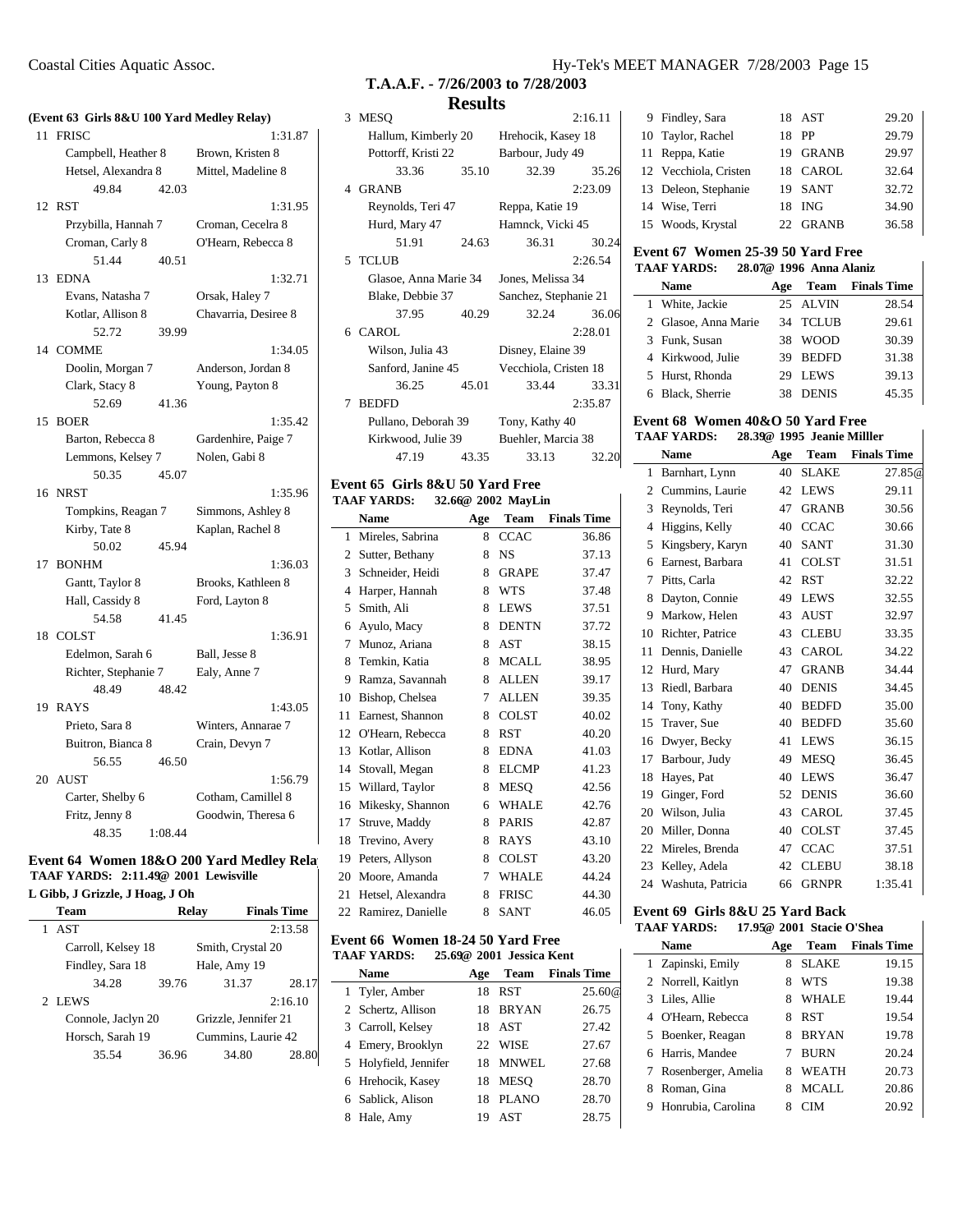#### **(Event 69 Girls 8&U 25 Yard Back)**

|    | 10 Chavarria, Desiree | 8 | <b>EDNA</b>  | 20.97 |
|----|-----------------------|---|--------------|-------|
| 11 | Carson, Kathryn       | 7 | <b>WHALE</b> | 21.43 |
|    | 12 Newman, Michelle   | 7 | <b>FMBCH</b> | 21.53 |
| 13 | Glendon, Alexis       | 8 | <b>ELPAS</b> | 21.91 |
| 14 | Igei, Malaina         | 8 | TMST         | 22.12 |
| 15 | Hubbard, Hannah       | 8 | <b>ALLEN</b> | 22.20 |
| 16 | Howell, Haley         | 8 | <b>ALVIN</b> | 22.27 |
| 17 | Harris, Bryony        | 8 | <b>CAROL</b> | 22.30 |
| 18 | Tolar, Kelli          | 8 | <b>GRANB</b> | 22.48 |
| 19 | Ramza, Savannah       | 8 | <b>ALLEN</b> | 22.68 |
| 20 | Evans, Natasha        | 7 | <b>EDNA</b>  | 22.78 |
| 21 | Terlap, Emily         | 6 | <b>PARIS</b> | 25.18 |
|    | 22 Ramirez, Danielle  | 8 | <b>SANT</b>  | 25.99 |
| 23 | Prieto, Sara          | 8 | RAYS         | 27.89 |
|    | 24 Tovar, Priscilla   | 6 | <b>SANT</b>  | 30.74 |
|    | 25 Toren, Eliana      | 8 | <b>ELPAS</b> | 30.95 |
|    | 26 Terlap, Madeline   | 5 | <b>PARIS</b> | 32.44 |

#### **Event 70 Women 18-24 50 Yard Back**

|   | TAAF YARDS:           |     |              | 31.19@ 1997 Jennifer Colbella |
|---|-----------------------|-----|--------------|-------------------------------|
|   | Name                  | Age | Team         | <b>Finals Time</b>            |
|   | 1 Holyfield, Jennifer | 18  | <b>MNWEL</b> | 30.60@                        |
|   | 2 Sablick, Alison     | 18  | PLANO        | 32.69                         |
|   | 3 Hallum, Kimberly    | 20  | <b>MESO</b>  | 32.90                         |
|   | 4 Lapointe, Ryan      | 20  | <b>ALVIN</b> | 33.03                         |
|   | 5 Norrell, Jenna      | 18  | <b>WTS</b>   | 33.21                         |
|   | 6 Schertz, Allison    | 18  | <b>BRYAN</b> | 34.05                         |
|   | 7 Marshall, Karen     | 18  | <b>SLAKE</b> | 34.64                         |
| 8 | Taylor, Rachel        | 18  | PP           | 37.18                         |
| 9 | Wise, Terri           | 18  | ING          | 39.88                         |

# **Event 71 Women 25-39 50 Yard Back**

L.

| <b>TAAF YARDS:</b> | 33.25@ 2001 Nina Norris |             |                         |
|--------------------|-------------------------|-------------|-------------------------|
| <b>Name</b>        | Age                     |             | <b>Team</b> Finals Time |
| 1 White, Jackie    |                         | 25 ALVIN    | 32.71 @                 |
| 2 Disney, Elaine   |                         | 39 CAROL    | 35.50                   |
| 3 Jones, Melissa   |                         | 34 TCLUB    | 38.68                   |
| 4 Hurst, Rhonda    | 29                      | <b>LEWS</b> | 48.99                   |

#### **Event 72 Women 40&O 50 Yard Back**

|    | 32.40@ 2002 Lynn Barnhart<br><b>TAAF YARDS:</b> |     |              |                    |  |
|----|-------------------------------------------------|-----|--------------|--------------------|--|
|    | Name                                            | Age | Team         | <b>Finals Time</b> |  |
|    | 1 Barnhart, Lynn                                | 40  | <b>SLAKE</b> | 32.02@             |  |
|    | 2 Hamnck, Vicki                                 | 45  | <b>GRANB</b> | 35.71              |  |
|    | 3 Temple, Lorraine                              |     | 42 MESO      | 40.32              |  |
|    | 4 Markow, Helen                                 | 43  | <b>AUST</b>  | 41.12              |  |
| 4  | Dayton, Connie                                  | 49  | <b>LEWS</b>  | 41.12              |  |
|    | 6 Hurd, Mary                                    | 47  | <b>GRANB</b> | 41.51              |  |
|    | Johnson, Leslie                                 |     | 42 CCAC      | 41.77              |  |
| 8  | Kelley, Adela                                   | 42  | <b>CLEBU</b> | 45.83              |  |
| 9  | Merrill, Teresa                                 | 48  | <b>LEWS</b>  | 46.50              |  |
| 10 | Carr, Francesca                                 | 53  | <b>TCLUB</b> | 1:01.98            |  |
|    |                                                 |     |              |                    |  |

### **Event 73 Girls 8&U 25 Yard Breast**

# **TAAF YARDS: 19.89@ 1998 Lauren Weeks**

| <b>Name</b>          |        | Age Team Finals Time |
|----------------------|--------|----------------------|
| 1 Verastique, Hannah | 8 LEWS | 20.06                |

|                | results             |   |              |       |  |  |  |
|----------------|---------------------|---|--------------|-------|--|--|--|
|                | 2 Temkin, Katia     | 8 | <b>MCALL</b> | 20.44 |  |  |  |
| 3              | Duininck, Lauren    | 8 | <b>TCLUB</b> | 20.64 |  |  |  |
| $\overline{4}$ | Schneider, Heidi    | 8 | <b>GRAPE</b> | 21.37 |  |  |  |
| 5              | Jensen, Katie       | 8 | <b>WOOD</b>  | 21.93 |  |  |  |
| 6              | Kieler, Amber       | 8 | <b>WTS</b>   | 22.11 |  |  |  |
| 7              | Johnson, Dana       | 8 | <b>CAROL</b> | 22.65 |  |  |  |
| 8              | Taylor, Caitlyn     | 8 | <b>DPARK</b> | 22.71 |  |  |  |
| 9              | Kirch, Lauren       | 7 | CAROL        | 22.90 |  |  |  |
|                | 10 Willbern, Karlie | 8 | <b>WHALE</b> | 23.38 |  |  |  |
| 11             | Fritz, Jenny        | 8 | AUST         | 23.52 |  |  |  |
| 12             | Santos, Monica      | 7 | <b>MCALL</b> | 23.62 |  |  |  |
| 13             | Ball, Jesse         | 8 | COLST        | 23.70 |  |  |  |
| 14             | Higgins, Jordan     | 7 | <b>CCAC</b>  | 24.13 |  |  |  |
| 15             | Mellott, Kelly      | 8 | <b>MESQ</b>  | 24.28 |  |  |  |
| 16             | Earnest, Shannon    | 8 | COLST        | 24.77 |  |  |  |
| 17             | He, Laugen          | 8 | WESTB        | 24.94 |  |  |  |
| 18             | Barton, Rebecca     | 8 | <b>BOER</b>  | 25.21 |  |  |  |
|                | 19 Winters, Annarae | 7 | RAYS         | 26.19 |  |  |  |
| 20             | Barker, Morgan      | 7 | VIC          | 26.30 |  |  |  |
| 21             | Baliey, Katie       | 8 | MESO         | 26.51 |  |  |  |
| 22             | Duran, Gabby        | 6 | <b>ELPAS</b> | 28.48 |  |  |  |
|                |                     |   |              |       |  |  |  |

#### **Event 74 Women 18-24 50 Yard Breast TAAF YARDS: 33.49@ 1998 Kristi Grizzle**

| <b>Name</b>         | Age | Team         | <b>Finals Time</b> |
|---------------------|-----|--------------|--------------------|
| 1 Claney, Heather   | 19  | <b>PLANO</b> | 32.62@             |
| 2 Tyler, Amber      | 18  | <b>RST</b>   | 32.89@             |
| 3 Emery, Brooklyn   | 22  | <b>WISE</b>  | 34.50              |
| 4 Hrehocik, Kasey   | 18  | <b>MESO</b>  | 35.84              |
| 5 Reppa, Katie      | 19  | <b>GRANB</b> | 37.13              |
| 6 Priesmeyer, Katie | 19  | <b>ELCMP</b> | 38.34              |
| 7 Connole, Jaclyn   | 20  | <b>LEWS</b>  | 39.02              |
| 8 Smith, Crystal    | 20  | <b>AST</b>   | 40.91              |

#### **Event 75 Women 25-39 50 Yard Breast TAAF YARDS: 34.88@ 1996 Kim Sine**

| IAAF IANDJ.<br>34.00% 1990 IMIII MIR |                      |     |              |                         |
|--------------------------------------|----------------------|-----|--------------|-------------------------|
|                                      | <b>Name</b>          | Age |              | <b>Team</b> Finals Time |
|                                      | 1 LaRock, Loraine    |     | 31 RAYS      | 36.63                   |
|                                      | 2 Disney, Elaine     | 39. | <b>CAROL</b> | 39.29                   |
|                                      | 3 Glasoe, Anna Marie |     | 34 TCLUB     | 40.34                   |
|                                      | 4 White, Jackie      |     | 25 ALVIN     | 42.01                   |
|                                      | 5 Pullano, Deborah   | 39  | <b>BEDFD</b> | 47.07                   |
|                                      | 6 Hurst, Rhonda      | 29  | <b>LEWS</b>  | 48.82                   |

#### **Event 76 Women 40&O 50 Yard Breast TAAF YARDS: 35.53@ 1998 Kim Sine**

|    | Name               | Age | Team         | <b>Finals Time</b> |
|----|--------------------|-----|--------------|--------------------|
|    | 1 Cummins, Laurie  |     | 42 LEWS      | 37.32              |
|    | 2 Hamnck, Vicki    | 45. | <b>GRANB</b> | 39.23              |
|    | 3 Earnest, Barbara | 41  | <b>COLST</b> | 40.79              |
|    | 4 Reynolds, Teri   | 47  | <b>GRANB</b> | 41.05              |
|    | 5 Richter, Patrice | 43  | <b>CLEBU</b> | 41.25              |
|    | 6 Pitts, Carla     | 42. | <b>RST</b>   | 43.41              |
|    | 7 Ginger, Ford     | 52. | <b>DENIS</b> | 43.97              |
| 8  | Tony, Kathy        | 40  | <b>BEDFD</b> | 44.01              |
| 9  | Dennis, Danielle   | 43. | CAROL        | 44.05              |
|    | 10 Sanford, Janine | 45. | CAROL        | 44.30              |
| 11 | Hayes, Pat         | 40  | <b>LEWS</b>  | 45.12              |

#### Coastal Cities Aquatic Assoc. Hy-Tek's MEET MANAGER 7/28/2003 Page 16

| 12 Wilson, Julia    | 43 CAROL           | 45.74   |
|---------------------|--------------------|---------|
| 13 Miller, Donna    | <b>COLST</b><br>40 | 46.08   |
| 14 Dwyer, Becky     | <b>LEWS</b><br>41  | 47.27   |
| 15 Traver, Sue      | <b>BEDFD</b><br>40 | 48.79   |
| 16 Stewart, Patti   | GARL<br>49         | 49.01   |
| 17 Carr, Francesca  | TCLUB<br>53.       | 51.20   |
| 18 Howell, Sylvia   | VIC<br>50          | 53.72   |
| Echols, Carol<br>19 | <b>GRNPR</b><br>64 | 1:32.09 |

### **Event 77 Girls 8&U 25 Yard Fly**

| <b>TAAF YARDS:</b> |                       |     | 15.73@ 1996 Dana Vollmer |                    |
|--------------------|-----------------------|-----|--------------------------|--------------------|
|                    | Name                  | Age | Team                     | <b>Finals Time</b> |
| 1                  | Liles, Allie          | 8   | WHALE                    | 17.76              |
| 2                  | Mireles, Sabrina      | 8   | <b>CCAC</b>              | 18.74              |
| 3                  | Mayberry, Taylor      | 8   | WESTB                    | 19.13              |
| 4                  | George, Libby         | 8   | <b>SLAKE</b>             | 19.19              |
| 5                  | Smith, Ali            | 8   | <b>LEWS</b>              | 19.43              |
| 6                  | Beverly, Shelby       | 8   | <b>HUNTS</b>             | 19.98              |
| 7                  | Hall, Cassidy         | 8   | <b>BONHM</b>             | 20.57              |
| 8                  | Holden, Kelly         | 7   | <b>ALLEN</b>             | 20.85              |
| 9                  | Struve, Maddy         | 8   | <b>PARIS</b>             | 21.06              |
| 10                 | Ryniak, Lauren        | 8   | SLAKE                    | 21.15              |
| 11                 | Kotlar, Allison       | 8   | <b>EDNA</b>              | 21.24              |
| 12                 | Croman, Carly         | 8   | <b>RST</b>               | 21.35              |
| 13                 | Williamson, Shera     | 8   | PL                       | 21.39              |
| 14                 | Young, Payton         | 8   | COMME                    | 21.75              |
| 15                 | Towery, Hannah        | 8   | AST                      | 21.87              |
| 16                 | Hubbard, Hannah       | 8   | ALLEN                    | 21.88              |
| 17                 | Hartensteiner, Ashley | 7   | RST                      | 22.79              |
| 18                 | Kacko, Sierra         | 7   | BCST                     | 23.21              |
| 19                 | Roman, Gina           | 8   | <b>MCALL</b>             | 23.54              |
| 20                 | Buitron, Bianca       | 8   | <b>RAYS</b>              | 24.34              |

#### **Event 78 Women 18-24 50 Yard Fly TAAF YARDS: 28.06@ 2001 Jessica Kent**

| <b>Name</b>           | Age |              | <b>Team</b> Finals Time |
|-----------------------|-----|--------------|-------------------------|
| 1 Tyler, Amber        | 18  | <b>RST</b>   | 29.06                   |
| 2 Holyfield, Jennifer | 18  | <b>MNWEL</b> | 30.56                   |
| 3 Norrell, Jenna      | 18  | <b>WTS</b>   | 31.21                   |
| 4 Findley, Sara       |     | 18 AST       | 31.83                   |
| 5 Pottorff, Kristi    |     | 22 MESO      | 31.88                   |
| 6 Connole, Jaclyn     | 20  | <b>LEWS</b>  | 34.43                   |
| 7 Vecchiola, Cristen  | 18. | CAROL        | 35.36                   |
| 8 Woods, Krystal      | 22. | <b>GRANB</b> | 42.64                   |

21 Garza, Haley 6 ELPAS 26.74

#### **Event 79 Women 25-39 50 Yard Fly**

| <b>TAAF YARDS:</b> | 28.97@ 1995 Kristi Bertelsman |          |                      |  |
|--------------------|-------------------------------|----------|----------------------|--|
| <b>Name</b>        |                               |          | Age Team Finals Time |  |
| 1 Buehler, Marcia  |                               | 38 BEDFD | 33.62                |  |
| 2 Funk, Susan      |                               | 38 WOOD  | 35.18                |  |
| 3 Jones, Melissa   |                               | 34 TCLUB | 36.07                |  |

# **Event 80 Women 40&O 50 Yard Fly**

| <b>TAAF YARDS:</b> |                    | 29.63@ 2002 Lynn Barnhart |                      |
|--------------------|--------------------|---------------------------|----------------------|
| <b>Name</b>        |                    |                           | Age Team Finals Time |
|                    | 1 Zuck, Kim        | 41 ALLEN                  | 32.07                |
|                    | 2 Hurd, Mary       | 47 GRANB                  | 37.92                |
|                    | 3 Temple, Lorraine | 42 MESO                   | 41.53                |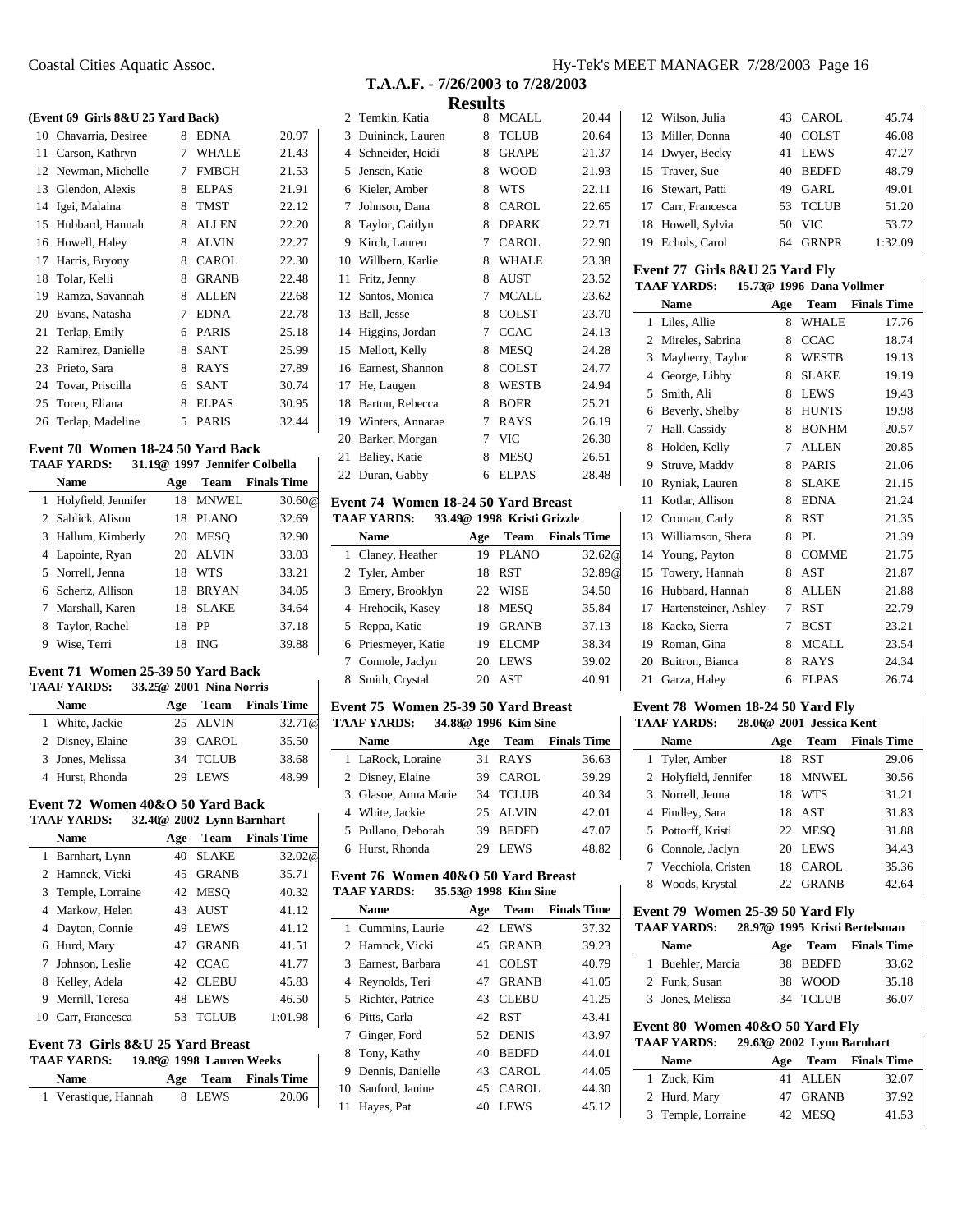#### **(Event 80 Women 40&O 50 Yard Fly)**

| (Event 80 Women $40\&O 50$ Yard Fly) |                                                                               |        |              |       |  |  |  |
|--------------------------------------|-------------------------------------------------------------------------------|--------|--------------|-------|--|--|--|
|                                      | 4 Stewart, Patti                                                              |        | 49 GARL      | 43.90 |  |  |  |
|                                      | Event 81 Girls 8&U 25 Yard Free                                               |        |              |       |  |  |  |
|                                      | <b>TAAF YARDS:</b>                                                            |        |              |       |  |  |  |
|                                      | 14.85@ 2001 Kelsey Emmons<br><b>Finals Time</b><br>Team<br><b>Name</b><br>Age |        |              |       |  |  |  |
| 1                                    | Beverly, Shelby                                                               | 8      | <b>HUNTS</b> | 15.36 |  |  |  |
| 2                                    | Boenker, Reagan                                                               | 8      | <b>BRYAN</b> | 16.03 |  |  |  |
| 3                                    | Honrubia, Carolina                                                            | 8      | <b>CIM</b>   | 16.10 |  |  |  |
| $\overline{4}$                       | Cline, Madison                                                                | 8      | <b>WTS</b>   | 16.46 |  |  |  |
|                                      |                                                                               |        |              |       |  |  |  |
| 5                                    | Sutter, Bethany                                                               | 8      | <b>NS</b>    | 16.48 |  |  |  |
| 6                                    | Skinner, Haley                                                                | 8      | <b>BCST</b>  | 16.82 |  |  |  |
| 7                                    | Karpuk, Lexi                                                                  | 8      | WHALE        | 16.92 |  |  |  |
| 8                                    | Temkin, Katia                                                                 | 8      | <b>MCALL</b> | 16.98 |  |  |  |
| 9                                    | Ramza, Savannah                                                               | 8      | <b>ALLEN</b> | 17.22 |  |  |  |
| 10                                   | Bishop, Chelsea                                                               | $\tau$ | <b>ALLEN</b> | 17.25 |  |  |  |
| 11                                   | Tolar, Kelli                                                                  | 8      | <b>GRANB</b> | 17.26 |  |  |  |
| 12                                   | Privett, Abby                                                                 | 7      | <b>SLAKE</b> | 17.32 |  |  |  |
| 13                                   | Przybilla, Hannah                                                             | 7      | <b>RST</b>   | 17.38 |  |  |  |
| 14                                   | Mayberry, Taylor                                                              | 8      | <b>WESTB</b> | 17.58 |  |  |  |
| 15                                   | Glendon, Alexis                                                               | 8      | <b>ELPAS</b> | 17.62 |  |  |  |
| 16                                   | Chavarria, Desiree                                                            | 8      | <b>EDNA</b>  | 18.00 |  |  |  |
| 17                                   | Reckmeyer, Suzanne                                                            | 8      | <b>TCLUB</b> | 18.34 |  |  |  |
| 18                                   | Benevides, Angelica                                                           | 7      | <b>COL</b>   | 18.50 |  |  |  |
| 19                                   | Duran, Gabby                                                                  | 6      | <b>ELPAS</b> | 19.28 |  |  |  |
| 20                                   | Pesek, Rachel                                                                 | 8      | NRST         | 19.38 |  |  |  |
| 21                                   | Mittel, Madeline                                                              | 8      | <b>FRISC</b> | 19.58 |  |  |  |
|                                      | 22 Young, Payton                                                              | 8      | <b>COMME</b> | 19.71 |  |  |  |
| 23                                   | Jones, Lindsay                                                                | 8      | AUST         | 19.75 |  |  |  |
| 24                                   | Ramirez, Danielle                                                             | 8      | <b>SANT</b>  | 21.51 |  |  |  |
| 25                                   | Cotham, Camillel                                                              | 8      | <b>AUST</b>  | 23.71 |  |  |  |

#### **Event 82 Women 18-24 100 Yard Free TAAF YARDS: 58.35@ 1996 Jennifer Coella**

à.

| LAAF LANDS         |       | 50.35& 1990 Jemmei Coena |                    |
|--------------------|-------|--------------------------|--------------------|
| <b>Name</b>        | Age   | Team                     | <b>Finals Time</b> |
| 1 Schertz, Allison | 18    | <b>BRYAN</b>             | 59.95              |
| 28.18              | 31.77 |                          |                    |
| 2 Carroll, Kelsey  |       | 18 AST                   | 1:02.82            |
| 30.25              | 32.57 |                          |                    |
| 3 Marshall, Karen  | 18    | <b>SLAKE</b>             | 1:05.75            |
| 30.74              | 35.01 |                          |                    |
| 4 Taylor, Rachel   |       | 18 PP                    | 1:06.14            |
| 30.93              | 35.21 |                          |                    |
| 5 Pottorff, Kristi |       | 22 MESO                  | 1:13.46            |
| 34.14              | 39.32 |                          |                    |
|                    |       |                          |                    |

### **Event 83 Women 25-39 100 Yard Free**

| TAAF YARDS: | 59.72@ 1998 Trina Campbell |  |  |
|-------------|----------------------------|--|--|
|-------------|----------------------------|--|--|

| Name              | Age   |              | <b>Team</b> Finals Time |
|-------------------|-------|--------------|-------------------------|
| 1 White, Jackie   |       | 25 ALVIN     | 1:04.77                 |
| 30.36             | 34.41 |              |                         |
| 2 LaRock, Loraine |       | 31 RAYS      | 1:05.85                 |
| 31.53             | 34.32 |              |                         |
| 3 Kirkwood, Julie | 39    | <b>BEDFD</b> | 1:11.99                 |

# **T.A.A.F. - 7/26/2003 to 7/28/2003**

# **Results Event 84 Women 40&O 100 Yard Free**

# **TAAF YARDS: 1:11.55@ 2001 Carla Pitts**

|             | <b>Name</b>        | Age     | <b>Team</b>  | <b>Finals Time</b> |
|-------------|--------------------|---------|--------------|--------------------|
|             | 1 Barnhart, Lynn   |         | 40 SLAKE     | 1:00.52@           |
|             | 28.36              | 32.16   |              |                    |
| 2           | Kingsbery, Karyn   | 40      | <b>SANT</b>  | 1:11.30@           |
|             | 33.38              | 37.92   |              |                    |
|             | 3 Pitts, Carla     | 42      | <b>RST</b>   | 1:12.02            |
|             | 34.48              | 37.54   |              |                    |
|             | 4 Johnson, Leslie  | 42      | <b>CCAC</b>  | 1:12.50            |
|             | 34.67              | 37.83   |              |                    |
| $5^{\circ}$ | Riedl, Barbara     | 40      | <b>DENIS</b> | 1:15.93            |
|             | 36.16              | 39.77   |              |                    |
|             | 6 Temple, Lorraine | 42      | <b>MESO</b>  | 1:19.54            |
|             | 37.59              | 41.95   |              |                    |
| 7           | Hayes, Pat         | 40      | <b>LEWS</b>  | 1:24.70            |
|             | 39.86              | 44.84   |              |                    |
| 8           | Kelley, Adela      |         | 42 CLEBU     | 1:24.81            |
|             | 40.28              | 44.53   |              |                    |
| 9           | Clark, Cathy       | 49      | <b>GRANB</b> | 1:25.39            |
|             | 39.13              | 46.26   |              |                    |
|             | 10 Miller, Donna   | 40      | <b>COLST</b> | 1:30.24            |
|             | 40.87              | 49.37   |              |                    |
| 11          | Merrill, Teresa    | 48      | <b>LEWS</b>  | 1:34.09            |
|             | 42.48              | 51.61   |              |                    |
|             | 12 Carr, Francesca | 53      | <b>TCLUB</b> | 1:46.74            |
|             | 50.20              | 56.54   |              |                    |
| 13          | Howell, Sylvia     | 50      | <b>VIC</b>   | 1:48.25            |
|             | 47.15              | 1:01.10 |              |                    |

# **Event 85 Girls 8&U 100 Yard IM TAAF YARDS: 1:29.54@ 2001 Kelsey Emmons**

L.

| <b>Name</b>          | Age     |              | <b>Team</b> Finals Time |
|----------------------|---------|--------------|-------------------------|
| 1 Schneider, Heidi   | 8       | GRAPE        | 1:36.61                 |
| 47.17                | 49.44   |              |                         |
| 2 Duininck, Lauren   | 8       | <b>TCLUB</b> | 1:37.42                 |
| 46.16                | 51.26   |              |                         |
| 3 Bishop, Chelsea    |         | 7 ALLEN      | 1:42.02                 |
| 46.85                | 55.17   |              |                         |
| 4 Sutter, Bethany    |         | 8 NS         | 1:42.28                 |
| 1:42.33              |         |              |                         |
| 5 Wilson, Mackenzie  | 8       | <b>CAROL</b> | 1:43.15                 |
| 45.90                | 57.25   |              |                         |
| 6 Higgins, Jordan    |         | 7 CCAC       | 1:44.79                 |
| 52.85                | 51.94   |              |                         |
| 7 Honrubia, Carolina | 8       | <b>CIM</b>   | 1:45.17                 |
| 48.81                | 56.36   |              |                         |
| 8 Przybilla, Hannah  | $\tau$  | <b>RST</b>   | 1:46.52                 |
| 48.53                | 57.99   |              |                         |
| 9 Attaway, Megan     | 8       | <b>BCST</b>  | 1:48.05                 |
| 49.89                | 58.16   |              |                         |
| 10 Weisert, Elise    | 8       | <b>SLAKE</b> | 1:50.57                 |
| 54.90                | 55.67   |              |                         |
| 11 Roman, Gina       | 8       | <b>MCALL</b> | 1:52.52                 |
| 50.47                | 1:02.05 |              |                         |
| 12 Mayberry, Taylor  | 8       | <b>WESTB</b> | 1:53.11                 |
| 50.77                | 1:02.34 |              |                         |

# 13 Johnson, Dana 8 CAROL 1:54.90 57.42 57.48 14 Struve, Maddy 8 PARIS 1:56.43  $56.50$

|    | .36.30             | 59.95   |              |         |
|----|--------------------|---------|--------------|---------|
|    | 15 Nielsen, Cayla  | 7       | ELCMP        | 1:58.48 |
|    | 49.62              | 1:08.86 |              |         |
|    | 16 Willard, Taylor | 8       | <b>MESO</b>  | 1:58.81 |
|    | 59.90              | 58.91   |              |         |
| 17 | Ball, Jesse        | 8       | <b>COLST</b> | 2:01.77 |
|    | 1:00.01            | 1:01.76 |              |         |
|    | 18 Peters, Allyson | 8       | <b>COLST</b> | 2:03.31 |
|    | 57.87              | 1:05.44 |              |         |
| 19 | Moore, Angela      | 7       | <b>WHALE</b> | 2:03.44 |
|    | 55.93              | 1:07.51 |              |         |
| 20 | Kirby, Tate        | 8       | <b>NRST</b>  | 2:14.45 |
|    | 1:06.72            | 1:07.73 |              |         |

#### **Event 86 Women 18-24 100 Yard IM TAAF YARDS: 1:07.25@ 2001 Laura Gibb**

|    | <b>Name</b>        | Age   | Team         | <b>Finals Time</b> |
|----|--------------------|-------|--------------|--------------------|
|    | 1 Claney, Heather  | 19    | <b>PLANO</b> | 1:06.55@           |
|    | 30.95              | 35.60 |              |                    |
|    | 2 Emery, Brooklyn  |       | 22 WISE      | 1:09.31            |
|    | 33.46              | 35.85 |              |                    |
|    | 3 Hallum, Kimberly | 20    | <b>MESO</b>  | 1:10.34            |
|    | 33.53              | 36.81 |              |                    |
|    | 4 Schertz, Allison | 18    | <b>BRYAN</b> | 1:11.68            |
|    | 33.49              | 38.19 |              |                    |
|    | 5 Lapointe, Ryan   |       | 20 ALVIN     | 1:15.01            |
|    | 33.95              | 41.06 |              |                    |
|    | 6 Connole, Jaclyn  | 20    | <b>LEWS</b>  | 1:16.15            |
|    | 35.70              | 40.45 |              |                    |
|    | 7 Marshall, Karen  |       | 18 SLAKE     | 1:17.42            |
|    | 35.01              | 42.41 |              |                    |
|    | 8 Norrell, Jenna   | 18    | <b>WTS</b>   | 1:18.20            |
|    | 36.49              | 41.71 |              |                    |
| 9  | Barran, Stacy      | 19    | <b>WOOD</b>  | 1:23.54            |
|    | 37.48              | 46.06 |              |                    |
| 10 | Woods, Krystal     | 22    | <b>GRANB</b> | 1:39.47            |
|    | 46.27              | 53.20 |              |                    |

## **Event 87 Women 25-39 100 Yard IM**

## **TAAF YARDS: 1:08.09@ 1995 Kristi Bertesman**

|   | Name              | Age   | Team         | <b>Finals Time</b> |
|---|-------------------|-------|--------------|--------------------|
| 1 | Buehler, Marcia   | 38    | <b>BEDFD</b> | 1:14.44            |
|   | 35.75             | 38.69 |              |                    |
|   | 2 LaRock, Loraine | 31    | <b>RAYS</b>  | 1:14.92            |
|   | 35.54             | 39.38 |              |                    |
|   | 3 White, Jackie   |       | 25 ALVIN     | 1:18.39            |
|   | 34.82             | 43.57 |              |                    |
|   | 4 Funk, Susan     | 38    | WOOD         | 1:21.64            |
|   | 35.93             | 45.71 |              |                    |
|   |                   |       |              |                    |

# **Event 88 Women 40&O 100 Yard IM**

| TAAF YARDS: 1:08.01@ 2002 Lynn Barnhart |       |          |                      |
|-----------------------------------------|-------|----------|----------------------|
| <b>Name</b>                             |       |          | Age Team Finals Time |
| 1 Zuck, Kim                             |       | 41 ALLEN | 1:16.67              |
| 35.45                                   | 41.22 |          |                      |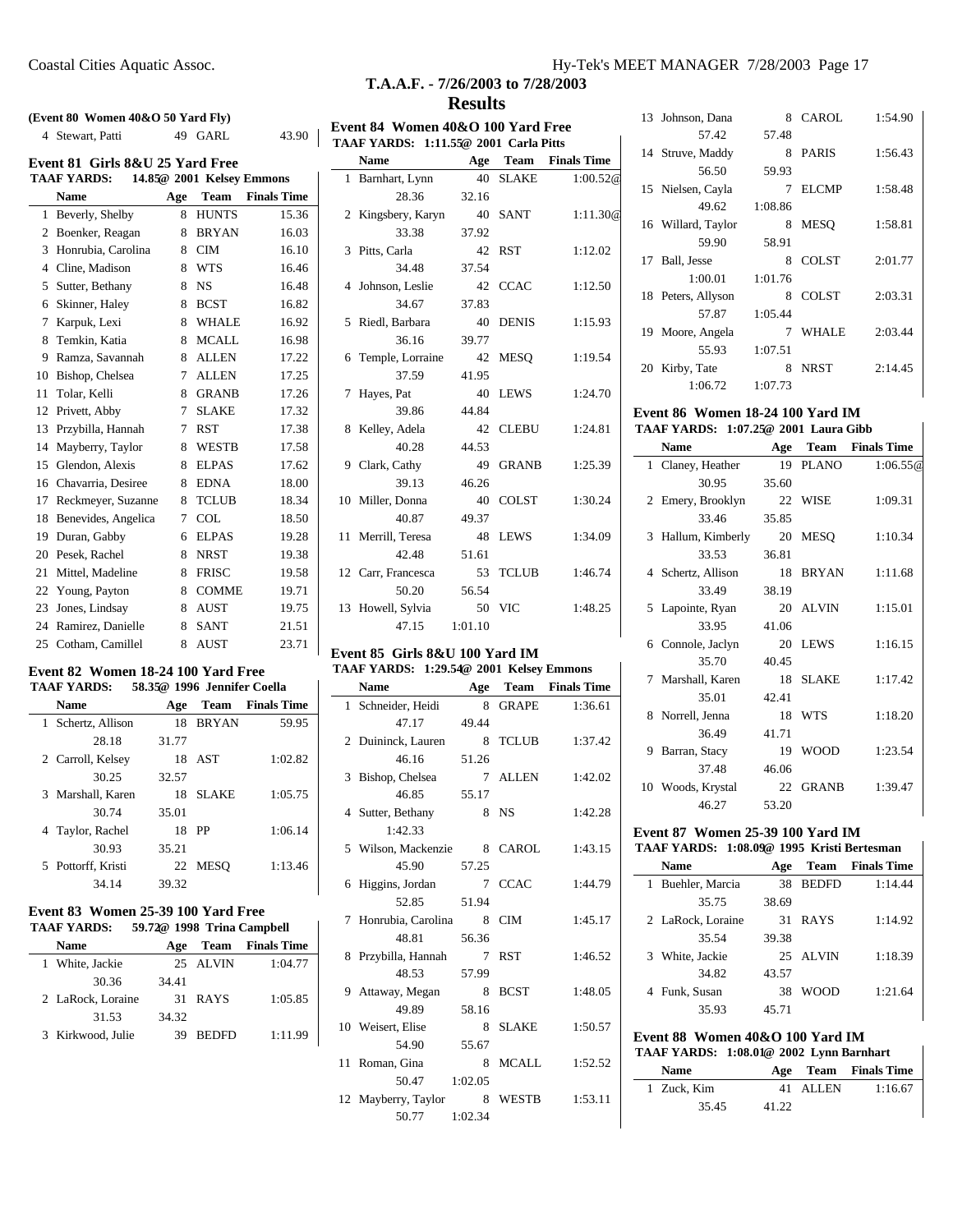| (Event 88 Women 40&O 100 Yard IM) |  |  |  |
|-----------------------------------|--|--|--|
|                                   |  |  |  |

|    | event 88 - Women 40x0 100-1 ard 1M) |       |              |         |
|----|-------------------------------------|-------|--------------|---------|
|    | 2 Cummins, Laurie                   |       | 42 LEWS      | 1:21.26 |
|    | 38.74                               | 42.52 |              |         |
| 3  | Higgins, Kelly                      | 40    | <b>CCAC</b>  | 1:21.30 |
|    | 38.23                               | 43.07 |              |         |
|    | 4 Reynolds, Teri                    | 47    | <b>GRANB</b> | 1:22.94 |
|    | 39.45                               | 43.49 |              |         |
|    | 5 Earnest, Barbara                  | 41    | <b>COLST</b> | 1:25.35 |
|    | 39.52                               | 45.83 |              |         |
|    | 6 Markow, Helen                     | 43    | AUST         | 1:27.95 |
|    | 39.37                               | 48.58 |              |         |
|    | 7 Ginger, Ford                      |       | 52 DENIS     | 1:28.46 |
|    | 43.02                               | 45.44 |              |         |
|    | 8 Sanford, Janine                   | 45    | CAROL        | 1:30.06 |
| 9  | Dayton, Connie                      | 49    | <b>LEWS</b>  | 1:30.84 |
|    | 39.20                               | 51.64 |              |         |
|    | 10 Kingsbery, Karyn                 | 40    | <b>SANT</b>  | 1:30.91 |
|    | 40.40                               | 50.51 |              |         |
| 11 | Clark, Cathy                        | 49    | <b>GRANB</b> | 1:39.23 |
|    | 46.17                               | 53.06 |              |         |
|    | 12 Riedl, Barbara                   | 40    | <b>DENIS</b> | 1:40.74 |
|    | 48.50                               | 52.24 |              |         |
|    | 13 Stewart, Patti                   | 49    | GARL         | 1:52.41 |

#### **Event 89 Girls 8&U 100 Yard Free Relay TAAF YARDS: 1:05.12@ 2002 Callalen Area Swim** K Kemp, K Kemp, K Schwirtlich, M Meisenheimer

|    | Team                  |       | <b>Relay</b>      | <b>Finals Time</b> |
|----|-----------------------|-------|-------------------|--------------------|
| 1. | <b>WTS</b>            |       |                   | 1:09.39            |
|    | Cline, Madison 8      |       | Kieler, Amber 8   |                    |
|    | Norrell, Kaitlyn 8    |       | Harper, Hannah 8  |                    |
|    | 35.87                 | 33.52 |                   |                    |
|    | 2 CAROL               |       |                   | 1:11.30            |
|    | Wilson, Mackenzie 8   |       | Harris, Bryony 8  |                    |
|    | Mauch, Ali 8          |       | Park, Taylor 8    |                    |
|    | 36.99                 | 34.31 |                   |                    |
| 3  | <b>HUNTS</b>          |       |                   | 1:11.98            |
|    | Monteagudo, Destiny 7 |       | Beverly, Shelby 8 |                    |
|    | Beverly, Logan 6      |       | Wagner, Sierra 7  |                    |
|    | 40.70                 | 31.28 |                   |                    |
|    | 4 WHALE               |       |                   | 1:12.87            |
|    | Willbern, Karlie 8    |       | Moore, Amanda 7   |                    |
|    | Moore, Angela 7       |       | Karpuk, Lexi 8    |                    |
|    | 37.58                 | 35.29 |                   |                    |
| 5  | <b>BCST</b>           |       |                   | 1:13.62            |
|    | Kacko, Sierra 7       |       | Karlman, Katie 8  |                    |
|    | Attaway, Megan 8      |       | Skinner, Haley 8  |                    |
|    | 39.34                 | 34.28 |                   |                    |
| 6. | <b>SLAKE</b>          |       |                   | 1:13.86            |
|    | Hayes, Madison 7      |       | George, Libby 8   |                    |
|    | Cooper, Amanda 8      |       | Privett, Abby 7   |                    |
|    | 36.70                 | 37.16 |                   |                    |
| 7  | <b>MISS</b>           |       |                   | 1:14.05            |
|    | Adame, Christina 8    |       | Garcia, Jade 8    |                    |
|    | Schiefelbein, Abby 8  |       | Cantu, Brianna 8  |                    |
|    | 37.09                 | 36.96 |                   |                    |

### Coastal Cities Aquatic Assoc. Hy-Tek's MEET MANAGER 7/28/2003 Page 18

**T.A.A.F. - 7/26/2003 to 7/28/2003 Results**

| 8  | AST                                     | 1:15.43               |
|----|-----------------------------------------|-----------------------|
|    | Garza, Elizabeth 8                      | Martinez, Clari 8     |
|    | Franki, Kristen 8                       | Munoz, Ariana 8       |
|    | 39.59<br>35.84                          |                       |
| 9  | FRISC                                   | 1:16.20               |
|    | Brown, Kristen 8                        | Mittel, Madeline 8    |
|    | Hetsel, Alexandra 8                     | Williams, Kara 8      |
|    | 37.57<br>38.63                          |                       |
|    | 10 TCLUB                                | 1:16.38               |
|    | Vanhouten, Abbie 7                      | Reckmeyer, Suzanne 8  |
|    | Hall, Malea 8                           | Long, Cayden 8        |
|    | 39.00<br>37.38                          |                       |
|    | 11 SLAKE                                | B<br>1:18.85          |
|    | Mysliwiec, Danielle 8                   | Ryniak, Lauren 8      |
|    | Monroe, Kenzie 8                        | Vassios, Haley 7      |
|    | 42.42<br>36.43                          |                       |
|    |                                         |                       |
|    | 12 LEWS                                 | 1:20.42               |
|    | Naughton, Samantha 8                    | Verastique, Hannah 8  |
|    | Farina, Chelsey 8                       | Cummins, Kaitlin 8    |
|    | 40.85<br>39.57                          |                       |
|    | 13 WESTB                                | 1:20.84               |
|    | Pham, Lilly 8                           | Alexander, Allison 8  |
|    | Schruben, Heidi 8                       | He, Laugen 8          |
|    | 40.28<br>40.56                          |                       |
|    | 14 CCAC                                 | 1:22.04               |
|    | Gonzalez, Cecilia 8                     | Higgins, Jordan 7     |
|    | Mireles, Sabrina 8                      | Schwirtlich, Teresa 7 |
|    | 39.77<br>42.27                          |                       |
|    |                                         |                       |
|    | 15 CAROL                                | B<br>1:22.13          |
|    | Belmore, Maycie 7                       | Powell, Elizabeth 8   |
|    | Whitaker, McKenna 7                     | Kleiner, Milly 7      |
|    | 41.73<br>40.40                          |                       |
|    | 16 BOER                                 | 1:22.47               |
|    | Gray, Kendall 6                         | Nolen, Gabi 8         |
|    | Barton, Rebecca 8                       | Lemmons, Kelsey 7     |
|    | 43.88<br>38.59                          |                       |
|    | 17 RAYS                                 | 1:22.50               |
|    | Crain, Devyn 7                          | Prieto, Sara 8        |
|    | Winters, Annarae 7                      | Buitron, Bianca 8     |
|    | 43.18<br>39.32                          |                       |
|    | 18 COLST                                | 1:23.71               |
|    | Peters, Allyson 8                       | Richter, Stephanie 7  |
|    | Ealy, Anne 7                            | Earnest, Shannon 8    |
|    | 44.23<br>39.48                          |                       |
| 19 | VIC                                     | 1:24.13               |
|    | Hoerig, Karly Rae 7                     | Boles, Carly 8        |
|    | Walker, Lauren 7                        | Barker, Morgan 7      |
|    | 39.53<br>44.60                          |                       |
|    | 20 DENIS                                | 1:29.80               |
|    | Fannin, Mandy 5                         | Hayes, Maria 8        |
|    | Hayes, Martha 6                         | Redden, Lauren 8      |
|    | 51.83<br>37.97                          |                       |
| 21 | <b>ELCMP</b>                            | 1:34.54               |
|    | Nielsen, Cayla 7                        | Wilkins, Kari 7       |
|    | Rindahl, Normandy 7<br>1:03.94<br>30.60 | Stovall, Megan 8      |

22 AUST 1:43.32 Goodwin, Theresa 6 Allen, Audrey 8 Cotham, Camillel 8 Fritz, Jenny 8 1:01.92 41.40

#### **Event 90 Women 18&O 200 Yard Free Relay TAAF YARDS: 1:54.98@ 1999 Lewisville J Hoag, J Grizzle, J Oh, L Gibb**

| <b>Team</b>           |       | Relay                  | <b>Finals Time</b> |
|-----------------------|-------|------------------------|--------------------|
| 1 AST                 |       |                        | 1:54.66@           |
| Findley, Sara 18      |       | Hale, Amy 19           |                    |
| Smith, Crystal 20     |       | Carroll, Kelsey 18     |                    |
| 29.06                 | 30.41 | 28.64                  | 26.55              |
| 2 TCLUB               |       |                        | 2:05.24            |
| Glasoe, Anna Marie 34 |       | Jones, Melissa 34      |                    |
| Blake, Debbie 37      |       | Sanchez, Stephanie 21  |                    |
| 31.19                 | 35.44 | 29.42                  | 29.19              |
| 3 LEWS                |       |                        | 2:06.14            |
| Horsch, Sarah 19      |       | Dayton, Connie 49      |                    |
| Grizzle, Jennifer 21  |       | Cummins, Laurie 42     |                    |
| 31.96                 | 32.43 | 32.56                  | 29.19              |
| 4 GRANB               |       |                        | 2:10.54            |
| Reppa, Katie 19       |       | Clark, Cathy 49        |                    |
| Hurd, Mary 47         |       | Hamnck, Vicki 45       |                    |
| 30.37                 | 44.90 | 25.14                  | 30.13              |
| 5 CCAC                |       |                        | 2:18.52            |
| Johnson, Leslie 42    |       | Higgins, Kelly 40      |                    |
| Mireles, Brenda 47    |       | Schwirtlich, Jordan 44 |                    |
| 34.27                 | 38.38 | 35.12                  | 30.75              |
| 6 LEWS                |       | B                      | 2:23.23            |
| Dwyer, Becky 41       |       | Hurst, Rhonda 29       |                    |
| Hayes, Pat 40         |       | Connole, Jaclyn 20     |                    |
| 36.06                 | 40.55 | 35.22                  | 31.40              |

#### **Event 91 Boys 11-12 200 Yard Medley Relay TAAF YARDS: 2:13.01@ 1998 WTS**

| AAF YARDS:  2:13.01@ 1998  WTS |                      |       |                 |                    |
|--------------------------------|----------------------|-------|-----------------|--------------------|
| Team                           |                      | Relay |                 | <b>Finals Time</b> |
| 1 VIC                          |                      |       |                 | 2:13.78            |
|                                | Williams, Matthew 12 |       | High, Hudson 12 |                    |

| Williams, Matthew 12   |       | Hign, Hudson 12    |         |
|------------------------|-------|--------------------|---------|
| Brown, Garrett 12      |       | Kimball, Trent 12  |         |
| 35.72                  | 37.18 | 31.87              | 29.01   |
| 2 SLAKE                |       |                    | 2:15.81 |
| Pichler, Michael 12    |       | Moore, Tommy 12    |         |
| Barnes, Blake 12       |       | Olsen, Kyle 12     |         |
| 32.90                  | 39.86 | 33.14              | 29.91   |
| 3 TCLUB                |       |                    | 2:17.68 |
| Eichenseer, Bradley 12 |       | Marshall, David 12 |         |
| Armstrong, Jason 12    |       | Toups, Nathan 11   |         |
| 35.02 36.81            |       | 33.83              | 32.02   |
| 4 CAROL                |       |                    | 2:22.38 |
| Johnson, Drew 12       |       | Sullivan, Jacob 11 |         |
| Bortnyck, Michael 12   |       | Maynard, Austin 11 |         |
| 35.84                  | 36.79 | 37.58              | 32.17   |
| 5 NS                   |       |                    | 2:23.24 |
| Flowers, Dakota 12     |       | Flowers, Blaiz 12  |         |
| Pease, Zeph 12         |       | Harling, Chance 12 |         |
| 37.34                  | 42.13 | 31.93              | 31.84   |
|                        |       |                    |         |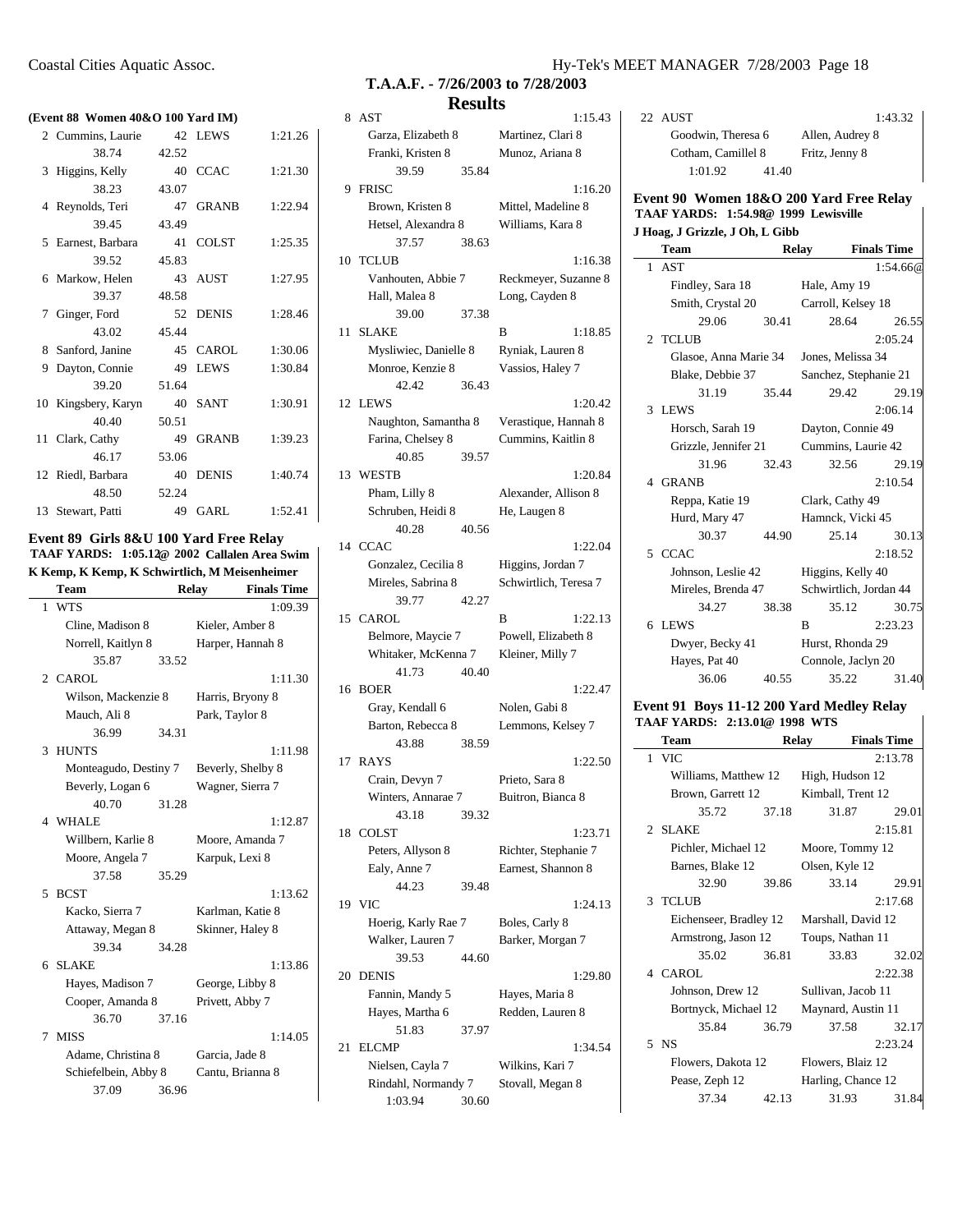|    | (Event 91 Boys 11-12 200 Yard Medley Relay) |       |                    |         |
|----|---------------------------------------------|-------|--------------------|---------|
|    | 6 MESQ                                      |       |                    | 2:24.75 |
|    | Taylor, Clay 11                             |       | Bilder, Eric 12    |         |
|    | Al-Aya, Mark 12                             |       | Mitchell, Logan 12 |         |
|    | 40.19                                       | 35.97 | 38.26              | 30.33   |
|    | 7 BCST                                      |       |                    | 2:26.84 |
|    | Davis, Blake 11                             |       | Shindler, Will 11  |         |
|    | Attaway, Tyler 11                           |       | Ross, Blaine 12    |         |
|    | 37.44                                       | 46.18 | 36.31              | 26.91   |
| 8  | <b>RST</b>                                  |       |                    | 2:28.67 |
|    | Kirkham, Trey 12                            |       | Paresa, Vincent 12 |         |
|    | Arnold, Jason 12                            |       | Tomas, Luke 11     |         |
|    | 41.00                                       | 41.36 | 34.73              | 31.58   |
|    | 9 FRISC                                     |       |                    | 2:30.17 |
|    | Blandsford, Ben 12                          |       | Nix, Jared 12      |         |
|    | Rettus, Keegan 11                           |       | Bey, Marcus 11     |         |
|    | 38.41                                       | 38.35 | 41.78              | 31.63   |
|    | 10 AST                                      |       |                    | 2:31.34 |
|    | Navarro, Jeremy 12 Sepulveda, Aaron 12      |       |                    |         |
|    | Saenz, Matthew 12 Halfman, Wade 11          |       |                    |         |
|    | 34.63                                       | 40.05 | 44.48              | 32.18   |
|    | 11 RAYS                                     |       |                    | 2:32.32 |
|    | Ferguson, Travis 12 Winters, Greg 12        |       |                    |         |
|    | Champion, Kolby 11 Cole, Morgan 12          |       |                    |         |
|    | 42.73                                       | 42.37 | 35.47              | 31.75   |
|    | 12 WHALE                                    |       |                    | 2:34.77 |
|    | Craven, Matt 12                             |       | Powe, Byron 11     |         |
|    | Balhoff, Stephen 12                         |       | Hitt, Charles 11   |         |
|    | 1:14.26                                     |       |                    | 42.20   |
|    | 13 SLAKE                                    |       | B                  | 2:35.01 |
|    | McElhany, Cameron 11 Latterell, Aaron 11    |       |                    |         |
|    |                                             |       |                    |         |
|    | Barnhart, Tom 11                            |       | Agnew, Justin 11   |         |
|    | 38.56 43.75                                 |       | 39.28              | 33.42   |
|    | 14 AUST                                     |       |                    | 2:39.41 |
|    | Burroughs, Robert 11 Lawson, Mitch 12       |       |                    |         |
|    | Logan, Zachary 12                           |       | Sitton, Evan 11    |         |
|    | 49.02                                       | 42.32 | 37.85              | 30.22   |
|    | 15 ELCMP                                    |       |                    | 2:42.02 |
|    | Deiss, Travis 11                            |       | Hamman, Matthew 11 |         |
|    | Stovall, Cuatro 11                          |       | Krpec, TK 12       |         |
|    | 41.40                                       | 43.94 | 41.78              | 34.90   |
| 16 | <b>NRST</b>                                 |       |                    | 2:47.29 |
|    | Bonnette, Jackson 11                        |       | Houchin, Adam 11   |         |
|    | McCoy, Wesley 11                            |       | Ponce, Sean 11     |         |
|    | 42.24                                       | 44.45 | 47.50              | 33.10   |
| 17 | AST                                         |       | B                  | 2:50.39 |
|    | Whitty, Travis 11                           |       | Saenz, Mark 11     |         |
|    | Beltran, Myles 11                           |       | Barron, Brian 11   |         |
|    | 43.97                                       | 45.29 | 46.48              | 34.65   |

|                                          |              | Event 92 Boys 13-14 200 Yard Medley Relay |
|------------------------------------------|--------------|-------------------------------------------|
| <b>TAAF YARDS: 1:51.40@ 1995 Bedford</b> |              |                                           |
| Toom                                     | <b>Dalov</b> | <b>Finale Tim</b>                         |

| Team                                     | Relay | <b>Finals Time</b>  |
|------------------------------------------|-------|---------------------|
| 1 LAJAC                                  |       | 2:00.43             |
| Webster, Graham 13                       |       | Crosley, Matthew 14 |
| Normand, Christopher 14 Pham, Michael 13 |       |                     |
|                                          |       |                     |

**T.A.A.F. - 7/26/2003 to 7/28/2003 Results**

|             | 2 AST                 |       |                       | 2:00.93 | 5          |
|-------------|-----------------------|-------|-----------------------|---------|------------|
|             | Garza, Robert 14      |       | Munoz, Kevin 14       |         |            |
|             | Haggerton, Holden 14  |       | Benavides, Niki 14    |         | 6          |
|             | 3 RST                 |       |                       | 2:04.65 |            |
|             | Hughes, Justin 14     |       | Willhelm, Caleb 14    |         | 7          |
|             | Major, Aijan 14       |       | Peacock, Alex 14      |         |            |
|             | 4 CAROL               |       |                       | 2:08.46 | 8          |
|             | Sullivan, Luke 13     |       | Thompson, Jacob 14    |         |            |
|             | Davis, Paul 14        |       | Ashman, Jonathon 14   |         | 9          |
| 5           | <b>TCLUB</b>          |       |                       | 2:08.68 |            |
|             | Davis, Kelly 14       |       | Cox, Daniel 14        |         | 10         |
|             | Wooldridge, John 13   |       | Fowler, Ryan 14       |         |            |
| 6           | WHALE                 |       |                       | 2:15.18 | 11         |
|             | Moulder, Rusty 13     |       | Earle, Ben 14         |         |            |
|             | Alleman, Martin 13    |       | Henderson, Scott 14   |         | 12         |
|             | 37.72                 | 37.07 | 34.17                 | 26.22   |            |
| $7^{\circ}$ | <b>CAROL</b>          |       | B                     | 2:16.15 | 13         |
|             | Pepperdine, Adrian 13 |       | Bathory, Travis 14    |         |            |
|             | Dennis, Corey 13      |       | Tripp, Chris 14       |         | 14         |
| 8           | <b>LEWS</b>           |       |                       | 2:17.57 |            |
|             | Dwyer, Jack 13        |       | Verastique, Jordan 13 |         | 15         |
|             | Murdock, Mark 13      |       | Tilley, Travis 14     |         |            |
| 9           | <b>ALVIN</b>          |       |                       | 2:19.09 | 16         |
|             | Howell, Hollis 14     |       | Branhan, Cody 13      |         |            |
|             | Devillez, Matthew 13  |       | Smith, Eric 13        |         | 17         |
|             | 35.36                 | 43.37 | 33.07                 | 27.29   |            |
| 10          | <b>AUST</b>           |       |                       | 2:20.75 | 18         |
|             | Karisch, Augustus 14  |       | Moreno, Joshua 13     |         |            |
|             | Belury, Nick 13       |       | Holmes, Charles 13    |         | 19         |
|             | 37.01                 | 35.81 | 40.49                 | 27.44   |            |
| 11          | <b>AST</b>            |       | B                     | 2:22.92 | 20         |
|             | Garza, Matthew 13     |       | Caraway, Treavor 13   |         |            |
|             | Gutierrez, Ernie 13   |       | Juarez, AJ 13         |         | 21         |
| 12          | <b>TCLUB</b>          |       | B                     | 2:23.55 |            |
|             | Murray, Paul 13       |       | Laurion, Michael 13   |         | 22         |
|             | Parker, Wil 13        |       | McKowen, Jake 13      |         | Ever       |
|             | 34.58                 | 40.64 | 37.50                 | 30.83   | <b>TAA</b> |
| 13          | <b>VIC</b>            |       |                       | 2:34.73 |            |
|             | McEuen, Josh 14       |       | Slaughter, Ryan 13    |         | 1          |
|             | Montez, Mitch 13      |       | Brown, Jordan 14      |         |            |
|             | 39.12                 | 46.23 | 35.83                 | 33.55   | 2          |
| 14          | <b>NRST</b>           |       |                       | 2:41.50 |            |
|             | Swallow, Brannon 13   |       | Berryhill, Brandon 13 |         | 3          |
|             | Winscott, Chris 13    |       | Marzak, David 13      |         |            |
|             | 36.52                 | 47.25 | 43.32                 | 34.41   | $\lambda$  |

#### **Event 93 Boys 11-12 100 Yard Free TAAF YARDS: 58.18@ 1993 John Zimmerman -**

| .                   |       |              | <u> 89 Juli – Julius VI III, m</u> |
|---------------------|-------|--------------|------------------------------------|
| <b>Name</b>         | Age   | Team         | <b>Finals Time</b>                 |
| 1 Enriquez, Michael |       | 12 CCAC      | 59.44                              |
| 27.86               | 31.58 |              |                                    |
| 2 O'Shea, Stephen   |       | 12 COLST     | 1:02.33                            |
| 30.17               | 32.16 |              |                                    |
| 3 Loebbecke, Derek  |       | 12 VIC       | 1:02.35                            |
| 29.98               | 32.37 |              |                                    |
| Eng, Samuel         | 12    | <b>GRAPE</b> | 1:03.19                            |
| 29.57               | 33.62 |              |                                    |
|                     |       |              |                                    |

| 5  | Hughes, Forrest     | 12    | <b>FAST</b>  | 1:03.45 |
|----|---------------------|-------|--------------|---------|
|    | 29.37               | 34.08 |              |         |
| 6  | Eichenseer, Bradley | 12    | <b>TCLUB</b> | 1:04.97 |
|    | 30.87               | 34.10 |              |         |
| 7  | Bortnyck, Michael   | 12    | <b>CAROL</b> | 1:05.56 |
|    | 31.54               | 34.02 |              |         |
| 8  | Mucci, Nicolas      | 12    | <b>MCKIN</b> | 1:07.11 |
|    | 31.10               | 36.01 |              |         |
| 9  | Barnes, Blake       | 12    | <b>SLAKE</b> | 1:08.26 |
|    | 32.28               | 35.98 |              |         |
| 10 | Attaway, Tyler      | 11    | <b>BCST</b>  | 1:08.42 |
|    | 32.76               | 35.66 |              |         |
| 11 | Johnson, Clayton    | 12    | <b>CCAC</b>  | 1:08.71 |
|    | 31.15               | 37.56 |              |         |
|    | 12 Kimball, Trent   | 12    | <b>VIC</b>   | 1:09.23 |
|    | 31.88               | 37.35 |              |         |
| 13 | Lawson, Mitch       | 12    | <b>AUST</b>  | 1:09.35 |
|    | 30.86               | 38.49 |              |         |
|    | 14 Claney, Keaton   | 12    | <b>PLANO</b> | 1:09.64 |
|    | 32.56               | 37.08 |              |         |
|    | 15 Tomas, Luke      | 11    | <b>RST</b>   | 1:09.94 |
|    | 32.49               | 37.45 |              |         |
| 16 | Garza, Ricky        | 12    | <b>MCALL</b> | 1:13.56 |
|    | 35.14               | 38.42 |              |         |
| 17 | Hymel, Malcolm      | 11    | <b>MCALL</b> | 1:15.08 |
|    | 34.48               | 40.60 |              |         |
| 18 | Miller, Brett       | 12    | <b>COLST</b> | 1:16.53 |
|    | 34.66               | 41.87 |              |         |
|    | 19 Clifford, Ben    | 11    | <b>PARIS</b> | 1:18.27 |
|    | 36.66               | 41.61 |              |         |
| 20 | Cargil, Ryan        | 12    | <b>SANT</b>  | 1:22.04 |
|    | 37.70               | 44.34 |              |         |
| 21 | Balhoff, Stephen    | 12    | <b>WHALE</b> | 1:22.23 |
|    | 36.90               | 45.33 |              |         |
| 22 | Davis, Alex         | 11    | <b>WHALE</b> | 1:26.93 |

#### **Event 94 Boys 13-14 100 Yard Free TAAF YARDS: 51.99@ 1995 Adam Main**

|    | <b>Name</b>        | Age   |              | <b>Team</b> Finals Time |
|----|--------------------|-------|--------------|-------------------------|
|    | 1 Hughes, Chris    |       | 14 FAST      | 52.11                   |
|    | 25.27              | 26.84 |              |                         |
|    | 2 Krencik, Anthony |       | 14 TCOL      | 54.73                   |
|    | 25.70              | 29.03 |              |                         |
| 3. | Weyandt, Matthew   | 14    | <b>GRANB</b> | 56.57                   |
|    | 26.15              | 30.42 |              |                         |
|    | 4 Benavides, Niki  |       | 14 AST       | 57.35                   |
|    | 27.42              | 29.93 |              |                         |
|    | 5 Yeager, Coleman  | 13    | <b>BRYAN</b> | 57.98                   |
|    | 27.91              | 30.07 |              |                         |
|    | 6 Dunham, Jordan   |       | 14 GARL      | 58.07                   |
|    | 27.73              | 30.34 |              |                         |
|    | 7 Schweers, John   |       | 14 PARIS     | 58.24                   |
|    | 26.91              | 31.33 |              |                         |
| 8  | Hoerig, Ryan       |       | 14 VIC       | 58.74                   |
|    | 27.78              | 30.96 |              |                         |
| 9. | Henderson, Troy    | 14    | <b>BEDFD</b> | 59.30                   |
|    | 27.38              | 31.92 |              |                         |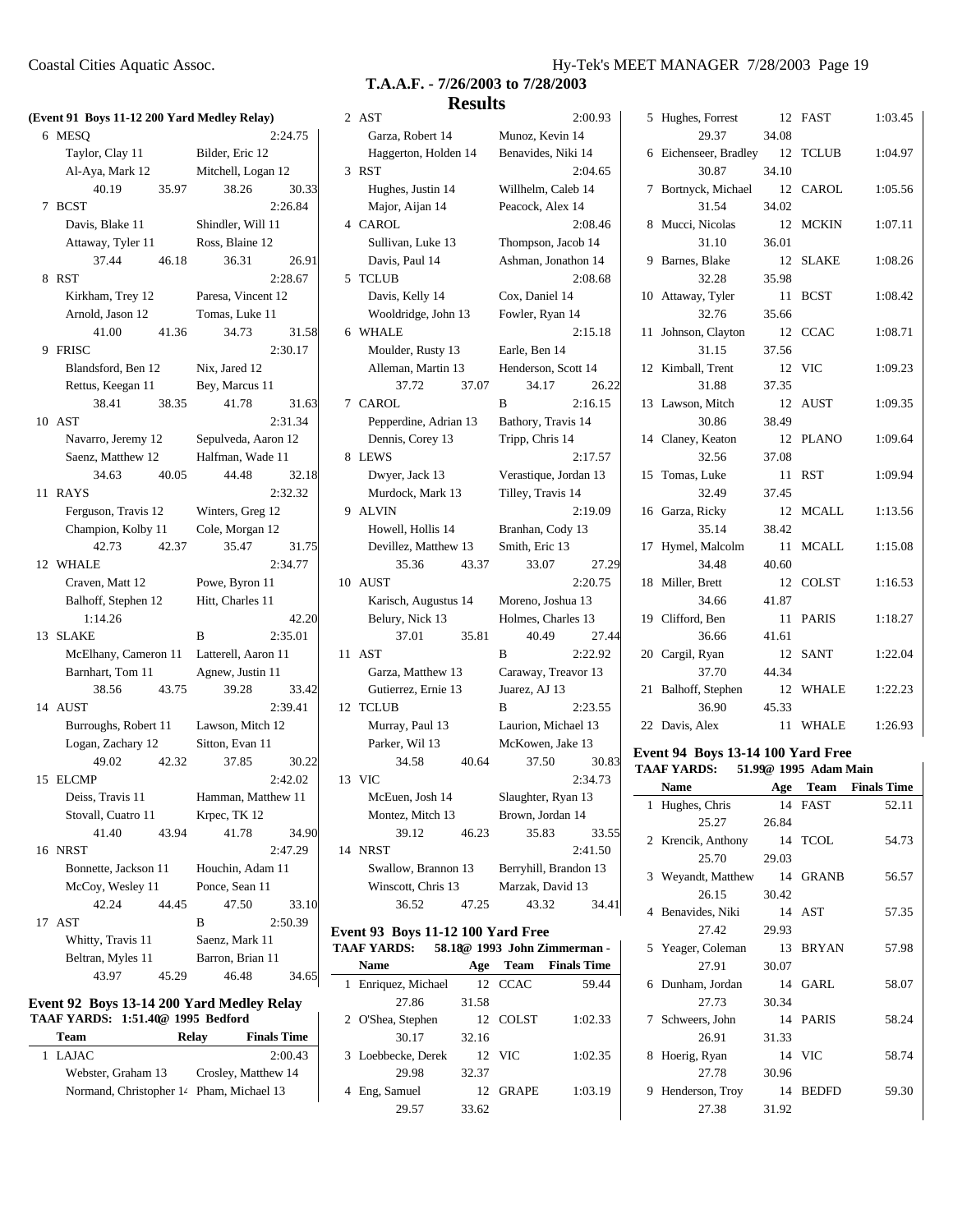#### **(Event 94 Boys 13-14 100 Yard Free)**

| 10 Young, Carl        |       | 14 DENIS | 59.62   |
|-----------------------|-------|----------|---------|
| 27.95                 | 31.67 |          |         |
| 11 Pena, Joshua       |       | 13 FRISC | 1:00.32 |
| 28.35                 | 31.97 |          |         |
| 12 Cast, Brett        |       | 13 COLST | 1:00.71 |
| 13 McKeon, Scott      |       | 13 MCALL | 1:02.37 |
| 29.99                 | 32.38 |          |         |
| 14 Deiss, Thad        |       | 13 ELCMP | 1:02.57 |
| 27.27                 | 35.30 |          |         |
| 15 Griffith, Andrew   |       | 14 BCST  | 1:02.64 |
| 28.68                 | 33.96 |          |         |
| 16 Wise, Eric         |       | 14 ING   | 1:03.05 |
| 17 Gajdos, Bryant     |       | 14 NRST  | 1:03.37 |
| 29.39                 | 33.98 |          |         |
| 18 Glass, Christopher |       | 14 TMST  | 1:04.02 |
| 30.32                 | 33.70 |          |         |
| 19 Balhoff, Greg      | 13    | WHALE    | 1:07.29 |
| 30.74                 | 36.55 |          |         |
| 20 Aveloz, Michael    |       | 13 SANT  | 1:21.97 |
| 35.62                 | 46.35 |          |         |

# **Event 95 Boys 11-12 50 Yard Back**

| TAAF YARDS: |  |  | 31.74@ 1998 Ryan Barcot |  |
|-------------|--|--|-------------------------|--|
|-------------|--|--|-------------------------|--|

|    | <b>Name</b>          | Age | Team         | <b>Finals Time</b> |
|----|----------------------|-----|--------------|--------------------|
| 1  | Han, Nicholas        | 12  | <b>GRAPE</b> | 29.99@             |
| 2  | Edelmon, Austin      | 12  | <b>COLST</b> | 32.20              |
| 3  | Loebbecke, Derek     | 12  | <b>VIC</b>   | 32.43              |
| 4  | Pichler, Michael     | 12  | <b>SLAKE</b> | 32.46              |
| 5  | O'Hara, Joseph       | 12  | <b>AUST</b>  | 33.89              |
| 6  | Tomas, Matthew       | 12  | RST          | 33.92              |
| 7  | Hartley, Jake        | 11  | <b>ELPAS</b> | 34.08              |
| 8  | Pitney, Will         | 12  | ALLEN        | 34.57              |
| 9  | Hughes, Forrest      | 12  | <b>FAST</b>  | 34.85              |
| 9  | Craven, Matt         | 12  | <b>WHALE</b> | 34.85              |
| 11 | Navarro, Jeremy      | 12  | AST          | 35.02              |
| 12 | Simmons, Kevin       | 12  | <b>COLST</b> | 35.09              |
| 13 | Jimenez, Michael     | 12  | <b>ELPAS</b> | 35.54              |
| 14 | Johnson, Clayton     | 12  | <b>CCAC</b>  | 35.57              |
| 15 | Cypher, Jacob        | 12  | <b>GRANB</b> | 35.62              |
| 16 | Crosley, Nicholas    | 12  | LAJAC        | 35.87              |
| 17 | Miranda, Robert      | 12  | <b>PARIS</b> | 37.01              |
|    | 18 Williams, Matthew | 12  | <b>VIC</b>   | 37.05              |
| 19 | Bartos, Elliott      | 12  | <b>WHALE</b> | 37.09              |
| 20 | Belury, Lucas        | 11  | <b>AUST</b>  | 37.18              |
| 21 | Temporal, Ariel      | 12  | <b>PARIS</b> | 37.56              |
| 22 | Bey, Marcus          | 11  | <b>FRISC</b> | 37.64              |
| 23 | Taylor, Clay         | 11  | <b>MESO</b>  | 37.90              |
| 24 | Stell, Willy         | 12  | <b>DENIS</b> | 37.99              |
| 25 | O'Connell, Kody      | 12  | TMST         | 38.12              |
| 26 | Garcia, Chester      | 11  | <b>SANT</b>  | 42.71              |
| 27 | Kingsberry, Cole     | 11  | <b>SANT</b>  | 45.41              |
| 28 | Lopez, Jon David     | 11  | AST          | 48.03              |
|    |                      |     |              |                    |

# Coastal Cities Aquatic Assoc. Hy-Tek's MEET MANAGER 7/28/2003 Page 20

# **T.A.A.F. - 7/26/2003 to 7/28/2003 Results**

|    | Event 96 Boys 13-14 50 Yard Back<br><b>TAAF YARDS:</b> |     | 28.05@ 1995 Ricky Robinson  |                    |
|----|--------------------------------------------------------|-----|-----------------------------|--------------------|
|    | <b>Name</b>                                            | Age | Team                        | <b>Finals Time</b> |
| 1  | Rivera, Roel                                           | 14  | <b>FAST</b>                 | 27.51@             |
| 2  | Weyandt, Matthew                                       | 14  | <b>GRANB</b>                | 30.11              |
| 3  | Young, Carl                                            | 14  | <b>DENIS</b>                | 30.57              |
| 4  | Jimenez, Jorge                                         | 14  | <b>LPORT</b>                | 30.65              |
| 5  | Whittle, David                                         | 14  | <b>FRISC</b>                | 30.68              |
| 6  | Cast, Brett                                            | 13  | <b>COLST</b>                | 30.74              |
| 7  | Karkoska, Daniel                                       | 13  | <b>BRYAN</b>                | 30.77              |
| 8  | Ruesewald, Christophe: 14 SLAKE                        |     |                             | 30.82              |
| 9  | Gusler, Jacob                                          | 14  | <b>NRST</b>                 | 31.26              |
| 10 | Rios, Brent                                            | 14  | <b>GRAPE</b>                | 31.70              |
| 11 | Fields, Drew                                           | 13  | <b>DPARK</b>                | 32.17              |
| 12 | Jackson, Zak                                           | 14  | <b>PARIS</b>                | 32.42              |
| 13 | Garza, Robert                                          | 14  | AST                         | 32.74              |
|    | 14 Pena, Joshua                                        | 13  | <b>FRISC</b>                | 33.11              |
|    |                                                        | 13  | <b>MCKIN</b>                |                    |
| 15 | Serio, Scotty                                          |     |                             | 33.32              |
| 16 | Wise, Eric                                             | 14  | <b>ING</b>                  | 35.29              |
| 17 | Balhoff, Greg                                          | 13  | WHALE                       | 36.33              |
| 18 | Lopez, Brian                                           | 13  | <b>ELPAS</b>                | 36.63              |
| 19 | Merritt, Justin                                        | 14  | <b>RAYS</b>                 | 37.11              |
| 20 | Moulder, Rusty                                         |     | 13 WHALE                    | 37.49              |
| 21 | Hamilton, Jacob                                        | 13  | <b>EDNA</b>                 | 40.13              |
| 22 | Ramos, Andrew                                          | 13  | MISS                        | 40.39              |
| 23 | Garcia, Clay                                           | 13  | <b>SANT</b>                 | 44.23              |
| 24 | Jimenez, Pedro                                         | 13  | <b>ELPAS</b>                | 50.27              |
|    | Event 97 Boys 11-12 50 Yard Breast                     |     |                             |                    |
|    | <b>TAAF YARDS:</b>                                     |     | 32.31@ 1996 Chase Kessinger |                    |
|    | <b>Name</b>                                            | Age | Team                        | <b>Finals Time</b> |
| 1  | Marshall, David                                        | 12  | <b>TCLUB</b>                | 36.40              |
| 2  | Johnson, Drew                                          | 12  | <b>CAROL</b>                | 36.65              |
| 3  | Nix, Jared                                             | 12  | <b>FRISC</b>                | 36.72              |
| 4  | Mucci, Nicolas                                         | 12  | <b>MCKIN</b>                | 37.02              |
| 5  | High, Hudson                                           |     | 12 VIC                      | 37.36              |
| 6  | Brown, Garrett                                         | 12  | VIC                         | 37.49              |
| 6  | Smith, Randal                                          | 12  | <b>WHALE</b>                | 37.49              |
| 8  | Bilder, Eric                                           | 12  | <b>MESQ</b>                 | 37.98              |
| 9  | Crosley, Nicholas                                      | 12  | LAJAC                       | 39.11              |
| 10 | Powe, Byron                                            | 11  | WHALE                       | 39.38              |
| 11 | Moore, Tommy                                           | 12  | SLAKE                       | 39.53              |
| 12 | Sepulveda, Aaron                                       | 12  | AST                         | 40.47              |
| 13 | Burley, Jack                                           | 12  | <b>COLST</b>                | 40.81              |
| 14 | Paresa, Vincent                                        | 12  | RST                         | 41.40              |
| 15 | Tappan, Zak                                            | 11  | AUST                        | 41.80              |
| 16 | Lopez, Adrian                                          | 12  | MCALL                       | 42.43              |
| 17 | Winters, Greg                                          | 12  | RAYS                        | 42.63              |
| 18 | Ponce, Sean                                            | 11  | NRST                        | 42.68              |
| 19 | Cline, Taylor                                          | 11  | <b>WTS</b>                  | 42.71              |

 Payan, Larry 12 ELPAS 43.45 Manthei, Thomas 12 BRYAN 44.01 Temporal, Ariel 12 PARIS 44.79 Cargil, Ryan 12 SANT 45.30 **Event 98 Boys 13-14 50 Yard Breast TAAF YARDS: 31.02@ 1997 Dan Atkinson**

|    | <b>Name</b>          | Age | Team         | <b>Finals Time</b> |
|----|----------------------|-----|--------------|--------------------|
| 1  | Hughes, Chris        | 14  | <b>FAST</b>  | 30.08 <sup>@</sup> |
| 1  | Brandt, Dylan        | 14  | <b>RAYS</b>  | 30.08 <sup>@</sup> |
| 3  | O'Shea, Sean         | 13  | <b>COLST</b> | 31.69              |
| 4  | Kruelskie, Brian     | 14  | <b>WHALE</b> | 32.80              |
| 5  | Pham, Michael        | 13  | <b>LAJAC</b> | 33.01              |
| 6  | Krencik, Anthony     | 14  | <b>TCOL</b>  | 33.43              |
| 7  | Willhelm, Caleb      | 14  | <b>RST</b>   | 33.66              |
| 8  | Nix, Collin          | 13  | <b>FRISC</b> | 34.53              |
| 9  | Cozad, Skyler        | 13  | <b>DENIS</b> | 34.56              |
| 10 | Hoerig, Ryan         | 14  | <b>VIC</b>   | 34.94              |
| 11 | Gan, Steven          | 13  | <b>COLST</b> | 35.08              |
| 12 | Landers, Nathan      | 14  | <b>BONHM</b> | 35.09              |
| 13 | HO, Yong Min         | 14  | <b>FBAST</b> | 35.32              |
| 14 | Hoss, Chase          | 14  | <b>PARIS</b> | 35.37              |
| 15 | Farmer, Cameron      | 14  | <b>TCOL</b>  | 35.55              |
| 16 | Tappan, Jake         | 13  | <b>AUST</b>  | 36.01              |
| 17 | Ashman, Jonathon     | 14  | CAROL        | 36.20              |
| 18 | Rios, Brent          | 14  | <b>GRAPE</b> | 36.94              |
| 19 | Jimenez, Jorge       | 13  | <b>ELPAS</b> | 37.91              |
| 20 | Caraway, Treavor     | 13  | <b>AST</b>   | 38.38              |
| 21 | Schwertner, Wolfgang | 14  | <b>KING</b>  | 40.92              |
| 22 | Balhoff, Greg        | 13  | <b>WHALE</b> | 42.45              |
| 23 | Hamilton, Jacob      | 13  | <b>EDNA</b>  | 43.52              |

# **Event 99 Boys 11-12 50 Yard Fly TAAF YARDS:** 29.00@ 1997 Mich

| 29.00@ 1997 Michael Hernalsteen | TAAF YARDS: |  |  |  |
|---------------------------------|-------------|--|--|--|
|---------------------------------|-------------|--|--|--|

|    | <b>Name</b>      | Age | Team         | <b>Finals Time</b> |
|----|------------------|-----|--------------|--------------------|
| 1  | Han, Nicholas    | 12  | <b>GRAPE</b> | 29.71              |
| 2  | Edelmon, Austin  | 12  | <b>COLST</b> | 31.80              |
| 3  | Pease, Zeph      | 12  | <b>NS</b>    | 32.50              |
| 4  | Marshall, Jason  | 11  | <b>WOOD</b>  | 32.72              |
| 5  | Brown, Garrett   | 12  | <b>VIC</b>   | 33.46              |
| 6  | Barnes, Blake    | 12  | SLAKE        | 33.52              |
| 7  | Schneider, Bobby | 12  | <b>GRAPE</b> | 33.84              |
| 8  | O'Connell, Kody  | 12  | <b>TMST</b>  | 34.18              |
| 8  | Smith, Randal    | 12  | WHALE        | 34.18              |
| 10 | O'Hara, Joseph   | 12  | <b>AUST</b>  | 34.65              |
| 11 | Belury, Lucas    | 11  | <b>AUST</b>  | 34.73              |
| 12 | Bartos, Elliott  | 12  | <b>WHALE</b> | 34.81              |
| 13 | Stell, Willy     | 12  | <b>DENIS</b> | 35.13              |
| 14 | Castro, Johnny   | 11  | <b>WTS</b>   | 35.34              |
| 15 | Miranda, Robert  | 12  | <b>PARIS</b> | 35.77              |
| 16 | Al-Aya, Mark     | 12  | <b>MESO</b>  | 36.10              |
| 17 | Payan, Larry     | 12  | <b>ELPAS</b> | 36.13              |
| 18 | Claney, Keaton   | 12  | <b>PLANO</b> | 36.21              |
| 19 | Champion, Kolby  | 11  | <b>RAYS</b>  | 36.32              |
| 20 | Lamascus, Gaston | 12  | <b>NAV</b>   | 37.65              |
| 21 | Garza, Ricky     | 12  | <b>MCALL</b> | 38.08              |
| 22 | Sullivan, Jacob  | 11  | CAROL        | 38.60              |
| 23 | Hymel, Malcolm   | 11  | <b>MCALL</b> | 39.28              |
| 24 | Deiss, Travis    | 11  | <b>ELCMP</b> | 39.94              |
| 25 | Clifford, Ben    | 11  | <b>PARIS</b> | 43.05              |
| 26 | Kingsbery, Grant | 12  | <b>SANT</b>  | 45.02              |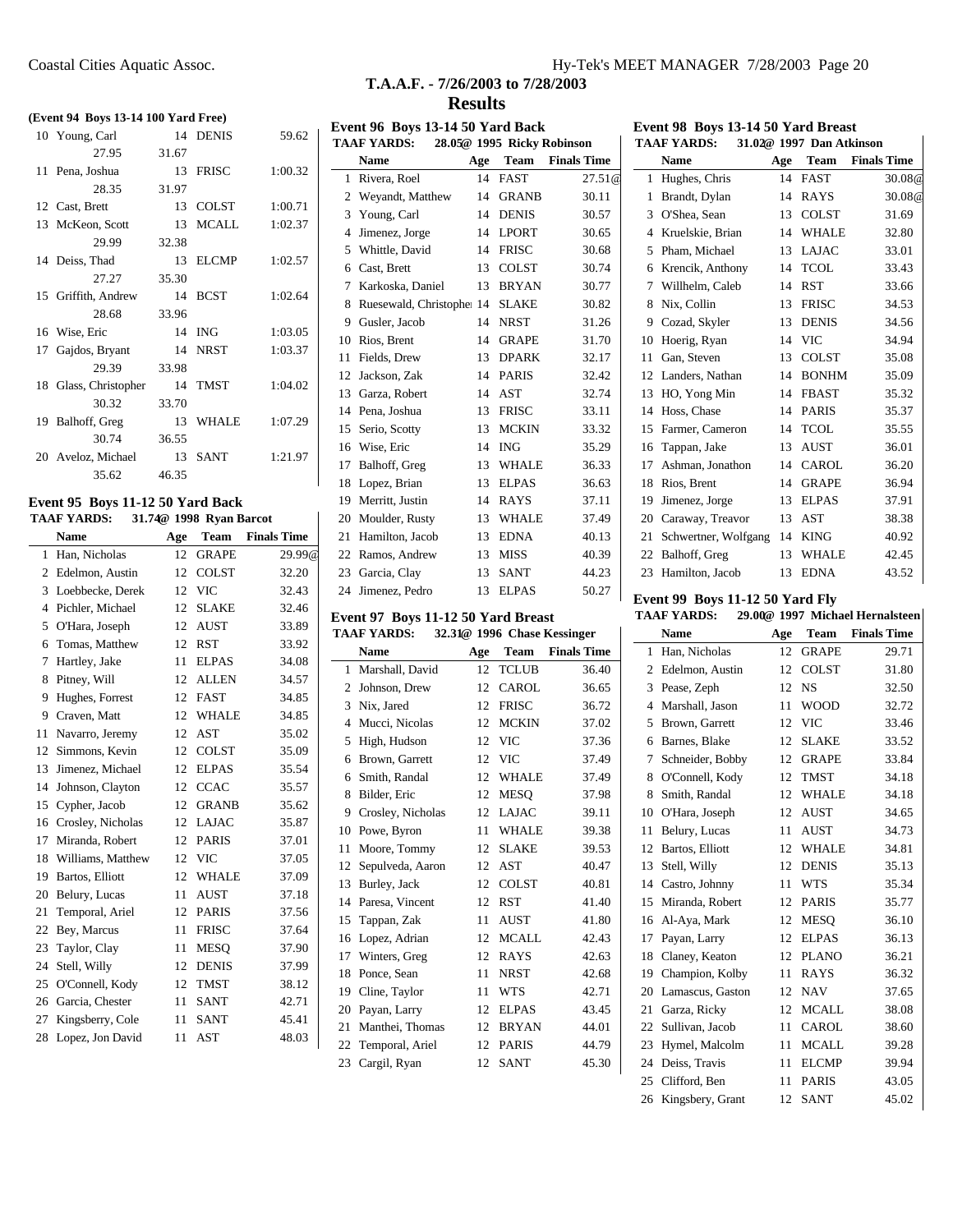RST 1:20.83

ELPAS 1:21.46

WHALE 1:21.56

RST 1:21.74

CAROL 1:21.75

WHALE 1:22.80

GRAPE 1:22.92

COLST 1:24.76

AST 1:30.68

AST 1:33.50

PARIS 1:34.15 AUST DQ

**Name Age Team Finals Time** FAST 1:01.74

RAYS 1:01.83

SLAKE 1:05.69

PARIS 1:06.27

WHALE 1:06.67

8 BRYAN 1:07.58

LPORT 1:08.02

COLST 1:08.48

RST 1:08.94

FRISC 1:09.38

NRST 1:11.40

SLAKE 1:11.90

**BEDFD** 1:12.00

FRISC 1:12.04

**DENIS** 1:12.32

# **T.A.A.F. - 7/26/2003 to 7/28/2003 Results**

|                                                         |     |                          |                              |                                                                            | <b>Results</b>           |          |                    |                                          |       |          |                  |
|---------------------------------------------------------|-----|--------------------------|------------------------------|----------------------------------------------------------------------------|--------------------------|----------|--------------------|------------------------------------------|-------|----------|------------------|
| <b>Event 100 Boys 13-14 50 Yard Fly</b>                 |     |                          |                              | Event 102 Boys 13-14 50 Yard Free                                          |                          |          |                    | 14 Tomas, Matthew                        |       | 12 RST   | 1:20             |
| <b>TAAF YARDS:</b>                                      |     | 25.29@ 1995 Peter Idziak |                              | <b>TAAF YARDS:</b>                                                         | 24.08@ 1995 Peter Idziak |          |                    | 35.34                                    | 45.49 |          |                  |
| Name                                                    | Age | Team                     | <b>Finals Time</b>           | Name                                                                       | Age                      | Team     | <b>Finals Time</b> | 15 Jimenez, Michael<br>37.08             | 44.38 | 12 ELPAS | 1:21             |
| 1 Jimenez, Jorge                                        |     | 14 LPORT                 | 27.57                        | 1 Brandt, Dylan                                                            |                          | 14 RAYS  | 24.01@             | 16 Powe, Byron                           |       | 11 WHALE | 1:21             |
| 2 Earle, Ben                                            |     | 14 WHALE                 | 27.64                        | 2 Krencik, Anthony                                                         |                          | 14 TCOL  | 24.43              | 40.33                                    | 41.23 |          |                  |
| 3 Haggerton, Holden                                     |     | 14 AST                   | 27.73                        | 3 Henderson, Scott                                                         |                          | 14 WHALE | 25.76              | 17 Arnold, Jason                         |       | 12 RST   | 1:21             |
| 4 Wooldridge, John                                      |     | 13 TCLUB                 | 28.05                        | 4 Duesterheft, Noel                                                        |                          | 14 MNWEL | 25.87              | 39.51                                    | 42.23 |          |                  |
| 5 Gusler, Jacob                                         |     | 14 NRST                  | 28.71                        | 5 Weyandt, Matthew                                                         |                          | 14 GRANB | 25.95              | 18 Johnson, Drew                         |       | 12 CAROL | 1:21             |
| 6 Ruesewald, Christophe 14 SLAKE                        |     |                          | 29.10                        | 6 Young, Carl                                                              |                          | 14 DENIS | 25.96              | 40.32                                    | 41.43 |          |                  |
| 7 Sullivan, Luke                                        |     | 13 CAROL                 | 29.23                        | 7 Dunham, Jordan                                                           |                          | 14 GARL  | 26.00              | 19 Bartos, Elliott                       |       | 12 WHALE | 1:22             |
| 8 Dix, Michael                                          |     | 13 SLAKE                 | 29.64                        | 8 Gusler, Jacob                                                            |                          | 14 NRST  | 26.08              | 38.04                                    | 44.76 |          |                  |
| 9 Karkoska, Daniel                                      |     | 13 BRYAN                 | 29.79                        | 9 Deiss, Thad                                                              |                          | 13 ELCMP | 26.18              | 20 Schneider, Bobby                      |       | 12 GRAPE | 1:22             |
| 10 Busby, Evan                                          |     | 14 RST                   | 29.81                        | 10 Hoerig, Ryan                                                            |                          | 14 VIC   | 26.25              | 37.34                                    | 45.58 |          |                  |
| 11 Major, Aijan                                         |     | 14 RST                   | 30.13                        | 11 Jackson, Zak                                                            |                          | 14 PARIS | 26.29              | 21 Simmons, Kevin                        |       | 12 COLST | 1:24             |
| 12 Kruelskie, Brian                                     |     | 14 WHALE                 | 30.24                        | 12 Cast, Brett                                                             |                          | 13 COLST | 26.62              | 39.90                                    | 44.86 |          |                  |
| 13 Nation, Chase                                        |     | 13 PARIS                 | 32.62                        | 13 Lara, Jordan                                                            |                          | 14 FAST  | 26.70              | 22 Whitty, Travis                        |       | 11 AST   | 1:30             |
| 14 Dennis, Corey                                        |     | 13 CAROL                 | 32.73                        | 14 Hughes, Justin                                                          |                          | 14 RST   | 26.94              |                                          |       |          |                  |
| 15 Contreras, Andrew                                    |     | 13 MCALL                 | 33.38                        | 15 Meyers, Chris                                                           |                          | 14 DENIS | 27.10              | 39.96                                    | 50.72 | 11 AST   | 1:33             |
| 16 Tappan, Jake                                         |     | 13 AUST                  | 34.58                        | 16 Hymel, Marshall                                                         |                          | 14 MCALL | 27.15              | 23 Beltran, Myles<br>45.93               | 47.57 |          |                  |
| 17 Gan, Steven                                          |     | 13 COLST                 | 35.67                        | 17 Pena, Joshua                                                            |                          | 13 FRISC | 27.46              |                                          |       |          |                  |
| 18 Stephan, Thomas                                      |     | 13 FMBCH                 | 35.92                        | 18 Wise, Eric                                                              |                          | 14 ING   | 28.11              | 24 Clifford, Ben                         |       | 11 PARIS | 1:34             |
| 19 Saroni, Mark                                         |     | 14 MESQ                  | 37.14                        | 19 Nation, Chase                                                           |                          | 13 PARIS | 28.79              | --- Belury, Lucas                        |       | 11 AUST  |                  |
| 20 Jimenez, Jorge                                       |     | 13 ELPAS                 | 39.47                        | 20 McKeon, Scott                                                           |                          | 13 MCALL | 29.06              | 37.76                                    | 41.17 |          |                  |
| 21 Walker, Tyler                                        |     | 13 ROCK                  | 42.59                        | 21 O'Shea, Sean                                                            |                          | 13 COLST | 29.64              | <b>Event 104 Boys 13-14 100 Yard IM</b>  |       |          |                  |
| 22 Marthiljohni, Justin                                 |     | 13 EDNA                  | 45.58                        | 22 Alleman, Martin                                                         |                          | 13 WHALE | 31.54              | TAAF YARDS: 1:00.82@ 1996 Ricky Robinson |       |          |                  |
|                                                         |     |                          |                              | 23 Pina, Kristofer                                                         |                          | 14 DALLA | 31.88              | Name                                     | Age   | Team     | <b>Finals Ti</b> |
| Event 101 Boys 11-12 50 Yard Free<br><b>TAAF YARDS:</b> |     |                          | 25.66@ 1993 John Zimmerman - | 24 Jimenez, Pedro                                                          |                          | 13 ELPAS | 38.18              | 1 Rivera, Roel                           |       | 14 FAST  | 1:01             |
| Name                                                    | Age | Team                     | <b>Finals Time</b>           |                                                                            |                          |          |                    | 29.34                                    | 32.40 |          |                  |
|                                                         |     |                          |                              | Event 103 Boys 11-12 100 Yard IM<br>TAAF YARDS: 1:09.49@ 1998 Jeffrey Shaw |                          |          |                    | 2 Brandt, Dylan                          |       | 14 RAYS  | 1:01             |
|                                                         |     |                          |                              |                                                                            |                          |          |                    |                                          |       |          |                  |
| 1 Enriquez, Michael                                     |     | 12 CCAC                  | 26.47                        |                                                                            |                          |          |                    | 30.00                                    | 31.83 |          |                  |
| 2 Smith, Randal                                         |     | 12 WHALE                 | 27.63                        | Name                                                                       | Age                      | Team     | <b>Finals Time</b> | 3 Ruesewald, Christophe: 14 SLAKE        |       |          | 1:05             |
| 3 Hughes, Forrest                                       |     | 12 FAST                  | 27.67                        | 1 Enriquez, Michael                                                        |                          | 12 CCAC  | 1:10.17            | 30.50                                    | 35.19 |          |                  |
| 4 Armstrong, Jason                                      |     | 12 TCLUB                 | 27.68                        | 32.32                                                                      | 37.85                    |          |                    | 4 Schweers, John                         |       | 14 PARIS | 1:06             |
| 5 Edelmon, Austin                                       |     | 12 COLST                 | 28.01                        | 2 O'Shea, Stephen                                                          |                          | 12 COLST | 1:10.97            | 29.78                                    | 36.49 |          |                  |
| 6 Eng, Samuel                                           |     | 12 GRAPE                 | 28.35                        | 34.57                                                                      | 36.40                    |          |                    | 5 Kruelskie, Brian                       |       | 14 WHALE | 1:06             |
| 7 Hartley, Jake                                         |     | 11 ELPAS                 | 28.44                        | 3 Han, Nicholas                                                            |                          | 12 GRAPE | 1:12.29            | 30.90                                    | 35.77 |          |                  |
| 8 Ross, Blaine                                          |     | 12 BCST                  | 28.45                        | 30.91                                                                      | 41.38                    |          |                    | 6 Karkoska, Daniel                       |       | 13 BRYAN | 1:07             |
| 9 Bortnyck, Michael                                     |     | 12 CAROL                 | 28.51                        | 4 Pease, Zeph                                                              |                          | 12 NS    | 1:12.30            | 32.27                                    | 35.31 |          |                  |
| 10 O'Shea, Stephen                                      |     | 12 COLST                 | 28.59                        | 32.65                                                                      | 39.65                    |          |                    | 7 Jimenez, Jorge                         |       | 14 LPORT | 1:08             |
| 11 Schneider, Bobby                                     |     | 12 GRAPE                 | 28.77                        | 5 Loebbecke, Derek                                                         |                          | 12 VIC   | 1:12.40            | 31.60                                    | 36.42 |          |                  |
| 12 Kimball, Trent                                       |     | 12 VIC                   | 29.50                        | 34.58                                                                      | 37.82                    |          |                    | 8 O'Shea, Sean                           |       | 13 COLST | 1:08             |
| 13 Johnson, Clayton                                     |     | 12 CCAC                  | 29.89                        | 6 Pichler, Michael                                                         |                          | 12 SLAKE | 1:14.22            | 33.39                                    | 35.09 |          |                  |
| 14 Jimenez, Michael                                     |     | 12 ELPAS                 | 30.00                        | 33.48                                                                      | 40.74                    |          |                    | 9 Busby, Evan                            |       | 14 RST   | 1:08             |
| 15 Lawson, Mitch                                        |     | 12 AUST                  | 30.19                        | 7 O'Hara, Joseph                                                           |                          | 12 AUST  | 1:15.80            | 32.10                                    | 36.84 |          |                  |
| 16 Craven, Matt                                         |     | 12 WHALE                 | 30.54                        | 34.99                                                                      | 40.81                    |          |                    |                                          |       |          | 1:09             |
| 17 Kleiner, Thomas                                      |     | 12 CAROL                 | 30.63                        | 8 Hartley, Jake                                                            |                          | 11 ELPAS | 1:17.02            | 10 Whittle, David<br>32.79               | 36.59 | 14 FRISC |                  |
| 18 Cryer, Mathew                                        |     | 12 ALVIN                 | 30.83                        | 33.61                                                                      | 43.41                    |          |                    | 11 Gajdos, Bryant                        |       | 14 NRST  | 1:11             |
| 19 Claney, Keaton                                       |     | 12 PLANO                 | 30.96                        | 9 Mucci, Nicolas                                                           |                          | 12 MCKIN | 1:17.04            | 33.21                                    | 38.19 |          |                  |
| 20 Bilder, Eric                                         |     | 12 MESQ                  | 31.14                        | 37.78                                                                      | 39.26                    |          |                    |                                          |       |          |                  |
| 21 Miranda, Robert                                      |     | 12 PARIS                 | 32.04                        | 10 Nix, Jared                                                              |                          | 12 FRISC | 1:18.97            | 12 Dix, Michael                          |       | 13 SLAKE | 1:11             |
| 22 Temporal, Ariel                                      |     | 12 PARIS                 | 32.40                        | 36.91                                                                      | 42.06                    |          |                    | 31.49                                    | 40.41 |          |                  |
| 23 Howe, Joshua                                         |     | 12 ING                   | 32.68                        | 11 Pitney, Will                                                            |                          | 12 ALLEN | 1:19.06            | 13 Henderson, Troy                       |       | 14 BEDFD | 1:12             |
| 24 Halfman, Wade                                        |     | 11 AST                   | 33.83                        | 36.92                                                                      | 42.14                    |          |                    | 34.27                                    | 37.73 |          |                  |
| 25 Hymel, Malcolm                                       |     | 11 MCALL                 | 34.13                        | 12 Crosley, Nicholas                                                       |                          | 12 LAJAC | 1:19.31            | 14 Nix, Collin                           |       | 13 FRISC | 1:12             |
| 26 Kingsbery, Grant                                     |     | 12 SANT                  | 35.78                        | 38.59                                                                      | 40.72                    |          |                    | 35.04                                    | 37.00 |          |                  |
| 27 Cervantes, Issac                                     |     | 12 DALLA                 | 38.82                        | 13 Wilcox, Ryan<br>38.46                                                   | 41.67                    | 11 TMST  | 1:20.13            | 15 Meyers, Chris<br>34.11                | 38.21 | 14 DENIS | 1:12             |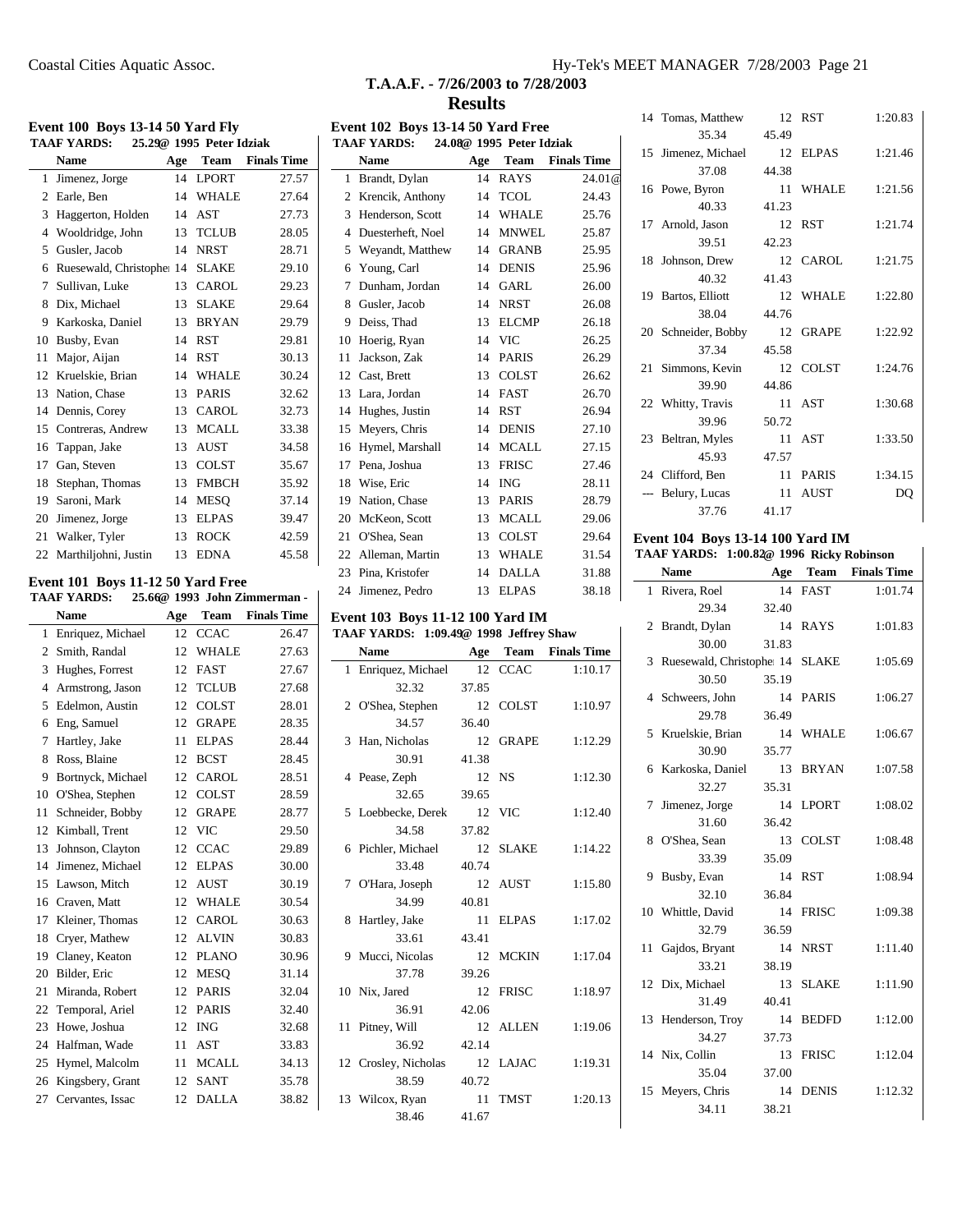#### **(Event 104 Boys 13-14 100 Yard IM)**

| 16 Cozad, Skyler   |       | 13 DENIS    | 1:16.06 |
|--------------------|-------|-------------|---------|
| 36.32              | 39.74 |             |         |
| 17 Tappan, Jake    |       | 13 AUST     | 1:18.33 |
| 37.66              | 40.67 |             |         |
| 18 Jimenez, Jorge  |       | 13 ELPAS    | 1:20.70 |
| 41.33              | 39.37 |             |         |
| 19 Dembski, Andrew | 14    | <b>KING</b> | 1:21.25 |
| 39.04              | 42.21 |             |         |
| 20 Quejada, Omar   |       | 14 ELPAS    | 1:21.34 |
| 40.03              | 41.31 |             |         |
| 21 Garza, Matthew  |       | 13 AST      | 1:23.18 |
| 38.28              | 44.90 |             |         |
| 22 Walker, Tyler   | 13    | <b>ROCK</b> | 1:28.99 |
| 41.51              | 47.48 |             |         |
| 23 Hamilton, Jacob | 13    | <b>EDNA</b> | 1:32.09 |
| 43.66              | 48.43 |             |         |
|                    |       |             |         |

#### **Event 105 Boys 13-14 200 Yard Free TAAF YARDS: 1:54.39@ 1995 Adam Main**

|              | <b>Name</b>                     | Age   |               | <b>Team</b> Finals Time |
|--------------|---------------------------------|-------|---------------|-------------------------|
| $\mathbf{1}$ | Dunham, Jordan                  | 14    | <b>GARL</b>   | 2:09.48                 |
|              | 29.57                           | 33.20 | 34.58         | 32.13                   |
|              | 2 Lara, Jordan                  |       | 14 FAST       | 2:09.89                 |
|              | 28.10                           | 33.20 | 34.93         | 33.66                   |
| 3            | Munoz, Kevin                    |       | 14 AST        | 2:12.77                 |
|              | 27.63                           | 32.59 | 35.82         | 36.73                   |
| 4            | Hymel, Marshall                 |       | 14 MCALL      | 2:17.59                 |
|              | 29.69                           | 33.71 | 36.58         | 37.61                   |
|              | 5 Whittle, David                |       | 14 FRISC      | 2:17.60                 |
|              | 30.40                           | 34.72 | 36.57         | 35.91                   |
|              | 6 Parker, Wil                   |       | 13 TCLUB      | 2:18.29                 |
|              | 30.76                           | 35.92 | 35.34         | 36.27                   |
|              | 7 Crosley, Matthew 14 LAJAC     |       |               | 2:19.73                 |
|              | 31.10                           | 34.92 | 37.75         | 35.96                   |
| 8            | Moreno, Joshua                  | 13    | AUST          | 2:20.34                 |
|              | 30.23                           | 35.82 | 38.35         | 35.94                   |
|              | 9 Cox, Daniel                   | 14    | <b>TCLUB</b>  | 2:23.51                 |
|              | 31.70                           | 36.22 | 39.27         | 36.32                   |
|              | 10 Serio, Scotty                |       | 13 MCKIN      | 2:25.03                 |
|              | 29.85                           | 35.53 | 40.19         | 39.46                   |
| 11           | Harvey, Andrew                  | - 13  | <b>MESO</b>   | 2:30.02                 |
|              | 33.12                           | 37.80 | 41.58         | 37.52                   |
|              | 12 Deiss, Thad                  | 13    | <b>ELCMP</b>  | 2:35.84                 |
|              | 32.74                           | 38.87 | 42.25         | 41.98                   |
|              | 13 Leamons, J                   |       | 14 STPHV      | 2:42.10                 |
|              | 32.18                           | 38.91 | 45.10         | 45.91                   |
|              | 14 Merritt, Justin              |       | 14 RAYS       | 2:45.16                 |
|              | 35.11                           | 43.24 | 46.09         | 40.72                   |
|              | 15 Marthiljohni, Brian 13 EDNA  |       |               | 3:04.62                 |
|              | 39.76                           | 46.91 | 50.34         | 47.61                   |
|              | 16 Marthiljohni, Justin 13 EDNA |       |               | 3:04.73                 |
|              | 39.80                           |       | 48.70 50.64   | 45.59                   |
| 17           | Garza, Matthew 14 SANTA         |       |               | 3:24.98                 |
|              | 36.98                           |       | 48.90 1:59.10 |                         |
|              |                                 |       |               |                         |

# Coastal Cities Aquatic Assoc. Hy-Tek's MEET MANAGER 7/28/2003 Page 22

# **T.A.A.F. - 7/26/2003 to 7/28/2003 Results**

| Event 106 Boys 11-12 200 Yard Free Relay<br>TAAF YARDS: 1:54.88@ 1995 RST |                                          |                                    |  |  |  |
|---------------------------------------------------------------------------|------------------------------------------|------------------------------------|--|--|--|
|                                                                           | <b>Team</b>                              | <b>Relay</b><br><b>Finals Time</b> |  |  |  |
|                                                                           | 1 RST                                    | 1:58.47                            |  |  |  |
|                                                                           | Arnold, Jason 12                         | Tomas, Luke 11                     |  |  |  |
|                                                                           | Paresa, Vincent 12                       | Tomas, Matthew 12                  |  |  |  |
|                                                                           | 30.04<br>30.84                           | 29.01<br>28.58                     |  |  |  |
| $\overline{2}$                                                            | <b>TCLUB</b>                             | 1:59.38                            |  |  |  |
|                                                                           | Eichenseer, Bradley 12 Huizenga, Lars 12 |                                    |  |  |  |
|                                                                           | Toups, Nathan 11                         | Armstrong, Jason 12                |  |  |  |
|                                                                           | 29.13<br>31.51                           | 31.65<br>27.09                     |  |  |  |
|                                                                           | 3 BCST                                   | 2:02.92                            |  |  |  |
|                                                                           | Davis, Blake 11                          | Shindler, Will 11                  |  |  |  |
|                                                                           | Attaway, Tyler 11                        | Ross, Blaine 12                    |  |  |  |
|                                                                           | 31.81<br>33.10                           | 30.54<br>27.47                     |  |  |  |
|                                                                           | 4 CAROL                                  | 2:07.60                            |  |  |  |
|                                                                           | Sullivan, Jacob 11                       | Maynard, Austin 11                 |  |  |  |
|                                                                           | Rutledge, Graham 11                      | Kleiner, Thomas 12                 |  |  |  |
|                                                                           | 34.06<br>30.65                           | 30.94<br>31.95                     |  |  |  |
|                                                                           | 5 AST                                    | 2:10.00                            |  |  |  |
|                                                                           | Halfman, Wade 11                         | Saenz, Matthew 12                  |  |  |  |
|                                                                           | Sepulveda, Aaron 12 Navarro, Jeremy 12   |                                    |  |  |  |
|                                                                           | 34.10<br>35.78                           | 30.50<br>29.62                     |  |  |  |
| 6                                                                         | SLAKE                                    | 2:10.90                            |  |  |  |
|                                                                           | Olsen, Kyle 12                           | Barnhart, Tom 11                   |  |  |  |
|                                                                           | Moore, Tommy 12                          | Agnew, Justin 11                   |  |  |  |
|                                                                           | 32.37<br>31.64                           | 33.27<br>33.62                     |  |  |  |
|                                                                           | 7 TCLUB                                  | B<br>2:11.57                       |  |  |  |
|                                                                           | Marshall, David 12                       | Reckmeyer, Quinn 11                |  |  |  |
|                                                                           | Severson, Evan 12                        | Fanning, Austin 12                 |  |  |  |
|                                                                           | 32.35<br>1:07.33                         | 31.89                              |  |  |  |
| 8                                                                         | <b>RST</b>                               | 2:12.17<br>B                       |  |  |  |
|                                                                           | Marroquin, Christopher 1 Ward, Nathan 11 |                                    |  |  |  |
|                                                                           | Kirkham, Trey 12                         | Williams, Andrew 11                |  |  |  |
|                                                                           | 32.14<br>34.77                           | 32.82<br>32.44                     |  |  |  |
| 9                                                                         | <b>FRISC</b>                             | 2:12.60                            |  |  |  |
|                                                                           | Blandsford, Ben 12                       | Rettus, Keegan 11                  |  |  |  |
|                                                                           | Bey, Marcus 11                           | Allen, Jordan 11                   |  |  |  |
|                                                                           | 32.63<br>32.81                           | 34.14<br>33.02                     |  |  |  |
| 10                                                                        | <b>TMST</b>                              | 2:17.22                            |  |  |  |
|                                                                           | Ortiz, Brian 11                          | Southard, Bobby 11                 |  |  |  |
|                                                                           | Wilcox, Ryan 11                          | Obregon, Javier 12                 |  |  |  |
|                                                                           | 37.76<br>37.52                           | 1:01.93<br>0.01                    |  |  |  |
| 11                                                                        | <b>VIC</b>                               | 2:18.40                            |  |  |  |
|                                                                           | Crater, Mark 12                          | Bland, T J 12                      |  |  |  |
|                                                                           | Walker, Colton 12                        | Craft, Alex 11                     |  |  |  |
|                                                                           | 32.92<br>33.68                           | 40.01<br>31.79                     |  |  |  |
| 12                                                                        | RAYS                                     | 2:18.87                            |  |  |  |
|                                                                           |                                          | Winters, Greg 12                   |  |  |  |
|                                                                           | Ferguson, Travis 12                      |                                    |  |  |  |
|                                                                           | Champion, Kolby 11                       | Cole, Morgan 12                    |  |  |  |
|                                                                           | 33.64<br>37.30<br><b>ODEM</b>            | 35.26<br>32.67                     |  |  |  |
| 13                                                                        |                                          | 2:20.38                            |  |  |  |
|                                                                           | Juarez, Michael 11                       | Barrera, Nicholas 11               |  |  |  |
|                                                                           | Villarreal, Joseph 12                    | Pesek, Samuel 11                   |  |  |  |
|                                                                           | 33.23<br>40.95                           | 31.85<br>34.35                     |  |  |  |

|    | 14 AUST             |       | B                    | 2:23.48 |
|----|---------------------|-------|----------------------|---------|
|    | Lawson, Jon 11      |       | Tappan, Zak 11       |         |
|    | Logan, Zachary 12   |       | Burroughs, Robert 11 |         |
|    | 38.31               | 35.93 | 36.85                | 32.39   |
|    | 15 AST              |       | B                    | 2:25.21 |
|    | DeLeon, Allan 11    |       | Saenz, Mark 11       |         |
|    | Barron, Brian 11    |       | Whitty, Travis 11    |         |
|    | 38.59               | 35.85 | 34.81                | 35.96   |
|    | 16 AUST             |       |                      | 2:33.68 |
|    | Woldham, Joseph 12  |       | Sitton, Evan 11      |         |
|    | Rodriguez, Keith 12 |       | Cotham, Cameron 12   |         |
|    | 40.19               | 39.18 | 38.63                | 35.68   |
| 17 | <b>SANT</b>         |       |                      | 2:44.81 |
|    | Avaloz, Julio 11    |       | Gonzalez, Nick 12    |         |
|    | Longoria, Sean 11   |       | Torres, Ricky 12     |         |
|    | 40.26               | 55.67 | 35.85                | 33.03   |
|    |                     |       |                      |         |

#### **Event 107 Boys 13-14 200 Yard Free Relay TAAF YARDS: 1:39.55@ 1998 MESQ A**

|   | Team                                       |       | Relay                | <b>Finals Time</b> |
|---|--------------------------------------------|-------|----------------------|--------------------|
| 1 | <b>FAST</b>                                |       |                      | 1:41.88            |
|   | Hughes, Chris 14                           |       | Lara, Jordan 14      |                    |
|   | Strother, Taylor 14                        |       | Rivera, Roel 14      |                    |
|   | 24.37                                      | 26.47 | 26.58                | 24.46              |
| 2 | <b>TCLUB</b>                               |       |                      | 1:43.67            |
|   | Fowler, Ryan 14                            |       | Davis, Kelly 14      |                    |
|   | Wooldridge, John 13                        |       | Palmer, Zach 14      |                    |
|   | 24.50                                      | 25.99 | 26.37                | 26.81              |
| 3 | LAJAC                                      |       |                      | 1:48.28            |
|   | Pham, Michael 13                           |       | Crosley, Matthew 14  |                    |
|   | Normand, Christopher 14 Webster, Graham 13 |       |                      |                    |
|   | 28.04                                      | 27.58 | 26.74                | 25.92              |
|   | 4 AST                                      |       |                      | 1:49.10            |
|   | Garza, Robert 14                           |       | Haggerton, Holden 14 |                    |
|   | Munoz, Kevin 14                            |       | Benavides, Niki 14   |                    |
|   | 29.59                                      | 27.14 | 26.91                | 25.46              |
|   | 5 RST                                      |       |                      | 1:49.50            |
|   | Peacock, Alex 14                           |       | Busby, Evan 14       |                    |
|   | Major, Aijan 14                            |       | Hughes, Justin 14    |                    |
|   | 28.13                                      | 26.28 | 28.22                | 26.87              |
|   | 6 PARIS                                    |       |                      | 1:50.78            |
|   | Hoss, Chase 14                             |       | Jackson, Zak 14      |                    |
|   | Nation, Chase 13                           |       | Schweers, John 14    |                    |
|   | 28.68                                      | 30.66 | 24.66                | 26.78              |
|   | 7 CAROL                                    |       |                      | 1:53.07            |
|   | Pepperdine, Adrian 13                      |       | Sullivan, Luke 13    |                    |
|   | Thompson, Jacob 14                         |       | Ashman, Jonathon 14  |                    |
|   | 28.12                                      | 27.77 | 28.62                | 28.56              |
| 8 | <b>BONHM</b>                               |       |                      | 1:54.24            |
|   | Atkinson, Ian 14                           |       | Brackett, B.J. 14    |                    |
|   | Grace, Kip 14                              |       | Landers, Nathan 14   |                    |
|   | 28.18                                      | 29.39 | 28.66                | 28.01              |
|   | 9 WHALE                                    |       |                      | 1:55.13            |
|   | Moulder, Rusty 13                          |       | Alleman, Martin 13   |                    |
|   | Earle, Ben 14                              |       | Henderson, Scott 14  |                    |
|   | 32.69                                      | 30.80 | 25.86                | 25.78              |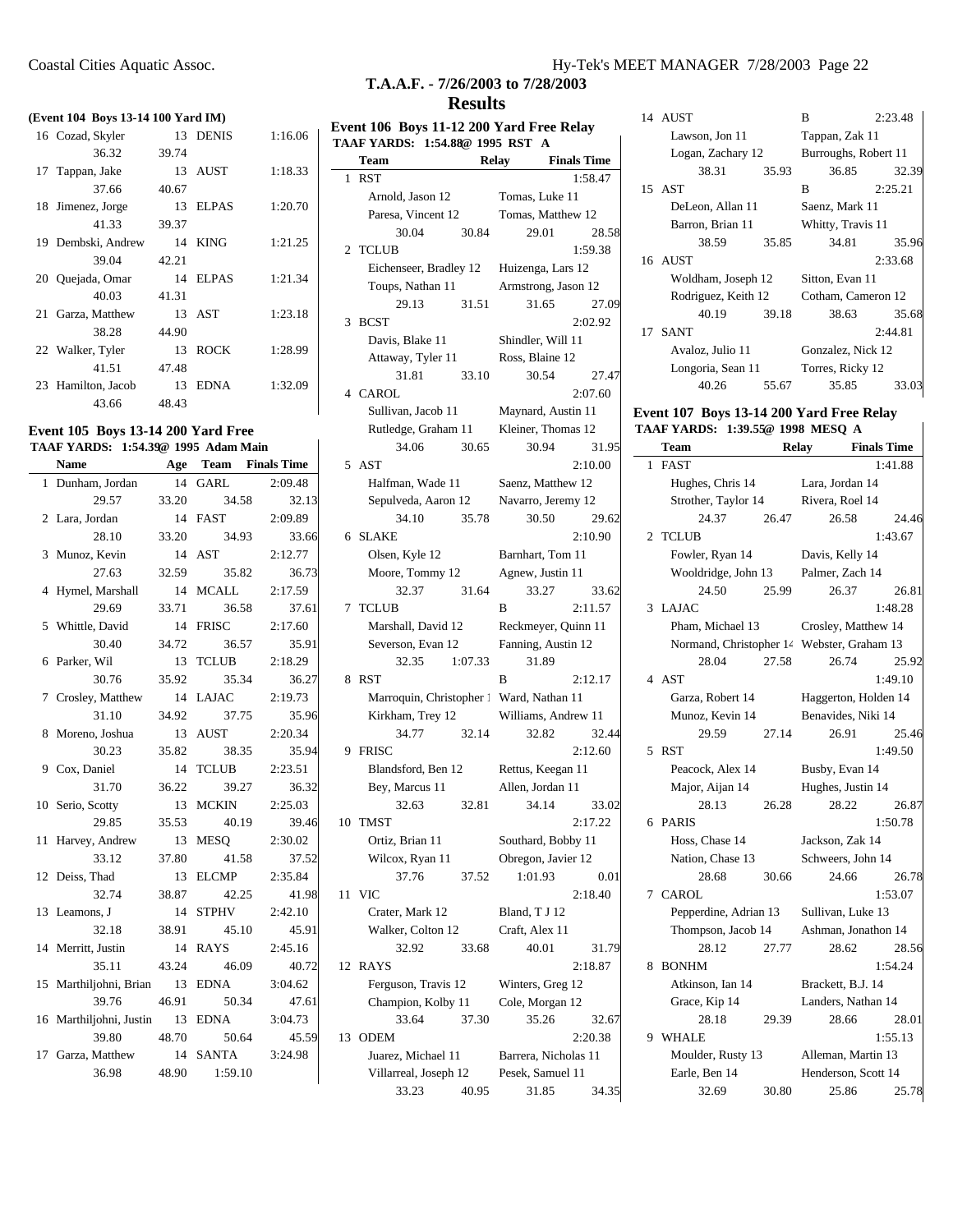|    | (Event 107 Boys 13-14 200 Yard Free Relay) |       |                                           |         |
|----|--------------------------------------------|-------|-------------------------------------------|---------|
|    | 10 LEWS                                    |       |                                           | 1:56.30 |
|    | Murdock, Mark 13                           |       | Alcorn, Chad 13                           |         |
|    | Verastique, Jordan 13                      |       | Dwyer, Jack 13                            |         |
|    | 31.64                                      | 30.28 | 27.77                                     | 26.61   |
| 11 | <b>TCLUB</b>                               |       | B                                         | 1:59.54 |
|    | McKowen, Jake 13                           |       | Murray, Paul 13                           |         |
|    | Parker, Wil 13                             |       | Cox, Daniel 14                            |         |
|    | 30.61                                      | 29.49 | 29.62                                     | 29.82   |
|    | 12 DENIS                                   |       |                                           | 2:02.53 |
|    | Cozad, Skyler 13                           |       | Hoops, Gabriel 13                         |         |
|    | Meyers, Chris 14                           |       | Zedler, Bucky 13                          |         |
|    | 30.11                                      | 35.20 | 28.02                                     | 29.20   |
| 13 | <b>MESO</b>                                |       |                                           | 2:03.84 |
|    | Harvey, Andrew 13                          |       | Newman, Gavin 14                          |         |
|    | Saroni, Mark 14                            |       | Self, Logan 13                            |         |
|    | 30.52                                      | 29.43 | 31.60                                     | 32.29   |
|    | 14 AST                                     |       | B                                         | 2:04.91 |
|    | Juarez, AJ 13                              |       | Caraway, Treavor 13                       |         |
|    | Garza, Matthew 13                          |       | Gutierrez, Ernie 13                       |         |
|    | 32.35                                      | 30.13 | 34.85                                     | 27.58   |
|    | 15 VIC                                     |       |                                           | 2:05.68 |
|    | Brown, Griffin 14                          |       | McEuen, Josh 14                           |         |
|    | Brown, Jordan 14                           |       | Montez, Mitch 13                          |         |
|    | 31.61                                      | 33.92 | 30.57                                     | 29.58   |
|    | 16 NRST                                    |       |                                           | 2:15.70 |
|    |                                            |       | Swallow, Brannon 13 Berryhill, Brandon 13 |         |
|    | Winscott, Chris 13                         |       | Marzak, David 13                          |         |
|    | 36.64                                      | 35.99 | 33.38                                     | 29.69   |
|    | 17 SANT                                    |       |                                           | 2:46.53 |
|    | Aveloz, Michael 13                         |       | Garcia, Clay 13                           |         |
|    | Lejarzar, Chris 13                         |       | Lugo, Josh 13                             |         |
|    | 48.00                                      | 49.60 | 35.97                                     | 32.96   |
|    |                                            |       |                                           |         |

#### **Event 108 Girls 11-12 200 Yard Medley Relay TAAF YARDS: 2:07.90@ 2001 Alvin M Lostracco, L Follmar, N Leslie, N Melenric**

| 2:13.04                |
|------------------------|
|                        |
| Haitz, Kelly 12        |
| Slyman, Brittany 12    |
| 30.35<br>28.74         |
| 2:13.34                |
| Ausdenmoore, Rachael 1 |
| Hitchcock, Katie 12    |
| 32.13<br>28.67         |
| 2:21.80                |
| Owen, Brett 12         |
| Karpuk, Brittany 12    |
| 36.13<br>29.38         |
| 2:22.37                |
| Bickham, Lindsay 12    |
| Ordonez, Alyssa 12     |
| 36.76                  |
|                        |

# Coastal Cities Aquatic Assoc. Hy-Tek's MEET MANAGER 7/28/2003 Page 23

|       | T.A.A.F. - 7/26/2003 to 7/28/2003 |         |
|-------|-----------------------------------|---------|
|       | <b>Results</b>                    |         |
| 5 RST |                                   | 2:22.38 |

| 5  | <b>RST</b>                                 |       | В                      | 2:22.38 |
|----|--------------------------------------------|-------|------------------------|---------|
|    | Spano, Lauren 11                           |       | Major, Bronte 11       |         |
|    | Kuchenbecker, Carolyn 1 Hlavaty, Lyndey 12 |       |                        |         |
|    | 37.62                                      | 40.42 | 33.35                  | 30.99   |
| 6  | FRISC                                      |       |                        | 2:23.11 |
|    | Worley, Kaitlyn 12                         |       | Peltus, Devanie 12     |         |
|    |                                            |       |                        |         |
|    | Welsh, Stacey 12                           |       | Johnson, Eyeshanea 11  |         |
|    | 37.55                                      | 38.27 | 36.51                  | 30.78   |
|    | 7 ALVIN                                    |       |                        | 2:23.22 |
|    | Canet, Misty 11                            |       | Follmar, Lane 11       |         |
|    | Butler, Allison 12                         |       | Jones, Taylor 11       |         |
|    | 37.85                                      | 40.59 | 34.05                  | 30.73   |
| 8  | <b>SLAKE</b>                               |       | B                      | 2:25.17 |
|    | Guzzo, Milaina 11                          |       | Ruesewald, Rachael 12  |         |
|    | Madden, Jennifer 11 Dale, Samantha 12      |       |                        |         |
|    | 35.66                                      | 41.81 | 36.86                  | 30.84   |
| 9  | <b>RST</b>                                 |       |                        | 2:27.29 |
|    | Swinney, Kassidy 12                        |       | Spano, Kylie 12        |         |
|    | Martin, Kelly 12                           |       | Gale, Marissa 12       |         |
|    | 38.47                                      | 42.01 | 36.09                  | 30.72   |
|    |                                            |       |                        |         |
|    | 10 NS                                      |       |                        | 2:28.38 |
|    | Gregory, Sara 12                           |       | Lewis, Adrian 12       |         |
|    | Acuna, Alyssa 12                           |       | DeAngelis, Niki 12     |         |
|    | 45.72                                      | 35.66 | 37.00                  | 30.00   |
|    | 11 ROCK                                    |       |                        | 2:28.80 |
|    | Atkinson, Leisha 12                        |       | Harrington, Jenny 12   |         |
|    | Meador, Shelley 12                         |       | Morrison, Mari 12      |         |
|    | 38.25                                      | 28.82 | 48.48                  | 33.25   |
|    | 12 MESQ                                    |       |                        | 2:29.64 |
|    |                                            |       |                        |         |
|    | Johnson, Kerby 12                          |       | Aleman, Ashley 11      |         |
|    | Stacey, Megan 12                           |       | Rios, Samantha 12      |         |
|    | 37.81                                      | 40.66 | 38.11                  | 33.06   |
|    | 13 RAYS                                    |       |                        | 2:30.33 |
|    | Hughes, Mackenzie 11                       |       | Schwirtlich, Lauren 12 |         |
|    | Englebert, Sarah 12                        |       | Gil, Jennifer 12       |         |
|    | 39.90                                      | 40.73 | 35.99                  | 33.71   |
|    | 14 CAROL                                   |       | B                      | 2:36.34 |
|    | Beltran, Carmen 12                         |       | Chrisman, Katie 11     |         |
|    | Blue, Sarah 12                             |       | Owen, Chelsea 11       |         |
|    |                                            |       |                        |         |
|    | 40.61                                      | 44.18 | 38.88                  | 32.67   |
|    | 15 CCAC                                    |       |                        | 2:37.43 |
|    | Gonzalez, Clarissa 11                      |       | Payne, Megan 12        |         |
|    | Polhemus, Cheyenne 12                      |       | Russell, Courtney 12   |         |
|    | 39.89                                      | 46.99 | 34.34                  | 36.21   |
|    | 16 AUST                                    |       |                        | 2:37.75 |
|    | Helser, Jillian 12                         |       | Gooch, Kaitlyn 11      |         |
|    | Chandler, Courtney 11                      |       | Holmes, Mariah 11      |         |
|    | 41.97                                      | 42.35 | 41.48                  | 31.95   |
| 17 | <b>WHALE</b>                               |       | B                      | 2:38.76 |
|    | Allison, Sarah 12                          |       | Henry, Megan 11        |         |
|    | Naumow, Kaitlin 12                         |       | Garza, Alannah 12      |         |
|    | 41.54                                      | 46.80 | 41.92                  | 28.50   |
| 18 | AST                                        |       | B                      | 2:43.33 |
|    | Rodriguez, Cassey 12                       |       | Martinez, Monica 12    |         |
|    | Munoz, Ivanna 12<br>41.19                  | 41.69 | Acker, Amy 12<br>44.77 |         |

| --- CAROL                                                                                                                                                                                                                                                                                                              |       |                   | DQ    |
|------------------------------------------------------------------------------------------------------------------------------------------------------------------------------------------------------------------------------------------------------------------------------------------------------------------------|-------|-------------------|-------|
| Baroni, Erin 12                                                                                                                                                                                                                                                                                                        |       | Sloan, Rachael 11 |       |
| Alleman, Elisa 12                                                                                                                                                                                                                                                                                                      |       | Jones, Chelsea 12 |       |
| 39.11                                                                                                                                                                                                                                                                                                                  | 36.43 | 32.68             | 29.98 |
| Event 109 Girls 13-14 200 Yard Medley Relay<br>$T_{A}$ $\uparrow$ $T_{A}$ $T_{B}$ $T_{C}$ $\downarrow$ $T_{C}$ $T_{C}$ $T_{C}$ $T_{D}$ $T_{C}$ $T_{C}$ $T_{D}$ $T_{C}$ $T_{C}$ $T_{D}$ $T_{C}$ $T_{C}$ $T_{C}$ $T_{C}$ $T_{C}$ $T_{C}$ $T_{C}$ $T_{C}$ $T_{C}$ $T_{C}$ $T_{C}$ $T_{C}$ $T_{C}$ $T_{C}$ $T_{C}$ $T_{C}$ |       |                   |       |

#### **TAAF YARDS: 2:01.92@ 2002 Alvin K Kelly, M Lostracco, N Leslie, N Melenric**

|    | Team                                  |       | <b>Relay</b>                                   | <b>Finals Time</b>    |
|----|---------------------------------------|-------|------------------------------------------------|-----------------------|
| 1  | <b>FRISC</b>                          |       |                                                | 2:01.69@              |
|    | Miller, Jennifer 13                   |       | Johnson, Amanda 14                             |                       |
|    | Blizzard, Heather 14                  |       | Nolet, Katrina 14                              |                       |
|    | 30.00                                 | 34.59 | 30.21                                          | 26.89                 |
|    | 2 WHALE                               |       |                                                | 2:06.86               |
|    | Patterson, Candice 14                 |       | Navarre, Jodie 14                              |                       |
|    | Egan, Courtney 14                     |       | Craven, Patricia 14                            |                       |
|    | 32.20                                 | 36.31 | 28.94                                          | 29.41                 |
|    | 3 WTS                                 |       |                                                | 2:12.03               |
|    | Norrell, Jessica 14                   |       | Zahn, Blaire 13                                |                       |
|    | Flynn, Shea 13                        |       | Eldridge, Karen 14                             |                       |
|    | 33.53                                 | 37.26 | 32.32                                          | 28.92                 |
|    | 4 SLAKE                               |       |                                                | 2:13.67               |
|    | Sunderland, Jessica 13 Olsen, Kate 13 |       |                                                |                       |
|    | Anderson, Erica 13                    |       | Robinson, Heather 14                           |                       |
|    | 34.87                                 | 37.76 | 31.64                                          | 29.40                 |
|    | 5 CAROL                               |       |                                                | 2:13.73               |
|    | Doocy, Christina 13                   |       | Smith, Erin 13                                 |                       |
|    | Sloan, Danielle 13                    |       |                                                | Whitehead, Allison 13 |
|    | 35.46                                 | 37.47 | 32.52                                          | 28.28                 |
|    | 6 ALVIN                               |       |                                                | 2:17.19               |
|    | Yauger, Meghan 13                     |       |                                                | Thibodaux, Jocelyn 13 |
|    | May, Maggie 13<br>38.84               | 31.71 | Devillez, Betsy 13<br>36.12                    | 30.52                 |
| 7  | <b>BEDFD</b>                          |       |                                                | 2:18.81               |
|    | Baxter, Emilie 14                     |       | Rowlette, Nicole 14                            |                       |
|    | Sides, Marcia 14                      |       | Traver, Pat 13                                 |                       |
|    | 39.48                                 | 37.26 | 33.37                                          | 28.70                 |
| 8  | <b>MESQ</b>                           |       |                                                | 2:21.29               |
|    | Willard, Alicia 13                    |       | Gattis, Linsey 14                              |                       |
|    | Torres, Roxie 13                      |       | Temple, Jessica 13                             |                       |
|    | 34.63                                 |       |                                                | 30.78                 |
| 9. | <b>TMST</b>                           |       |                                                | 2:21.70               |
|    | Watt, Lessa 14                        |       | Alaniz, Alyssa 13                              |                       |
|    | Sharpe, Sara 14                       |       | Jimenez, Marissa 13                            |                       |
|    | 38.54                                 | 38.51 | 35.27                                          | 29.38                 |
|    | 10 AST                                |       | B                                              | 2:22.60               |
|    | Whitty, Heather 14                    |       | Towery, Tamara 13                              |                       |
|    | Garza, Kassie 13                      |       | Turner, Andi 13                                |                       |
|    | 33.20                                 | 42.62 | 35.39                                          | 31.39                 |
| 11 | <b>CCAC</b>                           |       |                                                | 2:25.46               |
|    | Bertuzzi, Amanda 14                   |       | Johnson, Nicole 14<br>Sturges, Jenna 13        |                       |
|    | Sheppard, Allison 14<br>37.85         | 41.78 | 36.06                                          | 29.77                 |
| 12 | <b>MCKIN</b>                          |       |                                                |                       |
|    | Hollingsworth, Leah 13                |       | 2:26.85                                        |                       |
|    | Gray, Elizabeth 14                    |       | Henderson, Kyrsten 14<br>Montgomery, Nicole 14 |                       |
|    | 38.65                                 | 41.29 | 35.00                                          | 31.91                 |
|    |                                       |       |                                                |                       |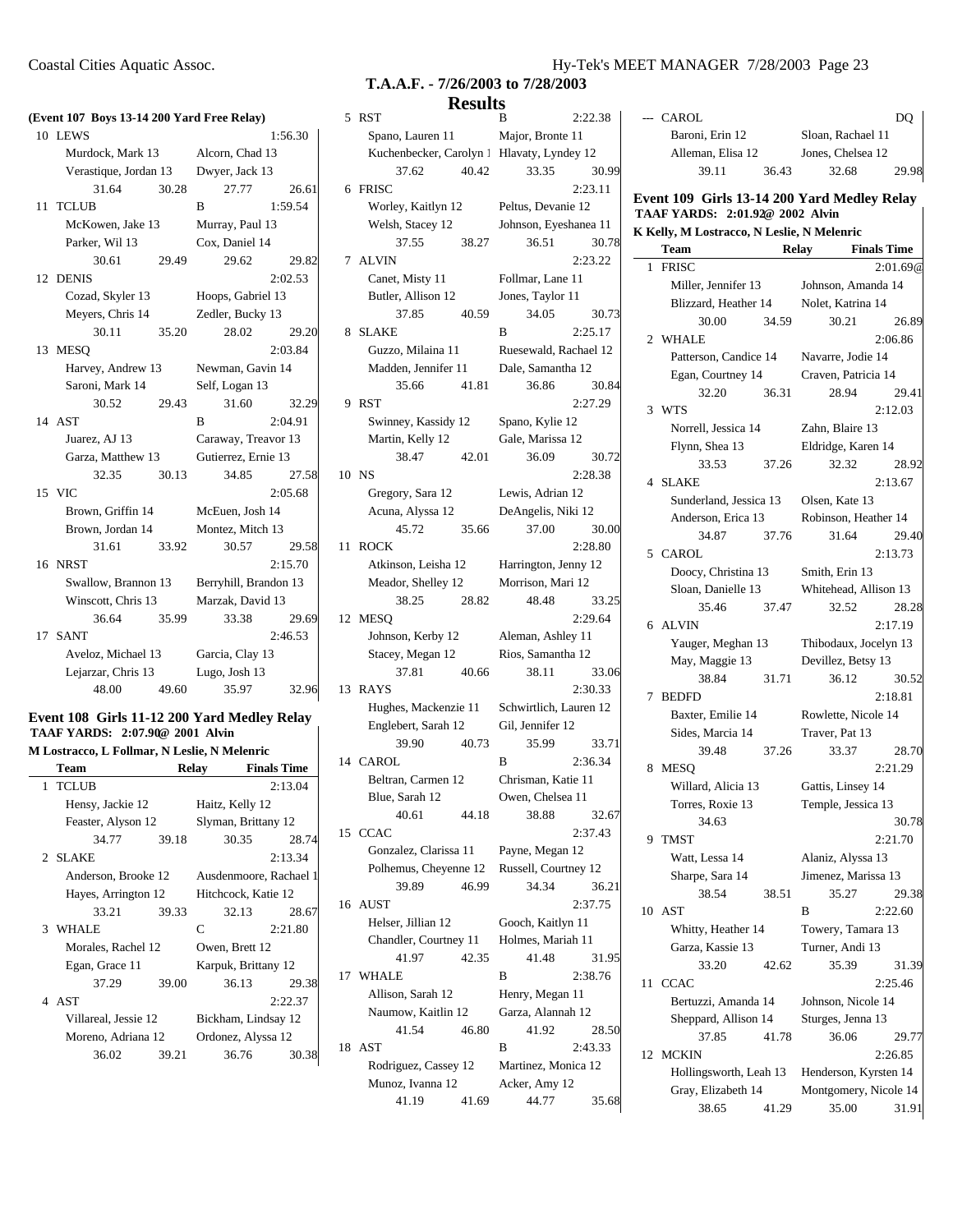| (Event 109 Girls 13-14 200 Yard Medley Relay) |                                      |       |                   |         |  |
|-----------------------------------------------|--------------------------------------|-------|-------------------|---------|--|
|                                               | 13 RST                               |       |                   | 2:27.88 |  |
|                                               | Jones, Lauren 13                     |       | Tyler, Sarah 14   |         |  |
|                                               | Louvier, Kimberly 14 Kacal, Lacey 14 |       |                   |         |  |
|                                               | 37.12                                | 41.66 | 36.76             | 32.34   |  |
|                                               | 14 AUST                              |       |                   | 2:29.22 |  |
|                                               | Craig, Kasey 14                      |       | Luna, Adrianna 14 |         |  |
|                                               | Roth, Raven 14                       |       | Propp, Libby 14   |         |  |
|                                               | 35.33                                | 42.24 | 40.52             | 31.13   |  |
|                                               | 15 VIC                               |       |                   | 2:29.25 |  |
|                                               | Frietsch, Elizabeth 13               |       | Ward, Annika 13   |         |  |
|                                               | Bland, Deedra 14                     |       | Chae, Charleen 13 |         |  |
|                                               | 39.82                                | 41.74 | 34.78             | 32.91   |  |
|                                               | 16 EDNA                              |       |                   | 2:32.61 |  |
|                                               | Dorsey, Courtney 13 Kubecka, Jill 14 |       |                   |         |  |
|                                               | Lundstrom, Jessica 13                |       | Hicks, Kara 13    |         |  |
|                                               | 42.47                                | 39.99 | 36.91             | 33.24   |  |
|                                               | --- GRANB                            |       |                   | DO      |  |
|                                               | Hidalgo, Mary 14                     |       | Greene, Carrie 13 |         |  |
|                                               | Farris, Lauren 14                    |       | Gillum, Erica 14  |         |  |
|                                               | 34.64                                | 33.71 | 30.16             | 27.19   |  |

#### **Event 110 Girls 11-12 100 Yard Free TAAF YARDS: 57.78@ 2001 Elizabeth Weiss**

|    | <b>Name</b>        | Age   |              | <b>Team</b> Finals Time |
|----|--------------------|-------|--------------|-------------------------|
| 1  | Bates, Maggie      | 12    | <b>MCKIN</b> | 1:03.11                 |
|    | 30.39              | 32.72 |              |                         |
|    | 2 Leslie, Katie    | 12    | <b>ALVIN</b> | 1:03.61                 |
|    | 29.95              | 33.66 |              |                         |
| 3  | Carrier, Kimi      | 11    | <b>VIC</b>   | 1:04.22                 |
|    | 30.43              | 33.79 |              |                         |
| 4  | Acuna, Alyssa      | 12    | <b>NS</b>    | 1:04.27                 |
|    | 31.64              | 32.63 |              |                         |
| 5  | Anderson, Brooke   | 12    | <b>SLAKE</b> | 1:05.25                 |
|    | 30.96              | 34.29 |              |                         |
| 6  | Sartin, Brooke     | 12    | <b>CLEBU</b> | 1:06.19                 |
|    | 32.07              | 34.12 |              |                         |
| 7  | Hitchcock, Katie   | 12    | <b>SLAKE</b> | 1:06.33                 |
|    | 31.17              | 35.16 |              |                         |
| 8  | Bruck, Madison     | 12    | <b>FRISC</b> | 1:06.43                 |
|    | 30.41              | 36.02 |              |                         |
|    | 9 Caro, Danielle   | 12    | AST          | 1:07.41                 |
|    | 30.80              | 36.61 |              |                         |
|    | 10 Patek, Tesia    | 12    | <b>RST</b>   | 1:08.16                 |
|    | 30.79              | 37.37 |              |                         |
| 11 | Pham, Kathleen     |       | 12 LAJAC     | 1:08.74                 |
|    | 32.65              | 36.09 |              |                         |
| 12 | Brown, Erika       | 11    | <b>ALLEN</b> | 1:10.02                 |
|    | 32.28              | 37.74 |              |                         |
| 13 | Morales, Rachel    | 12    | <b>WHALE</b> | 1:10.61                 |
|    | 32.94              | 37.67 |              |                         |
| 13 | Russell, Courtney  | 12    | <b>CCAC</b>  | 1:10.61                 |
|    | 33.11              | 37.50 |              |                         |
|    | 15 Curtis, Natalie | 11    | <b>DENIS</b> | 1:11.54                 |
|    | 33.52              | 38.02 |              |                         |
|    | 16 Rios, Victoria  | 12    | <b>NAT</b>   | 1:11.75                 |
|    | 33.45              | 38.30 |              |                         |

# **T.A.A.F. - 7/26/2003 to 7/28/2003**

**Results**

| 17 Schiefelbein, Joanna 11 MISS |       |              | 1:12.04 |
|---------------------------------|-------|--------------|---------|
| 35.16                           | 36.88 |              |         |
| 18 Miller, Tiffany              | 11    | <b>COLST</b> | 1:12.57 |
| 33.20                           | 39.37 |              |         |
| 19 Holmes, Mariah               | 11    | AUST         | 1:13.11 |
| 34.81                           | 38.30 |              |         |
| 20 Elrod, Audra                 |       | 12 SANT      | 1:14.31 |
| 35.33                           | 38.98 |              |         |
| 21 Naumow, Kaitlin              |       | 12 WHALE     | 1:16.16 |
| 35.55                           | 40.61 |              |         |
| 22 Salas, Debra                 |       | 12 SANT      | 1:23.55 |
| 38.15                           | 45.40 |              |         |
| 23 Smith, Lauren                | 11    | <b>NAV</b>   | 1:31.94 |
| 40.22                           | 51.72 |              |         |

#### **Event 111 Girls 13-14 100 Yard Free TAAF YARDS: 57.77@ 2002 Elizabeth Weiss**

|                | Name              | Age   | Team         | <b>Finals Time</b> |
|----------------|-------------------|-------|--------------|--------------------|
| 1              | Craven, Patricia  | 14    | <b>WHALE</b> | 58.54              |
|                | 27.16             | 31.38 |              |                    |
| $\overline{c}$ | Sartin, Ashley    | 14    | <b>CLEBU</b> | 58.87              |
|                | 27.98             | 30.89 |              |                    |
| 3              | Taliferro, Nicole | 13    | <b>BRYAN</b> | 1:00.78            |
|                | 28.68             | 32.10 |              |                    |
| 4              | Howell, Lauren    | 14    | VIC          | 1:01.67            |
|                | 28.95             | 32.72 |              |                    |
| 5              | Dockery, Jordan   | 14    | <b>PARIS</b> | 1:02.77            |
|                | 30.35             | 32.42 |              |                    |
| 6              | Mathews, Allison  | 14    | <b>WOOD</b>  | 1:02.96            |
|                | 29.99             | 32.97 |              |                    |
| 7              | Patek, Christina  | 14    | <b>RST</b>   | 1:03.10            |
|                | 29.53             | 33.57 |              |                    |
| 8              | Matthai, Haley    | 14    | <b>TCLUB</b> | 1:03.58            |
|                | 30.00             | 33.58 |              |                    |
| 9              | Stegall, Ariya    | 13    | <b>AUST</b>  | 1:04.42            |
|                | 29.87             | 34.55 |              |                    |
| 10             | Claney, Kelsey    | 14    | <b>PLANO</b> | 1:05.15            |
|                | 30.34             | 34.81 |              |                    |
| 11             | Sides, Marcia     | 14    | <b>BEDFD</b> | 1:05.45            |
|                | 30.39             | 35.06 |              |                    |
| 12             | Ermis, Jackie     | 14    | <b>KING</b>  | 1:05.92            |
|                | 31.39             | 34.53 |              |                    |
| 13             | Armstrong, Tara   | 14    | <b>HUNTS</b> | 1:05.93            |
|                | 30.42             | 35.51 |              |                    |
| 14             | Davidson, Kalyn   | 13    | <b>NS</b>    | 1:06.10            |
|                | 31.34             | 34.76 |              |                    |
| 15             | Gardina, Laura    | 13    | <b>ALLEN</b> | 1:06.34            |
|                | 32.11             | 34.23 |              |                    |
| 16             | Carl, Amy         | 13    | <b>WOOD</b>  | 1:06.78            |
|                | 31.41             | 35.37 |              |                    |
| 17             | Willard, Alicia   | 13    | <b>MESO</b>  | 1:06.92            |
|                | 32.15             | 34.77 |              |                    |
| 18             | Stone, Ashley     | 14    | <b>PLANO</b> | 1:07.23            |
|                | 31.28             | 35.95 |              |                    |
| 19             | Bertuzzi, Amanda  | 14    | <b>CCAC</b>  | 1:07.28            |
|                | 32.11             | 35.17 |              |                    |
| 20             | Slawson, Ashley   | 14    | <b>PARIS</b> | 1:09.87            |
|                | 33.13             | 36.74 |              |                    |

## Coastal Cities Aquatic Assoc. Hy-Tek's MEET MANAGER 7/28/2003 Page 24

| 21 Rangel, Tessa   |       | 14 AST       | 1:10.04 |
|--------------------|-------|--------------|---------|
| 33.01              | 37.03 |              |         |
| 22 Fowler, Bethany | 13    | SANT         | 1:10.65 |
| 33.70              | 36.95 |              |         |
| 23 Kana, Kayla     | 13    | <b>WHALE</b> | 1:17.11 |
| 36.89              | 40.22 |              |         |
| 24 Beltran, Wendy  | 13    | SANT         | 1:21.25 |
| 36.16              | 45.09 |              |         |

#### **Event 112 Girls 11-12 50 Yard Back TAAF YARDS: 30.88@ 2002 Jennifer Miller**

|       | <b>Name</b>             | Age | Team         | <b>Finals Time</b> |
|-------|-------------------------|-----|--------------|--------------------|
| 1     | Pope, Seabre            | 12  | <b>GRANB</b> | 30.95              |
| 2     | Bates, Maggie           | 12  | <b>MCKIN</b> | 32.03              |
| 3     | Paul, Linda             | 12  | <b>LAJAC</b> | 32.76              |
| 4     | Ausdenmoore, Rachael 11 |     | <b>SLAKE</b> | 33.72              |
| 5     | Maxwell, Jenny          | 11  | <b>GRAPE</b> | 34.14              |
| 6     | Brown, Erika            | 11  | ALLEN        | 34.42              |
| 7     | Kuchenbecker, Carolyr   | 12  | <b>RST</b>   | 34.59              |
| 8     | Villareal, Jessie       | 12  | AST          | 35.91              |
| 9     | Minks, Madison          | 12  | <b>WOTB</b>  | 36.08              |
| 10    | Acuna, Alyssa           | 12  | <b>NS</b>    | 36.60              |
| 11    | Miller, Tiffany         | 11  | <b>COLST</b> | 37.03              |
| 12    | Vasquez, Ana            | 12  | <b>DALLA</b> | 37.36              |
| 13    | Johnson, Kerby          | 12  | MESO         | 38.89              |
| 14    | Davidson, Kristina      | 12  | <b>ELPAS</b> | 39.27              |
| 15    | Hughes, Mackenzie       | 11  | <b>RAYS</b>  | 39.41              |
| 16    | Chambers, Rebecca       | 12  | <b>COL</b>   | 40.11              |
| 17    | Cordova, Katrina        | 11  | <b>ODEM</b>  | 40.36              |
| 18    | Helser, Jillian         | 12  | AUST         | 41.13              |
| 19    | Piedra, Jessica         | 11  | <b>SANT</b>  | 41.16              |
| 20    | Gonzalez, Annalisa      | 11  | BB           | 41.32              |
| 21    | Thompson, Julie         | 12  | COLST        | 41.47              |
| 22    | Griffith, Shannon       | 12  | <b>WHALE</b> | 41.52              |
| 23    | Jones, Chelsea          | 12  | <b>CAROL</b> | 41.77              |
| 24    | Vieths, Carrie          | 11  | <b>DALLA</b> | 43.82              |
| $---$ | Peng, Ling Yi           | 11  | WESTB        | DO                 |
| ---   | Propp, Caroline         | 12  | AUST         | DQ                 |

#### **Event 113 Girls 13-14 50 Yard Back TAAF YARDS: 29.99@ 1997 Jessica Lovorn**

|    | Name                  | Age | Team         | <b>Finals Time</b> |
|----|-----------------------|-----|--------------|--------------------|
| 1  | Miller, Jennifer      | 13  | <b>FRISC</b> | 29.66@             |
| 2  | Davis, Alyssa         | 14  | TMST         | 31.60              |
| 3  | Ross, Malissa         | 14  | <b>KING</b>  | 31.77              |
| 4  | Egan, Courtney        | 14  | <b>WHALE</b> | 31.82              |
| 5  | Towery, Tamara        | 13  | AST          | 32.82              |
| 6  | Mena, Katelin         | 13  | <b>BRYAN</b> | 33.15              |
| 7  | Armstrong, Tara       | 14  | <b>HUNTS</b> | 33.28              |
| 8  | Propp, Libby          | 14  | <b>AUST</b>  | 33.81              |
| 9  | Norrell, Jessica      | 14  | WTS          | 33.87              |
| 10 | Matthai, Haley        | 14  | <b>TCLUB</b> | 33.99              |
| 11 | Mathews, Allison      | 14  | <b>WOOD</b>  | 34.18              |
| 12 | Crane, Kelsey         | 14  | <b>BCST</b>  | 34.67              |
| 13 | Trainham, Megan       | 13  | <b>MNWEL</b> | 34.70              |
| 14 | Dockery, Taylor       | 14  | <b>PARIS</b> | 35.18              |
|    | 15 Whitehead, Allison | 13  | CAROL        | 35.30              |
| 16 | Roth, Raven           | 14  | AUST         | 35.33              |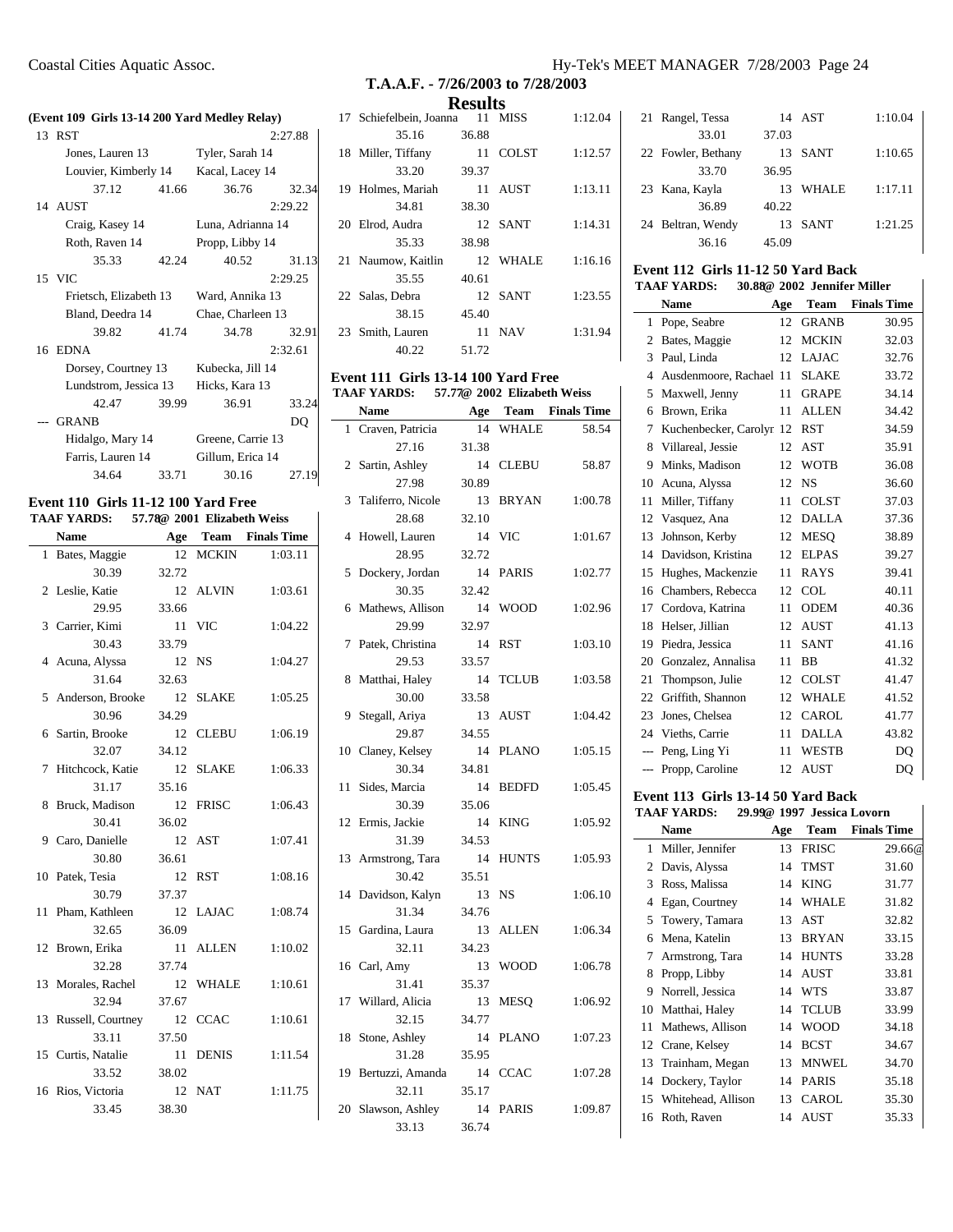#### **(Event 113 Girls 13-14 50 Yard Back)**

| 17 Weeks, Lauren      |    | 13 DENTN     | 35.36 |
|-----------------------|----|--------------|-------|
| 18 Wright, Rachel     | 13 | <b>GRNPR</b> | 36.07 |
| 19 Sturges, Jenna     |    | 13 CCAC      | 36.96 |
| 20 Bland, Deedra      |    | 14 VIC       | 37.14 |
| 21 Zimmerman, Storey  |    | 13 SANT      | 38.06 |
| 22 Nelson, Jennifer   |    | 14 PARIS     | 38.09 |
| 23 Delgado, Elizabeth | 13 | <b>VIC</b>   | 38.45 |
| 24 Summers, Kristin   |    | 13 WHALE     | 40.35 |
| 25 Beltran, Wendy     | 13 | SANT         | 44.51 |

#### **Event 114 Girls 11-12 50 Yard Breast TAAF YARDS: 34.87@ 1996 Chandra Grosser**

|    | <b>Name</b>           | Age             | Team         | <b>Finals Time</b> |
|----|-----------------------|-----------------|--------------|--------------------|
| 1  | Baroni, Erin          | 12              | <b>CAROL</b> | 36.33              |
| 2  | Bates, Maggie         | 12              | <b>MCKIN</b> | 37.67              |
| 3  | Niess, Julie          | 11              | <b>DPARK</b> | 37.86              |
| 4  | Peltus, Devanie       | 12              | <b>FRISC</b> | 37.99              |
| 5  | Pham, Kathleen        | 12              | <b>LAJAC</b> | 38.84              |
| 6  | Craig, Amy            | 12 <sup>2</sup> | <b>AUST</b>  | 38.88              |
| 7  | Machacek, Ariel       | 12              | <b>VIC</b>   | 39.01              |
| 8  | Johnson, Hillary      | 12              | <b>EGLAK</b> | 39.02              |
| 9  | Bickham, Lindsay      | 12              | AST          | 39.83              |
| 10 | Schwirtlich, Lauren   | 12              | RAYS         | 39.96              |
| 11 | Draughn, Heather      | 11              | <b>COMME</b> | 40.00              |
| 12 | Haitz, Kelly          | 12              | <b>TCLUB</b> | 40.45              |
| 13 | Munoz, Ivanna         | 12              | <b>AST</b>   | 40.47              |
| 14 | Wason, Emily          | 12              | <b>STPHV</b> | 40.79              |
| 15 | Meekins, Laura        | 12              | <b>NAV</b>   | 41.13              |
|    | 16 Ruesewald, Rachael | 12              | <b>SLAKE</b> | 41.19              |
| 17 | Green, Christine      | 12              | <b>KINGC</b> | 41.30              |
| 18 | Peng, Ling Yi         | 11              | WESTB        | 41.88              |
| 19 | Allison, Sarah        | 12              | <b>WHALE</b> | 42.64              |
| 20 | Gooch, Kaitlyn        | 11              | AUST         | 42.86              |
| 21 | Williams, Mallory     | 12              | <b>VIC</b>   | 43.55              |
| 22 | Foley, Lauren         | 11              | <b>HUNTS</b> | 45.01              |
|    | 23 Vasquez, Ana       | 12              | <b>DALLA</b> | 45.12              |
|    | 24 Elrod, Audra       | 12              | SANT         | 47.80              |
| 25 | Slater, Paige         | 11              | <b>DALLA</b> | 51.66              |

# **Event 115 Girls 13-14 50 Yard Breast**

Ĭ.

# **TAAF YARDS: 33.55@ 1997 Chandra Grosser**

|    | Name               | Age | Team         | <b>Finals Time</b> |
|----|--------------------|-----|--------------|--------------------|
|    | 1 Williams, Megan  | 13  | <b>TCLUB</b> | 33.35@             |
| 2  | Greene, Carrie     | 13  | <b>GRANB</b> | 33.70              |
| 3  | Thibodaux, Jocelyn | 13  | <b>ALVIN</b> | 33.99              |
| 4  | Johnson, Amanda    | 14  | <b>FRISC</b> | 34.65              |
|    | 5 Nolet, Katrina   | 14  | <b>FRISC</b> | 34.99              |
| 6  | Gale, Stormi       | 14  | <b>RST</b>   | 36.26              |
|    | 7 Navarre, Jodie   | 14  | <b>WHALE</b> | 36.41              |
| 8  | Cune, Amanda       | 13  | <b>COLST</b> | 36.51              |
| 9  | Wilcox, Cassandra  | 14  | TMST         | 36.59              |
| 10 | Dockery, Jordan    | 14  | <b>PARIS</b> | 36.64              |
| 11 | Alexander, Pooh    | 13  | <b>TCLUB</b> | 37.29              |
| 12 | Bingham, Jennifer  | 14  | <b>ELPAS</b> | 37.97              |
|    | 13 Yancy, Brooke   | 14  | <b>MCALL</b> | 38.11              |
| 14 | Doocy, Christina   | 13  | CAROL.       | 38.12              |
|    |                    |     |              |                    |

# **T.A.A.F. - 7/26/2003 to 7/28/2003 Results**

| 15 Zahn, Blaire       | 13 WTS   | 38.33 |
|-----------------------|----------|-------|
| 16 Helser, Delhia     | 14 AUST  | 38.70 |
| 17 Gillian, Christie  | 14 ROCK  | 38.99 |
| 18 Alabata, Jackie    | 13 FBAST | 39.17 |
| 19 Ragan, Aimee       | 13 PARIS | 40.63 |
| 20 Atkinson, Jenna    | 13 ROCK  | 41.21 |
| 21 Lopez, Sara        | 13 AST   | 41.51 |
| 22 Armstrong, Tara    | 14 HUNTS | 45.13 |
| 23 Aschenbeck, Kelsey | 13 WHALE | 45.49 |

#### **Event 116 Girls 11-12 50 Yard Fly TAAF YARDS: 28.65@ 2001 Natalie Melenric**

| THE TIMPS.<br>$20.000 \pm 1001$ radium intentified |                       |     |              |                    |
|----------------------------------------------------|-----------------------|-----|--------------|--------------------|
|                                                    | <b>Name</b>           | Age | Team         | <b>Finals Time</b> |
| 1                                                  | Pope, Seabre          | 12  | <b>GRANB</b> | 29.80              |
| $\overline{2}$                                     | Grosser, Charae       | 12  | <b>RST</b>   | 30.24              |
| 3                                                  | Feaster, Alyson       | 12  | <b>TCLUB</b> | 31.05              |
| 4                                                  | Carrier, Kimi         | 11  | VIC          | 32.28              |
| 5                                                  | Slyman, Brittany      | 12  | <b>TCLUB</b> | 32.44              |
|                                                    | 6 Wells, Raygen       | 12  | <b>LIVST</b> | 32.80              |
| 7                                                  | Meador, Shelley       | 12  | ROCK         | 33.05              |
| 8                                                  | Minks, Madison        | 12  | <b>WOTB</b>  | 34.06              |
| 9                                                  | Green, Christine      | 12  | <b>KINGC</b> | 34.12              |
| 10                                                 | Duncan, Sarah         | 12  | <b>PLANO</b> | 35.20              |
| 11                                                 | Englebert, Sarah      | 12  | <b>RAYS</b>  | 36.07              |
| 12                                                 | Otto, Kristin         | 12  | <b>MCKIN</b> | 36.25              |
| 13                                                 | Moreno, Adriana       | 12  | AST          | 36.38              |
| 14                                                 | Aleman, Ashley        | 11  | <b>MESO</b>  | 36.50              |
| 15                                                 | Peng, Ling Yi         | 11  | <b>WESTB</b> | 36.56              |
|                                                    | 16 Glithero, Caroline | 12  | <b>WHALE</b> | 37.16              |
|                                                    | 17 Welsh, Stacey      | 12  | <b>FRISC</b> | 37.37              |
|                                                    | 18 Lopez, Brittney    | 12  | AST          | 37.44              |
|                                                    | 19 Craig, Amy         | 12  | <b>AUST</b>  | 38.44              |
|                                                    | 20 Miller, Tiffany    | 11  | <b>COLST</b> | 38.79              |
|                                                    | 21 Chandler, Courtney | 11  | <b>AUST</b>  | 42.50              |

#### **Event 117 Girls 13-14 50 Yard Fly**<br>TAAE VARDS: 28.75% 1909 Street McD **TAAF YARDS: 28.75@ 1999 Stacy McBroom**

e la

|                | AAF YAKDS:<br>28.75@ 1999 Stacy McBroom |     |              |                    |  |  |
|----------------|-----------------------------------------|-----|--------------|--------------------|--|--|
|                | <b>Name</b>                             | Age | Team         | <b>Finals Time</b> |  |  |
| 1              | Blizzard, Heather                       | 14  | <b>FRISC</b> | 30.08              |  |  |
| 2              | Farris, Lauren                          | 14  | <b>GRANB</b> | 30.87              |  |  |
| 3              | Villarreal, Mireina                     | 14  | AST          | 31.09              |  |  |
| $\overline{4}$ | Fiala, Angela                           | 13  | <b>ELCMP</b> | 31.19              |  |  |
| 5              | Mena, Katelin                           | 13  | <b>BRYAN</b> | 31.94              |  |  |
| 6              | Vadney, Madelyn                         | 13  | <b>KING</b>  | 32.21              |  |  |
| 7              | McConell, Kristen                       | 14  | <b>WEATH</b> | 32.26              |  |  |
| 8              | Flynn, Shea                             | 13  | <b>WTS</b>   | 32.28              |  |  |
| 9              | Crane, Kelsey                           | 14  | <b>BCST</b>  | 32.43              |  |  |
| 10             | Bingham, Jennifer                       | 14  | <b>ELPAS</b> | 32.44              |  |  |
| 11             | Davidson, Kalyn                         | 13  | NS           | 32.61              |  |  |
| 12             | Alexander, Pooh                         | 13  | <b>TCLUB</b> | 32.77              |  |  |
| 13             | Johnson, Torie                          | 14  | <b>DENIS</b> | 32.95              |  |  |
| 14             | Gohlke, Lorin                           | 13  | PL           | 33.18              |  |  |
| 15             | Champion, Katina                        | 13  | <b>RAYS</b>  | 33.31              |  |  |
| 16             | Roth, Raven                             | 14  | AUST         | 33.46              |  |  |
| 17             | Prieto, Rita                            | 13  | <b>RAYS</b>  | 33.54              |  |  |
| 18             | Kinney, Meranda                         | 14  | <b>WHALE</b> | 34.21              |  |  |
| 19             | Stegall, Ariya                          | 13  | <b>AUST</b>  | 34.27              |  |  |
| 20             | Spracklen, Chelsea                      | 14  | <b>BURN</b>  | 34.94              |  |  |
|                |                                         |     |              |                    |  |  |

### Coastal Cities Aquatic Assoc. Hy-Tek's MEET MANAGER 7/28/2003 Page 25

| 21 Greeson, Maddie<br>14 ALLEN<br>13 SANT<br>22 Baen, Su | 38.45<br>23 Summers, Kristin<br>13 WHALE<br>Event 118 Girls 11-12 50 Yard Free |  |  |  |       |  |
|----------------------------------------------------------|--------------------------------------------------------------------------------|--|--|--|-------|--|
|                                                          |                                                                                |  |  |  |       |  |
|                                                          |                                                                                |  |  |  | 37.62 |  |
|                                                          |                                                                                |  |  |  | 36.56 |  |

# **TAAF YARDS: 26.32@ 2001 Elizabeth Weiss**

|     | <b>Name</b>        | Age | Team         | <b>Finals Time</b> |
|-----|--------------------|-----|--------------|--------------------|
| 1   | Leslie, Katie      | 12  | <b>ALVIN</b> | 28.15              |
| 2   | Paul, Linda        | 12  | <b>LAJAC</b> | 28.25              |
| 3   | Carrier, Kimi      | 11  | <b>VIC</b>   | 28.35              |
| 4   | Karpuk, Brittany   | 12  | <b>WHALE</b> | 29.20              |
| 5   | Hitchcock, Katie   | 12  | <b>SLAKE</b> | 29.22              |
| 6   | Patek, Tesia       | 12  | <b>RST</b>   | 29.63              |
| 7   | Alleman, Elisa     | 12  | <b>CAROL</b> | 29.80              |
| 8   | DeAngelis, Niki    | 12  | <b>NS</b>    | 30.08              |
| 9   | Maxwell, Jenny     | 11  | <b>GRAPE</b> | 30.13              |
| 10  | Caro, Danielle     | 12  | AST          | 30.60              |
| 11  | Garza, Alannah     | 12  | <b>WHALE</b> | 30.94              |
| 12  | Hagan, Hillary     | 12  | <b>CLEBU</b> | 30.99              |
| 13  | Ordonez, Alyssa    | 12  | AST          | 31.17              |
| 14  | Owens, Rylee       | 12  | AUST         | 31.30              |
| 15  | Ruff, Alissandra   | 12  | <b>FRISC</b> | 31.47              |
| 16  | Morgan, Megan      | 12  | <b>PLANO</b> | 31.50              |
| 17  | Payne, Megan       | 12  | <b>CCAC</b>  | 31.58              |
| 18  | Curtis, Natalie    | 11  | <b>DENIS</b> | 31.71              |
| 19  | Meekins, Laura     | 12  | <b>NAV</b>   | 31.76              |
| 20  | Chambers, Rebecca  | 12  | <b>COL</b>   | 32.83              |
| 21  | Davidson, Kristina | 12  | <b>ELPAS</b> | 32.93              |
| 22  | Thompson, Julie    | 12  | <b>COLST</b> | 34.36              |
| 23  | Piedra, Jessica    | 11  | <b>SANT</b>  | 37.09              |
| 24  | Vieths, Carrie     | 11  | DALLA        | 48.93              |
| --- | Slater, Paige      | 11  | DALLA        | DQ                 |

#### **Event 119 Girls 13-14 50 Yard Free**

#### **TAAF YARDS: 25.09@ 2002 Natalie Melenric**

|    | <b>Name</b>         | Age | Team         | <b>Finals Time</b> |
|----|---------------------|-----|--------------|--------------------|
| 1  | Howell, Lauren      | 14  | VIC          | 26.95              |
| 2  | Greene, Carrie      | 13  | <b>GRANB</b> | 26.96              |
| 3  | Ross, Malissa       | 14  | <b>KING</b>  | 27.25              |
| 4  | Gillum, Erica       | 14  | <b>GRANB</b> | 27.49              |
| 5  | Miller, Jennifer    | 13  | <b>FRISC</b> | 27.54              |
| 6  | Williams, Megan     | 13  | <b>TCLUB</b> | 27.73              |
| 7  | Taliferro, Nicole   | 13  | <b>BRYAN</b> | 27.74              |
| 8  | Egan, Courtney      | 14  | WHALE        | 27.95              |
| 9  | Spracklen, Chelsea  | 14  | <b>BURN</b>  | 28.88              |
| 10 | Claney, Kelsey      | 14  | <b>PLANO</b> | 29.05              |
| 11 | Huerta, Hilary      | 14  | <b>ELPAS</b> | 29.20              |
| 12 | Eldridge, Karen     | 14  | <b>WTS</b>   | 29.29              |
| 13 | Viktorin, Christie  | 13  | <b>WTS</b>   | 29.46              |
| 14 | Stone, Ashley       | 14  | <b>PLANO</b> | 29.61              |
| 15 | Stegall, Ariya      | 13  | <b>AUST</b>  | 29.92              |
| 16 | Pretzlaff, Kara     | 13  | <b>CAROL</b> | 30.00              |
| 17 | Whitty, Heather     | 14  | AST          | 30.09              |
| 18 | Milberger, Michelle | 13  | WTS          | 30.23              |
| 19 | Propp, Libby        | 14  | AUST         | 30.39              |
| 20 | Dolan, Autumn       | 14  | <b>BOER</b>  | 30.75              |
| 21 | Fowler, Bethany     | 13  | <b>SANT</b>  | 31.42              |
| 22 | Lopez, Sara         | 13  | <b>AST</b>   | 31.62              |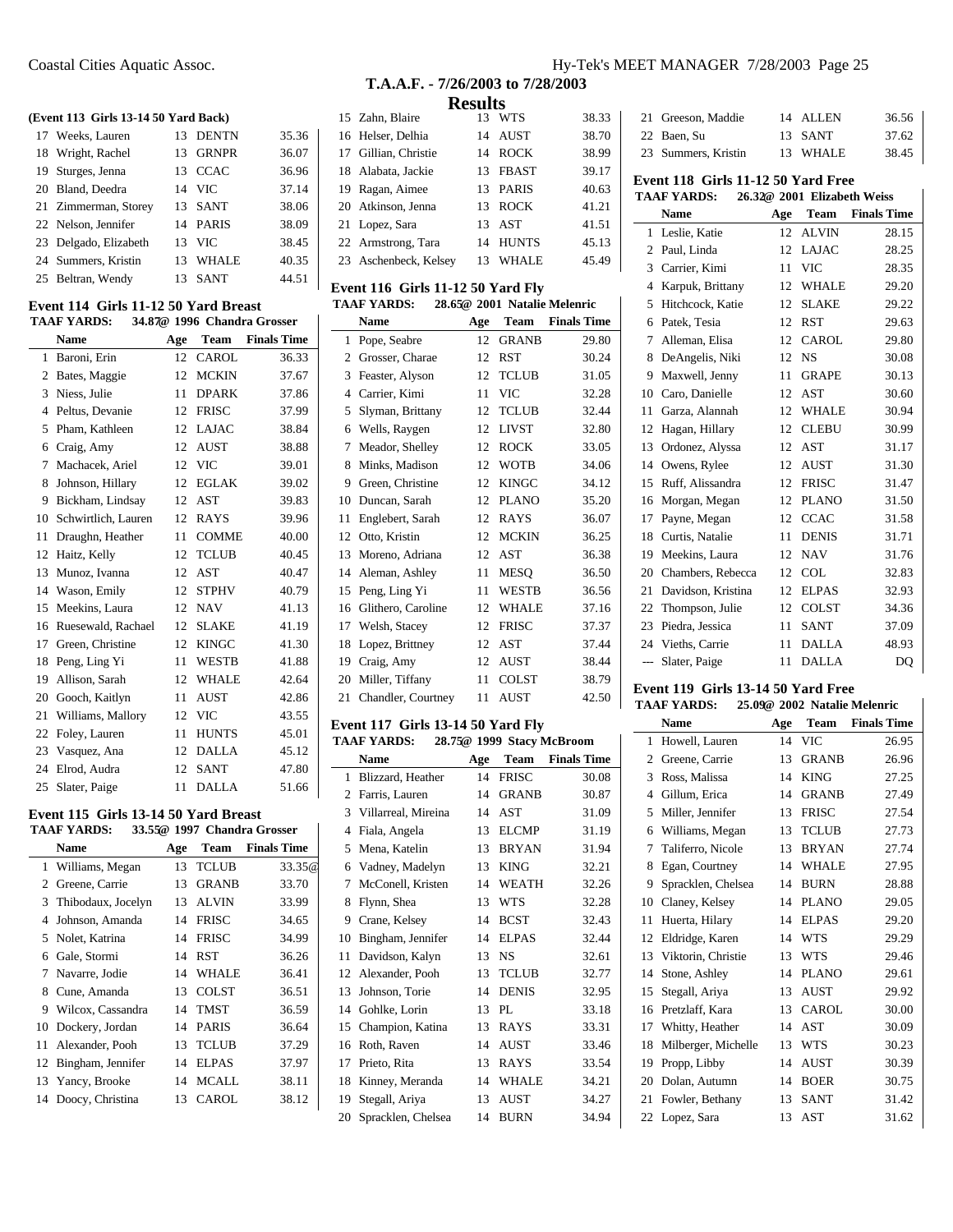#### **(Event 119 Girls 13-14 50 Yard Free)**

| 23 Prieto, Rita     | 13 RAYS  | 32.47 |
|---------------------|----------|-------|
| 24 Summers, Kristin | 13 WHALE | 33.59 |
| 25 Nelson, Jennifer | 14 PARIS | 34.01 |
| 26 Morrell, Angela  | 13 PARIS | 34.70 |
| 27 Rios, Brittany   | 14 DALLA | 43.59 |

#### **Event 120 Girls 11-12 100 Yard IM**

### **TAAF YARDS: 1:08.38@ 2001 Natalie Melenric Name Age Team Finals Time** 1 Pope, Seabre 12 GRANB 1:09.57 31.42 38.15 2 Grosser, Charae 12 RST 1:12.85 34.41 38.44 3 Anderson, Brooke 12 SLAKE 1:12.97 33.55 39.42 4 Owen, Brett 12 WHALE 1:15.79 34.97 40.82 5 Sloan, Rachael 11 CAROL 1:17.28 36.04 41.24 6 Hansen, Merethe 11 WOOD 1:17.50 35.82 41.68 7 Brown, Erika 11 ALLEN 1:18.63 35.14 43.49 8 Wells, Raygen 12 LIVST 1:18.93 35.36 43.57 9 Wasmund, Michelle 11 DENIS 1:19.64 39.01 40.63 10 Sartin, Brooke 12 CLEBU 1:19.75 37.34 42.41 11 Green, Christine 12 KINGC 1:20.26 37.67 42.59 12 Glithero, Caroline 12 WHALE 1:20.34 36.61 43.73 13 Lopez, Brittney 12 AST 1:21.39 38.20 43.19 14 Otto, Kristin 12 MCKIN 1:21.49 38.75 42.74 15 Lewis, Adrian 12 NS 1:22.23 38.38 43.85 16 Garcia, Virginia 12 KING 1:22.32 38.27 44.05 17 Slavik, Sarah 11 VIC 1:22.88 39.31 43.57 18 Davidson, Kristina 12 ELPAS 1:24.08 40.08 44.00 19 Craig, Amy 12 AUST 1:24.42 38.99 45.43 20 Meekins, Laura 12 NAV 1:27.22 40.05 47.17 21 Chambers, Rebecca 12 COL 1:32.43 40.94 51.49 22 Helser, Jillian 12 AUST 1:33.99 45.08 48.91 23 Jarosek, Audriana 11 SANT 1:39.14 47.96 51.18

# **T.A.A.F. - 7/26/2003 to 7/28/2003 Results**

#### **Event 121 Girls 13-14 100 Yard IM TAAF YARDS: 1:07.99@ 2001 Crystal McDonald Name Age Team Finals Time**

| 1  | Craven, Patricia           | 14          | <b>WHALE</b> | 1:07.45@ |
|----|----------------------------|-------------|--------------|----------|
|    | 30.93                      | 36.52       |              |          |
| 2  | Sartin, Ashley             | 14          | <b>CLEBU</b> | 1:08.91  |
|    | 32.38                      | 36.53       |              |          |
| 3  | Nolet, Katrina             | 14          | <b>FRISC</b> | 1:09.41  |
|    | 32.56                      | 36.85       |              |          |
| 4  | Kauffman, Stephanie 14     |             | <b>WOOD</b>  | 1:09.44  |
|    | 32.24                      | 37.20       |              | 1:10.95  |
| 5  | Blizzard, Heather<br>33.78 | 14<br>37.17 | <b>FRISC</b> |          |
|    |                            | -14         |              | 1:11.22  |
| 6  | Davis, Alyssa<br>32.58     | 38.64       | TMST         |          |
| 7  | Wilcox, Cassandra          | 14          | TMST         | 1:11.33  |
|    | 33.52                      | 37.81       |              |          |
| 8  | Bingham, Jennifer 14       |             | <b>ELPAS</b> | 1:11.57  |
|    | 33.77                      | 37.80       |              |          |
| 9  | Thibodaux, Jocelyn         | 13          | <b>ALVIN</b> | 1:11.99  |
|    | 35.77                      | 36.22       |              |          |
| 10 | Mena, Katelin              | 13          | <b>BRYAN</b> | 1:12.65  |
|    | 33.20                      | 39.45       |              |          |
| 11 | Sloan, Danielle            | 13          | <b>CAROL</b> | 1:13.81  |
|    | 35.00                      | 38.81       |              |          |
| 12 | Yancy, Brooke              | 14          | <b>MCALL</b> | 1:14.15  |
|    | 34.84                      | 39.31       |              |          |
| 13 | Johnson, Torie             | 14          | <b>DENIS</b> | 1:14.21  |
|    | 34.96                      | 39.25       |              |          |
| 14 | Dockery, Taylor            | 14          | PARIS        | 1:14.87  |
|    | 35.07                      | 39.80       |              |          |
| 15 | Weeks, Lauren              | 13          | <b>DENTN</b> | 1:15.11  |
|    | 35.36                      | 39.75       |              |          |
| 16 | Navarre, Jodie             | 14          | <b>WHALE</b> | 1:15.55  |
|    | 36.73                      | 38.82       |              |          |
| 17 | Taliferro, Nicole          | 13          | <b>BRYAN</b> | 1:16.29  |
|    | 36.78                      | 39.51       |              |          |
| 18 | Trainham, Megan            | 13          | MNWEL        | 1:16.37  |
|    | 34.97                      | 41.40       |              |          |
| 19 | Fiala, Angela<br>36.23     | 13<br>40.86 | <b>ELCMP</b> | 1:17.09  |
|    | Helser, Delhia             |             |              |          |
| 20 | 37.48                      | 14<br>40.74 | <b>AUST</b>  | 1:18.22  |
| 21 | Propp, Libby               | 14          | AUST         | 1:18.71  |
|    | 37.26                      | 41.45       |              |          |
| 22 | Davidson, Kalyn            | 13          | NS           | 1:19.36  |
|    | 36.29                      | 43.07       |              |          |
| 23 | Fowler, Bethany            | 13          | SANT         | 1:21.29  |
|    | 36.52                      | 44.77       |              |          |
|    | 24 Carr, Lauren            | 13          | NS           | 1:22.33  |
|    | 39.58                      | 42.75       |              |          |
|    | 25 Rangel, Tessa           | 14          | AST          | 1:22.68  |
|    | 39.61                      | 43.07       |              |          |
|    | 26 Zimmerman, Storey 13    |             | SANT         | 1:32.46  |
|    | 40.79                      | 51.67       |              |          |
|    |                            |             |              |          |

| Event 122 Girls 13-14 200 Yard Free      |  |  |  |
|------------------------------------------|--|--|--|
| TAAF YARDS: 2:05.56@ 1997 Jessica Lovorn |  |  |  |

|    | <b>Name</b>                  | Age     |              | <b>Team</b> Finals Time |
|----|------------------------------|---------|--------------|-------------------------|
| 1  | Howell, Lauren               | 14      | VIC          | 2:19.79                 |
|    | 30.69                        | 35.55   | 37.49        | 36.06                   |
|    | 2 Anderson, Erica            | 13      | <b>SLAKE</b> | 2:21.20                 |
|    | 32.03                        | 35.92   | 36.78        | 36.47                   |
|    | 3 Kauffman, Stephanie 14     |         | <b>WOOD</b>  | 2:23.00                 |
|    | 31.88                        | 36.16   | 38.54        | 36.42                   |
|    | 4 Smith, Erin                | 13      | <b>CAROL</b> | 2:25.74                 |
|    | 32.43                        | 37.26   | 38.91        | 37.14                   |
| 5  | Patek, Christina             | 14      | <b>RST</b>   | 2:26.21                 |
|    | 31.53                        | 36.78   | 39.56        | 38.34                   |
|    | 6 Claney, Kelsey             | 14      | <b>PLANO</b> | 2:26.44                 |
|    | 32.14                        | 37.49   | 38.82        | 37.99                   |
|    | 7 Gardina, Laura             | 13      | <b>ALLEN</b> | 2:27.00                 |
|    | 34.30                        | 37.77   | 38.73        | 36.20                   |
| 8  | Hidalgo, Christin            | 14      | <b>GRANB</b> | 2:27.72                 |
|    | 32.65                        | 37.64   | 39.91        | 37.52                   |
| 9  | Ogle, Lauren                 | 14      | <b>LEWS</b>  | 2:30.70                 |
|    | 33.91                        | 38.55   | 39.42        | 38.82                   |
| 10 | Temple, Jessica              | 13      | MESQ         | 2:32.67                 |
|    | 34.29                        | 40.32   | 41.10        | 36.96                   |
| 11 | Gale, Stormi                 | 14      | <b>RST</b>   | 2:33.85                 |
|    | 33.40                        |         |              | 40.38                   |
| 12 | Fox, Sarah                   | 14      | <b>VIC</b>   | 2:35.83                 |
|    | 36.57                        | 40.04   | 40.31        | 38.91                   |
|    | 13 Jimenez, Marissa          | 13      | <b>TMST</b>  | 2:37.22                 |
|    | 34.78                        | 2:02.44 |              |                         |
|    | 14 Slawson, Ashley           | 14      | <b>PARIS</b> | 2:38.80                 |
|    | 34.86                        | 40.02   | 1:23.92      |                         |
|    | 15 Boxleitner, Kristin       | 14      | <b>WHALE</b> | 2:41.66                 |
|    | 35.54                        | 40.85   | 43.25        | 42.02                   |
| 16 | Ramirez, Megan               | 13      | <b>WESTB</b> | 2:47.66                 |
|    | 37.55                        | 40.49   | 43.24        | 46.38                   |
| 17 | Garcia, Amber                | 13      | <b>MISS</b>  | 2:49.79                 |
|    | 36.26                        | 43.77   | 46.46        | 43.30                   |
| 18 | Qunitero, Jania              | 13      | <b>MISS</b>  | 2:50.20                 |
|    | 36.44                        | 42.91   | 46.34        | 44.51                   |
|    | 19 White, Heather            | 14      | <b>AUST</b>  | 3:00.07                 |
|    | 36.30                        | 46.48   | 50.89        | 46.40                   |
|    | 20 Goodwin, Leighann 13 AUST |         |              | 3:28.63                 |
|    | 39.92                        | 52.87   | 1:00.82      | 55.02                   |

#### **Event 123 Girls 11-12 200 Yard Free Relay TAAF YARDS: 1:57.13@ 1993 Freeport**

| Team               | Relay |                                          | <b>Finals Time</b> |
|--------------------|-------|------------------------------------------|--------------------|
| <b>RST</b>         |       |                                          | 1:58.57            |
|                    |       | Kuchenbecker, Carolyn 1 Martin, Kelly 12 |                    |
| Patek, Tesia 12    |       | Grosser, Charae 12                       |                    |
| 29.87              | 29.17 | 29.53                                    | 30.00              |
| 2 ALVIN            |       |                                          | 2:00.31            |
| Jones, Taylor 11   |       | Follmar, Lane 11                         |                    |
| Butler, Allison 12 |       | Leslie, Katie 12                         |                    |
| 31.02              | 29.65 | 31.04                                    |                    |